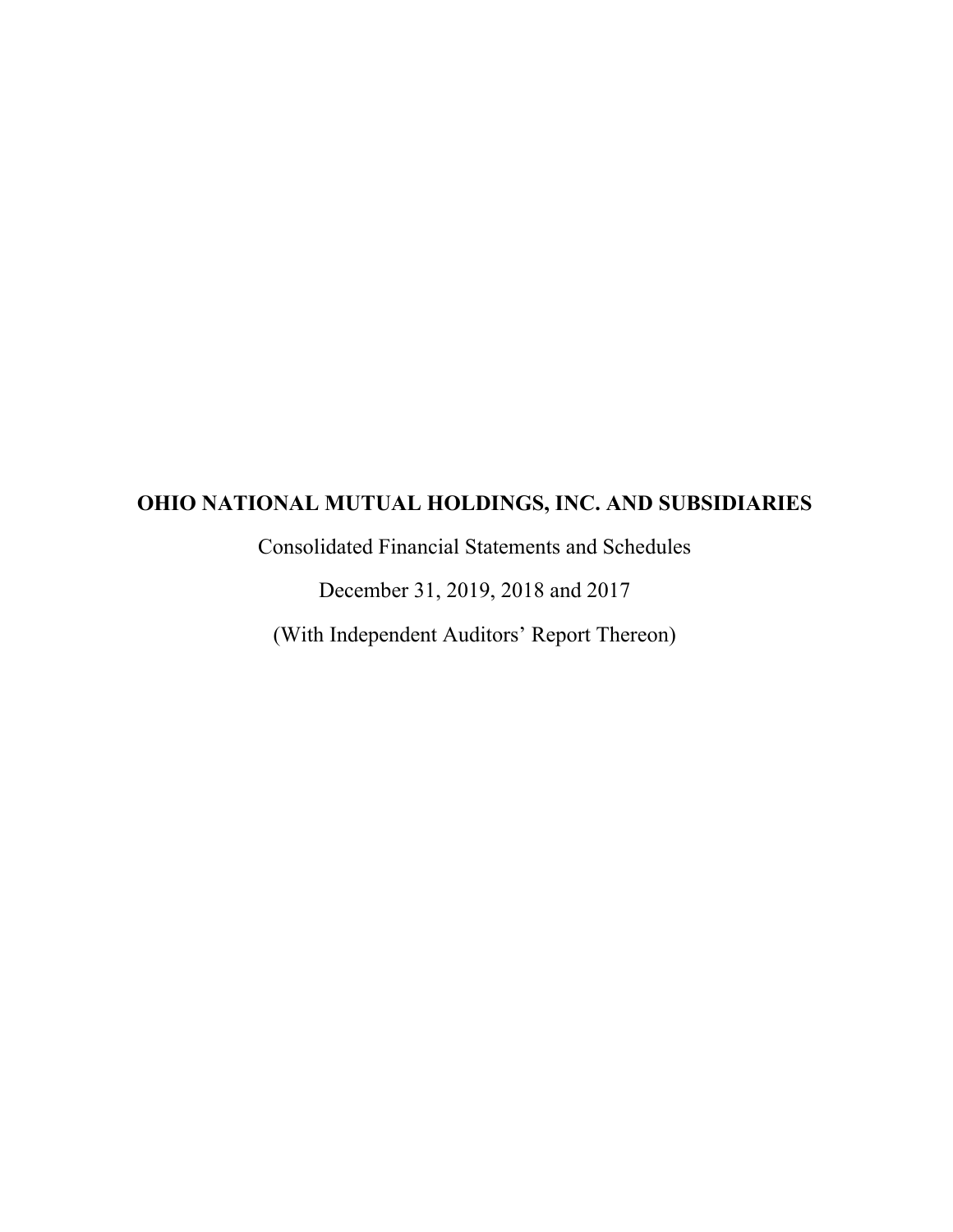

KPMG LLP Suite 500 191 West Nationwide Blvd. Columbus, OH 43215-2568

### **Independent Auditors' Report**

The Board of Directors Ohio National Mutual Holdings, Inc.:

We have audited the accompanying consolidated financial statements of Ohio National Mutual Holdings, Inc. and its subsidiaries (collectively, the Company), which comprise the consolidated balance sheets as of December 31, 2019 and 2018, and the related consolidated statements of operations, comprehensive income (loss), changes in equity, and cash flows for each of the years in the three-year period ended December 31, 2019, and the related notes to the consolidated financial statements.

#### *Management's Responsibility for the Financial Statements*

Management is responsible for the preparation and fair presentation of these consolidated financial statements in accordance with U.S. generally accepted accounting principles; this includes the design, implementation, and maintenance of internal control relevant to the preparation and fair presentation of consolidated financial statements that are free from material misstatement, whether due to fraud or error.

### *Auditors' Responsibility*

Our responsibility is to express an opinion on these consolidated financial statements based on our audits. We conducted our audits in accordance with auditing standards generally accepted in the United States of America. Those standards require that we plan and perform the audit to obtain reasonable assurance about whether the consolidated financial statements are free from material misstatement.

An audit involves performing procedures to obtain audit evidence about the amounts and disclosures in the consolidated financial statements. The procedures selected depend on the auditors' judgment, including the assessment of the risks of material misstatement of the consolidated financial statements, whether due to fraud or error. In making those risk assessments, the auditor considers internal control relevant to the entity's preparation and fair presentation of the consolidated financial statements in order to design audit procedures that are appropriate in the circumstances, but not for the purpose of expressing an opinion on the effectiveness of the entity's internal control. Accordingly, we express no such opinion. An audit also includes evaluating the appropriateness of accounting policies used and the reasonableness of significant accounting estimates made by management, as well as evaluating the overall presentation of the consolidated financial statements.

We believe that the audit evidence we have obtained is sufficient and appropriate to provide a basis for our audit opinion.

#### *Opinion*

In our opinion, the consolidated financial statements referred to above present fairly, in all material respects, the financial position of the Company as of December 31, 2019 and 2018, and the results of their operations and their cash flows for each of the years in the three-year period ended December 31, 2019, in accordance with U.S. generally accepted accounting principles.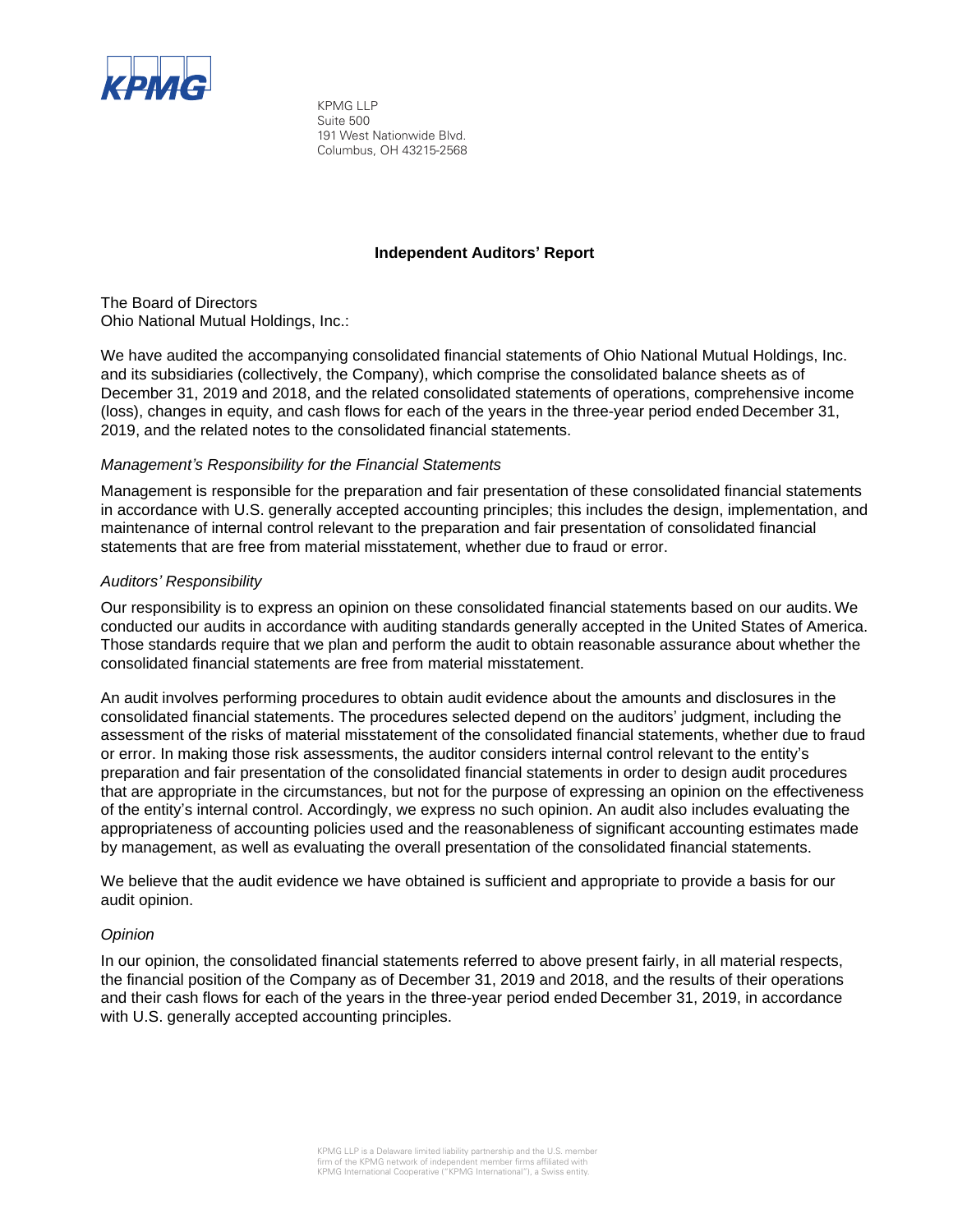

*Other Matter* 

Our audit was conducted for the purpose of forming an opinion on the consolidated financial statements as a whole. The consolidating information in Schedules 1 and 2 is presented for purposes of additional analysis rather than to present the financial position and results of operations of the individual companies and is not a required part of the consolidated financial statements. Such information is the responsibility of management and was derived from and relates directly to the underlying accounting and other records used to prepare the consolidated financial statements. The information has been subjected to the auditing procedures applied in the audit of the consolidated financial statements and certain additional procedures, including comparing and reconciling such information directly to the underlying accounting and other records used to prepare the consolidated financial statements or to the consolidated financial statements themselves, and other additional procedures in accordance with auditing standards generally accepted in the United States of America. In our opinion, the information is fairly stated in all material respects in relation to the consolidated financial statements as a whole.



Columbus, Ohio March 26, 2020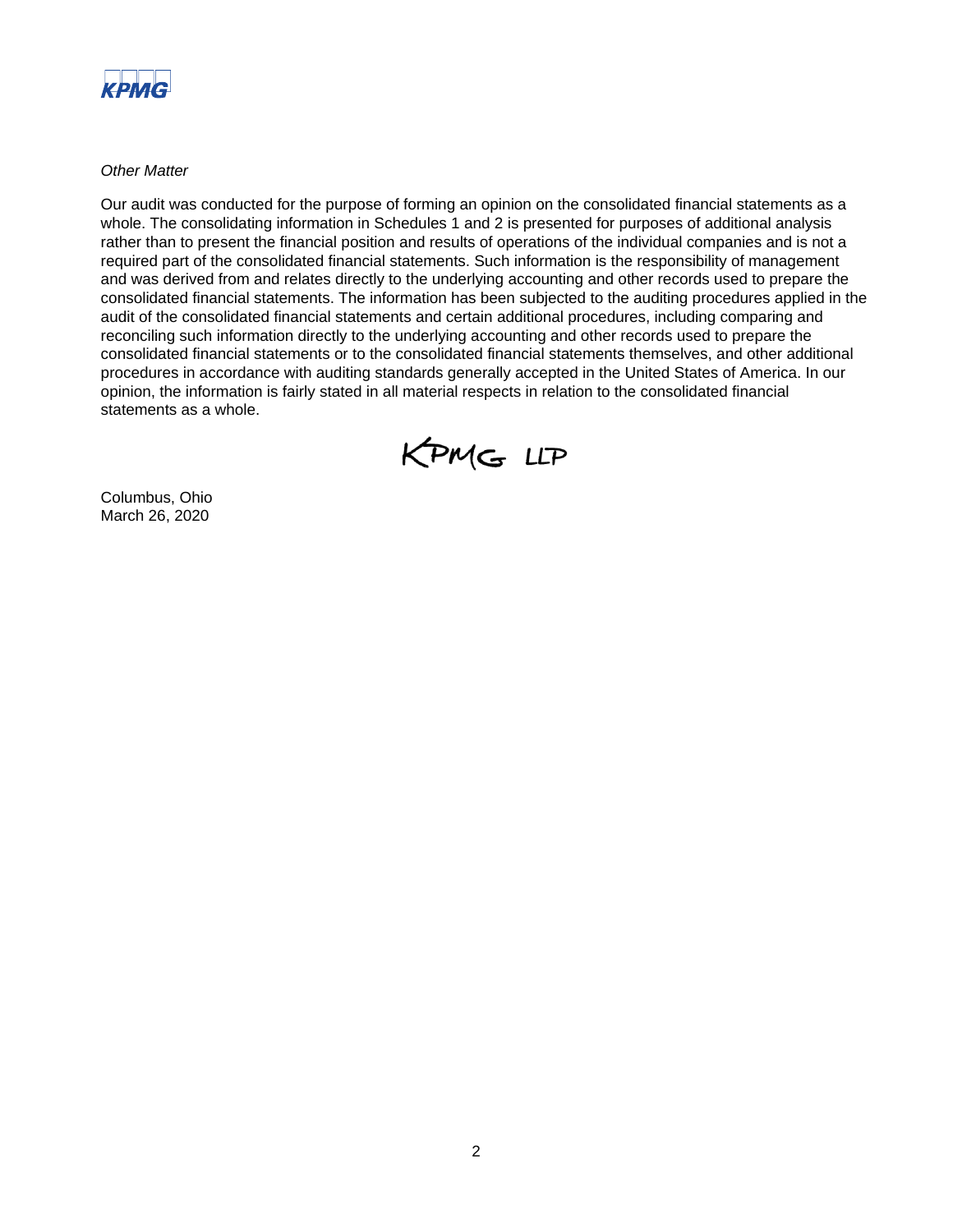# Consolidated Balance Sheets

### December 31, 2019 and 2018

(Dollars in thousands)

| <b>Assets</b>                                                                   |    | 2019       | 2018       |
|---------------------------------------------------------------------------------|----|------------|------------|
| Investments:                                                                    |    |            |            |
| Securities available-for-sale, at fair value:                                   |    |            |            |
| Fixed maturity securities                                                       | \$ | 9,745,959  | 11,606,009 |
| Fixed maturity securities on loan                                               |    | 238,652    | 303,757    |
| Trading securities, at fair value:                                              |    |            |            |
| Fixed maturity securities                                                       |    | 160        | 850        |
| Equity securities, at fair value                                                |    | 40,468     | 68,361     |
| Equity securities on loan, at fair value                                        |    |            | 274        |
| Mortgage loans on real estate, net                                              |    | 1,446,093  | 1,335,742  |
| Real estate, net                                                                |    | 52,270     | 48,904     |
| Policy loans                                                                    |    | 875,097    | 766,701    |
| Other long-term investments                                                     |    | 272,204    | 264,261    |
| Short-term investments securities lending collateral                            |    | 246,578    | 313,492    |
| Short-term investments                                                          |    | 213,529    | 170,146    |
|                                                                                 |    |            |            |
| Total investments                                                               |    | 13,131,010 | 14,878,497 |
| Cash and cash equivalents                                                       |    | 288,218    | 247,261    |
| Accrued investment income                                                       |    | 77,849     | 100,630    |
| Deferred policy acquisition costs                                               |    | 1,679,421  | 1,966,022  |
| Reinsurance recoverable                                                         |    | 3,946,180  | 2,111,698  |
| Reinsurance deposit asset                                                       |    | 905,770    |            |
| Opearating lease right-of-use assets                                            |    | 8,115      |            |
| Other assets                                                                    |    | 386,324    | 358,770    |
| Federal and foreign income tax recoverable                                      |    | 17,811     | 26,600     |
| Assets held in separate accounts                                                |    | 19,926,103 | 19,489,189 |
| Total assets                                                                    |    |            |            |
|                                                                                 | \$ | 40,366,801 | 39,178,667 |
| <b>Liabilities and Equity</b>                                                   |    |            |            |
| Future policy benefits and claims                                               | \$ | 15,724,764 | 15,140,939 |
| Policyholders' dividend accumulations                                           |    | 32,964     | 34,266     |
| Other policyholder funds                                                        |    | 170,779    | 164,147    |
| Short-term borrowings                                                           |    | 1,675      | 91,586     |
| Long-term debt obligations (net of unamortized discount and debt issuance costs |    |            |            |
| of \$6,623 in 2019 and \$6,996 in 2018)                                         |    | 953,878    | 853,504    |
| Deferred federal and foreign income taxes                                       |    | 139,253    | 106,315    |
| Operating lease liabilities                                                     |    | 8,107      |            |
| Other liabilities                                                               |    |            |            |
|                                                                                 |    | 543,617    | 519,942    |
| Payables for securities lending collateral                                      |    | 246,578    | 313,492    |
| Liabilities related to separate accounts                                        |    | 19,926,103 | 19,489,189 |
| Total liabilities                                                               |    | 37,747,718 | 36,713,380 |
| Equity:                                                                         |    |            |            |
| Accumulated other comprehensive income                                          |    | 234,922    | 13,523     |
| Retained earnings                                                               |    | 2,384,161  | 2,451,764  |
| Total equity                                                                    |    | 2,619,083  | 2,465,287  |
| Total liabilities and equity                                                    | S  | 40,366,801 | 39,178,667 |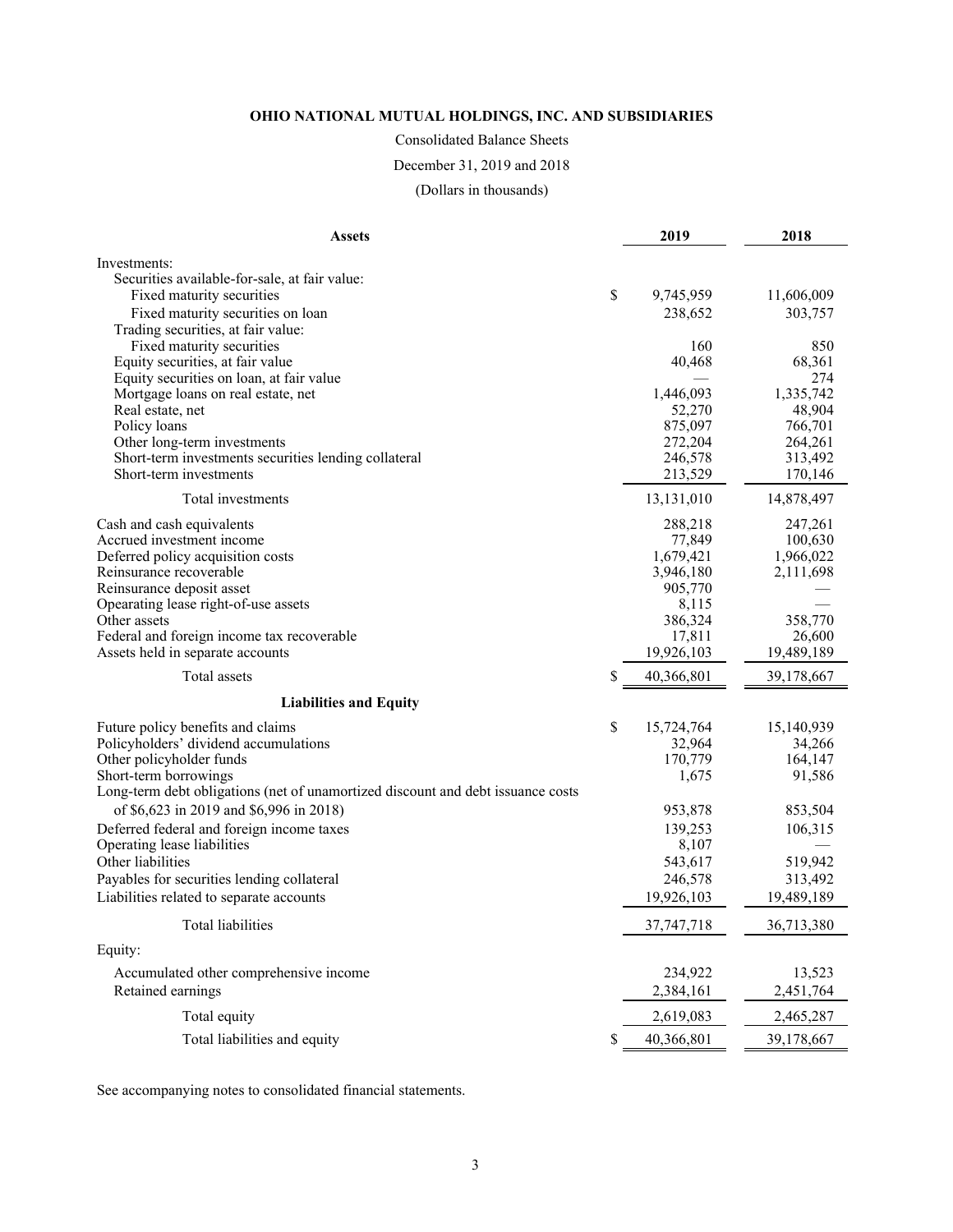# Consolidated Statements of Operations

# Years ended December 31, 2019, 2018 and 2017

### (Dollars in thousands)

|                                                      | 2019            | 2018      | 2017       |
|------------------------------------------------------|-----------------|-----------|------------|
| Revenues:                                            |                 |           |            |
| Traditional life insurance premiums                  | \$<br>862,166   | 847,496   | 772,534    |
| Annuity premiums and charges                         | 445,085         | 571,784   | 523,958    |
| Universal life policy charges                        | 147,999         | 146,529   | 153,689    |
| Group life and health insurance premiums             | 113,099         | 100,632   | 89,399     |
| Accident and health insurance premiums               | 25,238          | 21,284    | 17,994     |
| Investment management fees                           | 45,181          | 51,452    | 30,438     |
| Change in value of trading securities                |                 |           | 2,449      |
| Change in value of trading fixed maturity securities | (4)             | (45)      |            |
| Change in value of equity securities                 | 4,819           | (7,208)   |            |
| Net investment income                                | 524,794         | 553,278   | 506,944    |
| Net realized gains (losses):                         |                 |           |            |
| Investment gains (losses):                           |                 |           |            |
| Total other-than-temporary impairment losses         |                 |           |            |
| on securities                                        | 2,426           | 2,312     | (4,778)    |
| Portion of impairment losses recognized in other     |                 |           |            |
| comprehensive income (loss)                          | (7, 386)        | (4, 539)  | (11, 349)  |
| Net other-than-temporary impairment losses on        |                 |           |            |
| securities recognized in earnings                    | (4,960)         | (2,227)   | (16, 127)  |
| Realized gains, excluding other-than-temporary       |                 |           |            |
| impairment losses on securities                      | 215,334         | 5,293     | 12,924     |
| Total investment gains (losses)                      | 210,374         | 3,066     | (3,203)    |
| Derivative instruments                               | (154, 443)      | (6,000)   | (291, 294) |
| Loss on debt retirement                              | (10, 263)       |           |            |
| Other income                                         | 126,424         | 106,448   | 104,053    |
|                                                      | 2,340,469       | 2,388,716 | 1,906,961  |
| Benefits and expenses:                               |                 |           |            |
| Benefits and claims                                  | 1,578,810       | 1,491,281 | 1,332,550  |
| Provision for policyholders' dividends on            |                 |           |            |
| participating policies                               | 114,298         | 108,640   | 97,540     |
| Amortization of deferred policy acquisition costs    | 265,038         | 154,419   | 114,128    |
| Commissions, net                                     | 175,902         | 235,802   | 216,711    |
| Other operating costs and expenses                   | 307,959         | 331,953   | 324,925    |
|                                                      | 2,442,007       | 2,322,095 | 2,085,854  |
| (Loss) income before income taxes                    | (101, 538)      | 66,621    | (178, 893) |
| Income taxes:                                        |                 |           |            |
| Current expense (benefit)                            | 895             | (972)     | (15, 119)  |
| Deferred benefit                                     |                 |           |            |
|                                                      | (34, 830)       | (5,056)   | (189, 720) |
|                                                      | (33, 935)       | (6,028)   | (204, 839) |
| Net (loss) income                                    | \$<br>(67, 603) | 72,649    | 25,946     |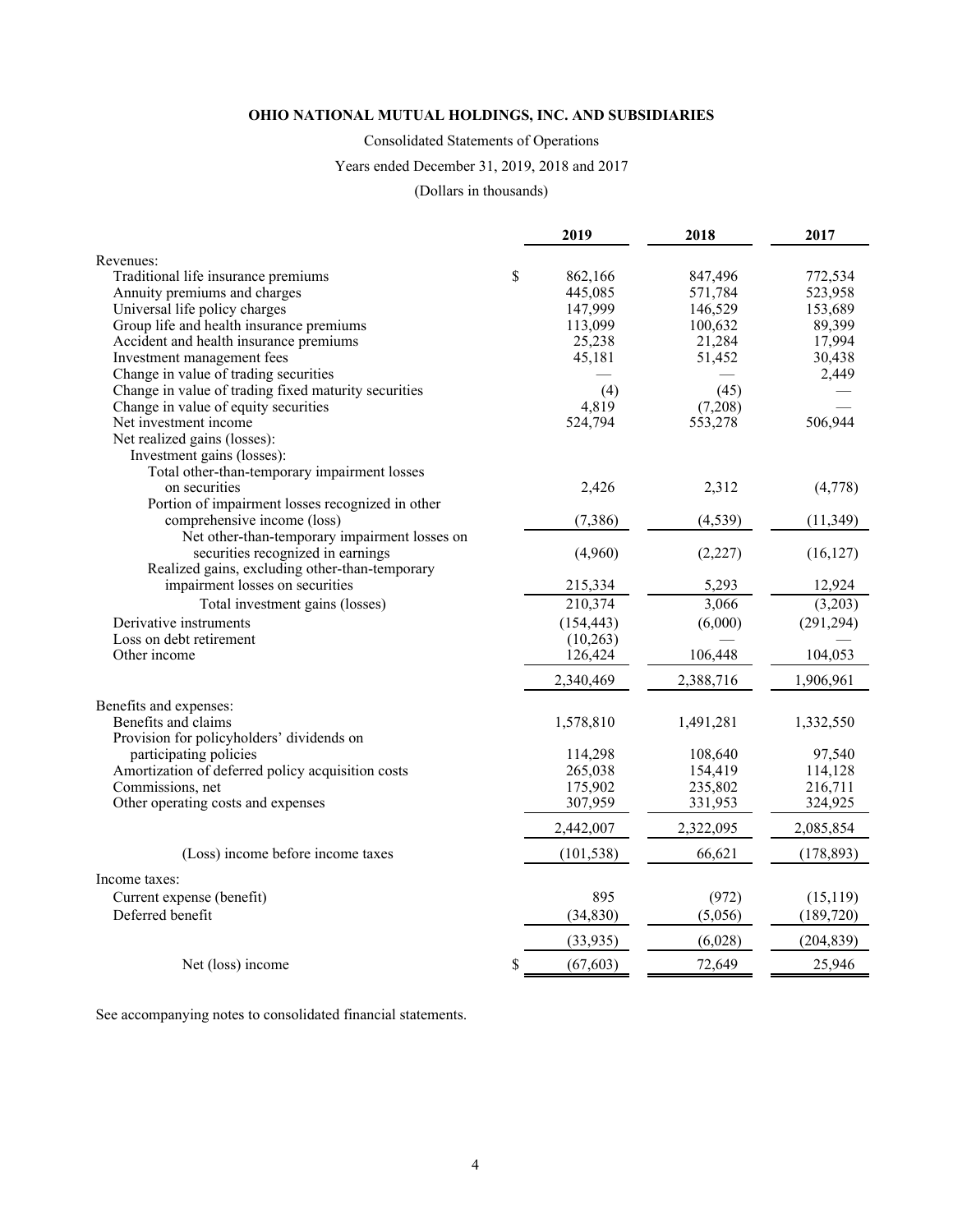#### Consolidated Statements of Comprehensive Income (Loss)

Years ended December 31, 2019, 2018 and 2017

(Dollars in thousands)

|                                                                      | <b>Before</b><br>tax | Tax<br>(expense)<br>benefit | After<br>tax |
|----------------------------------------------------------------------|----------------------|-----------------------------|--------------|
| 2019                                                                 |                      |                             |              |
| Net loss                                                             | \$                   |                             | (67, 603)    |
| Other comprehensive income, net of taxes:                            |                      |                             |              |
| Foreign currency translation adjustment                              | (10,027)             |                             | (10,027)     |
| Unrecognized net periodic benefit cost                               | (1,202)              | 225                         | (977)        |
| Unrealized gains (losses) on derivative instruments                  | 299                  | (63)                        | 236          |
| Net unrealized gains (losses) on securities available-for-sale       |                      |                             |              |
| arising during the period:                                           |                      |                             |              |
| Securities available-for-sale                                        | 649,764              | (138, 885)                  | 510,879      |
| Deferred acquisition costs                                           | (114, 252)           | 23,993                      | (90, 259)    |
| Future policy benefits and claims                                    | (61, 427)            | 14,497                      | (46,930)     |
| Other policyholder funds                                             | 25,670               | (5,391)                     | 20,279       |
| Less:                                                                |                      |                             |              |
| Net gains on securities available-for-sale                           |                      |                             |              |
| realized during the period                                           | 207,982              | (43, 682)                   | 164,300      |
| Amortization of pension and other post-retirement benefits           | (3,162)              | 664                         | (2, 498)     |
| Total other comprehensive income                                     | 284,005              | (62, 606)                   | 221,399      |
| Total comprehensive income                                           |                      | \$                          | 153,796      |
| 2018                                                                 |                      |                             |              |
| Net income                                                           | \$                   |                             | 72,649       |
| Other comprehensive loss, net of taxes:                              |                      |                             |              |
| Foreign currency translation adjustment                              | (17, 497)            |                             | (17, 497)    |
| Unrecognized net periodic benefit cost                               | 9,402                | (1, 975)                    | 7,427        |
| Net unrealized gains (losses) on securities available-for-sale       |                      |                             |              |
| arising during the period:                                           |                      |                             |              |
| Securities available-for-sale                                        | (285,061)            | 60,025                      | (225, 036)   |
| Deferred acquisition costs                                           | 81,269               | (17,067)                    | 64,202       |
| Future policy benefits and claims                                    | 38,534               | (9,645)                     | 28,889       |
| Other policyholder funds                                             | (17,990)             | 3,778                       | (14,212)     |
| Less:                                                                |                      |                             |              |
| Net gains on securities available-for-sale                           |                      |                             |              |
| realized during the period                                           | 15,464               | (3,290)                     | 12,174       |
| Amortization of pension and other post-retirement benefits           | (4,059)              | 852                         | (3,207)      |
| Total other comprehensive loss                                       | (202, 748)           | 37,554                      | (165, 194)   |
| Total comprehensive loss                                             |                      | \$                          | (92, 545)    |
| 2017                                                                 |                      |                             |              |
| Net income                                                           | \$                   |                             | 25,946       |
| Other comprehensive income, net of taxes:                            |                      |                             |              |
| Foreign currency translation adjustment                              | 11,459               |                             | 11,459       |
| Unrecognized net periodic benefit cost                               | (437)                | (6,946)                     | (7, 383)     |
| Net unrealized gains (losses) on securities available-for-sale       |                      |                             |              |
| arising during the period:                                           |                      |                             |              |
| Securities available-for-sale                                        | 86.818               | 19,191                      | 106,009      |
| Deferred acquisition costs                                           | (26, 819)            | (3, 331)                    | (30, 150)    |
| Future policy benefits and claims                                    | (13,508)             | 2,542                       | (10,966)     |
| Other policyholder funds                                             | 8,863                | (617)                       | 8,246        |
| Less:                                                                |                      |                             |              |
| Net gains on securities available-for-sale                           |                      |                             |              |
| realized during the period                                           | 21,420               | (4, 733)                    | 16,687       |
| Amortization of pension and other post-retirement benefits           | (4,009)              | 842                         | (3,167)      |
| Total other comprehensive income including tax reform adjustment     | 48,965               | 14,730                      | 63,695       |
| Stranded tax effects of the tax reform rate change, net <sup>1</sup> |                      | (33, 329)                   | (33,329)     |
| Total other comprehensive income                                     | 48,965               | (18, 599)                   | 30,366       |
| Total comprehensive income                                           |                      | \$                          | 56,312       |

1. As a result of the Tax Cuts and Jobs Act (tax reform) and in conjunction with the adoption of Accounting Standards Update (ASU) 2018- 02, Income Statement – Reporting Comprehensive Income, Reclassifications of Certain Tax Effects from Accumulated Other Comprehensive Income, the Company applied new tax rates to the components of Other Comprehensive Income driven by the change in Accumulated Other Comprehensive Income and identified the stranded tax effects of the tax reform rate change in a single line in this table. See Note 4.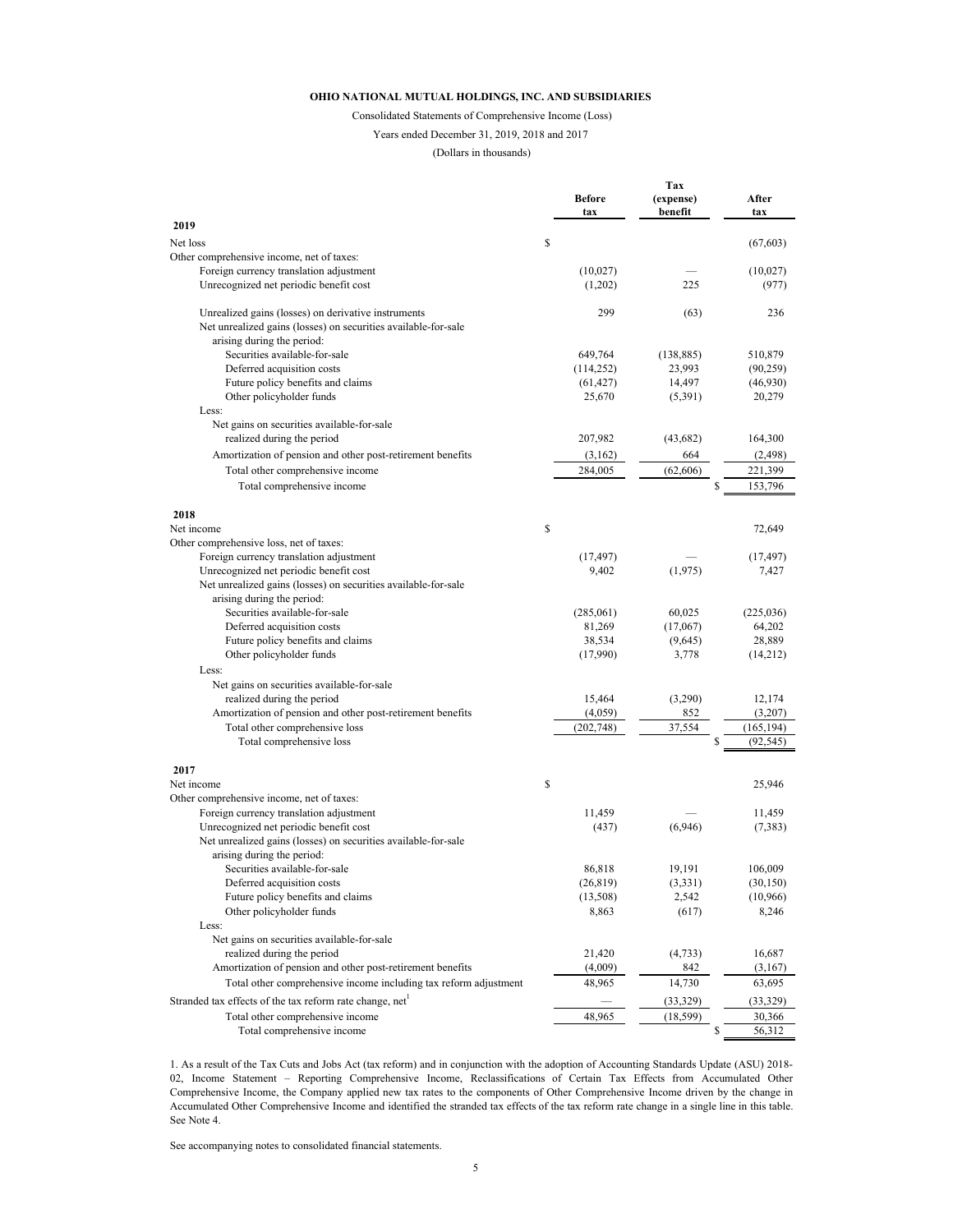Consolidated Statements of Changes in Equity

Years ended December 31, 2019, 2018 and 2017

(Dollars in thousands)

|                                                                                         | Accumulated<br>other<br>comprehensive<br>income | <b>Retained</b><br>earnings | <b>Total</b><br>equity |
|-----------------------------------------------------------------------------------------|-------------------------------------------------|-----------------------------|------------------------|
| Balance, December 31, 2016<br>Tax reform adjustment<br>Comprehensive income:            | \$<br>120,381<br>33,329                         | 2,381,139<br>(33,329)       | 2,501,520              |
| Net income<br>Other comprehensive income                                                | 30,366                                          | 25,946                      | 25,946<br>30,366       |
| Total comprehensive income                                                              |                                                 |                             | 56,312                 |
| Balance, December 31, 2017<br>Impact of adoption of ASU 2016-01*<br>Comprehensive loss: | 184,076<br>(5,359)                              | 2,373,756<br>5,359          | 2,557,832              |
| Net income<br>Other comprehensive loss                                                  | (165, 194)                                      | 72,649                      | 72,649<br>(165, 194)   |
| Total comprehensive loss                                                                |                                                 |                             | (92, 545)              |
| Balance, December 31, 2018<br>Comprehensive income:                                     | 13,523                                          | 2,451,764                   | 2,465,287              |
| Net loss<br>Other comprehensive income                                                  | 221,399                                         | (67, 603)                   | (67, 603)<br>221,399   |
| Total comprehensive income                                                              |                                                 |                             | 153,796                |
| Balance, December 31, 2019                                                              | \$<br>234,922                                   | 2,384,161                   | 2,619,083              |

\*See Note 3 for futher detail.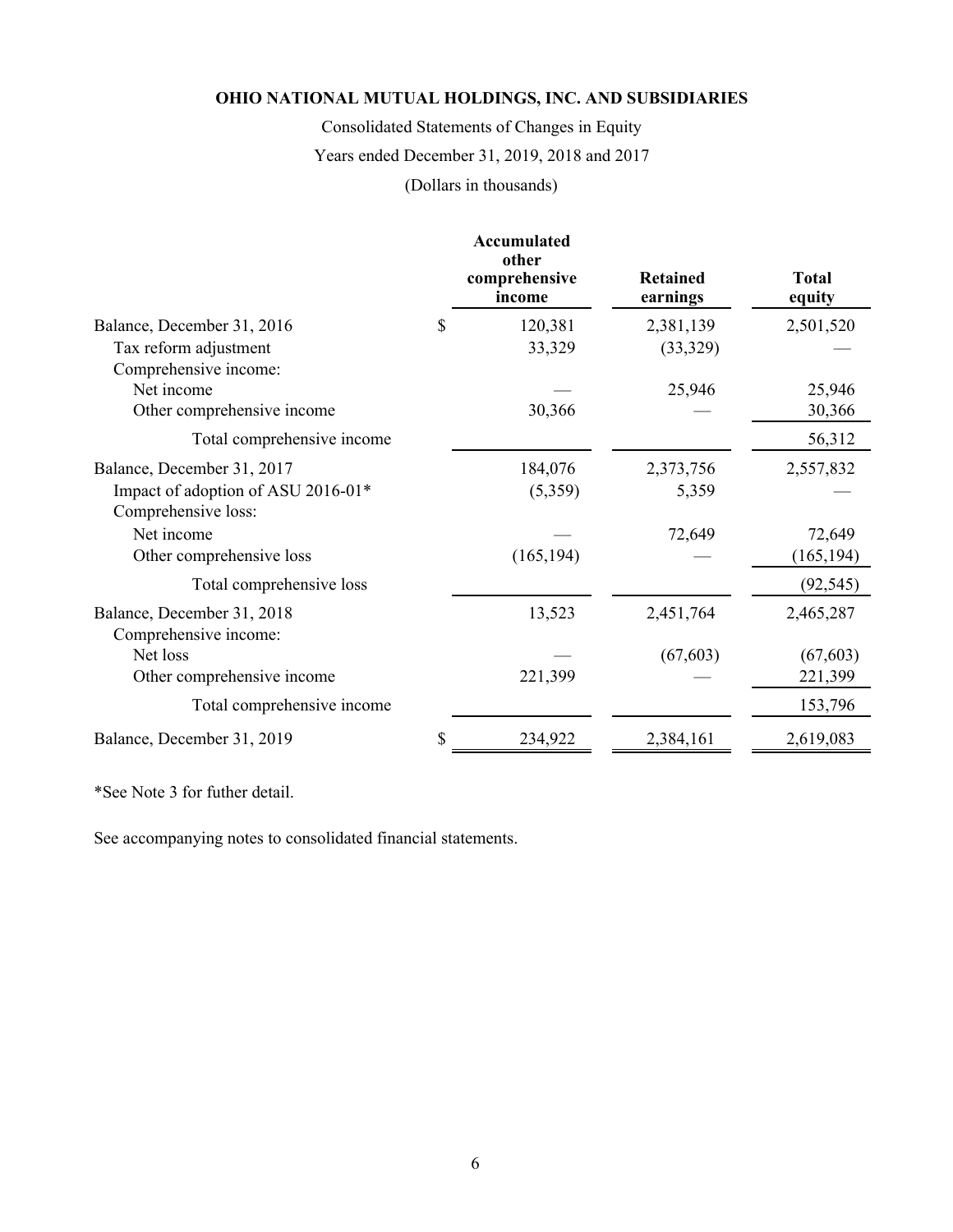#### Consolidated Statements of Cash Flows

### Years ended December 31, 2019, 2018 and 2017

(Dollars in thousands)

|                                                                        | 2019                | 2018                    | 2017        |
|------------------------------------------------------------------------|---------------------|-------------------------|-------------|
| Cash flows from operating activities:                                  |                     |                         |             |
| Net (loss) income                                                      | \$<br>(67, 603)     | 72,649                  | 25,946      |
| Adjustments to reconcile net loss to net cash provided                 |                     |                         |             |
| by operating activities:                                               |                     |                         |             |
| Interest credited to policyholder account values                       | 249,426             | 236,964                 | 226,986     |
| Universal life and investment-type product policy fees                 | (406, 228)          | (415, 644)              | (404, 182)  |
| Capitalization of deferred policy acquisition costs                    | (156, 827)          | (231, 828)              | (235,076)   |
| Amortization of deferred policy acquisition costs                      | 265,038             | 154,419                 | 114,128     |
| Amortization and depreciation                                          | 24,996              | 26,463                  | 11,377      |
| Net realized (gains) losses on investments and derivative instruments  | (45,668)            | 2,934                   | 294,497     |
| Change in value of trading securities                                  |                     |                         | (2, 449)    |
| Change in value of trading fixed maturity securities                   | 4                   | 45                      |             |
| Change in value of equity securities                                   | (4,819)             | 7,208                   |             |
| Deferred income tax benefit                                            | (34, 830)           | (5,056)                 | (189, 720)  |
| (Decrease) increase in accrued investment income                       | 22,781              | (6,300)                 | (3, 408)    |
| Increase in operating lease right-of-use assets                        | (8,115)             |                         |             |
| (Increase) decrease in other assets and reinsurance recoverable        | (106, 501)          | (67, 377)               | 44,235      |
| Increase in policyholder liabilities                                   | 602,004             | 787,915                 | 524,368     |
| Increase in policyholders' dividend accumulations                      |                     |                         |             |
| and other funds                                                        | 11,258              | 25,613                  | 13,836      |
| Decrease (increase) in federal and foreign income tax recoverable      | 8,789               | 1,367                   | (6,727)     |
| Increase in operating lease liabilities                                | 8,107               |                         |             |
| Increase in other liabilities                                          | 1,677               | 7,719                   | 90,817      |
| Other, net                                                             | 418                 | (3,264)                 | (4,703)     |
|                                                                        |                     |                         |             |
| Net cash provided by operating activities                              | 363,907             | 593,827                 | 499,925     |
| Cash flows from investing activities:                                  |                     |                         |             |
| Proceeds from maturity of fixed maturity available-for-sale securities | 212,081             | 368,308                 | 249,676     |
| Proceeds from sales, calls, redemptions, prepayments, and paydowns     |                     |                         |             |
| of fixed maturity available-for-sale securities                        | 1,235,043           | 1,082,932               | 920,959     |
| Proceeds from sale of equity securities                                | 62,603              | 40,578                  | 37,516      |
| Proceeds from maturity of fixed maturity held-to-maturity securities   |                     |                         | 52,445      |
| Proceeds from sales, calls, redemptions, prepayments, and paydowns     |                     |                         |             |
| of fixed maturity held-to-maturity securities                          |                     |                         | 73,862      |
| Proceeds from repayment of mortgage loans on real estate               | 166,304             | 203,250                 | 218,756     |
| Proceeds from sale of real estate                                      | 5,706               | 4,141                   | 7,639       |
| Cost of fixed maturity available-for-sale securities acquired          | (1,720,935)         | (2,770,215)             | (1,685,123) |
| Cost of equity securities acquired                                     | (31,207)            | (33,377)                | (26, 556)   |
| Cost of fixed maturity held-to-maturity securities acquired            |                     |                         | (172, 597)  |
| Cost of mortgage loans on real estate acquired                         | (281,005)           | (271, 261)              | (267, 233)  |
| Cost of real estate acquired                                           | (7,247)             | (3,116)                 | (2,201)     |
| Cost of property, plant and equipment acquired                         | (13,674)            | (11,896)                |             |
| Derivative (payments) receipts, net                                    | (64, 807)           | (60,355)                | (239,061)   |
| Change in payables for securities lending collateral, net              | (66, 914)           | 303,811                 | (264,799)   |
| Net increase in short-term investments                                 | (45,600)            | (60, 723)               | (18,014)    |
| Change in policy loans, net                                            |                     |                         | (84, 593)   |
| Change in payable for securities and mortgage loans on real estate     | (108, 800)<br>2,668 | (102, 873)<br>(17, 842) |             |
| Company owned life insurance settlement proceeds                       |                     | 98                      |             |
| Change in other invested assets, net                                   | 73,313              | (27, 350)               | (68, 226)   |
|                                                                        |                     |                         |             |
| Net cash used in investing activities                                  | (582, 471)          | (1,355,890)             | (1,267,550) |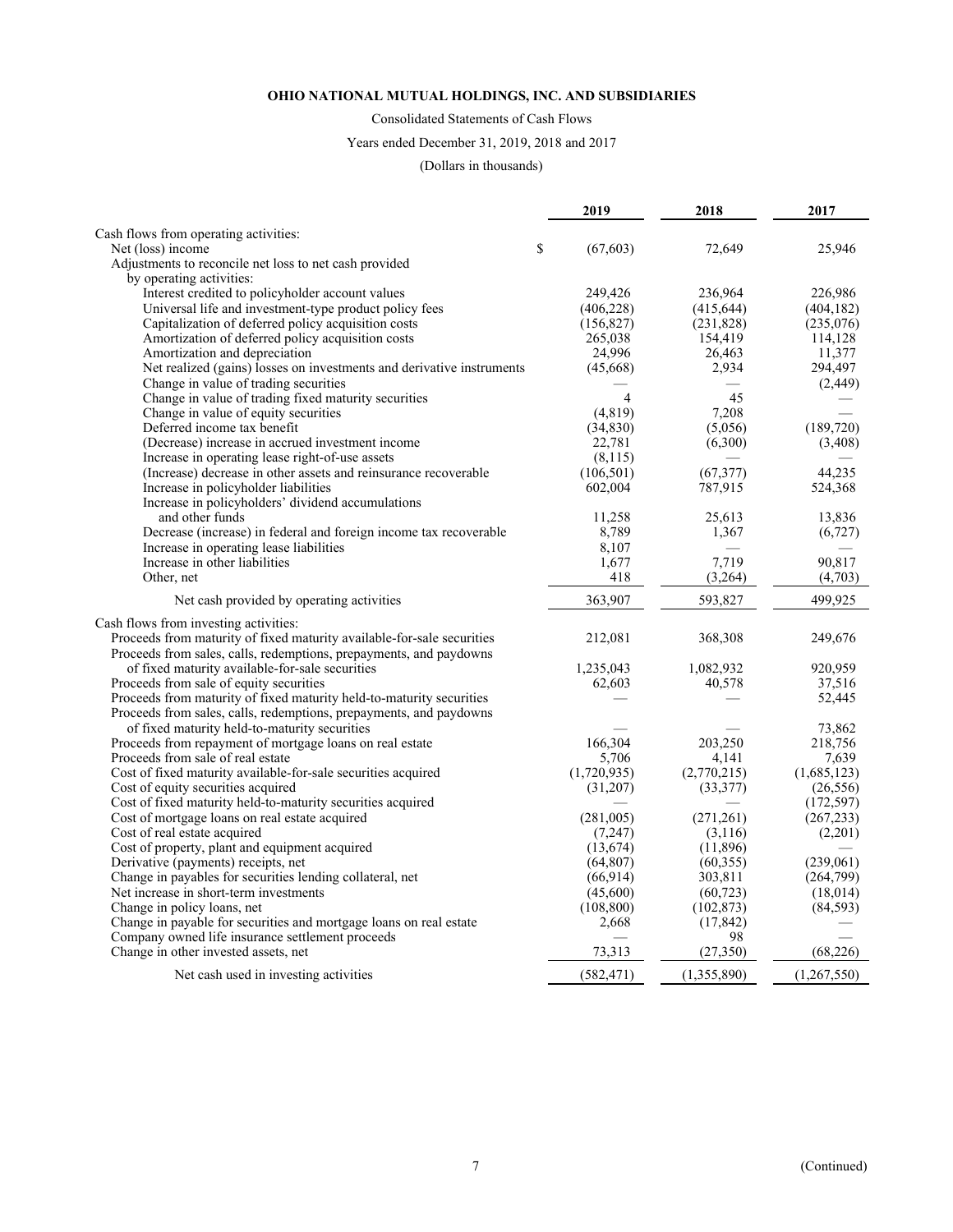Consolidated Statements of Cash Flows (Continued)

#### Years ended December 31, 2019, 2018 and 2017

(Dollars in thousands)

|                                                                                 | 2019           | 2018       | 2017        |
|---------------------------------------------------------------------------------|----------------|------------|-------------|
| Cash flows from financing activities:                                           |                |            |             |
| Universal life and investment product account deposits                          | \$<br>606,197  | 1,826,006  | 1,870,514   |
| Universal life and investment product account withdrawals                       | (440, 231)     | (953, 230) | (1,370,612) |
| Change in reinsurance deposit asset                                             | 32,483         |            |             |
| Change in short-term borrowings                                                 | (89,958)       | 147        | 76,439      |
| Other financing activities                                                      | (3,836)        | 10,687     | 15,856      |
| Issuance of notes payable                                                       | 399,248        |            |             |
| Repayment of notes payable                                                      | (310, 263)     |            |             |
| Net cash provided by financing activities                                       | 193,640        | 883,610    | 592,197     |
| Foreign currency translation adjustment                                         | (1,033)        | (1, 554)   | 617         |
| Net (decrease) increase in cash and cash equivalents                            | (25,957)       | 119,993    | (174, 811)  |
| Cash and cash equivalents, beginning of period                                  | 560,753        | 440,760    | 615,571     |
| Cash and cash equivalents, end of period                                        | 534,796        | 560,753    | 440,760     |
| Supplemental disclosures:                                                       |                |            |             |
| Federal income tax (received) paid                                              | \$<br>(10,000) | 2,239      | 9,863       |
| Interest paid                                                                   | 69,761         | 62,318     | 58,423      |
| Reinsurance funds withheld embedded derivative liability change                 | 191            | 20         |             |
| Non-cash consideration for reinsurance recoverable                              | 1,858,332      |            |             |
| Non-cash consideration for available-for-sale bonds transferred for reinsurance | (2,796,585)    |            |             |
| Non-cash consideration for reinsurance deposit asset                            | 938,253        |            |             |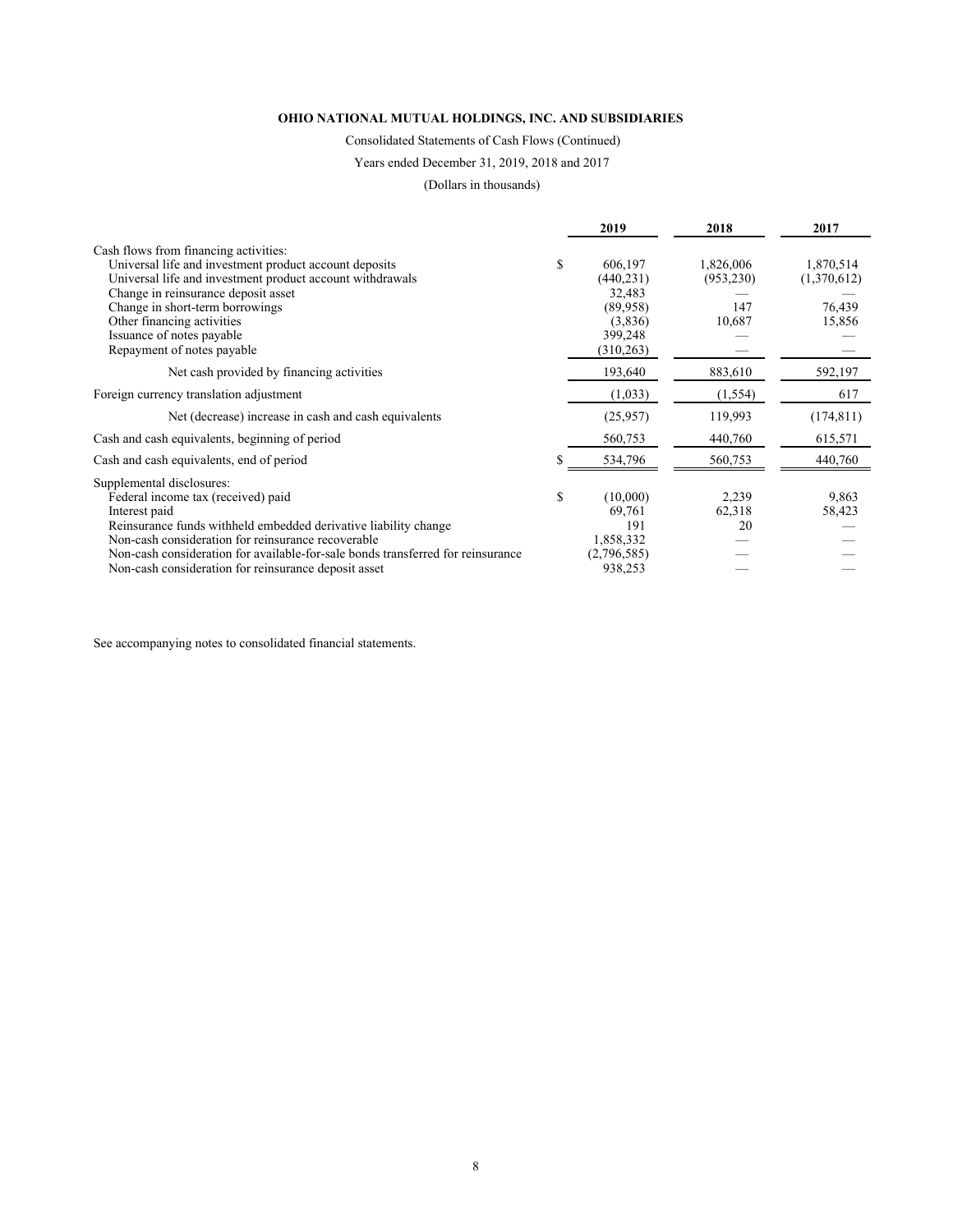Notes to Consolidated Financial Statements

December 31, 2019, 2018 and 2017

(Dollars in thousands)

#### **(1) Organization and Business Description**

#### *Organization*

Ohio National Mutual Holdings, Inc. is a mutual holding company organized under Ohio insurance laws and owns 100% of Ohio National Financial Services, Inc. ("ONFS"), a stock holding company. ONFS owns 100% of The Ohio National Life Insurance Company ("ONLIC"), a life insurance subsidiary and Sycamore Re, Ltd. ("SYRE"), a special purpose financial captive life insurance company.

In 1998, ONLIC became a stock company under provisions of Sections 3913.25 to 3913.38 of the Ohio Revised Code relating to mutual holding companies. ONLIC owns 100% of Ohio National Life Assurance Corporation ("ONLAC"), a stock life insurance subsidiary, National Security Life and Annuity Company ("NSLAC"), a stock life insurance subsidiary, Montgomery Re, Inc. ("MONT"), a special purpose financial captive life insurance company, Kenwood Re, Inc. ("KENW"), a special purpose financial captive life insurance company, Camargo Re Captive, Inc. ("CMGO"), a special purpose financial captive life insurance company, Sunrise Captive Re, LLC ("SUNR"), an Ohio authorized reinsurer, Ohio National Equities, Inc. ("ONEQ"), a broker dealer registered under the Securities and Exchange Commission Act of 1934, and The O.N. Equity Sales Company ("ONESCO"), a broker dealer registered under the Securities and Exchange Commission Act of 1934.

SYRE owns 100% of a Delaware holding company, ON Foreign Holdings, LLC ("ONFH"), which owns 100% of Ohio National International Holdings Cooperatief U.A. ("ONIH"), a Dutch holding company. ONIH owns 100% of ON Netherlands Holdings B.V. ("ONNH"), a Dutch holding company. Effective December 27, 2019, ONIH was merged into ONNH, with ONNH being the surviving entity. As the transaction was between entities under common control, the operations of ONIH were transferred to ONNH at carrying value and, as such, there was no financial statement impact as a result of this transaction. ONNH owns Ohio National Seguros de Vida S.A. ("ONSP"), a Peruvian insurance company and ON Global Holdings, SMLLC ("ONGH"), a Delaware holding company. ONNH owns 100% of O.N. International do Brasil Participacoes, Ltda. ("OHIO"), which was formed to hold the equity method investment made when the Company entered into a 50% joint venture agreement with a Brazilian insurance company. Effective September 30, 2019, ONSA issued additional common equity shares to ONNH in exchange for a capital contribution of \$5,283. ONGH now owns 92% of ONSA and ONNH owns 8%. Prior to this transaction, ONGH owned 100% of Ohio National Sudamerica S.A. ("ONSA"), a Chilean holding company. ONSA owns 100% of Ohio National Seguros de Vida S.A. ("ONSV"), a Chilean insurance company.

Ohio National Mutual Holdings, Inc. and its subsidiaries are collectively referred to as "ONMH" or the "Company".

#### *Business*

ONLIC and ONLAC are life and health (disability) insurers licensed in 49 states, the District of Columbia and Puerto Rico. ONLIC and ONLAC offered a full range of life, disability, and annuity products through independent agents and other distribution channels and are subject to competition from other insurers throughout the United States. The Company announced on September 6, 2018 that it will exclusively focus on growing its life insurance and disability insurance product lines going forward. The decision follows a comprehensive strategic review of the Company's businesses, taking into account the continuously changing regulatory landscape, the sustained low interest rate environment, and the increasing cost of doing business, as well as growth opportunities and the Company's competitive strengths. Effective September 15, 2018,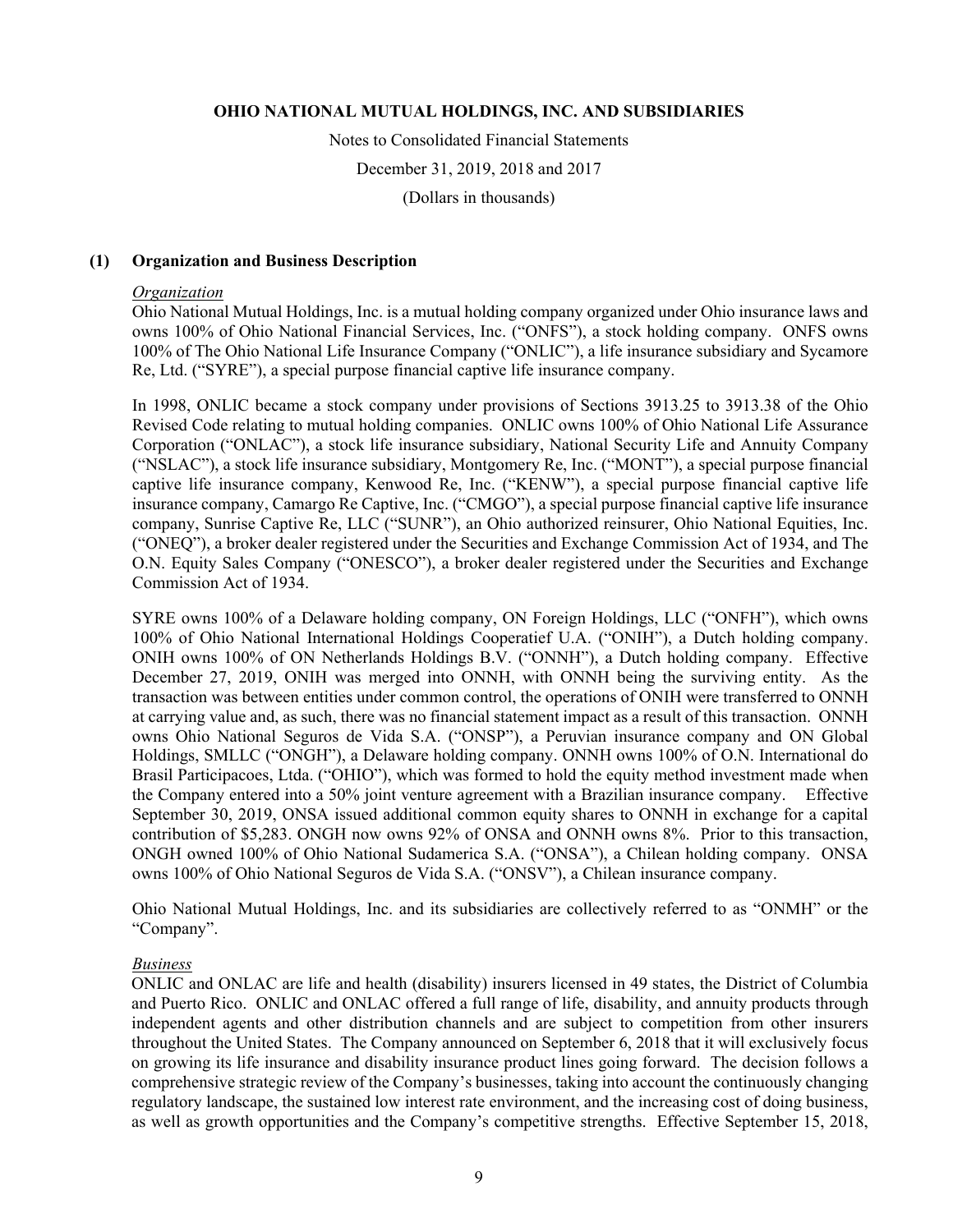Notes to Consolidated Financial Statements December 31, 2019, 2018 and 2017

(Dollars in thousands)

the Company is no longer accepting applications for annuities or new retirement plans, while continuing to service and support existing clients in both product lines.

In 2018, ONLIC offered certain variable annuity policyholders with the guaranteed minimum income benefit ("GMIB") rider the opportunity to exchange that policy and associated rider for a fixed indexed annuity policy with an enhanced guaranteed lifetime withdrawal benefit ("GLWB") rider. More than \$500,000 in account value was exchanged under this program.

Additionally, in late 2018 and into 2019, ONLIC offered to buy-back certain variable annuity policies from policyholders with the GMIB rider. The Company paid more than \$115,000 and \$58,000 related to the buyback, during 2019 and 2018, respectively, which is included in benefits and claims on the corresponding statements of operations.

NSLAC is licensed in 17 states and the District of Columbia and services an existing portfolio of variable annuity products. Effective March 16, 2018, NSLAC no longer actively markets or issues new individual variable annuity business, which currently represents the majority of NSLAC's inforce contracts and policies.

ONLIC, ONLAC and NSLAC are subject to regulation by the insurance departments of states in which they are licensed and undergo periodic examinations by those departments.

SYRE reinsured certain fixed indexed annuity and variable annuity-related risks for ONLIC. The variable annuity reinsurance agreement covered living benefits and death benefits sold only with or as a part of such living benefit riders. During 2019, ONLIC recaptured the majority of variable annuity-related risks, and reinsured them with SUNR. SUNR retrocedes the risks related to GMIB variable annuity contracts to SYRE. The effects of these transactions have no impact on the Company's financial statements, as they eliminate in consolidation.

SUNR was capitalized in 2018 and was approved on January 9, 2019 by the Ohio Department of Insurance to begin assuming contracts written by ONLIC, effective April 1, 2019.

MONT engages in the business of reinsuring term life insurance and certain death benefit guarantee universal life policies with affiliated companies. KENW and CMGO engage in the business of reinsuring term life insurance with affiliated companies.

ONEQ earns revenue by retaining a sales load from the sale of variable life insurance contracts on behalf of ONLAC and variable annuity contracts, fixed annuity contracts and fixed indexed annuity contracts on behalf of ONLIC, to unrelated third party broker dealers under distribution agreements with ONLAC and ONLIC. ONESCO earns commissions and fees from sales of variable life contracts under a distribution agreement with ONLAC and annuity contracts under a distribution agreement with ONLIC as well as commissions and fees related to sales of unaffiliated products.

ONSV provides insurance and other retirement products to the Chilean market. ONSP provides death, survival and disability insurance in the Peruvian Social Security System. The Brazilian joint venture provides insurance and other retirement products to the Brazilian market.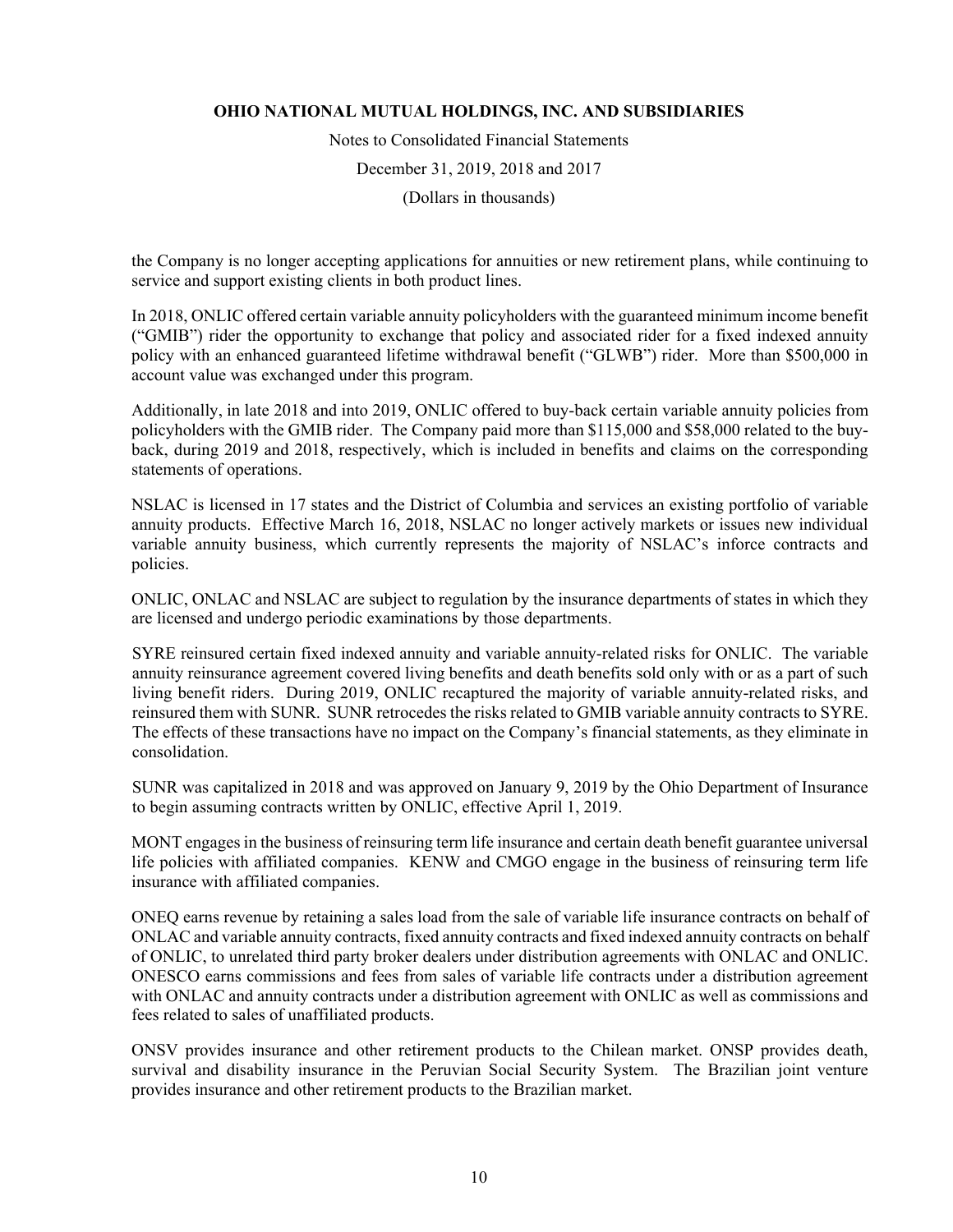Notes to Consolidated Financial Statements

December 31, 2019, 2018 and 2017

(Dollars in thousands)

#### **(2) Basis of Presentation**

The accompanying consolidated financial statements have been prepared in accordance with accounting principles generally accepted in the United States of America ("GAAP"). All intercompany transactions and balances have been eliminated in consolidation.

### **(3) Summary of Significant Accounting Policies**

The significant accounting policies followed by the Company that materially affect financial reporting are summarized below.

### *(a) Change in Accounting Principle*

The Company has in previous years accounted for direct financing leases under the legacy lease accounting guidance within ASC 840. Upon adoption of ASC 842 in 2019, buyer-lessors are required to evaluate direct financing leases for whether the underlying asset has been purchased based on the transfer of control. The Company's direct financing leases do not qualify as a sale of the underlying asset; as such, the Company will account for them as receivables under Financial Accounting Standards Board ("FASB") Accounting Standards Codification ("ASC") Topic 310 effective January 1, 2019.

### *(b) Use of Estimates*

The preparation of financial statements in conformity with GAAP requires management to adopt accounting policies and make estimates and assumptions that affect amounts reported in the consolidated financial statements. In applying these policies and estimates, management makes subjective and complex judgments that frequently require assumptions about matters that are inherently uncertain. Actual results could differ from estimates.

The most significant estimates and assumptions include those used in determining the balance, amortization and recoverability of deferred policy acquisition costs, the liability for future policy benefits and claims, contingencies, provision for income taxes, deferred taxes, uncertain income tax positions and contingencies, allowance for loan losses for mortgage loans on real estate, valuation of and impairment losses on investments and valuation of embedded derivatives. Although some variability is inherent in these estimates, the recorded amounts reflect management's best estimates based on facts and circumstances as of the consolidated balance sheet date. Management believes the amounts provided are appropriate.

### *(c) Fair Value*

Certain assets and liabilities are measured at estimated fair value in the Company's consolidated balance sheets. The Company defines fair value as the price that would be received to sell an asset or paid to transfer a liability (an exit price) in an orderly transaction between market participants on the measurement date. Note 6 to the consolidated financial statements includes further disclosures of estimated fair values.

#### *(d) Investments*

### *Net Investment Income and Net Realized Gains (Losses)*

Income on investments is reported within net investment income. Gains and losses on sales of investments, impairment losses and changes in the allowance for loan losses on mortgage loans are reported within net realized gains (losses).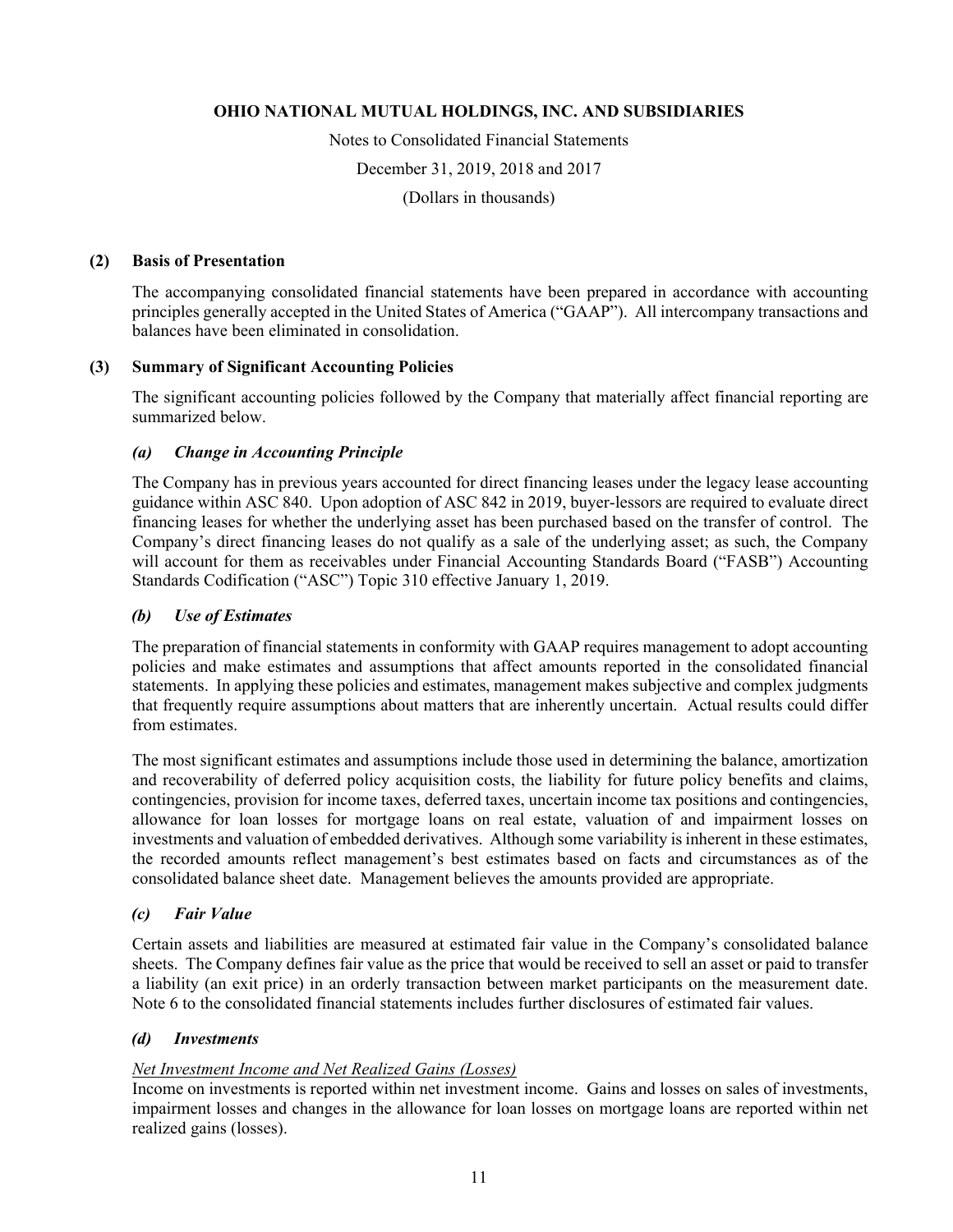Notes to Consolidated Financial Statements

December 31, 2019, 2018 and 2017

(Dollars in thousands)

#### *Fixed Maturity and Equity Securities*

Fixed maturity and equity securities classified as available-for-sale are reported at their estimated fair value. Unrealized gains and losses, net of adjustments to deferred policy acquisition costs, future policy benefits and claims, other policyholder funds and deferred federal income tax, are recorded as a separate component of accumulated other comprehensive income in equity. Effective January 1, 2018, the Company reclassified all equity securities available-for-sale to equity securities, at fair value as a result of the adoption of Accounting Standards Update ("ASU") 2016-01, *Financial Instruments – Overall (Subtopic 825-10): Recognition and Measurement of Financial Assets and Financial Liabilities* ("ASU 2016-01"). See Note 7 for further information.

Fixed maturity securities related to the Company's funds withheld reinsurance arrangements are classified as trading and are stated at estimated fair value. Changes in estimated fair value of these securities are included in change in value of trading securities in the consolidated statements of operations.

Fixed maturity and equity securities classified as trading are reported at their estimated fair value. Changes in estimated fair value of these securities are included in change in value of trading securities in the consolidated statements of operations. Effective January 1, 2018, the Company reclassified all equity securities classified as trading to equity securities, at fair value as a result of the adoption of ASU 2016-01. See Note 7 for further information.

Realized gains (losses) on the sale of investments are determined on the basis of specific security identification on the trade date. Any capital gains occurring in the Closed Block portfolio are offset by increases in the deferred policyholder obligation for that group of policies. See Note 16 for further information on the Closed Block.

For mortgage-backed securities, the Company recognizes income using a constant effective yield method based on prepayment assumptions and the estimated economic life of the securities. When estimated prepayments differ significantly from actual prepayments, the effective yield is recalculated to reflect actual payments to date and anticipated future payments. Any resulting adjustment is included in net investment income. All other investment income is recorded using the interest method without anticipating the impact of prepayments.

Dividends are recorded on the ex-dividend date and interest is accrued as earned using an effective yield method giving effect to amortization of premiums and accretion of discounts.

Management regularly reviews its fixed maturity and equity securities portfolios in order to evaluate the necessity to record impairment losses for other-than-temporary declines in estimated fair value of investments. See Note 7 for management's description and analysis of the portfolio.

### *Mortgage Loans on Real Estate*

Mortgage loans on real estate are carried at the unpaid principal balance less an allowance for loan losses. The allowance is comprised of a specific and general component. The specific component relates to loans that have been identified as impaired and is generally measured as the difference between the impaired principal balance less the fair value of the collateral, if collateral dependent, less cost to sell. The Company provides allowances for impairments of these mortgage loans based on a review by portfolio managers. For the general component, management's periodic evaluation of the adequacy of the allowance is based on past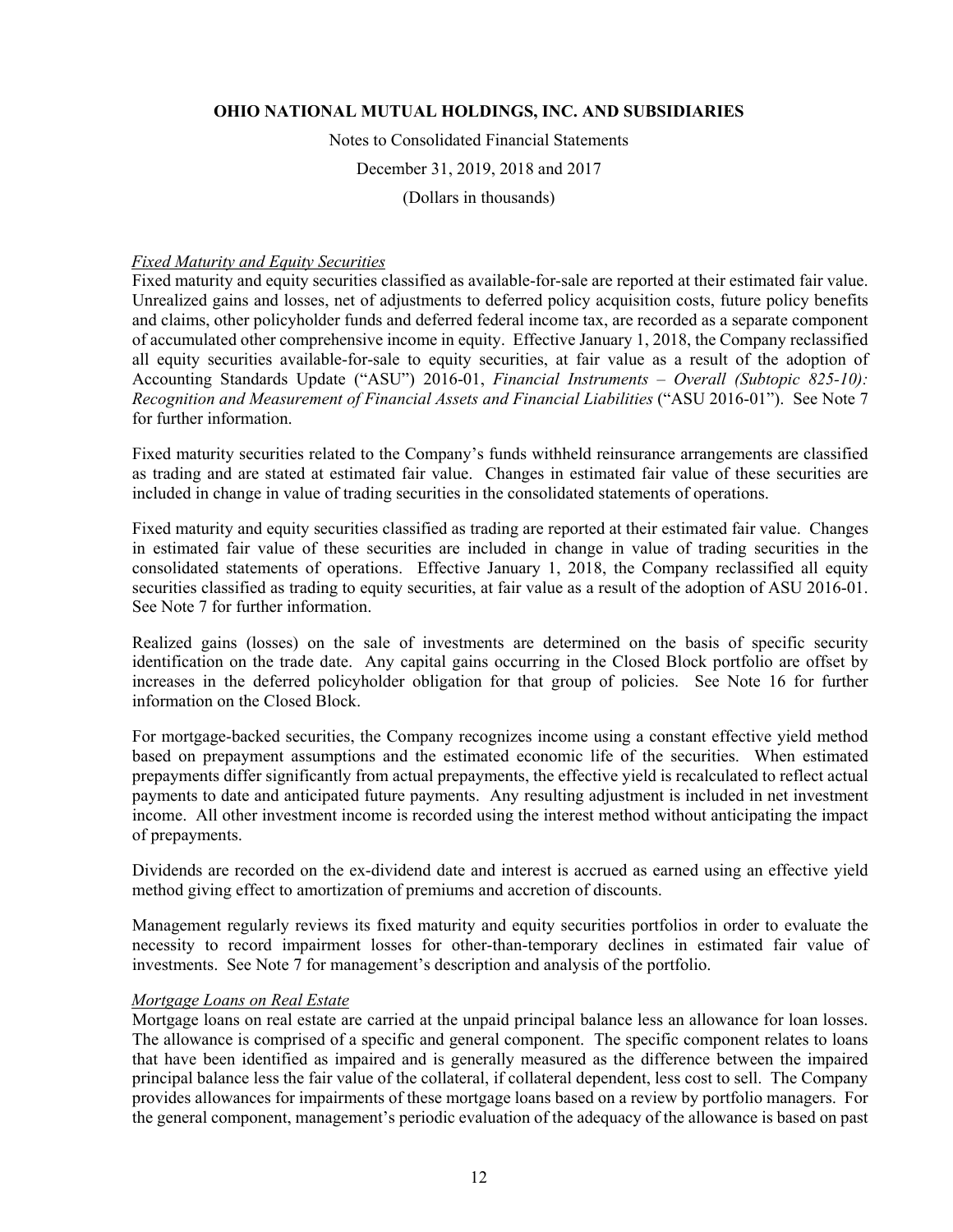Notes to Consolidated Financial Statements

December 31, 2019, 2018 and 2017

(Dollars in thousands)

loan loss experience, known and inherent risks in the portfolio, adverse situations that may affect the borrower's ability to repay, the estimated value of the underlying collateral, composition of the loan portfolio, current economic conditions, and other relevant factors.

Commercial mortgages can be restructured in a troubled debt restructuring ("TDR"). The Company assesses loan modifications on a case by case basis to evaluate whether a TDR has occurred and will then establish a specific valuation allowance for the excess carrying value of the loan over the estimated fair value of the collateral.

Changes in the allowance are recorded in net realized gains (losses). Loans in foreclosure and loans considered to be impaired as of the consolidated balance sheet date are placed on nonaccrual status. Interest received on nonaccrual status mortgage loans is included in net investment income in the period received.

#### *Real Estate*

Real estate, net, which is comprised of buildings and improvements held for company investment and other real estate owned, is carried at cost less accumulated depreciation. Depreciation is determined using the straight-line method over the estimated useful life of the assets. The estimated useful life for company occupied real estate is 30 to 39 years and the estimated useful life for building improvements is 5 to 20 years. The estimated useful life for real estate held for investment is 17 to 39 years and the estimated useful life for building improvements is 5 to 16 years. Real estate, net also includes land which is carried at cost.

The Company occupies less than 50% of buildings held for company investment.

The cost basis of the real estate and building improvements was \$58,645 and \$54,513 at December 31, 2019 and 2018, respectively. Accumulated depreciation was \$12,062 and \$11,296 at December 31, 2019 and 2018, respectively. Related depreciation expense was \$1,907, \$1,922 and \$1,713 for the years ended December 31, 2019, 2018 and 2017, respectively, and is included in net investment income in the consolidated statements of operations. The cost basis of land was \$5,687 and \$5,390 at December 31, 2019 and 2018, respectively.

The Company reviews the estimated useful lives of these long lived assets and assesses for impairment when certain events or changes in operations occur.

#### *Policy Loans*

Policy loans are stated at unpaid principal balances. Interest income on such loans is recorded as earned using the contractually agreed upon interest rate and is included in net investment income on the consolidated statements of operations. Generally, accrued interest is capitalized on the policy's anniversary date.

#### *Other Long Term Investments*

The direct financing leases entered in to prior to the adoption of ASC 842, which consist principally of building and land purchase and leasing arrangements, will continue to be accounted for as capital leases under ASC 840. Direct financing leases are carried at minimum lease payments to be received less unearned income. Building leases generally have a 75% - 80% loan-to-value ("LTV") at inception and a 9 to 21 year repayment schedule. Land leases generally have a 60% - 70% LTV at inception, a five year repayment schedule and have several principal and interest cash flow structures.

Venture capital partnerships are carried on the equity method basis.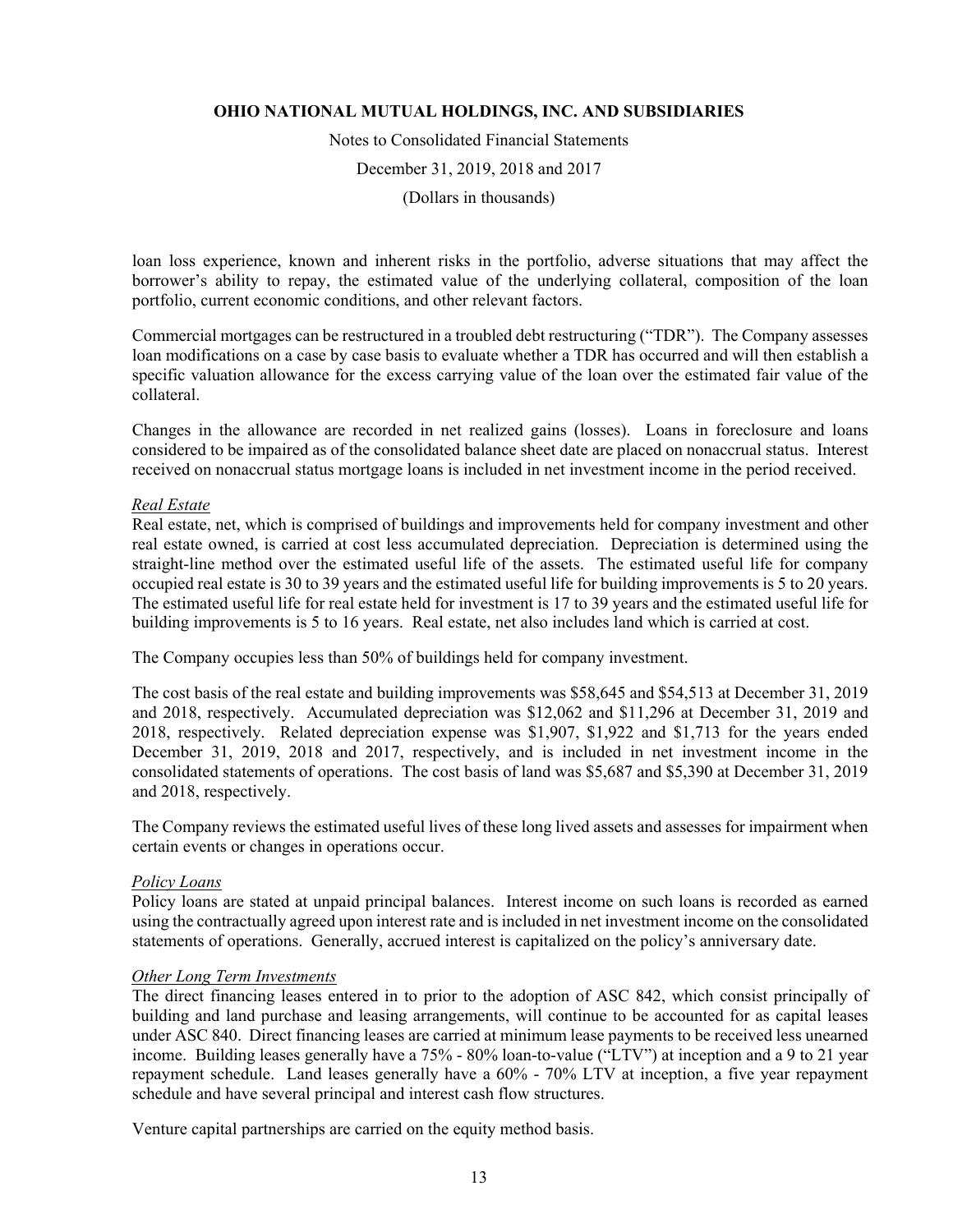Notes to Consolidated Financial Statements

December 31, 2019, 2018 and 2017

(Dollars in thousands)

#### *Securities Lending Program*

The Company participates in an indemnified securities lending program administered by an unaffiliated agent in which certain portfolio holdings are loaned to third parties. The borrower must deliver to the Company's agent collateral having a market value equal to at least 102% and 105%, respectively, of the market value of the domestic and foreign securities loaned. The collateral received by the Company's agent from the borrower to secure loans on behalf of the Company must be in the form of cash, securities issued or guaranteed by the U.S. government or its agencies, or a bank letter of credit or equivalent obligation as may be pre-approved by the Company. The Company monitors the estimated fair value of the loaned securities on a daily basis and additional collateral is obtained as necessary. The asset, short-term investments securities lending collateral, and corresponding liability, payables for securities lending collateral, are recorded on the consolidated balance sheets. Income and expenses associated with securities lending transactions are reported within net investment income.

#### *Short-term Investments*

Short-term investments include securities and other investments with remaining maturities of one year or less, but greater than three months, at the time of purchase and are stated at estimated fair value.

#### *(e) Derivatives*

The Company enters into derivative transactions that do not meet the criteria for hedge accounting or have not been designated in hedging relationships by the Company pursuant to FASB ASC Topic 815, *Derivatives and Hedging*. The Company purchases equity index put options, equity futures, currency futures, equity swaps and interest rate swaptions as hedges for certain riders that were sold with variable annuity products. The Company similarly purchases equity index call options as hedges for the fixed indexed annuity and indexed universal life products. These transactions provide the Company with an economic hedge, which is used as part of its overall risk management strategies. The futures derivative instruments are carried at estimated fair value in other long-term investments or other liabilities, and the remaining derivative instruments are carried at estimated fair value in other long-term investments, with changes in estimated fair value recorded in net realized gains (losses) derivative instruments in the consolidated statements of operations.

The Company enters into derivative transactions that meet the criteria for hedge accounting pursuant to FASB ASC Topic 815, *Derivatives and Hedging* ("ASC 815"). The Company purchased a foreign currency swap that meets the criteria for hedge accounting as a cash flow hedge. The swap instrument is carried at estimated fair value in other long-term investments or other liabilities. Changes in the estimated fair value of the swap are recorded in other comprehensive income in the consolidated balance sheets.

The Company sold variable annuities and fixed indexed annuities, issues certain insurance products and investment contracts, and is a party to certain reinsurance agreements that have embedded derivatives. The Company assesses each identified embedded derivative to determine whether it is required to be bifurcated. The embedded derivative is bifurcated from the host contract and accounted for as a freestanding derivative if:

 the combined instrument is not accounted for in its entirety at fair value with changes in fair value recorded in earnings;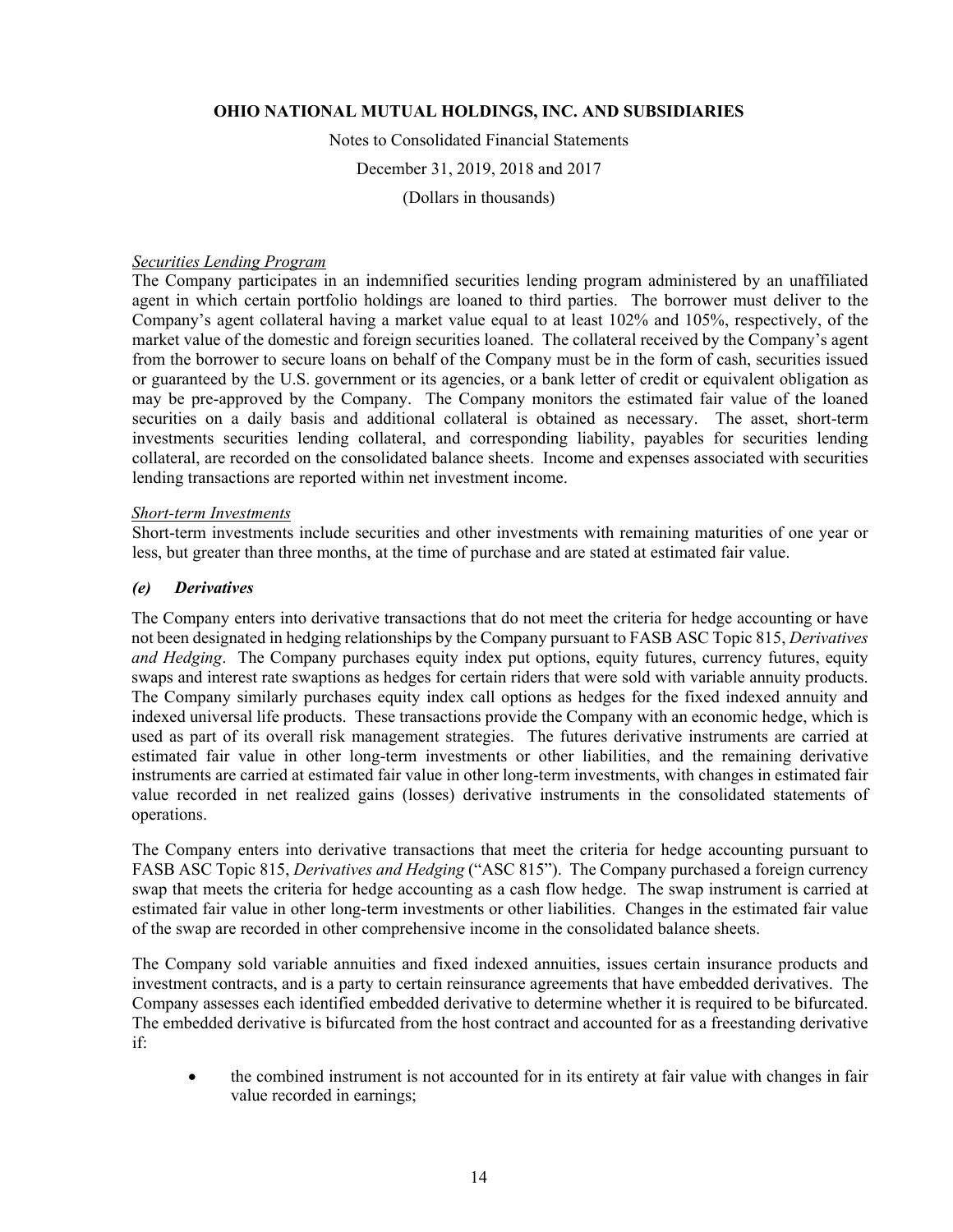Notes to Consolidated Financial Statements

December 31, 2019, 2018 and 2017

(Dollars in thousands)

- the terms of the embedded derivative are not clearly and closely related to the economic characteristics of the host contract; and
- a separate instrument with the same terms as the embedded derivative would qualify as a derivative instrument.

Such embedded derivatives are carried at estimated fair value with the reinsurance embedded derivatives reported in reinsurance recoverables in the consolidated balance sheets. The change in the estimated fair value is reported in benefits and claims in the consolidated statements of operations.

### *(f) Cash and Cash Equivalents*

For purposes of the consolidated statements of cash flows, the Company considers all short-term and highly liquid investments with original maturities of three months or less (including securities lending collateral, commercial paper and reverse repurchase agreements) to be cash equivalents.

### *(g) Segregated Special Surplus Fund*

ONLIC has established a segregated special surplus fund for the benefit of SUNR, a consolidated subsidiary, in accordance with a reinsurance agreement undertaken during the year. The assets are to be used to provide the protection to maintain SUNR's statutory total adjusted capital at a level of at least 200% of its authorized control level risk based capital. The segregated special surplus fund is held in a custodial account. At December 31, 2019, the required amount to be segregated was \$35,826 and the value of the custodial account was \$36,437, which was invested in the following assets at December 31, 2019:

|                                               | 2019   |
|-----------------------------------------------|--------|
| Cash and cash equivalents                     | 3,090  |
| Securities available-for-sale, at fair value: |        |
| Fixed maturity securities                     | 25,579 |
| Mortgage loans on real estate, net            | 7,768  |
| Total custodial account value                 | 36,437 |

### *(h) Deferred Policy Acquisition Costs and Capitalized Sales Inducements*

The Company incurs costs in connection with acquiring new and renewal insurance business. Costs that are related directly to the successful acquisition or renewal of insurance contracts are capitalized as deferred acquisition costs ("DAC"). Such costs generally include:

- incremental direct costs of contract acquisitions;
- the portion of the employee's total compensation, excluding any compensation that is deferred as part of contract acquisitions, and payroll related fringe benefits for certain costs related directly to time spent performing underwriting, policy issuance, medical/inspection, and sales force contract selling acquisition activities of a successful contract;
- other costs related directly to the insurer's acquisition activities noted above that would not have been incurred had the issuance of the contract not occurred; and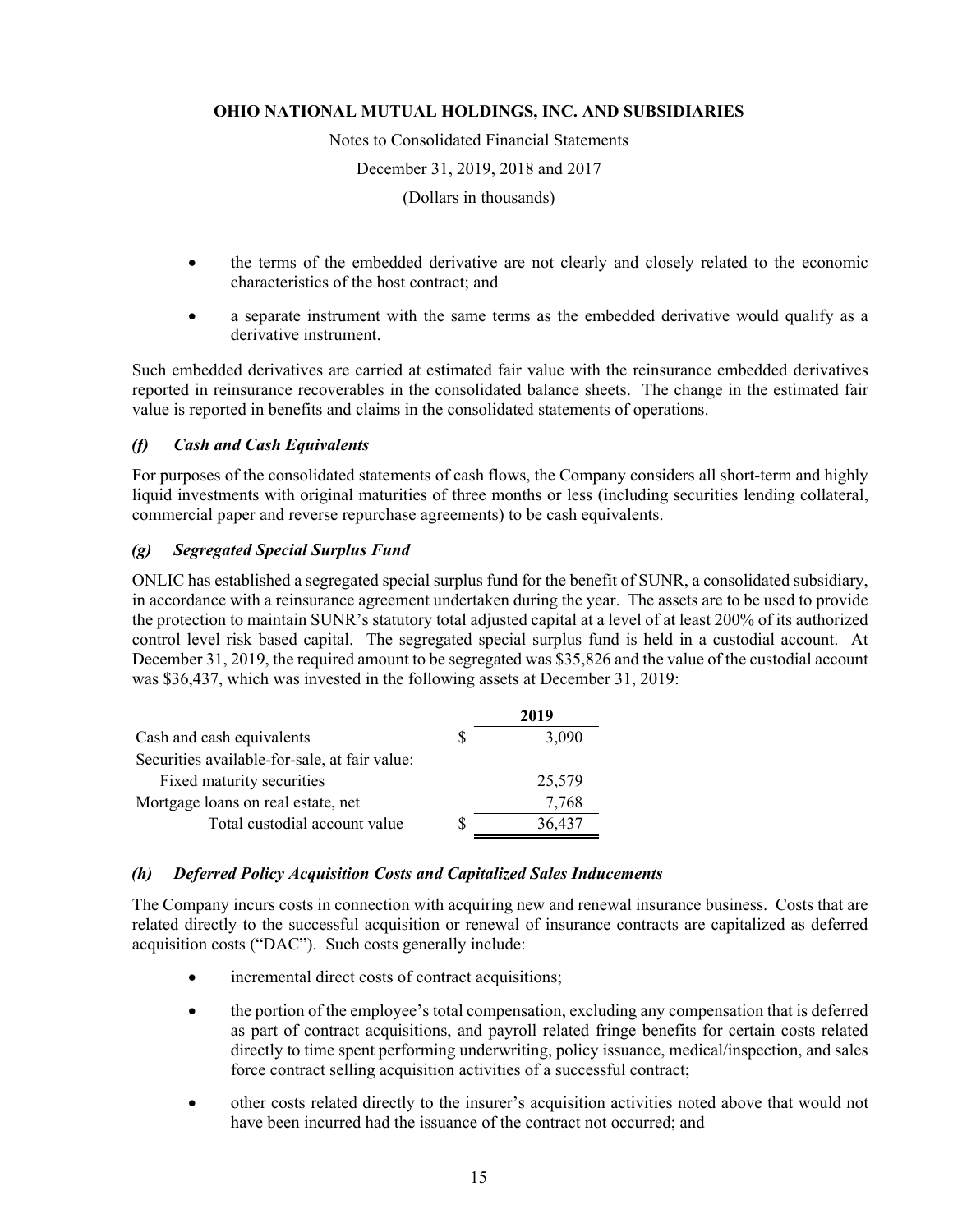Notes to Consolidated Financial Statements December 31, 2019, 2018 and 2017 (Dollars in thousands)

certain advertising costs that meet the deferral criteria.

All other acquisition costs such as general advertising, market research, training, administration and unsuccessful acquisition efforts are expensed as incurred.

DAC is subject to recoverability testing in the year of policy issuance and loss recognition testing at the end of each reporting period. For traditional nonparticipating life insurance products, DAC is amortized with interest over the premium paying period of the related policies in proportion to premium revenue. Such anticipated premium revenue is estimated using the same assumptions as were used for computing liabilities for future policy benefits.

For traditional participating life insurance products, DAC is amortized in proportion to gross margins of the related policies. Gross margins are determined for each issue year and are equal to premiums plus investment income less death claims, surrender benefits, administrative costs, expected policyholder dividends, and the increase in reserve for future policy benefits.

For investment and universal life products, DAC is amortized with interest over the lives of the policies in relation to the present value of the estimated future gross revenues (projected investment income, asset fees, cost of insurance charges, policy administration fees, surrender charges, and net realized gains and losses) or estimated future gross profits (gross revenues less interest credits, policy benefits and policy maintenance expenses).

DAC for participating life products, investment products and universal life business is adjusted to reflect the impact of unrealized gains and losses on the related fixed maturity securities available-for-sale.

The most significant assumptions that are involved in the estimation of future gross profits include future gross separate account performance, surrender/lapse rates, withdrawal/partial withdrawal, interest margins and mortality. The Company's long-term assumption for gross separate account performance, net of investment fees, is 7.3%, a blend of expected returns from stock, money market and bond funds representative of the in-force block of contracts before a deduction for policy charges. The Company assumes that the level of separate account assets resulting from market performance will revert, over a three year period, to the level expected if the long-term assumed trend rate had applied. This assumption is commonly referred to as a reversion to the mean. The Company's policy regarding the reversion to the mean process does not permit projected returns to be below 0.0% or in excess of 15.0% during the three-year reversion period.

Changes in assumptions can have a significant impact on the amount of DAC reported for investment products and universal life insurance products and their related amortization patterns. In the event actual experience differs from assumptions or assumptions are revised, the Company is required to record an increase or decrease in DAC amortization expense ("DAC unlocking"), which could be significant. In general, increases in the estimated general and net separate account returns result in increased expected future profitability and may lower the rate of DAC amortization, while increases in lapse/surrender and mortality assumptions reduce the expected future profitability of the underlying business and may increase the rate of DAC amortization. Any resulting DAC unlocking adjustments are reflected currently in the amortization of DAC in the consolidated statements of operations.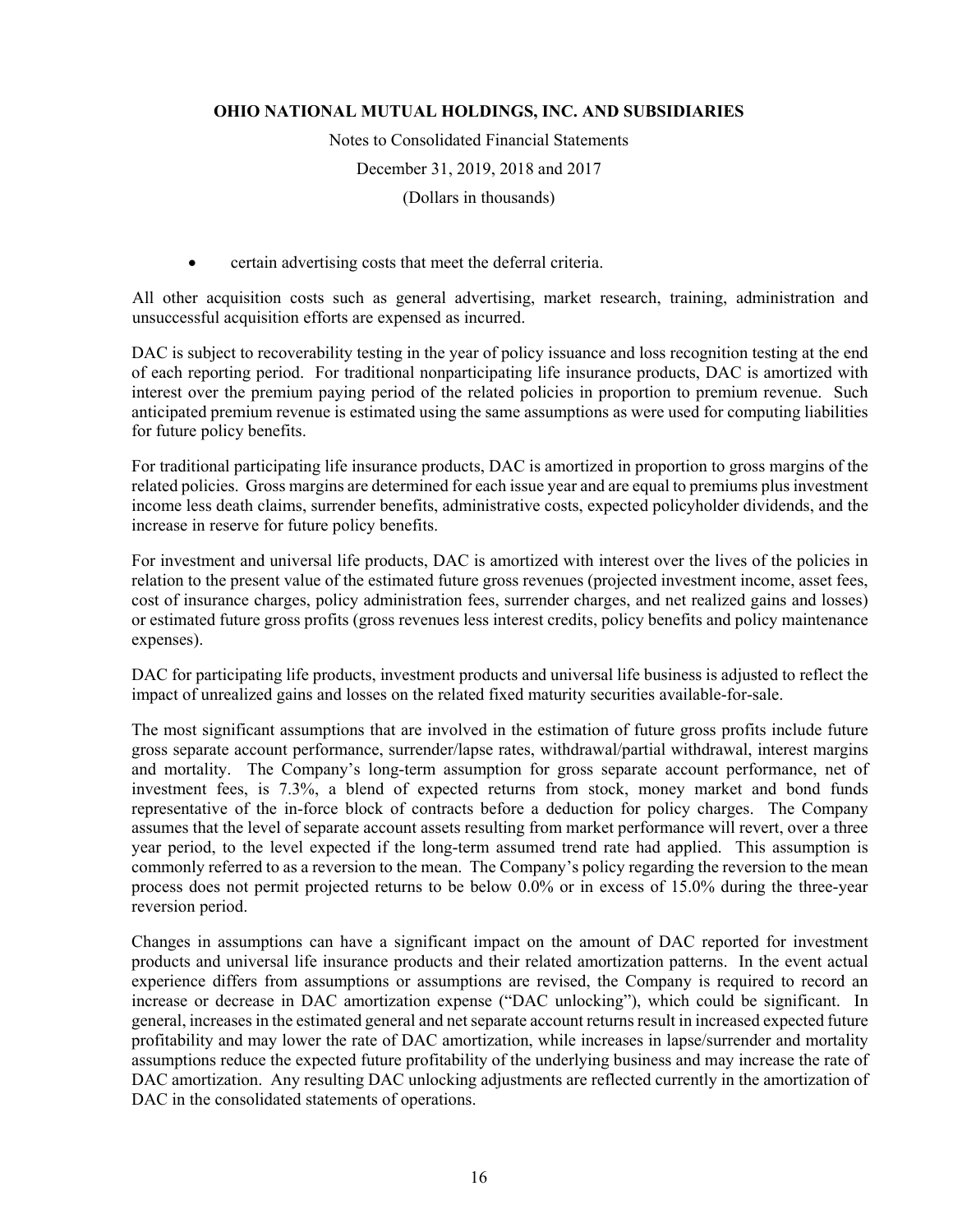Notes to Consolidated Financial Statements

December 31, 2019, 2018 and 2017

(Dollars in thousands)

The Company's policy for internal replacements that result in a replacement contract that is substantially changed from the replaced contract the replaced contract shall be accounted for as extinguished and unamortized deferred acquisition costs, unearned revenue liabilities, and deferred sales inducement assets from the replaced contract shall not be deferred in connection with the replacement contract.

The Company offers certain sales inducements to contract holders. Sales inducements are product features that enhance the investment yield on a contract. The Company utilizes the following sales inducements:

- day-one bonuses which increase the account value at inception; and
- enhanced yield options which credit interest for a specified period in excess of rates currently being offered for other similar contracts.

Sales inducements are deferred and amortized using the same methodology and assumptions used to amortize DAC.

### *(i) Reinsurance*

Reinsurance is an agreement by which a reporting entity transfers all or part of its risk under a contract to another reporting entity. For each of its reinsurance agreements, the Company determines whether the agreement provides indemnification against loss or liability relating to insurance risk in accordance with applicable accounting standards. The Company reviews all contractual features, including those that may limit the amount of insurance risk to which the reinsurer is subject or features that delay the timely reimbursement of claims. To the extent there are loss limiting features that preclude the reinsurer from assuming the risk of significant loss, the Company accounts for such agreements using deposit accounting.

Accounting for reinsurance requires the use of significant management estimates and assumptions, particularly related to the future performance of the underlying business and the potential impact of counterparty credit risk. The Company periodically reviews actual and anticipated experience compared to the assumptions used to establish assets and liabilities relating to ceded and assumed reinsurance and evaluates the strength of counterparties to its reinsurance agreements. Reinsurance does not discharge the Company from its primary liability to policyholders and to the extent that a reinsurer should be unable to meet its obligations, the Company would be liable to policyholders.

Amounts recoverable under reinsurance agreements, which totaled \$3,946,180 and \$2,111,698 as of December 31, 2019 and 2018, respectively, include ceded reserves, paid and unpaid claims, and certain other amounts.

Effective July 1, 2019, the Company entered into a reinsurance agreement to coinsure 100% of its retained inforce bank owned life insurance ("BOLI") and single premium deferred annuity ("SPDA") blocks of business with a third party reinsurer licensed as an authorized reinsurer in the State of Ohio.

Reinsurance premiums ceded and reinsurance recoveries on benefits and claims incurred are deducted from the respective income and expense accounts on the consolidated statements of operations. Assets and liabilities related to reinsurance ceded are reported on a gross basis.

The Company enters into reinsurance agreements with various insurance subsidiaries. All intercompany transactions and balances have been eliminated in consolidation.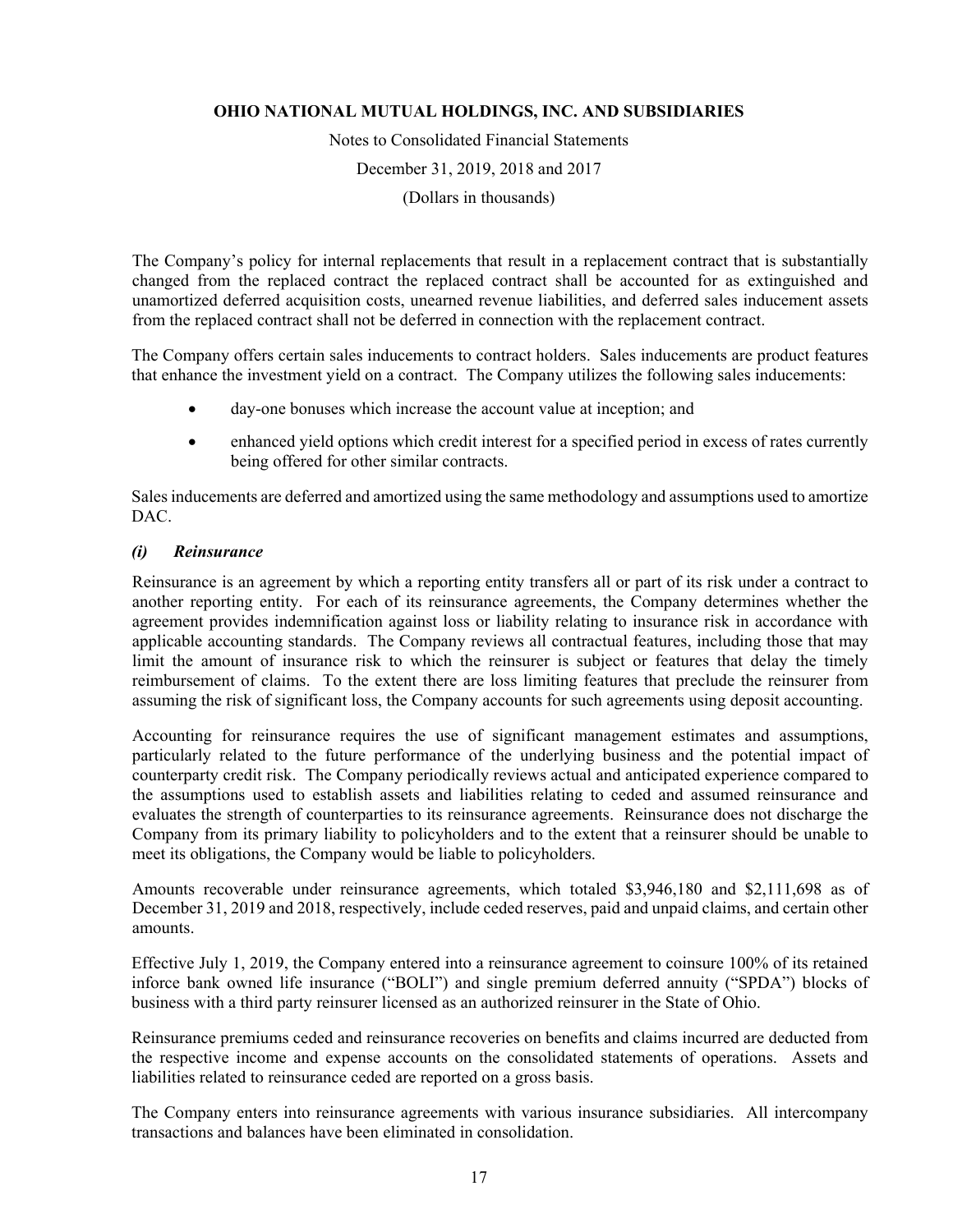Notes to Consolidated Financial Statements December 31, 2019, 2018 and 2017 (Dollars in thousands)

See Note 11 for additional reinsurance disclosures and information.

#### *(j) Equipment, Computer Software and Hardware and Properties Occupied by the Company*

Equipment, which is included in other assets, is stated at cost, less accumulated depreciation. Depreciation is determined using the straight-line method over the estimated useful lives of the assets. The estimated life is generally 2 to 15 years for equipment. The cost basis of the equipment was \$68,123 and \$61,613 at December 31, 2019 and 2018, respectively. Accumulated depreciation of equipment was \$49,244 and \$44,701 at December 31, 2019 and 2018, respectively. Related depreciation expense was \$5,871, \$5,742 and \$6,167 for the years ended December 31, 2019, 2018 and 2017, respectively.

Computer software and hardware, which is included in other assets, is stated at cost, less accumulated amortization. Purchased software costs, as well as certain internal and external costs incurred to develop internal-use computer software during the application development stage, are capitalized. Such costs are amortized generally over a 2 to 10 year period using the straight-line method based upon the estimated useful life of the assets. The cost basis of computer software was \$117,386 and \$107,718 at December 31, 2019 and 2018, respectively. Accumulated amortization of computer software and hardware was \$64,972 and \$59,589 at December 31, 2019 and 2018, respectively. Related amortization expense was \$9,380, \$9,908 and \$7,463 for the years ended December 31, 2019, 2018 and 2017, respectively.

Properties occupied by the Company, which are included in other assets, are carried at cost less accumulated depreciation. Depreciation is determined using the straight-line method over the estimated useful life of the assets. The estimated useful life for company occupied real estate is 30 to 32 years and the estimated useful life for building improvements is 9 to 30 years. The cost basis of the buildings, improvements and land was \$45,779 and \$45,637 at December 31, 2019 and 2018, respectively. Accumulated depreciation of buildings and improvements was \$20,133 and \$18,437 at December 31, 2019 and 2018, respectively. Related depreciation expense was \$1,647, \$1,623 and \$1,562 for the years ended December 31, 2019, 2018, and 2017, respectively. Properties occupied by the Company also include related land which is carried at cost.

The Company reviews the estimated useful lives of these long lived assets and assesses for impairment when certain events or changes in operations occur.

The Company has \$4,611 and \$12,712 of capital projects in process recorded in other assets at December 31, 2019 and 2018, respectively.

### *(k) Goodwill and Intangible Assets*

Goodwill and intangible assets are included in other assets. In a business combination, goodwill is the result of the excess of cost over the estimated fair value of the net assets acquired. Intangible assets are nonfinancial assets that lack physical substance resulting from a business combination.

Goodwill and intangible assets are assets acquired by the Company as a result of acquisitions in prior years of the NSLAC and ONSV entities. The Company has \$1,314 of goodwill recorded in other assets at December 31, 2019 and 2018.

Goodwill is not amortized, but is evaluated for impairment annually or more frequently if events or circumstances, such as adverse changes in the business climate, require an interim evaluation. The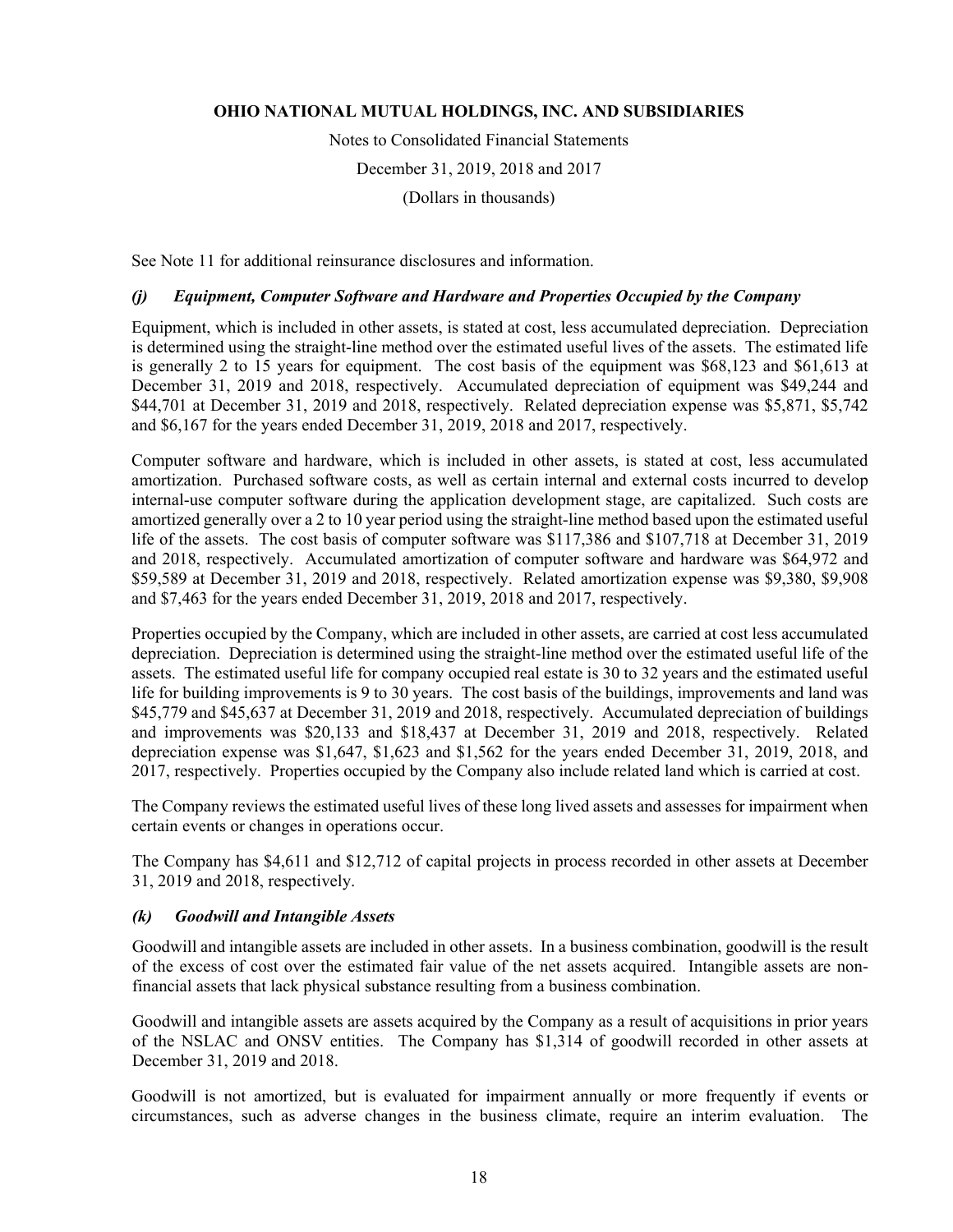Notes to Consolidated Financial Statements

December 31, 2019, 2018 and 2017

(Dollars in thousands)

evaluation includes the use of management assumptions which may be inherently uncertain. During the 2019 annual impairment tests, the Company concluded that the estimated fair value of the goodwill was in excess of its carrying value and, therefore, not impaired.

The Company has \$179 and \$191 of intangible assets recorded in other assets on the balance sheets at December 31, 2019 and 2018, respectively, related to insurance licenses acquired with the purchase of NSLAC by ONLIC in 2002. The value of the intangible is primarily dependent upon the maintenance of the New York license. License fees are paid annually in order to maintain the license in good standing. Each license remains intact and in good standing as there have been no events that would impact NSLAC's ability to do business in the New York or New Jersey markets. In 2018, the Company evaluated and concluded that its intangible assets had a useful life that was determinable and began amortizing the assets over that life. The Company amortized \$12 and \$4, respectively, for the years ended December 31, 2019 and 2018.

### *(l) Separate Accounts*

Separate account assets and liabilities represent contract holders' funds, which have been segregated into accounts with specific investment objectives. Separate account assets are recorded at estimated fair value based primarily on market quotations of the underlying securities. The investment income and gains or losses of these accounts accrue directly to the contract holders. The activity of the separate accounts is not reflected in the consolidated statements of operations and cash flows except for the fees the Company receives for administrative services and risks assumed and the activity related to guaranteed contracts, which are riders to existing variable annuity contracts. These are recorded in either annuity premiums and charges or benefits and claims in the consolidated statements of operations. Separate account seed money is recorded as a trading security.

### *(m) Revenues and Benefits*

### *Traditional Life Insurance Products*

Traditional life insurance products include those products with fixed and guaranteed premiums and benefits and consist primarily of whole life, limited-payment life, term life, and certain annuities with life contingencies.

Premiums for traditional life insurance products are recognized as revenue when due. Benefits and expenses are associated with earned premiums; therefore, profits are recognized over the life of the contract. This association is accomplished through the provision for future policy benefits and the deferral and amortization of policy acquisition costs.

#### *Investment Products and Universal Life Insurance Products*

Investment products consist primarily of individual and group variable and fixed deferred annuities, annuities without life contingencies, guaranteed investment contracts and fixed indexed annuities. Universal life insurance products include universal life, variable universal life, indexed universal life and other interest-sensitive life insurance policies.

Revenues for investment products and universal life insurance products consist of net investment income, cost of insurance charges, asset fees, policy administration fees, and surrender charges that have been earned and assessed against policy account balances during the period. The timing of revenue recognition as it relates to fees assessed on investment contracts and universal life contracts is determined based upon the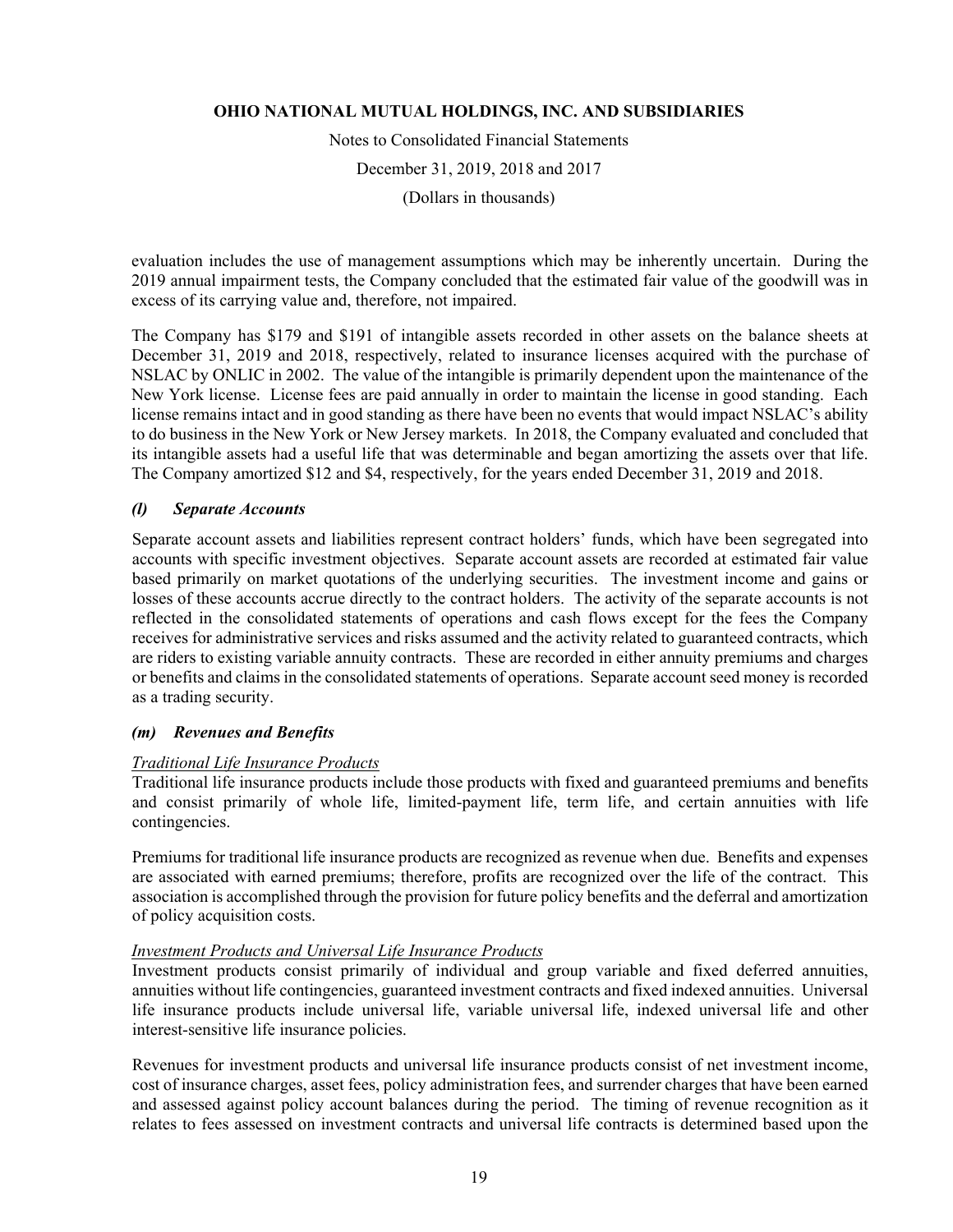Notes to Consolidated Financial Statements

December 31, 2019, 2018 and 2017

(Dollars in thousands)

nature of such fees. Cost of insurance charges and policy administrative fees are assessed on a daily, monthly or annual basis, and recognized as revenue when assessed and earned. Certain amounts assessed that represent compensation for services to be provided in future periods such as unearned front end loads are reported as unearned revenue and recognized in income over the periods benefited. Surrender charges are recognized upon surrender of a contract in accordance with contractual terms. Policy benefits and claims that are charged to expense include benefits and claims incurred in the period in excess of related policy account balances, maintenance costs, and interest credited to policy account balances.

#### *Accident and Health Insurance Products*

Accident and health insurance premiums including group life (burial and survivorship) and health (disability) are recognized as revenue in accordance with the terms of the policies. Policy claims are charged to expense in the period that the claims are incurred.

### *(n) Investment Management Fees*

Investment management fees are earned by various subsidiaries in conjunction with money management activities. The fees are based on a percentage of assets at the end of each quarter and are recognized in income as earned.

Revenue earned by the broker dealer operations, which is based on agreed upon commission rates, is recognized when the respective broker dealer entity's performance obligation is satisfied. For fees paid up front, the performance obligation is the sale of the contract and as such, is fulfilled on the trade date. Certain variable commission revenue is considered constrained, as it is dependent on the account value at future points in time as well as the length of time and whether the policy remains in force, all of which are highly susceptible to factors outside the Company's influence. The constraint is overcome when the account value and investor activities are known, usually monthly, at which point the revenue is recognized. The broker dealer operations had no remaining performance obligations to satisfy related to revenue from contracts with customers as of December 31, 2019.

The following table illustrates the revenue recognized from contracts with customers reported in investment management fees, net investment income and other income on the consolidated statements of operations, and the timing of revenue recognition, for the year ending December 31, 2019 and 2018: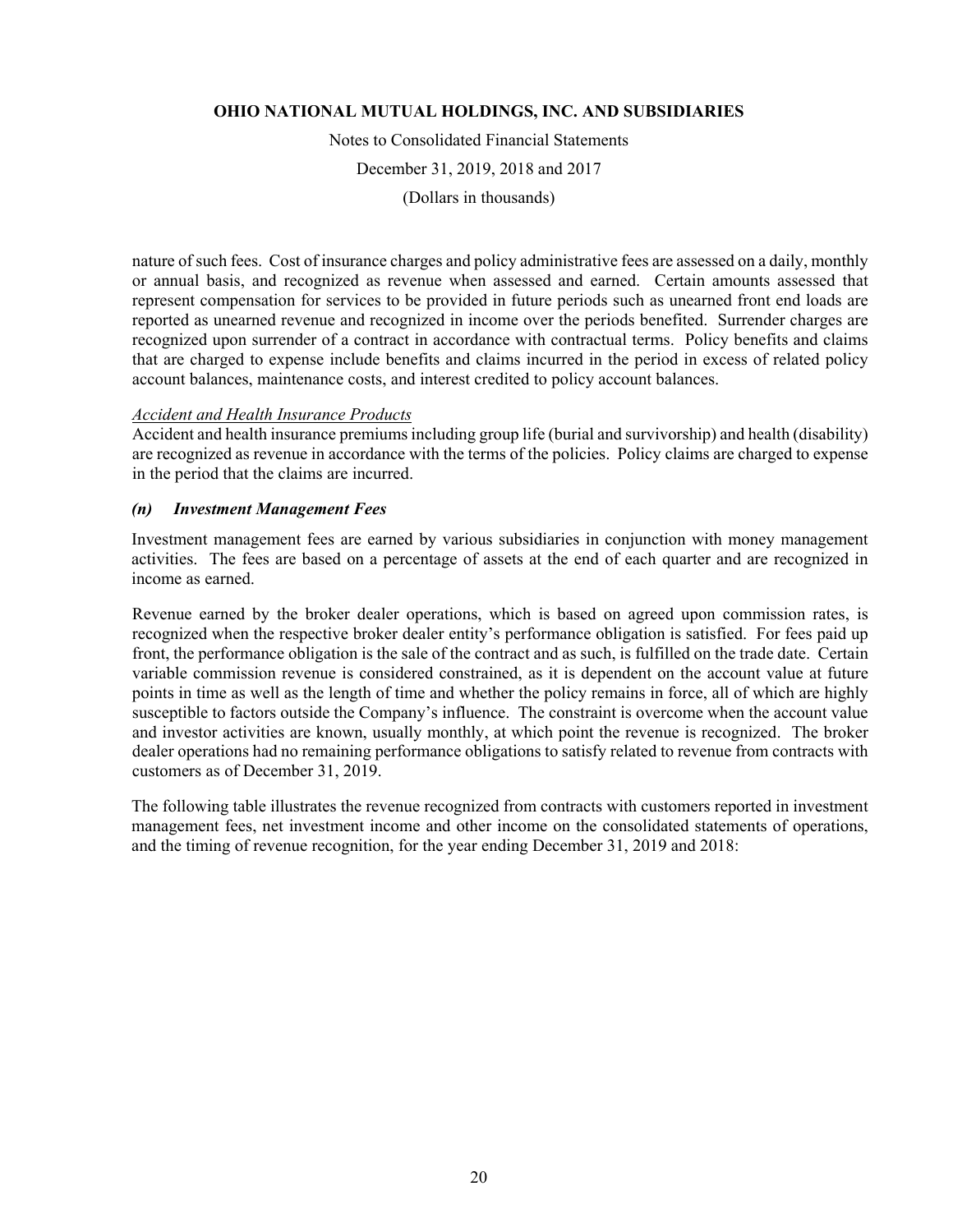Notes to Consolidated Financial Statements

December 31, 2019, 2018 and 2017

(Dollars in thousands)

|                                               |    | Registered<br>investment<br>and variable | General    | <b>Fee based</b> |              |
|-----------------------------------------------|----|------------------------------------------|------------|------------------|--------------|
| December 31, 2019                             |    | contracts                                | securities | and other        | <b>Total</b> |
| <b>Revenues from contracts with customers</b> |    |                                          |            |                  |              |
| Other income                                  | \$ | 51,713                                   | 1,729      | 15,018           | 68,460       |
| Net investment income                         |    |                                          |            | 28               | 28           |
| Investment management fees                    |    |                                          |            | 45,181           | 45,181       |
| Total revenue from contracts with customers   | \$ | 51,713                                   | 1,729      | 60,227           | 113,669      |
| Timing of revenue recognition                 |    |                                          |            |                  |              |
| Satisfaction of performance obligation:       |    |                                          |            |                  |              |
| Transferred at a point in time                | \$ | 51,713                                   | 1,729      | 60,227           | 113,669      |
| Total revenue from contracts with customers   | S  | 51,713                                   | 1,729      | 60,227           | 113,669      |
| December 31, 2018                             |    |                                          |            |                  |              |
| <b>Revenues from contracts with customers</b> |    |                                          |            |                  |              |
| Other income                                  | \$ | 61,298                                   | 2,334      | 13,503           | 77,135       |
| Net investment income                         |    |                                          |            | 29               | 29           |
| Investment management fees                    |    |                                          |            | 51,450           | 51,450       |
| Total revenue from contracts with customers   | \$ | 61,298                                   | 2,334      | 64,982           | 128,614      |
| Timing of revenue recognition                 |    |                                          |            |                  |              |
| Satisfaction of performance obligation:       |    |                                          |            |                  |              |
| Transferred at a point in time                | \$ | 61,298                                   | 2,334      | 64,982           | 128,614      |
| Total revenue from contracts with customers   | \$ | 61,298                                   | 2,334      | 64,982           | 128,614      |

#### *(o) Other Income*

The Company earns sales load fees on the sale of ONLAC variable universal life contracts by unrelated third party brokers through various subsidiaries. The Company also earned sales load fees on ONLIC variable, fixed and fixed indexed annuity contracts. Sales load fees are recognized as revenue when earned. Additionally, the various subsidiaries of the Company sold registered investment products and variable contracts sponsored by unaffiliated parties.

#### *(p) Future Policy Benefits and Claims*

The Company establishes liabilities for amounts payable under insurance policies. Generally, amounts are payable over an extended period of time and related liabilities are calculated as the present value of future expected benefits to be paid reduced by the present value of future expected premiums. Such liabilities are established based on methods and underlying assumptions in accordance with GAAP and applicable actuarial standards. The process of calculating reserve amounts for a life insurance organization involves the use of a number of assumptions, including those related to persistency (how long a contract stays with a company), mortality (the relative incidence of death in a given time), morbidity (the relative incidence of disability resulting from disease or physical ailment) and interest rates (the rates expected to be paid or received on financial instruments, including insurance or investment contracts). The methods used in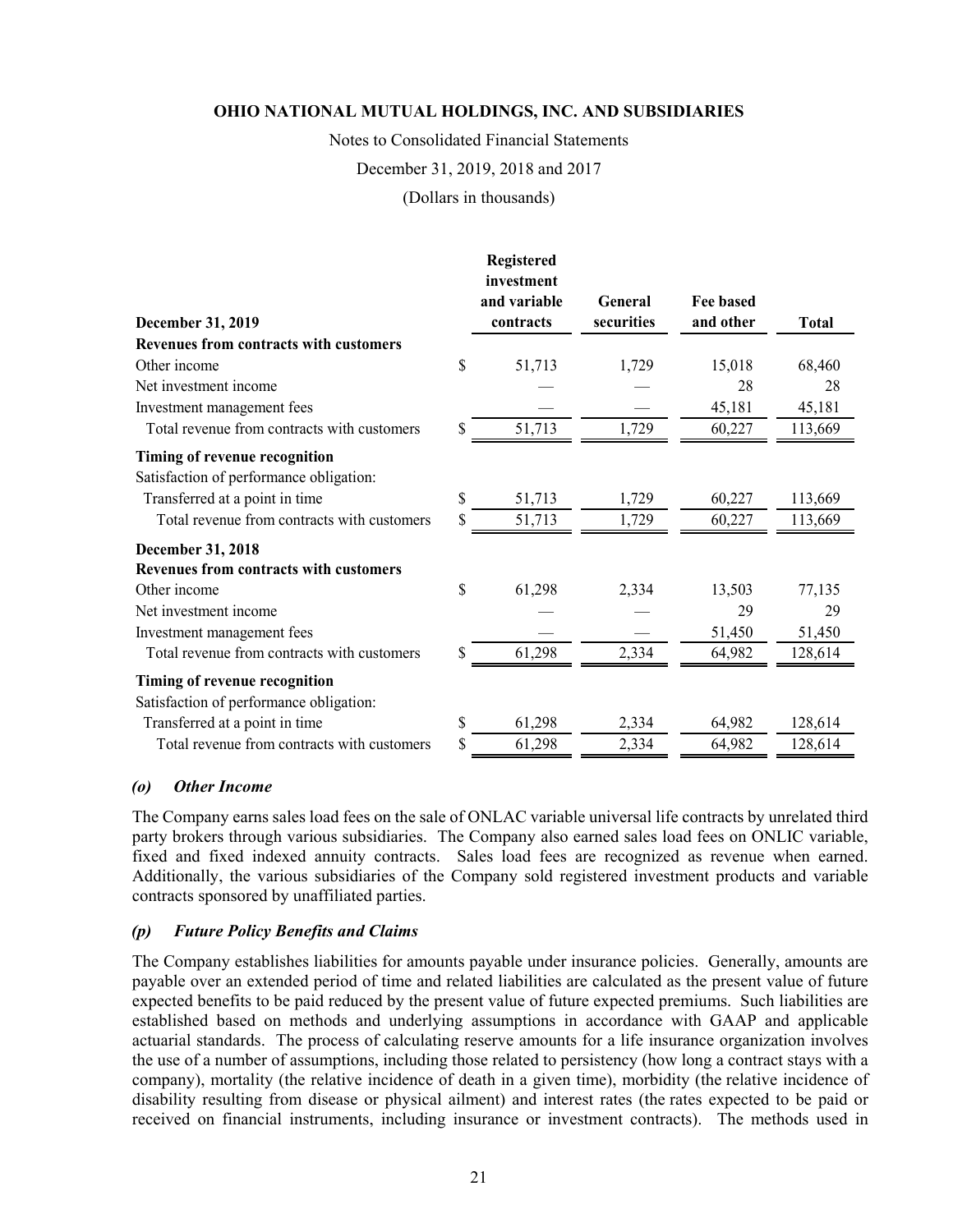Notes to Consolidated Financial Statements

December 31, 2019, 2018 and 2017

(Dollars in thousands)

determining the liability for unpaid losses and future policy benefits are standard actuarial methods recognized by the American Academy of Actuaries.

Liabilities for traditional life insurance policies are calculated using a net level premium method based on estimates of mortality, morbidity, investment yields, and withdrawals which were used or which were being experienced at the time the policies were issued.

Liabilities for investment products in the accumulation phase, fixed deferred annuities, fixed indexed annuities, group annuities, universal life insurance products and variable universal life insurance products are calculated based on participants' contributions plus interest credited less applicable contract charges.

Liabilities for payout annuities are calculated using the present value of future benefits discounted using varying interest rates. Liabilities for variable payout annuities also include maintenance costs in the present value calculation.

Liabilities for disability income policies are calculated using a net level premium method based on estimates of mortality, morbidity, investment yields, and withdrawals which were used or which were being experienced at the time the policies were issued. Liabilities for disability income policies on claims are calculated using the present value of future benefits and maintenance costs discounted using varying interest rates, depending on the year the claim was incurred.

The Company regularly reviews its estimates of future policy benefits and claims liabilities and compares them with its actual experience. Differences result in changes to the liability balances with related charges or credits to benefit expenses in the period in which the change occurs.

The Company issued traditional variable annuity contracts through its separate accounts, for which investment income and gains and losses on investments accrue directly to, and investment risk is borne by, the contract holder.

The Company also issued nontraditional variable annuity contracts through its separate accounts in which the Company provides various forms of guarantees/riders to benefit the related contract holders. These guarantees are accounted for as insurance liabilities or as embedded derivatives depending on how and when the benefit is paid. Specifically, a guarantee is accounted for as an embedded derivative if a guarantee is paid out without requiring the occurrence of a specific insurable event or the policyholder to annuitize. Alternatively, a guarantee is accounted for as an insurance liability if the guarantee is paid only upon either the occurrence of a specific insurable event, or annuitization. In certain cases, a guarantee may have elements of both an insurance liability and an embedded derivative and in such cases the guarantee is split and accounted for under both models.

The Company has five main types of rider benefits offered with individual variable annuity contracts:

- guaranteed minimum death benefit ("GMDB");
- guaranteed minimum income benefit ("GMIB");
- guaranteed minimum accumulation benefit ("GMAB");
- guaranteed minimum withdrawal benefit ("GMWB"); and
- guaranteed lifetime withdrawal benefit ("GLWB").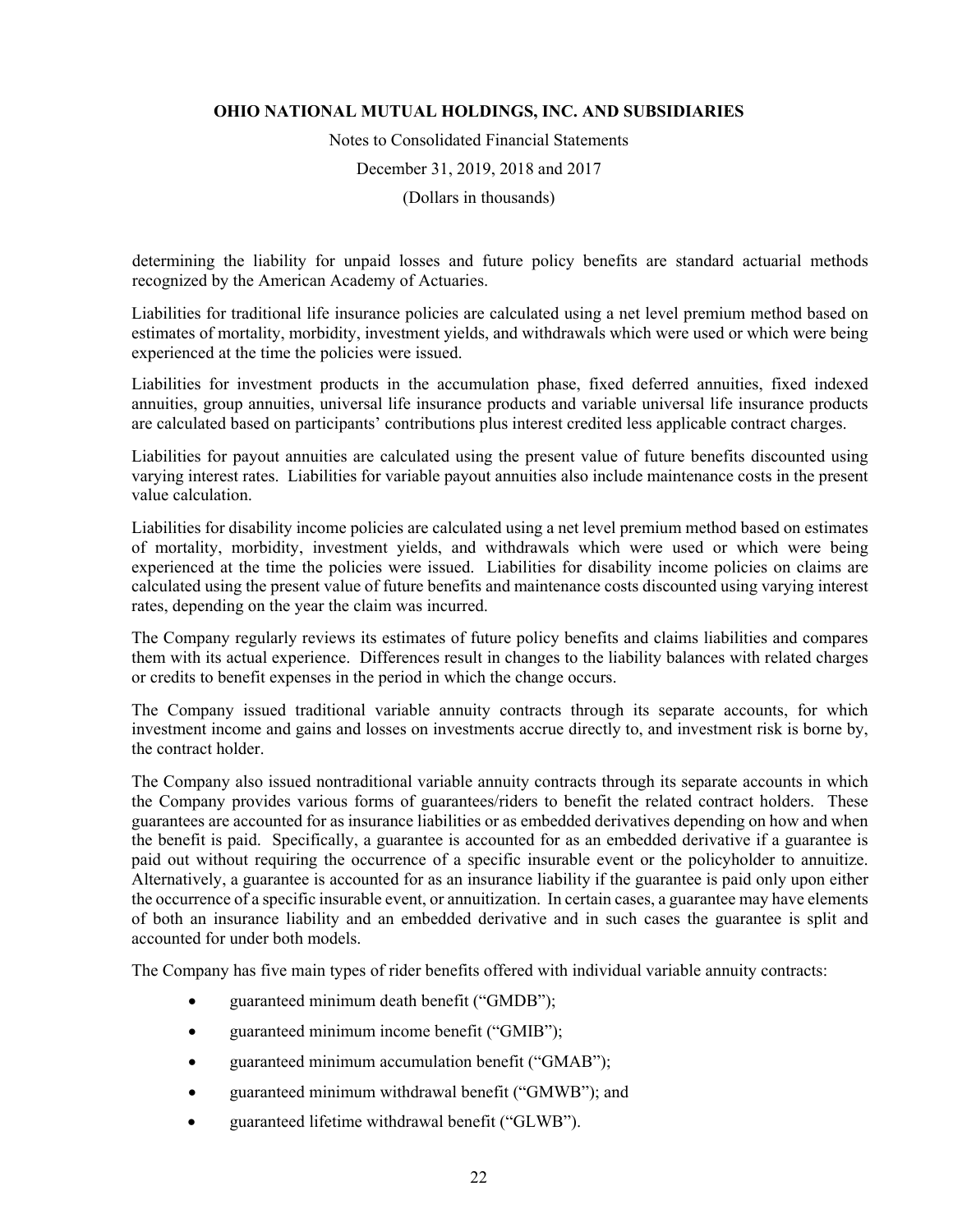Notes to Consolidated Financial Statements December 31, 2019, 2018 and 2017 (Dollars in thousands)

The Company also issued fixed indexed annuity contracts with an enhanced GLWB rider.

The Company refers to the total of the five types issued with variable annuity contracts and fixed indexed annuity contracts, collectively, as the "G reserves."

Guarantees accounted for as insurance liabilities in future policy benefits and claims include GMDBs, GMIBs and certain GLWBs that require annuitization.

Guarantees accounted for as embedded derivatives include GMWBs, GMABs and certain GLWBs that do not require annuitization, as well as the index crediting feature within the fixed indexed annuity contracts. At inception, the Company attributes to the embedded derivative a portion of the projected future guarantee fees to be collected from the policyholder equal to the present value of projected future guaranteed benefits. The embedded derivatives are carried at estimated fair value and reported in future policy benefits and claims.

### *(q) Participating Business/Policyholder Dividends*

Participating business, which refers to policies that participate in profits through policyholder dividends, represents 14.0%, 13.1% and 12.3% of the Company's ordinary life insurance in force as of December 31, 2019, 2018 and 2017, respectively. The liability for policyholder dividends includes the estimated amount of annual dividends earned by policyholders and is recorded in other policyholder funds in the accompanying consolidated balance sheets. Policyholder dividends incurred are recorded in the provision for policyholders' dividends on participating policies in the accompanying consolidated statements of operations.

Policyholder dividends are approved annually by ONLIC's board of directors based upon the amount of distributable statutory surplus. The aggregate amount of policyholder dividends is related to actual interest, mortality, morbidity, and expense experience for the year, as well as management's judgment as to the appropriate level of statutory surplus to be retained by ONLIC.

#### *(r) Income Taxes*

The Company files a life/non-life consolidated federal income tax return which includes its U.S. domestic subsidiaries. United States Department of the Treasury ("Treasury") regulations generally require a five year waiting period as to when a life insurance company can be included in the consolidated federal income tax return. A subsidiary life insurance company may obtain approval sooner, if the provisions of the Treasury regulations are met. SUNR met the Treasury regulations and received approval to join the consolidated return in 2019.

SYRE was formed in Bermuda in 2008 as a life insurance company and elected to be treated as a U.S. taxpayer. In 2013, SYRE was redomesticated to the United States. In 2015, SYRE was re-domiciled from the U.S. to the Cayman Islands and elected to be a U.S. taxpayer. SYRE joined the consolidated return on January 1, 2014.

The method of allocation between the companies is subject to written agreement, approved by the Board of Directors. Allocations are based upon separate return calculations with current credit for net losses. Intercompany tax balances are settled quarterly.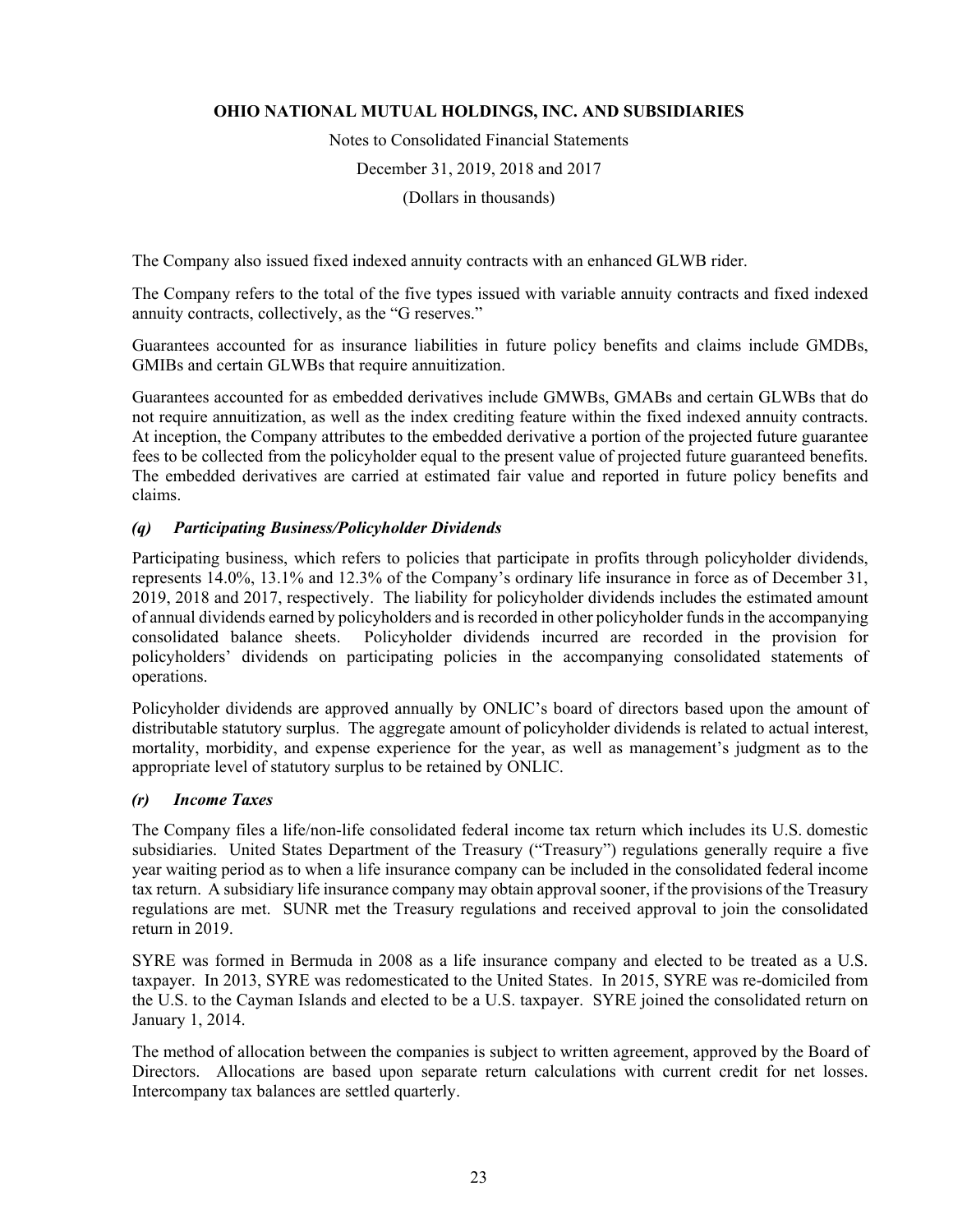Notes to Consolidated Financial Statements December 31, 2019, 2018 and 2017 (Dollars in thousands)

The Company's policy for recording interest and penalties associated with audits, claims and adjustments is to record such amounts as a component of current income tax (benefit) expense.

The foreign life insurance subsidiaries owned by the Company file tax returns in accordance with applicable foreign laws in their respective countries of domestication. U.S. taxation of foreign affiliates may differ in timing and amount from taxation under foreign laws. The impact of the returns filed subject to foreign tax law has been reflected in the provision for income tax expense and related liabilities.

The Company utilizes the asset and liability method of accounting for income taxes. Under this method, deferred tax assets and liabilities are recognized for the future tax consequences attributable to differences between the financial statement carrying amounts of existing assets and liabilities and their respective tax bases and operating loss and tax credit carryforwards. Deferred tax assets and liabilities are measured using enacted tax rates expected to apply to taxable income in the years in which those temporary differences are expected to be recovered or settled. The effect on deferred tax assets and liabilities of a change in tax rates is recognized in operations in the period that includes the enactment date. Valuation allowances are established when it is determined that it is more likely than not that the deferred tax asset will not be fully realized. Current income taxes are charged to operations based upon amounts estimated to be payable as a result of taxable operations for the current year.

In determining the need for a valuation allowance, the Company considers the carryback capacity to absorb capital losses, reversal of existing temporary differences, estimated future taxable income and prudent and feasible tax planning strategies. The determination of the valuation allowance for the Company's deferred tax assets requires management to make certain judgments and assumptions regarding future operations that are based on historical experience and expectations of future performance. Management's judgments are subject to change given the inherent uncertainty in predicting future performance, which is impacted by such factors as policyholder behavior, competitive pricing, and specific industry and market conditions.

Related to Global intangible low-taxed income ("GILTI") tax rules, we are allowed to make an accounting policy choice of either (1) treating taxes due on future U.S. inclusions in taxable income related to GILTI as a current-period expense when incurred (the 'period cost method') or (2) factoring such amounts into a company's measurement of its deferred taxes (the 'deferred method'). The Company has elected the period cost method, which will be determined annually if the Company's GILTI inclusion arises to a material amount from a U.S. tax compliance perspective.

On December 22, 2017, President Donald Trump signed into law the tax legislation commonly known as the Tax Cuts and Jobs Act. See Note 4 for a description of the new tax law.

### *(s) Litigation Contingencies*

The Company is a party in various legal actions arising in the normal course of business. Given the inherent unpredictability of these matters, it is difficult to estimate the impact on the Company's financial position. Liabilities are established when it is probable that a loss has been incurred and the amount of loss can be reasonably estimated. Legal costs are recognized as incurred and for the estimated amount to be incurred.

On a quarterly and annual basis, the Company reviews relevant information with respect to liabilities for litigation, regulatory investigations and litigation-related contingencies to be reflected in the Company's consolidated financial statements. See Note 20 for further information.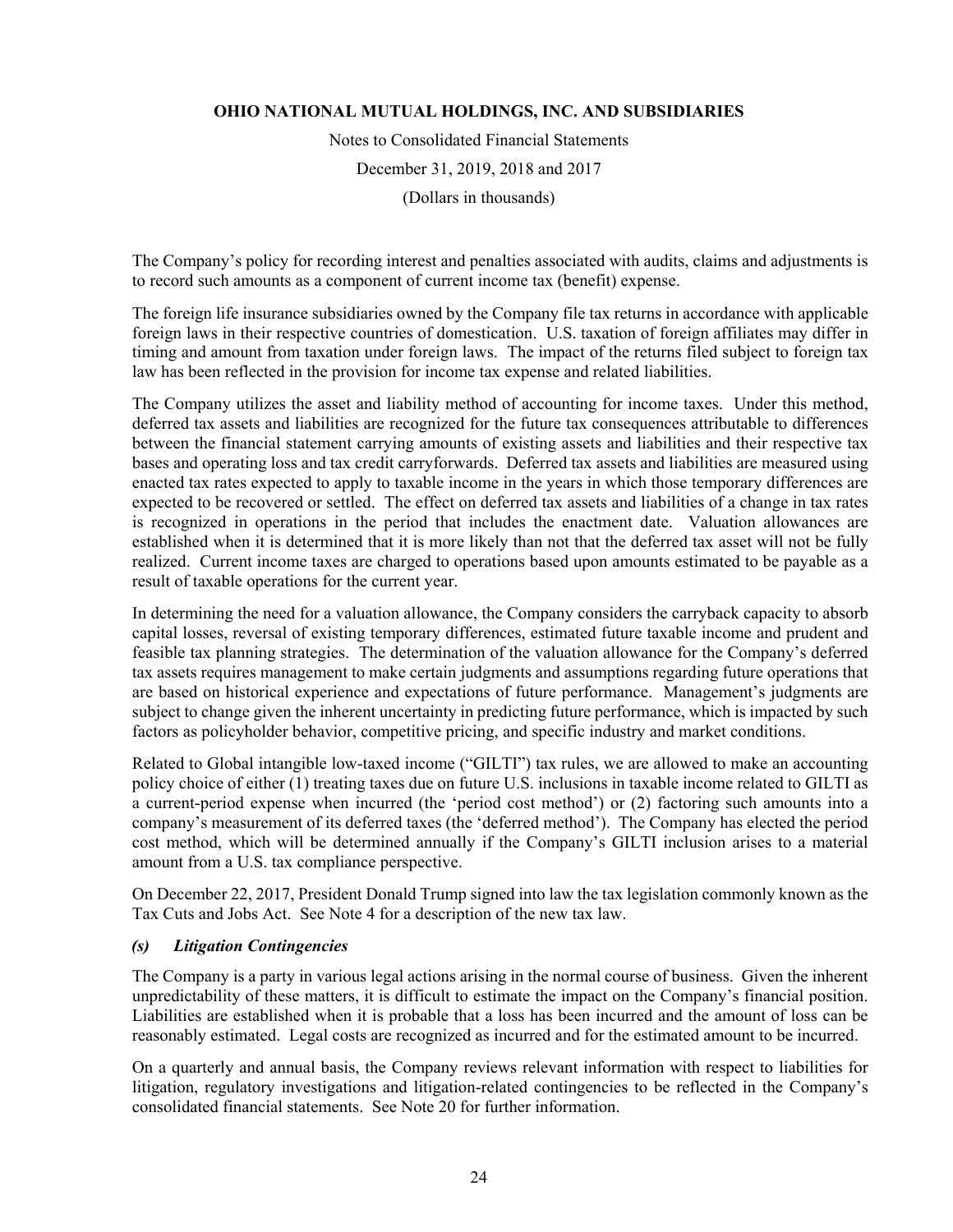Notes to Consolidated Financial Statements

December 31, 2019, 2018 and 2017

(Dollars in thousands)

### *(t) Foreign Currency*

Assets, liabilities and operations of foreign subsidiaries are recorded based on the functional currency of each entity. The determination of the functional currency is made based on the appropriate economic and management indicators. The local currencies of foreign operations are the functional currencies. Assets and liabilities of foreign subsidiaries are translated from the functional currency to U.S. dollars at the exchange rates in effect at each year end and income and expense accounts are translated at the average exchange rates during the year. The resulting translation adjustments are charged or credited directly to other comprehensive income, net of applicable taxes.

### *(u) Employee Benefit Plans*

The Company sponsors and/or administers various plans that provide defined benefit pension and other postretirement benefits covering eligible employees and sales representatives. Measurement dates used for all of the defined benefit pension and other postretirement benefit plans correspond with the year end of the Company. The Company recognizes the funded status of the projected benefit obligation ("PBO") less plan assets for pension benefits and the accumulated benefit obligation ("ABO") for other postretirement benefits for each of its plans. The Company recognizes an expense for differences between actual experience and estimates over the average future service period of participants. The actuarial gains (losses) and prior service costs (credit) not yet included in net periodic benefit costs are charged to accumulated other comprehensive income ("AOCI"), net of income tax.

The obligations and expenses associated with these plans require the use of assumptions such as discount rate, expected long-term return on plan assets, rate of compensation increases, healthcare cost trend rates, as well as participant demographics such as rate and age of retirements, withdrawal rates and mortality. Management determines these assumptions based upon a variety of factors such as historical performance of the plan and its assets, currently available market and industry data and mortality tables, and expected benefit payout streams. The assumptions used may differ materially from actual results due to, among other factors, changing market and economic conditions and changes in participant demographics. These differences may have an effect on the Company's consolidated financial statements.

The Company sponsors a defined contribution plan for substantially all employees. The Company also sponsors a qualified contributory defined contribution profit-sharing plan for substantially all employees. Discretionary Company contributions are based on the net earnings of the Company. Accordingly, the Company recognizes compensation cost for current contributions.

### *(v) Adoption and Future Adoption of New Accounting Pronouncements*

The Company generally applies the "other public entity" requirements when adopting new accounting standards. Where the standard adoption timeframes differentiate between U.S. Securities and Exchange Commission ("SEC") filers and other public business entities ("PBE"), the Company follows the adoption timelines for other public business entities as the Company does not meet the requirements of an SEC filer.

### *Adoption of New Accounting Pronouncements*

Effective January 1, 2019, the Company adopted ASU 2019-10, Financial Instruments – *Derivatives and Hedging (Topic 815): Effective Dates,* ASU 2019-04, *Codification Improvements to Topic 815, Derivatives and Hedging*, ASU 2017-12, *Derivatives and Hedging (Topic 815): Targeted Improvements to Accounting for Hedging Activities*. The guidance refines, expands and simplifies hedge accounting for financial and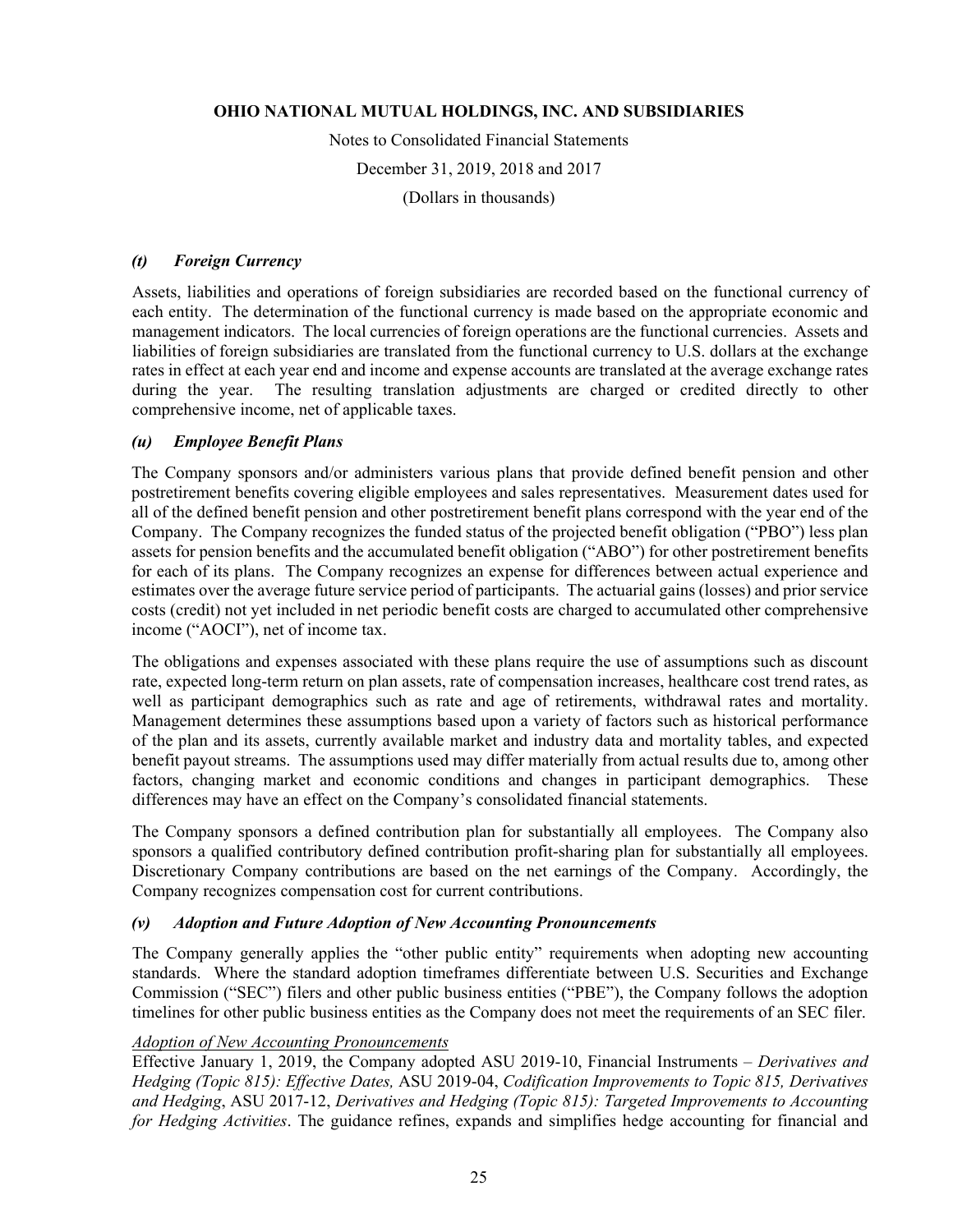Notes to Consolidated Financial Statements December 31, 2019, 2018 and 2017

(Dollars in thousands)

nonfinancial risk. The adoption of this guidance did not significantly impact the Company's consolidated financial statements or financial statement disclosures.

Effective January 1, 2019, the Company adopted ASU 2019-10, *Leases (Topic 842): Effective Dates*, ASU 2019-01, *Leases (Topic 842): Codification Improvements* (March 2019), ASU 2018-20, *Leases (Topic 842): Narrow Scope Improvements for* Lessors (December 2018), ASU 2018-11, *Leases (Topic 842): Targeted*  Improvements (July 2018), and ASU 2016-02, *Leases (Topic 842)* using the prospective application of the guidance and prior periods continue to be presented in accordance with Topic 840. This new guidance requires lessees to recognize a lease liability measured on a discounted basis and a right-of-use asset for the lease term for those leases classified as operating leases under previous guidance. Under this guidance, lessor accounting is largely unchanged except to align lessor accounting with the lease accounting model and ASC Topic 606, *Revenue from Contracts with Customers*, and thus the accounting for sale and leaseback transactions has been simplified. Additionally, the Company elected the package of practical expedients and recognized on the Consolidated Statement of Financial Position \$9,189 of operating lease liabilities and \$9,151 of operating lease right-of-use assets at adoption. The adoption of this guidance did not have a material impact on the Statement of Income, Stockholders' Equity, and Statement of Cash Flows. See Note 19 for additional disclosures.

Effective January 1, 2019, the Company adopted ASU 2017-08, *Receivables – Nonrefundable Fees and Other Costs (Subtopic 310-20), Premium Amortization on Purchased Callable Debt Securities*. This guidance requires premium on callable debt securities to be amortized to the earliest call date. The adoption of this guidance did not significantly impact the Company's consolidated financial statements or financial statement disclosures.

In February 2018, the Company early adopted ASU 2018-02, *Income Statement – Reporting Comprehensive Income (Topic 220): Reclassification of Certain Tax Effects from Accumulated Other Comprehensive Income*. This guidance gives financial statement preparers an option to reclassify stranded tax effects within AOCI to retained earnings in each period in which the effect of the change in the U.S. federal corporate income tax rate in the Tax Cuts and Jobs Act (or portion thereof) is recorded. The guidance also requires disclosure of (1) a description of the accounting policy for releasing income tax effects from AOCI, (2) whether the Company elected to reclassify the stranded income tax effects from the Tax Cuts and Jobs Act, and (3) information about the other income tax effects that are reclassified. The Company chose to early adopt this standard effective for the year ended December 31, 2017. As a result of adoption, (\$33,329) was reclassified from AOCI to retained earnings.

In January 2018, the Company adopted ASU 2017-05, *Other Income-Gains and Losses from the Derecognition of Nonfinancial Assets (Subtopic 610-20): Clarifying the Scope of Asset Derecognition Guidance and Accounting for Partial Sales of Nonfinancial Assets*. This guidance defines in substance nonfinancial assets, and clarifies that an entity should identify each distinct nonfinancial asset or in substance nonfinancial asset promised to a counterparty and derecognize each asset when a counterparty obtains control of it. The adoption of this guidance did not impact the Company's consolidated financial statements.

In January 2018, the Company adopted ASU 2016-18, *Statement of Cash Flows, (Topic 230): Restricted Cash*. This guidance requires that a statement of cash flows explain the change during the period in the total of cash, cash equivalents, and amounts generally described as restricted cash or restricted cash equivalents. As a result, amounts generally described as restricted cash and restricted cash equivalents should be included with cash and cash equivalents when reconciling the beginning-of-period and end-of-period total amounts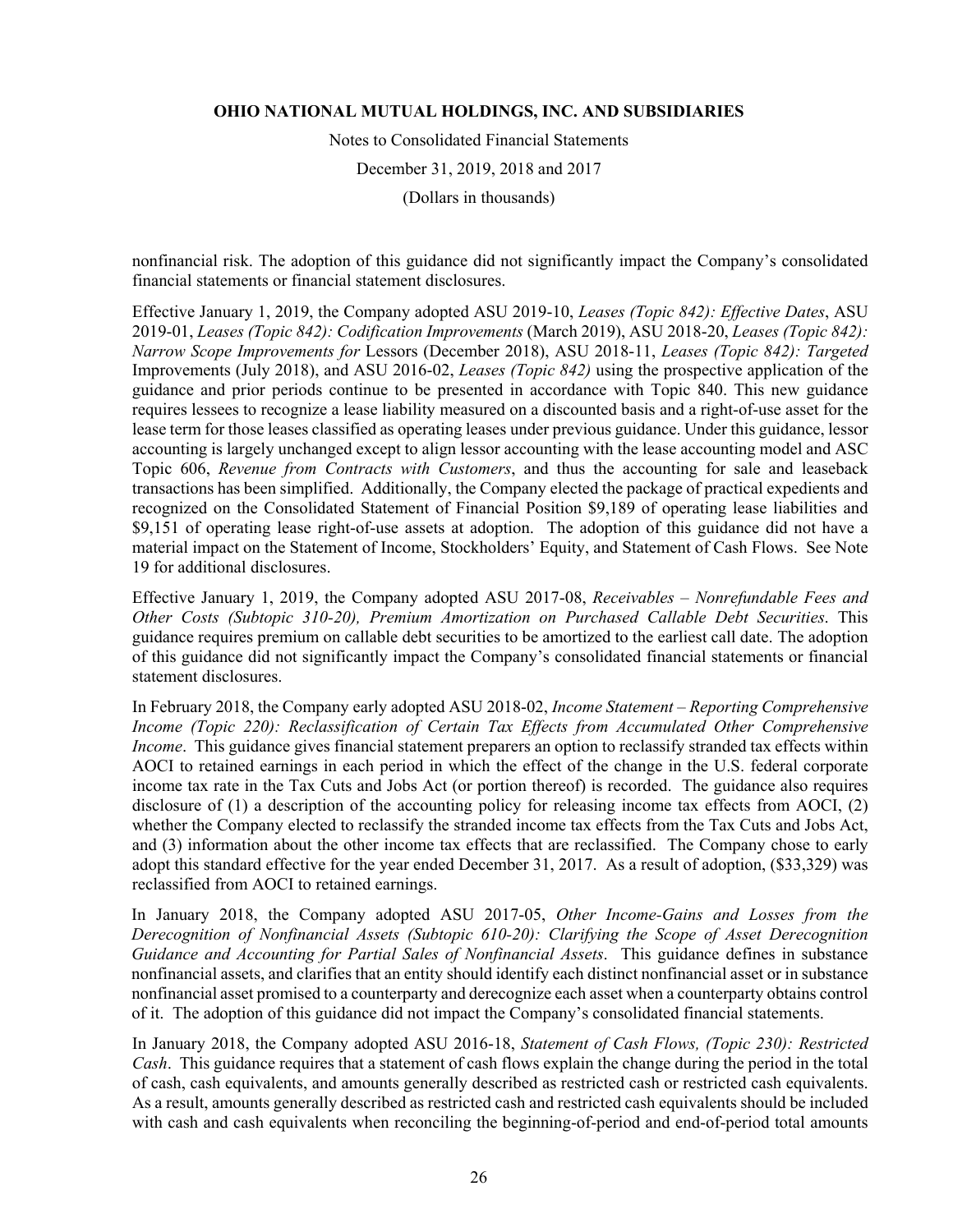Notes to Consolidated Financial Statements December 31, 2019, 2018 and 2017 (Dollars in thousands)

shown on the statement of cash flows. The adoption of this guidance did not impact the Company's consolidated financial statements, except for expanded disclosures.

In January 2018, the Company adopted ASU 2016-16, *Income Taxes (Topic 740): Intra-Entity Transfers of Assets Other Than Inventory*. This guidance requires entities to immediately recognize the income tax consequences of intercompany asset transfers. The adoption of this guidance did not have a material impact on the Company's consolidated financial statements.

In January 2018, the Company adopted guidance on cash flow statement presentation, ASU 2016- 15, *Statement of Cash Flows (Topic 230): Classification of Certain Cash Receipts and Cash Payments*. The guidance addresses how certain specific cash receipts and cash payments are presented and classified in the statement of cash flows. The adoption of this guidance did not impact the Company's consolidated financial statements.

In January 2018, the Company adopted ASU 2016-01, *Financial Instruments - Overall (Subtopic 825-10): Recognition and Measurement of Financial Assets and Financial Liabilities*. This guidance requires equity investments (except those accounted for under the equity method of accounting, or those that result in consolidation of the investee) to be measured at fair value with changes in fair value recognized in net income. This guidance requires public business entities to use the exit price notion when measuring the fair value of financial instruments for disclosure purposes. This guidance requires separate presentation of financial assets and financial liabilities by measurement category and form of financial asset (i.e., securities or loans and receivables). This guidance eliminates the requirement for public business entities to disclose the method(s) and significant assumptions used to estimate the fair value that is required to be disclosed for financial instruments measured at amortized cost. The Company adopted the standard using a modified retrospective approach. The adoption of the standard resulted in a reclassification of approximately \$6,783, pre-tax, \$5,359, net of tax as of December 31, 2018, from accumulated other comprehensive income to retained earnings.

Effective January 1, 2018, the Company adopted ASU 2014-09, *Revenue from Contracts with Customers (Topic 606)*. This guidance outlines a single, comprehensive model for accounting for revenue from contracts with customers and applies primarily to commissions, advisory fees and sales loads earned by the Company's broker dealer operations, as Topic 606 specifically excludes insurance contracts from its scope. The adoption of this guidance did not have a material impact on the Company's consolidated financial statements. In adopting the standard, the Company recognized approximately \$17,000 in sub-advisory fees as a portion of other operating costs and expenses for the year ended December 31, 2018 (gross basis), where in previous years they were reported as part of investment management fees (net basis).

#### *Future Adoption of New Accounting Pronouncements*

In December 2019, the FASB issued ASU 2019-12, *Income Taxes (Topic 740): Simplifying the Accounting for Income Taxes*, effective for fiscal years beginning after December 15, 2020 for public business entities. This ASU removes specific exceptions to the general principles in Topic 740 in GAAP. Management has not yet assessed the impact that this guidance may have on the consolidated financial statements.

In October 2018, the FASB issued ASU 2018-17, *Consolidation (Topic 810): Targeted Improvements to Related Party Guidance of Variable Interest Entities*, effective for fiscal years beginning after December 15, 2019 for public business entities. The guidance amends previous issued guidance for determining whether an indirect interest held through a related party is a VIE. It is anticipated this guidance will result in more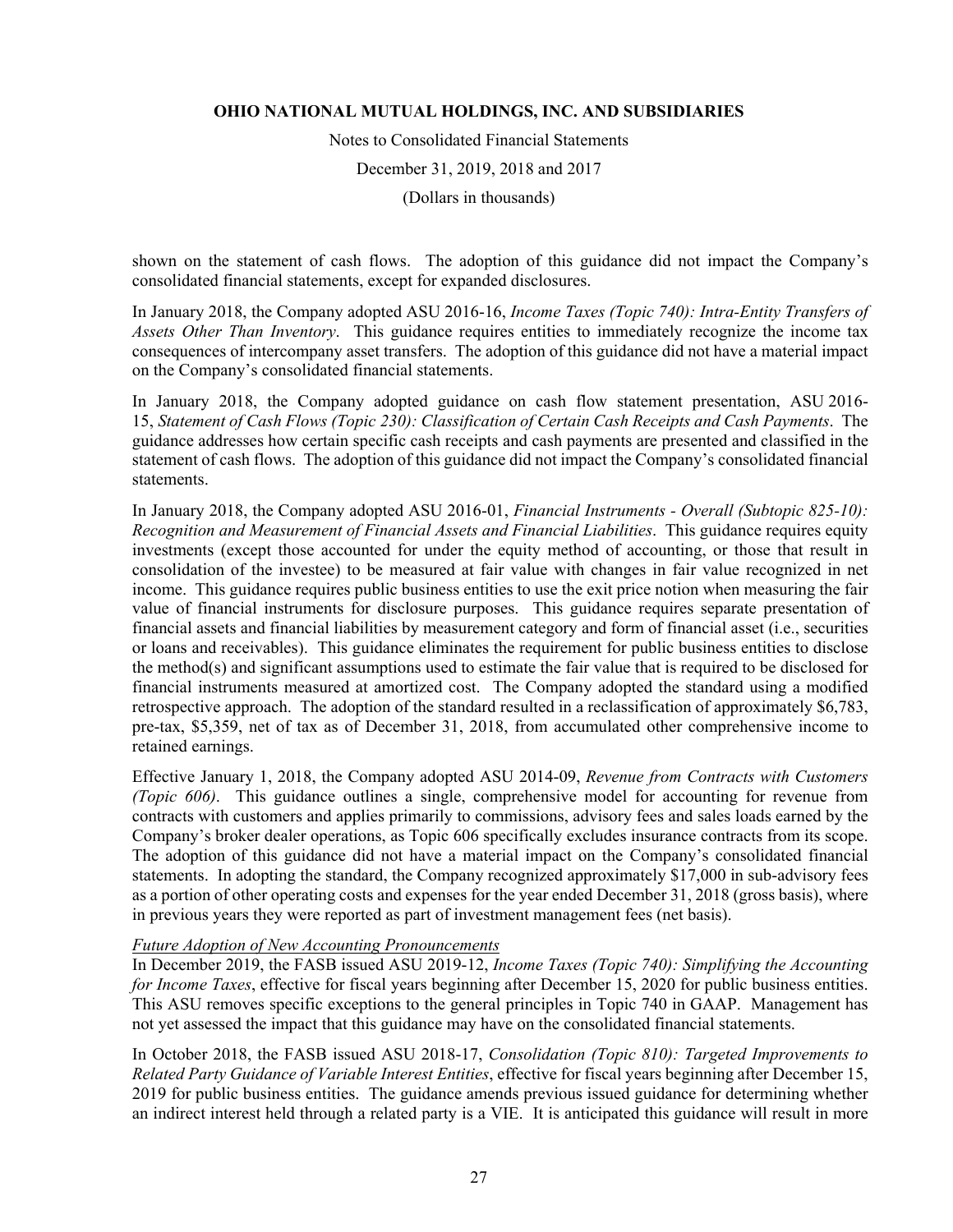Notes to Consolidated Financial Statements December 31, 2019, 2018 and 2017 (Dollars in thousands)

decision makers not consolidating VIEs. Early adoption is permitted. Management does not expect that this guidance will have a material impact on the consolidated financial statements.

In August 2018, the FASB issued ASU 2018-15, *Intangibles-Goodwill and Other-Internal-Use Software (Subtopic 350-40): Customer's Accounting for Implementation Costs Incurred in a Cloud Computing Arrangement That Is a Service Contract,* effective for fiscal years ending after December 15, 2019 for public business entities. This guidance aligns the requirements for capitalizing implementation costs incurred in a hosting arrangement that is a service contract with the requirements for capitalizing implementation costs incurred to develop or obtain internal-use software (and hosting arrangements that include an internal use software license). This guidance requires a customer in a hosting arrangement that is a service contract to follow the guidance in Subtopic 350-40 to determine which implementation costs to capitalize as an asset related to the service contract and which costs to expense. The guidance also requires the customer to expense the capitalized implementation costs of a hosting arrangement that is a service contract over the term of the hosting arrangement. Early adoption is permitted. Management has not yet assessed the impact that this guidance may have on the consolidated financial statements.

In August 2018, the FASB issued ASU 2018-14, *Compensation – Retirement Benefits – Defined Benefit Plans – General (Subtopic 715-20): Disclosure Framework-Changes to the Disclosure Requirements for Defined Benefit Plans*, effective for fiscal years ending after December 15, 2020 for public business entities. This guidance removes disclosures that are no longer considered cost beneficial, clarifies the specific requirements of disclosures, and adds disclosure requirements identified as relevant. Early adoption is permitted. Management does not expect that this guidance will have a material impact on the consolidated financial statements except for changes to disclosures.

In August 2018, the FASB issued ASU 2018-13, *Fair Value Measurement (Topic 820): Disclosure Framework – Changes to the Disclosure Requirements for Fair Value Measurement*, effective for fiscal years beginning after December 15, 2019 for public business entities. This guidance modifies the disclosure requirements on fair value measurements in Topic 820, *Fair Value Measurement*, by removing, modifying and adding certain disclosures associated with fair value measurements. Early adoption is permitted. Management does not expect this guidance will have a material impact on the consolidated financial statements except for changes to disclosures.

In August 2018, the FASB issued ASU 2018-12, *Financial Services – Insurance (Topic 944): Targeted Improvements to the Accounting for Long-Duration Contracts*, and in November 2019, the FASB issued ASU 2019-09, *Financial Services – Insurance (Topic 944): Effective Date.* The new guidance is effective for fiscal years beginning after December 15, 2023 for PBE non-SEC filers. Early adoption is permitted. This new guidance impacts existing recognition, measurement, presentation, and disclosure requirements for long-duration insurance contracts issued by an insurance entity. Management has not yet assessed the impact that this guidance may have on the consolidated financial statements, but expects it to be material.

In January 2017, the FASB issued ASU 2017-04, *Intangibles-Goodwill and Other (Topic 350): Simplifying the Test for Goodwill Impairment* effective for annual periods beginning after January 1, 2020 which eliminates some portions of the goodwill impairment test to simplify the test. The guidance also eliminates the requirement for any reporting unit with a zero or negative carrying amount to perform a qualitative assessment. Management does not expect that this guidance will have a material impact on the consolidated financial statements.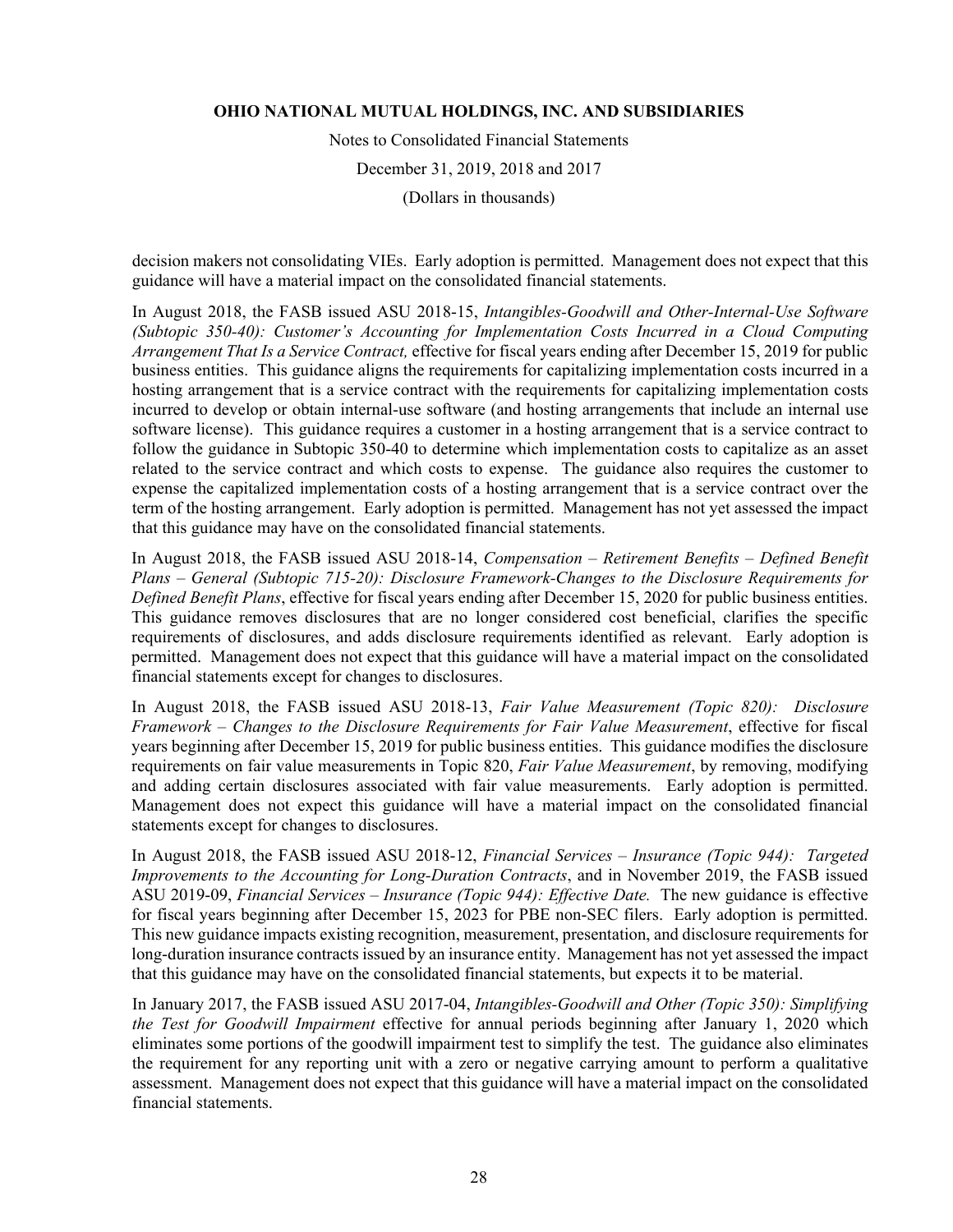Notes to Consolidated Financial Statements

December 31, 2019, 2018 and 2017

(Dollars in thousands)

The FASB has issued guidance on measurement of credit losses on financial instruments: ASU 2019-11, *Codification Improvements to Topic 326, Financial Instruments – Credit Losses,* ASU 2019-10*, Financial Instruments – Credit Losses (Topic 326): Effective Dates*, ASU 2019-05, *Financial Instruments – Credit Losses (Topic 326): Targeted Transition Relief*, ASU 2019-04, *Codification Improvements to Topic 326, Financial Instruments – Credit Losses*, ASU 2018-19, *Codification Improvements to Topic 326, Financial Instruments – Credit Losses* (November 2018) and ASU 2016-13, *Financial Instruments - Credit Losses (Topic 326): Measurement of Credit Losses on Financial Instruments (June 2016). The new guidance is* effective for fiscal years beginning after December 15, 2022 for PBE non-SEC filers. Early adoption is permitted. ASU 2016-13 replaces the incurred loss impairment methodology with one that reflects expected credit losses. The measurement of expected credit losses will be based on historical loss information, current conditions, and reasonable and supportable forecasts after implementation of this guidance. The guidance also requires enhanced disclosures. Management has not yet assessed the impact that this guidance may have on the consolidated financial statements.

### *(w) Subsequent Events*

The Company has evaluated subsequent events through March 26, 2020, the date that the consolidated financial statements were available to be issued.

In January 2020, the Company issued a \$425,000, 5.550% fixed rate senior note due January 24, 2030. The proceeds of this note were used to retire the term loan issued during 2019. See Note 12 – Long Term Debt Obligations for additional details.

During the first quarter of 2020, ONSV sold all of its Level 3 securities. At the time of sale, the securities had a book value of \$31,244 and a market value of \$43,687, which resulted in a realized gain of \$12,443.

#### **(4) Risks**

The Company participates in an industry where there are risk factors that could have material adverse effects on the business and operating results. The following is a description of the various risk factors:

*Legal/Regulatory Risk* is the risk that changes in the legal or regulatory environment in which the Company operates could result in increased competition, reduced demand for the Company's products, or additional unanticipated expenses in the pricing of its products.

On December 22, 2017, President Donald Trump signed into law the tax legislation commonly known as the Tax Cuts and Jobs Act (the "Act"). Under FASB ASC Topic 740, *Income Taxes*, the effects of new legislation are recognized upon enactment, which, for federal legislation, is the date the President signs a bill into law.

The Act reduces the corporate income tax rate to 21 percent (previously 35 percent), effective January 1, 2018, for all corporations. The effects of the new legislation were recognized by adjusting the Company's deferred tax assets ("DTAs") and/or deferred tax liabilities ("DTLs") as of December 31, 2017. The effects of changes in tax laws or rates on DTAs or DTLs are allocated to continuing operations and are reflected in the tax rate reconciliation in Note 14.

The Company made an election to reclassify the income tax effects of the Act from AOCI to retained earnings in its 2017 consolidated financial statements. The reclassification only includes impacts of the tax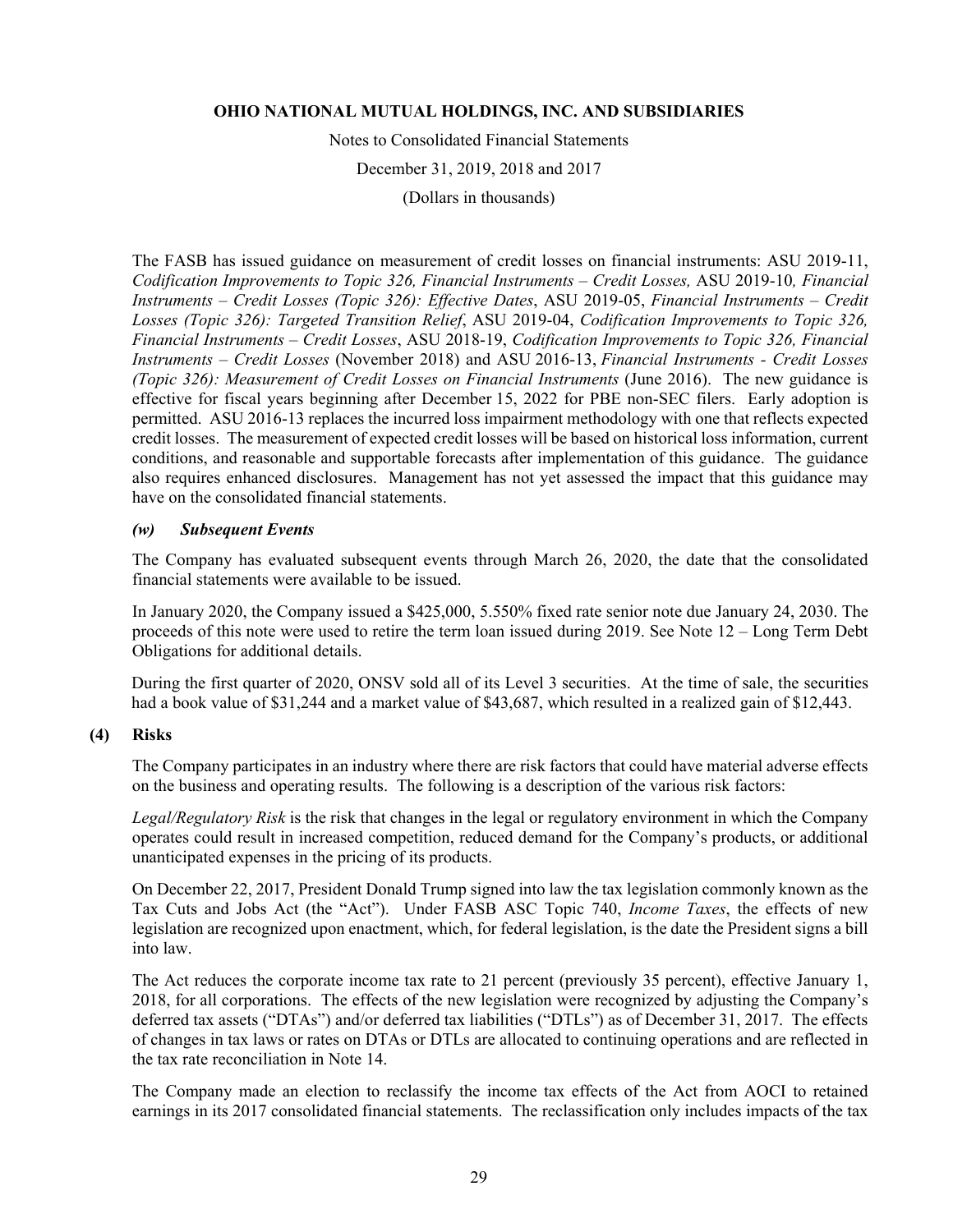Notes to Consolidated Financial Statements

December 31, 2019, 2018 and 2017

(Dollars in thousands)

rate change from 35% to 21%. The Company's policy was to reclassify the full impact in the first year. There was no valuation allowance associated with these AOCI balances.

See Note 14 for disclosures relating to taxes in the consolidated financial statements.

State insurance regulators and the NAIC regularly re-examine existing laws and regulations applicable to insurance companies, their products, and how those products may be sold. Changes in these laws and regulations may affect the Company's operating results.

Changes in the tax treatment for corporate owned life insurance ("COLI") and BOLI could impact the Company's ability to sell those products in the future or existing policies may be surrendered or allowed to lapse.

Increased assessments from guaranty associations may occur if there is an increase of impaired, insolvent or failed insurers in the jurisdictions in which the Company operates.

Changes in the regulatory environment and changes in laws in the countries of our international insurance operations could have a material adverse effect on our results of operations. Our international insurance operations are principally regulated by insurance regulatory authorities in the jurisdictions in which they are located or operate.

*Concentration Risk* is the risk that arises from the Company's reliance upon certain key business relationships. Based on policyholder account balances, the Company's largest distributor of individual (fixed and variable) annuity products accounted for approximately 13% of total individual annuity reserves as of December 31, 2019 and 2018. It is possible that a change in the Company's relationship with this distributor could result in the loss of existing business and a large outflow of the Company's general account assets along with the subsequent loss of the investment spread earned on those assets.

*Mortality Risk* is the risk that overall life expectancy assumptions used by the Company in the pricing of its life insurance and annuity products prove to be too aggressive. This situation may occur, for example, as a result of pandemics, terrorism, natural disasters, or acts of war. The Company attempts to reduce this risk through geographical diversification and the purchase of reinsurance.

*Reinsurance Risk* is the risk that the reinsurance companies, where the Company has ceded a portion of its underwriting risk, may default on their obligation. The Company has entered into reinsurance contracts to cede a portion of its general account life, annuity and health business. The Company attempts to mitigate this risk by monitoring the ratings of reinsurance companies it chooses to cede risk to, requiring collateral to support ceded reserves and / or following up on any outstanding balances with reinsurance companies.

*Ratings Risk* is the risk that rating agencies change their outlook or rating of the Company or a subsidiary of the Company. If such ratings were lowered significantly relative to our competitors, our ability to market products to new customers could be harmed as well as the potential loss of existing customers. The Company monitors its Risk-Based Capital ("RBC") and other ratios for adequacy and maintains regular communications with the rating agencies in its effort to minimize the adverse impact of this risk.

*Cyber Risk* is the potential for information and systems to be vulnerable to adverse events, such as breaches, thefts, compromised integrity, damage, fraud, or business disruption, caused by internal, external or third parties. The loss of confidentiality, integrity or availability for information and systems could disrupt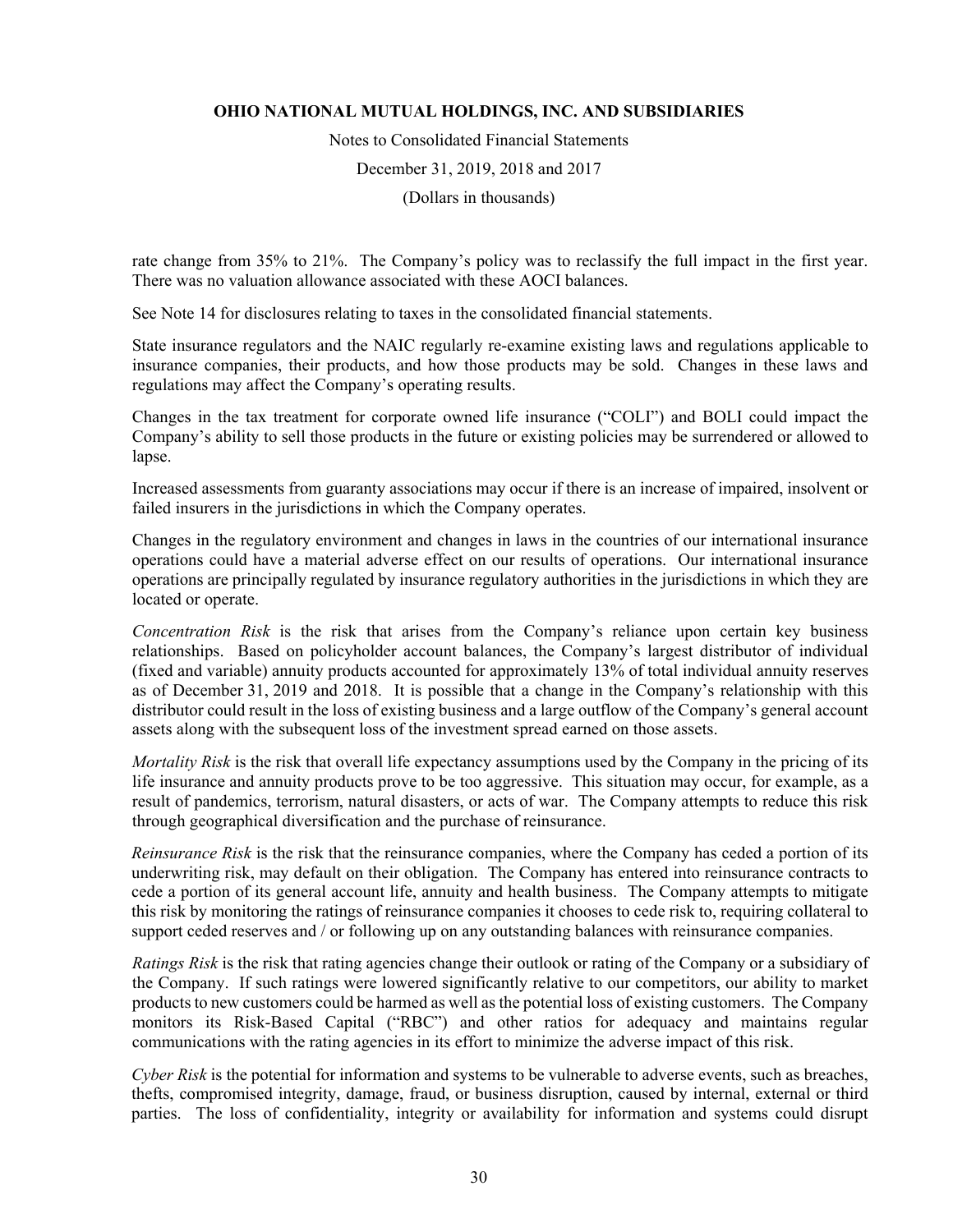Notes to Consolidated Financial Statements

December 31, 2019, 2018 and 2017

(Dollars in thousands)

operations, result in the loss of business, materially affect profitability and negatively impact the Company's reputation. The Company utilizes a defense in depth approach to physically, administratively and technically mitigate cyber risk. Multiple layers of security controls provide redundancy in the event a security control fails or a vulnerability is exploited. Despite these efforts, there is still a risk a cyber incident could happen.

*Credit Risk* is the risk that issuers of investment securities, mortgagees on mortgage loans or other parties, including reinsurers and derivative counterparties, default on their contractual obligations or experience adverse changes that would affect the Company. The Company attempts to minimize the adverse impact of this risk by monitoring the portfolio diversification, the Company's exposure to impairment, collectability of the loans and the credit quality of reinsurers and derivative counterparties as well as, in many cases, requiring collateral, lines of credit or assets in trust to manage credit exposure.

*Interest Rate Risk* is the risk that interest rates will change and impact the valuation of the fixed maturity securities. A change in rates may cause certain interest-sensitive products to become uncompetitive or may cause disintermediation. To the extent that liabilities come due more quickly than assets mature, an insurer would have to borrow funds or sell assets prior to maturity and potentially recognize a gain or loss.

*Equity Market Risk* is the risk of loss due to declines in the equity markets in which the Company participates. A decline in the stock market will affect the value of equity securities and the contract value of the Company's individual variable annuity contracts which offer guaranteed benefit riders as well as fixed indexed annuity and indexed universal life contracts. Losses in the equity market could result in declines in separate account assets and assets under management thus affecting investment management fees revenue and may require the Company to accelerate the amortization of DAC.

The Company attempts to minimize the adverse impact of equity market risk by monitoring the diversification of the Company's investment portfolio and through reinsurance arrangements with thirdparties. The Company uses equity index put options, equity index call options, equity swaps and interest rate swaptions to minimize exposure to the market risk associated with guarantees on certain underlying policyholder liabilities.

*Liquidity Risk* is the risk that the Company may not have the ability to sell certain investments to meet obligations of the Company.

If the tax treatment of existing BOLI policies is changed, there is the potential that a portion of the issued policies may be surrendered or allowed to lapse in a short period of time creating a liquidity strain. The Company has applied risk mitigation through diversifying BOLI sales to community banks and credit unions. Credit unions are tax exempt entities, thus eliminating the surrender risk due to any pending tax law changes. In addition, the Company manages the BOLI growth to not exceed a specified percentage of general account assets to minimize the risk of liquidity strain.

*Foreign Currency Risk* is the risk that the Company's consolidated financial statements could be adversely impacted by fluctuations in exchange rates as the Company's financial statements are presented in U.S. dollars and the financial statements of our subsidiaries outside of the U.S. are translated into U.S. dollars. Additionally, the Company could be impacted by significant changes in global economic conditions.

*Investment Risk* – see Note 7 for additional risks specific to the investment portfolio.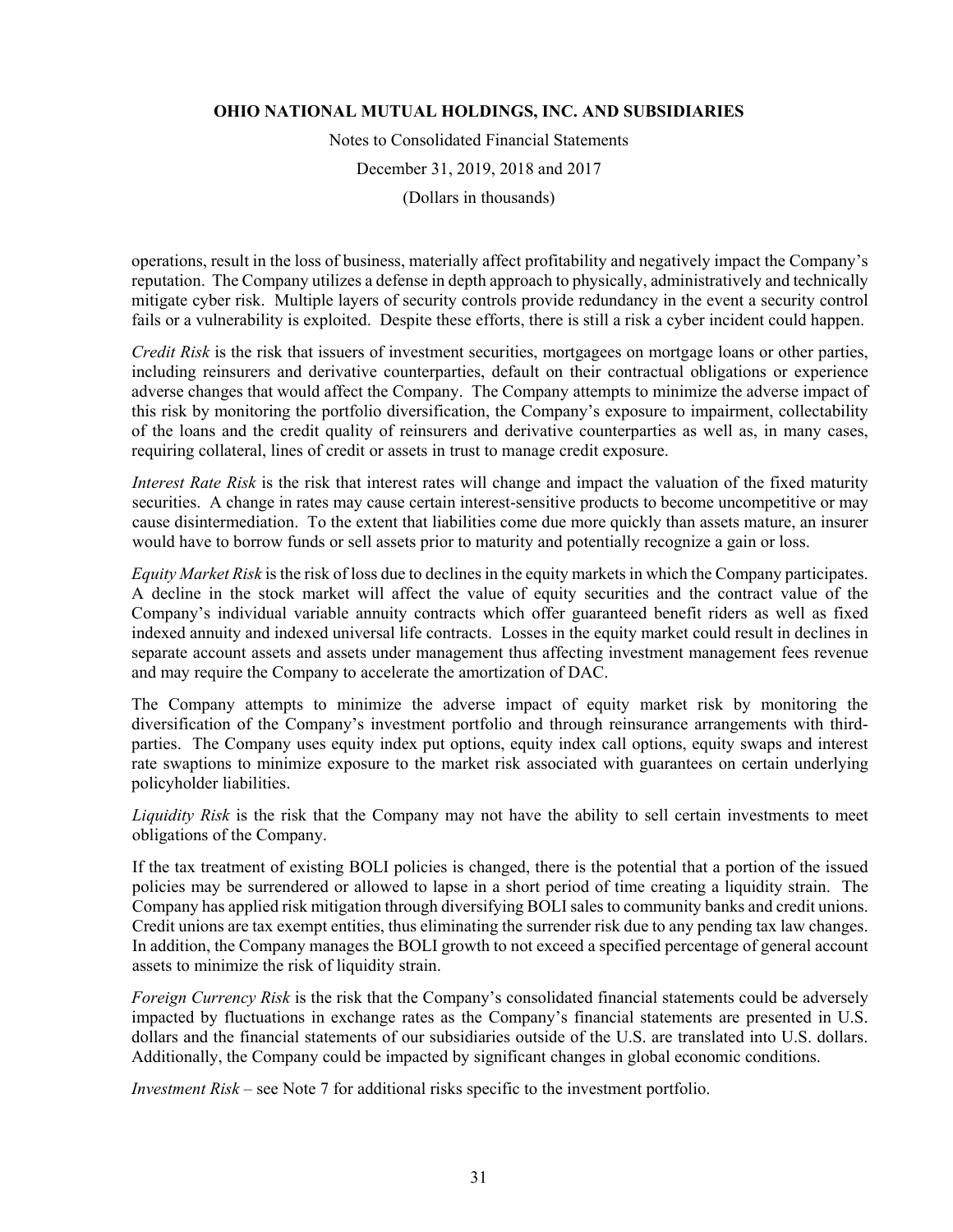#### Notes to Consolidated Financial Statements

December 31, 2019, 2018 and 2017

(Dollars in thousands)

#### *Coronavirus (COVID-19)*

The Company is exposed to potential risk associated with the recent outbreak of Coronavirus ("COVID-19"). As this is a currently fluid situation, the impact of a widespread COVID-19 outbreak is difficult to assess and predict, and the Company is closely monitoring the situation through the Hamilton County Public Health office, as well as the Centers for Disease Control ("CDC"). Risks related to the outbreak include disruptions to business operations resulting from quarantines of employees, policyholders, or our distribution in areas affected by the outbreak, disruptions to business operations resulting from travel restrictions, and uncertainty around the duration of the virus' impact.

The Company has business continuity plans in place to attempt to mitigate the risk posed to business operations by disruptive incidents such as these.

Subsequent to December 31, 2019, equity and financial markets have experienced significant volatility and interest rates have continued to decline due to the COVID-19 pandemic. The Company is currently in the process of determining the impact of the pandemic to its operations and financial condition.

#### **(5) Changes in Accumulated Other Comprehensive Income**

The following table shows the changes in accumulated other comprehensive income, net of taxes, by component for the years ended December 31:

|                                                                                                                 | Pensions and                                      | Foreign                               |                                                | Adjustment to:                 |                                         |                                     |            |
|-----------------------------------------------------------------------------------------------------------------|---------------------------------------------------|---------------------------------------|------------------------------------------------|--------------------------------|-----------------------------------------|-------------------------------------|------------|
|                                                                                                                 | other post-<br>re tire me nt<br><b>be</b> ne fits | currency<br>translation<br>adjustment | <b>Future policy</b><br>benefits and<br>claims | Other<br>policyholder<br>funds | <b>Deferred</b><br>acquisition<br>costs | <b>Unrealized</b><br>gains (losses) | Total      |
| December 31, 2017<br>\$                                                                                         | (36,892)                                          | (21,912)                              | (34,682)                                       | 14,021                         | (71,763)                                | 335,304                             | 184,076    |
| Other comprehensive (loss)<br>income before reclassifications<br>Amounts reclassified from<br>accumulated other | 7,427                                             | (17, 497)                             | 28,889                                         | (14,212)                       | 64,202                                  | (230,395)                           | (161, 586) |
| comprehensive income                                                                                            | 3,207                                             |                                       |                                                |                                |                                         | (12, 174)                           | (8,967)    |
| Change                                                                                                          | 10,634                                            | (17, 497)                             | 28,889                                         | (14,212)                       | 64,202                                  | (242, 569)                          | (170, 553) |
| December 31, 2018<br>S                                                                                          | (26,258)                                          | (39, 409)                             | (5,793)                                        | (191)                          | (7,561)                                 | 92,735                              | 13,523     |
| Other comprehensive income<br>(loss) before reclassifications<br>Amounts reclassified from<br>accumulated other | (977)                                             | (10,027)                              | (46,930)                                       | 20,279                         | (90,259)                                | 511,115                             | 383,201    |
| comprehensive income                                                                                            | 2,498                                             |                                       |                                                |                                |                                         | (164,300)                           | (161,802)  |
| Change                                                                                                          | 1,521                                             | (10,027)                              | (46,930)                                       | 20,279                         | (90,259)                                | 346,815                             | 221,399    |
| December 31, 2019<br>S                                                                                          | (24, 737)                                         | (49, 436)                             | (52, 723)                                      | 20,088                         | (97, 820)                               | 439,550                             | 234,922    |

1. Unrealized gains (losses) include unrealized impact of derivative instruments

2. The impact of adoption of ASU 2016-01 results in a difference of \$5,359, net of tax, between other comprehensive (loss) income before reclassifications in this table and the securities available-for-sale on the statement of consolidated statement of comprehensive income (loss).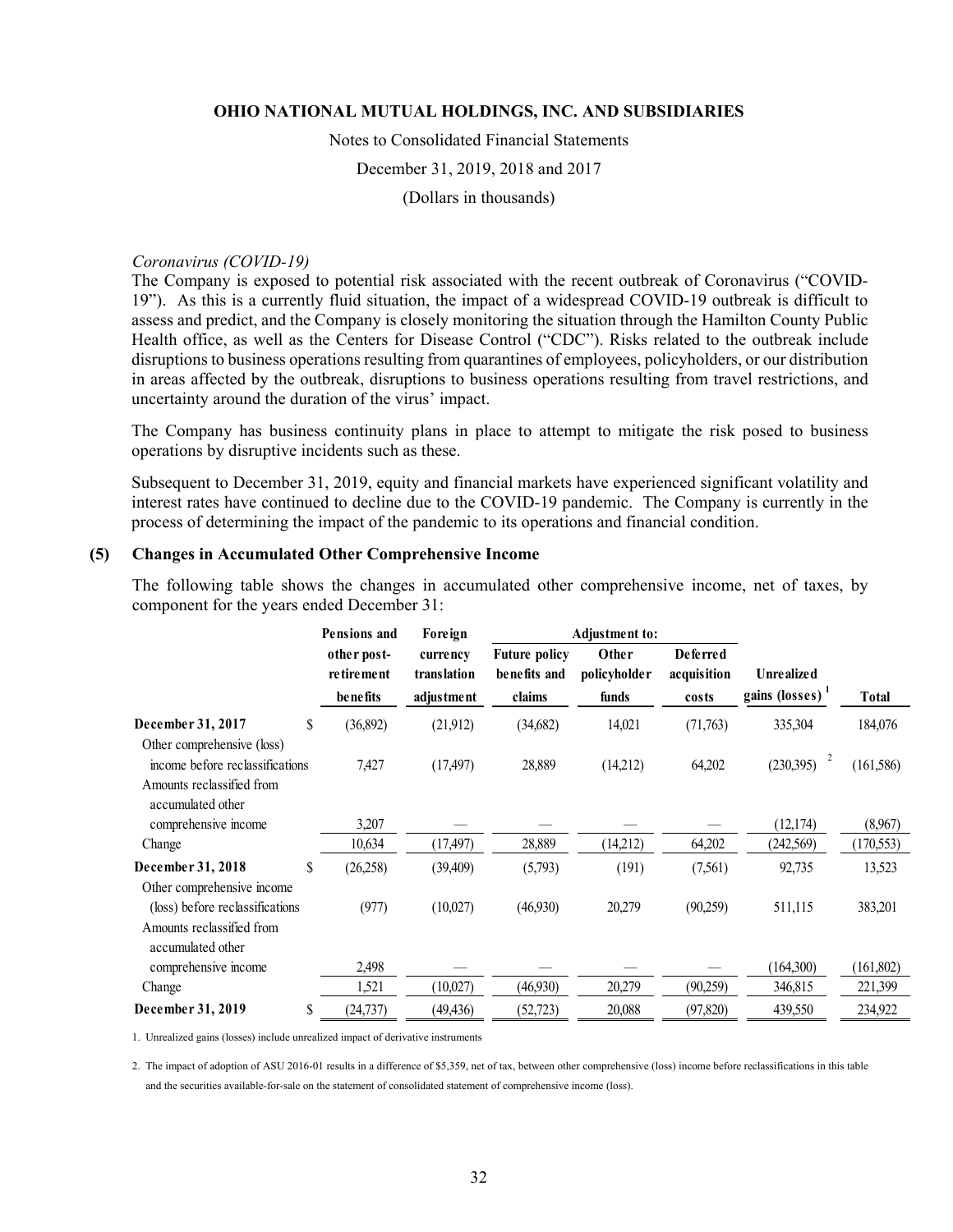Notes to Consolidated Financial Statements

December 31, 2019, 2018 and 2017

(Dollars in thousands)

The following table shows the reclassifications out of accumulated other comprehensive (loss) income, net of taxes, for the years ended December 31:

| Details about accumulated other<br>comprehensive income (loss)<br>components |    | 2019     | 2018    | Consolidated statements of<br>income location  |
|------------------------------------------------------------------------------|----|----------|---------|------------------------------------------------|
| Amortization of pensions and other<br>post-retirement benefits:              |    |          |         |                                                |
| Prior service costs                                                          | \$ | 127      | 128     | Other operating costs and expenses             |
| Actuarial losses                                                             |    | (3,289)  | (4,187) | Other operating costs and expenses             |
|                                                                              |    | (3,162)  | (4,059) | Loss before income taxes                       |
|                                                                              |    | 664      | 852     | Income tax current benefit                     |
|                                                                              |    | (2, 498) | (3,207) | Net loss                                       |
| Unrealized gains/(losses) on<br>securities available-for-sale:               |    |          |         |                                                |
|                                                                              |    |          |         | Realized gains, excluding other-than-temporary |
|                                                                              |    | 207,982  | 15,464  | impairment losses on securities                |
|                                                                              |    | (43,682) | (3,290) | Income tax current expense                     |
|                                                                              |    | 164,300  | 12,174  | Net gain                                       |
| Total reclassification for the year                                          | S. | 161,802  | 8,967   | Total net gain                                 |

#### **(6) Fair Value Measurements**

#### *Fair Value Hierarchy*

Fair value is defined as the price that would be received to sell an asset or paid to transfer a liability (exit price) in an orderly transaction between market participants at the measurement date. In determining fair value, the Company uses various methods including market, income and cost approaches. The market approach utilizes prices and other relevant information generated by market transactions involving identical or comparable assets and liabilities. The income approach uses discounted cash flows to determine fair value. When applying either approach, the Company maximizes the use of observable inputs and minimizes the use of unobservable inputs. Observable inputs reflect the assumptions market participants would use in valuing a financial instrument based on market data obtained from sources independent of the Company. Unobservable inputs reflect the Company's estimates about the assumptions market participants would use in valuing financial assets and financial liabilities based on the best information available in circumstances.

The Company is required to categorize its assets and liabilities that are carried at estimated fair value on the consolidated balance sheets into a three level hierarchy based on the priority of the inputs to the valuation technique. The fair value hierarchy gives the highest priority to quoted prices in active markets for identical assets or liabilities (Level 1) and the lowest priority to unobservable inputs (Level 3). If the inputs used to measure estimated fair value fall within different levels of the hierarchy, the category level is based on the lowest priority level input that is significant to the fair value measurement.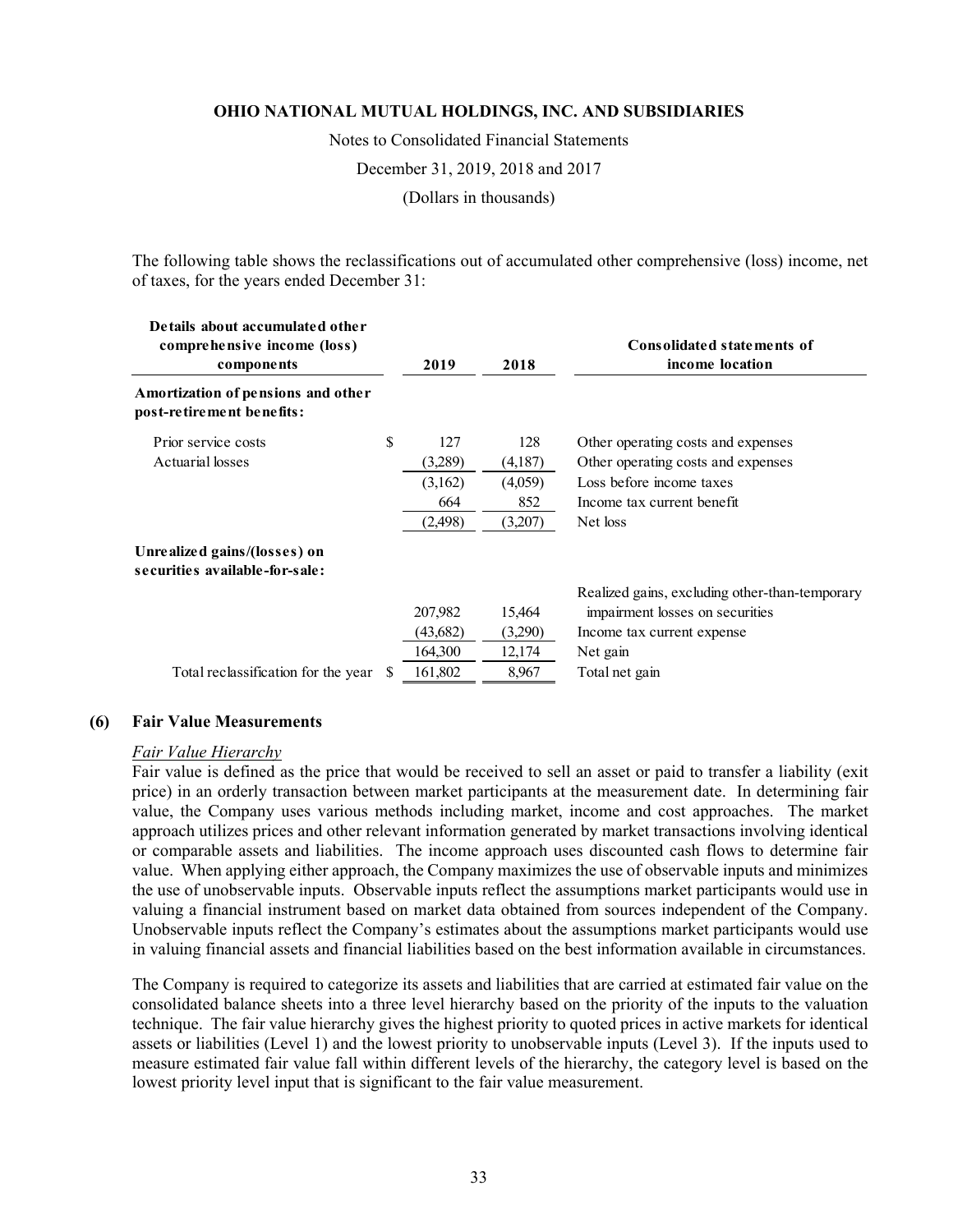Notes to Consolidated Financial Statements December 31, 2019, 2018 and 2017 (Dollars in thousands)

The levels of the fair value hierarchy are as follows:

- Level 1 Fair value is based on unadjusted quoted prices for identical assets or liabilities in an active market at the measurement date. The types of assets and liabilities utilizing Level 1 valuations generally include U.S. government securities, actively traded equity securities, cash and cash equivalents, short-term investments, separate account assets, and exchange traded derivatives.
- **Level 2** Fair value is based on significant inputs, other than quoted prices included in Level 1 that are observable in active markets or that are derived principally from or corroborated by observable market data through correlation or other means for identical or similar assets and liabilities. The types of assets and liabilities utilizing Level 2 valuations generally include U.S. government agency securities, municipal bonds, foreign government debt, certain corporate debt, asset-backed, mortgagebacked, private placement, equity securities, derivatives, securities lending collateral, cash equivalent securities, and short-term investments.
- **Level 3** Fair value is based on unobservable inputs for the asset or liability for which there is little or no market activity at the measurement date. Unobservable inputs used in the valuation reflect management's best estimate about the assumptions market participants would use to price the asset or liability. The types of assets and liabilities utilizing Level 3 valuations generally include certain U.S. treasury securities and other government obligations (including certain investments in debt instruments issued by the U.S. military which are supported by lease payments), corporate debt, asset-backed or mortgage-backed securities, embedded derivatives associated with fixed indexed annuity contracts, and reinsurance contracts and embedded derivatives associated with living benefit contracts.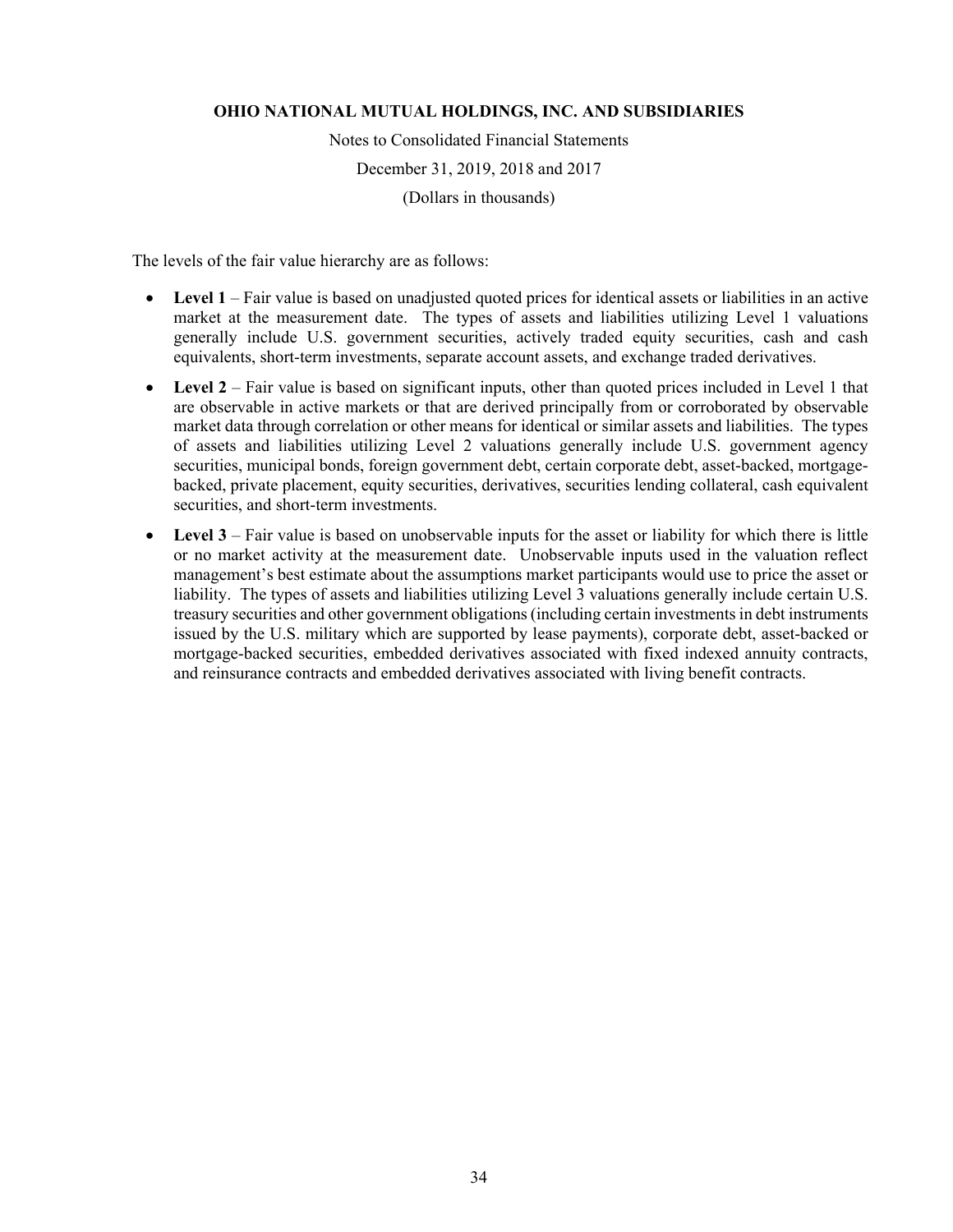Notes to Consolidated Financial Statements

December 31, 2019, 2018 and 2017

(Dollars in thousands)

The following table presents the Company's hierarchy for its financial assets and liabilities measured at estimated fair value on a recurring basis at December 31, 2019:

| <b>Assets</b>                                           | Level 1          | Level 2    | Level 3   | <b>Total</b> |
|---------------------------------------------------------|------------------|------------|-----------|--------------|
| Investments:                                            |                  |            |           |              |
| Securities available-for-sale:                          |                  |            |           |              |
| Fixed maturity securities:                              |                  |            |           |              |
| U.S. Treasury securities and                            |                  |            |           |              |
| obligations of U.S. government                          | \$<br>26,801     | 60,222     | 4,403     | 91,426       |
| Obligations of states and                               |                  |            |           |              |
| political subdivisions                                  |                  | 960,817    |           | 960,817      |
| Debt securities issued by                               |                  |            |           |              |
| foreign governments                                     |                  | 5,373      |           | 5,373        |
| Corporate                                               |                  | 6,483,347  | 22,023    | 6,505,370    |
| Asset-backed                                            |                  | 1,287,120  | 75,839    | 1,362,959    |
| Mortgage-backed                                         |                  | 1,053,978  | 4,688     | 1,058,666    |
| Trading securities:                                     |                  |            |           |              |
| Fixed maturity securities:                              |                  |            |           |              |
| Corporate                                               |                  | 154        |           | 154          |
| Asset-backed                                            |                  | 6          |           | 6            |
| Equity securities                                       | 34,709           | 5,759      |           | 40,468       |
| Other long-term investments:                            |                  |            |           |              |
| Derivative assets:                                      |                  |            |           |              |
| Currency futures                                        | 98               |            |           | 98           |
| Equity put options                                      |                  | 9          |           | 9            |
| Equity index call options                               |                  | 52,554     |           | 52,554       |
| Swap                                                    |                  | 1,192      |           | 1,192        |
| Swaptions                                               |                  | 60,212     |           | 60,212       |
| Short-term investments securities                       |                  |            |           |              |
| lending collateral                                      |                  | 246,578    |           | 246,578      |
| Short-term investments                                  | 121,787          | 91,742     |           | 213,529      |
| Cash and cash equivalents                               | 287,223          |            |           | 287,223      |
| Reinsurance recoverable:                                |                  |            |           |              |
| GMIB reinsurance contracts                              |                  |            | 1,244,029 | 1,244,029    |
| Other assets:                                           |                  |            |           |              |
| GMAB/GMWB embedded derivatives <sup>1</sup>             |                  |            | 22,151    | 22,151       |
| Assets held in separate accounts                        | 19,926,103       |            |           | 19,926,103   |
| Total assets                                            | \$<br>20,396,721 | 10,309,063 | 1,373,133 | 32,078,917   |
| <b>Liabilities</b>                                      |                  |            |           |              |
| Future policy benefits and claims:                      |                  |            |           |              |
| GLWB embedded derivatives                               | \$               |            | 20,034    | 20,034       |
| Fixed indexed annuity embedded derivatives <sup>2</sup> |                  |            | 166,353   | 166,353      |
| Derivative liabilities:                                 |                  |            |           |              |
| Currency futures                                        | 2,143            |            |           | 2,143        |
| Equity put options                                      |                  | 56,756     |           | 56,756       |
|                                                         |                  |            |           |              |
| Total liabilities                                       | \$<br>2,143      | 56,756     | 186,387   | 245,286      |

<sup>1</sup> All GMAB riders. The reserve balance for the GMAB riders was negative and thus reclassifed as an asset.

<sup>2</sup> Represents embedded derivative portion of fixed indexed annuity base contracts only. There are no embedded derivatives in fixed indexed GLWB riders.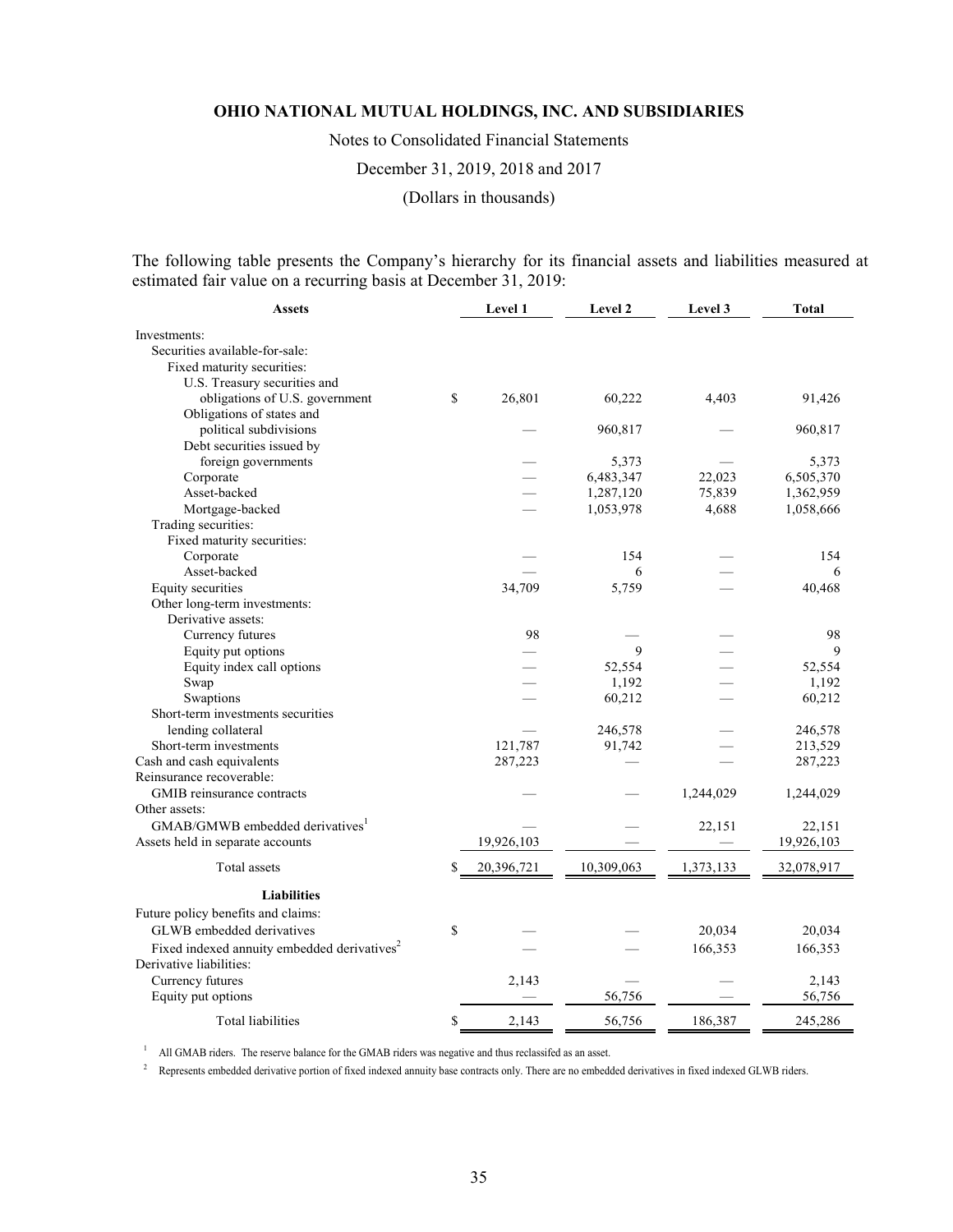Notes to Consolidated Financial Statements

December 31, 2019, 2018 and 2017

(Dollars in thousands)

The following table presents the Company's hierarchy for its financial assets and liabilities measured at estimated fair value on a recurring basis at December 31, 2018:

| <b>Assets</b>                                           | Level 1          | Level 2    | Level 3   | <b>Total</b> |
|---------------------------------------------------------|------------------|------------|-----------|--------------|
| Investments:                                            |                  |            |           |              |
| Securities available-for-sale:                          |                  |            |           |              |
| Fixed maturity securities:                              |                  |            |           |              |
| U.S. Treasury securities and                            |                  |            |           |              |
| obligations of U.S. government                          | \$<br>41,423     | 69,821     |           | 111,244      |
| Obligations of states and                               |                  |            |           |              |
| political subdivisions                                  |                  | 1,088,329  |           | 1,088,329    |
| Debt securities issued by                               |                  |            |           |              |
| foreign governments                                     |                  | 33,194     |           | 33,194       |
| Corporate                                               |                  | 7,755,210  | 16,295    | 7,771,505    |
| Asset-backed                                            |                  | 1,568,918  | 54,634    | 1,623,552    |
| Mortgage-backed                                         |                  | 1,268,879  | 13,063    | 1,281,942    |
| Trading securities:                                     |                  |            |           |              |
| Fixed maturity securities:                              |                  |            |           |              |
| Corporate                                               |                  | 808        |           | 808          |
| Asset-backed                                            |                  | 42         |           | 42           |
| Equity securities                                       | 45,314           | 23,321     |           | 68,635       |
| Other long-term investments:                            |                  |            |           |              |
| Derivative assets:                                      |                  |            |           |              |
| <b>Equity futures</b>                                   | 5,679            |            |           | 5,679        |
| Currency futures                                        | 1,227            |            |           | 1,227        |
| Equity put options                                      |                  | 57,604     |           | 57,604       |
| Equity index call options                               |                  | 9,221      |           | 9,221        |
| Swap                                                    |                  | 736        |           | 736          |
| Swaptions                                               |                  | 32,437     |           | 32,437       |
| Short-term investments securities                       |                  |            |           |              |
| lending collateral                                      |                  | 313,492    |           | 313,492      |
| Short-term investments                                  | 125,277          | 44,869     |           | 170,146      |
| Cash and cash equivalents                               | 226,525          | 19,990     |           | 246,515      |
| Reinsurance recoverable:                                |                  |            |           |              |
| GMIB reinsurance contracts                              |                  |            | 1,280,905 | 1,280,905    |
| Other assets:                                           |                  |            |           |              |
| GMAB/GMWB embedded derivatives                          |                  |            | 603       | 603          |
| Assets held in separate accounts                        | 19,489,189       |            |           | 19,489,189   |
|                                                         |                  |            |           |              |
| Total assets                                            | \$<br>19,934,634 | 12,286,871 | 1,365,500 | 33,587,005   |
| <b>Liabilities</b>                                      |                  |            |           |              |
| Future policy benefits and claims:                      |                  |            |           |              |
| GMAB/GMWB embedded derivatives                          |                  |            | 2,566     | 2,566        |
| GLWB embedded derivatives <sup>2</sup>                  | \$               |            | 20,032    | 20,032       |
| Fixed indexed annuity embedded derivatives <sup>3</sup> |                  |            | 124,953   | 124,953      |
| Derivative liabilities:                                 |                  |            |           |              |
| Currency futures                                        | 2,866            |            |           | 2,866        |
| Total liabilities                                       | \$<br>2,866      |            | 147,551   | 150,417      |

<sup>1</sup> All GMAB "W" riders. The reserve balance for these GMAB riders was negative and thus reclassifed as an asset.

<sup>2</sup> Relates to variable annuity GLWB riders only.

<sup>3</sup> Represents embedded derivative portion of fixed indexed annuity base contracts only.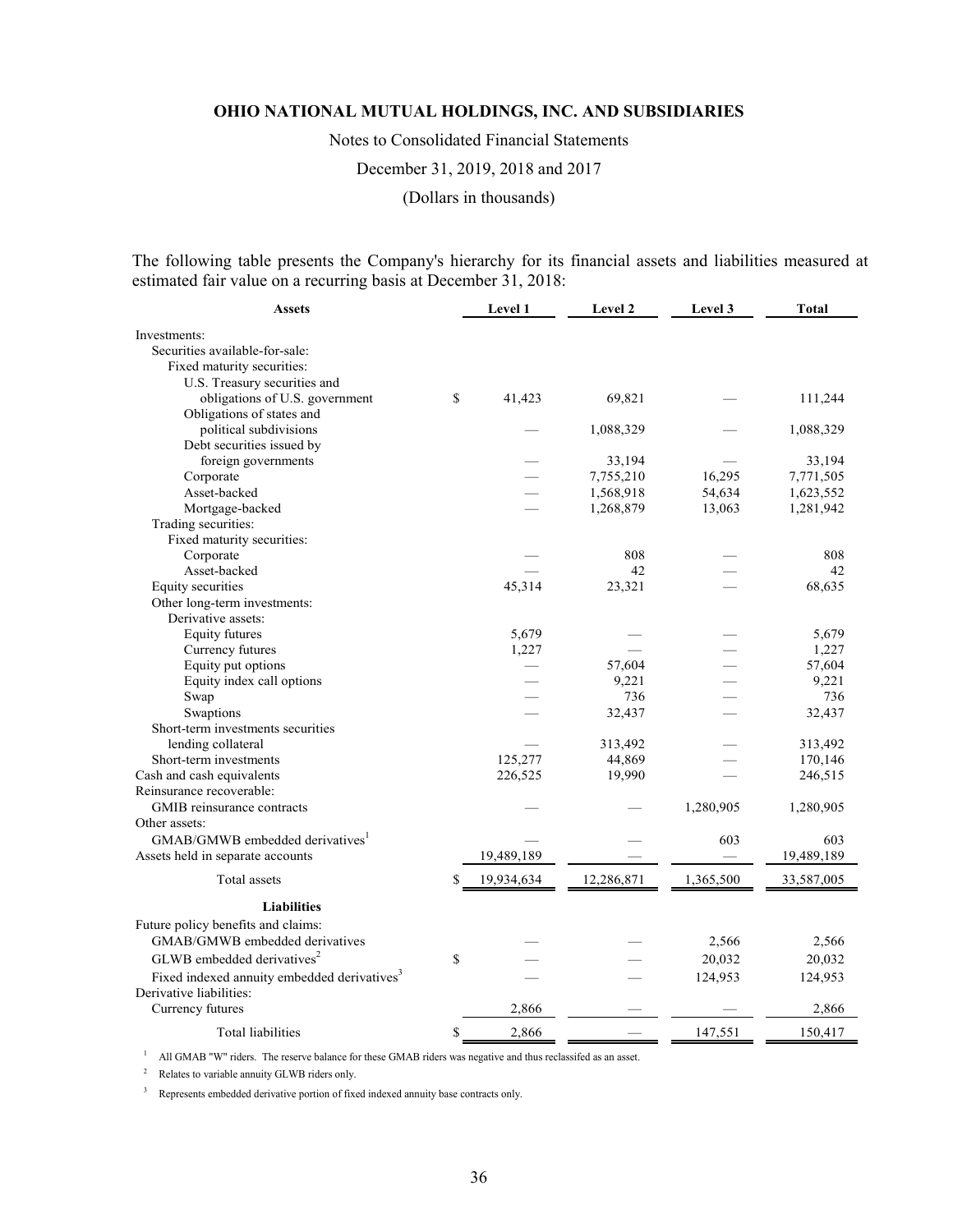#### Notes to Consolidated Financial Statements

December 31, 2019, 2018 and 2017

(Dollars in thousands)

#### *Determination of Fair Values*

The valuation methodologies used to determine the estimated fair values of assets and liabilities under the exit price notion of FASB ASC Topic 820, *Fair Value Measurements and Disclosures*, reflect market participant objectives and are based on the application of the fair value hierarchy that prioritizes observable market inputs over unobservable inputs. The Company determines the estimated fair values of certain financial assets and financial liabilities based on quoted market prices, where available. The Company also determines estimated fair value based on future cash flows discounted at the appropriate current market rate. Estimated fair values include adjustments for credit-related and liquidity issues of the underlying issuer of the investment.

The Company has policies and guidelines that establish valuation methodologies and consistent application of such methodologies. These policies and guidelines provide controls around the valuation process. These controls include appropriate review and analysis of investment prices against market activity or price variances, review of secondary pricing sources, review of price source changes, and review of methodology changes.

The following is a discussion of the methodologies used to determine estimated fair values for the financial instruments listed in the above tables:

*Fixed maturity and equity securities –* The estimated fair value of fixed maturity and equity securities is generally obtained from independent pricing services based on market quotations of reported trades for identical or similar securities.

When there are no recent reported trades, the Company uses third party pricing services that use matrix or model processes to develop a security price using future cash flow expectations and collateral performance discounted at an estimated market rate. For the pricing of asset-backed and mortgage-backed securities, the models include estimates for future principal prepayments based on the characteristics of the underlying structure and prepayment speeds previously experienced at the interest rate levels projected for the underlying collateral. Since these securities have been priced using market observable inputs that are obtained by the independent pricing services, the Company has classified these fixed maturity securities as Level 2 assets.

Fixed maturity securities not priced by independent services are generally priced using an internal pricing matrix. The internal pricing matrix is developed by obtaining spreads for corporate securities with varying weighted average lives and bond ratings. The weighted average life and bond rating of a particular fixed maturity security to be priced using the internal matrix are important inputs into the model and are used to determine a corresponding spread that is added to the appropriate U.S. Treasury yield to create an estimated market yield for that bond. The estimated market yield is then used to estimate the fair value of the particular fixed maturity security. Since the inputs used for the internal pricing matrix are based on observable market data, the Company has classified these fair values within Level 2.

In some instances the independent pricing service will price securities using independent broker quotations from market makers and other broker/dealers recognized to be market participants, which utilize inputs that may be difficult to corroborate with observable market data. These fixed maturity securities are classified as Level 3 assets.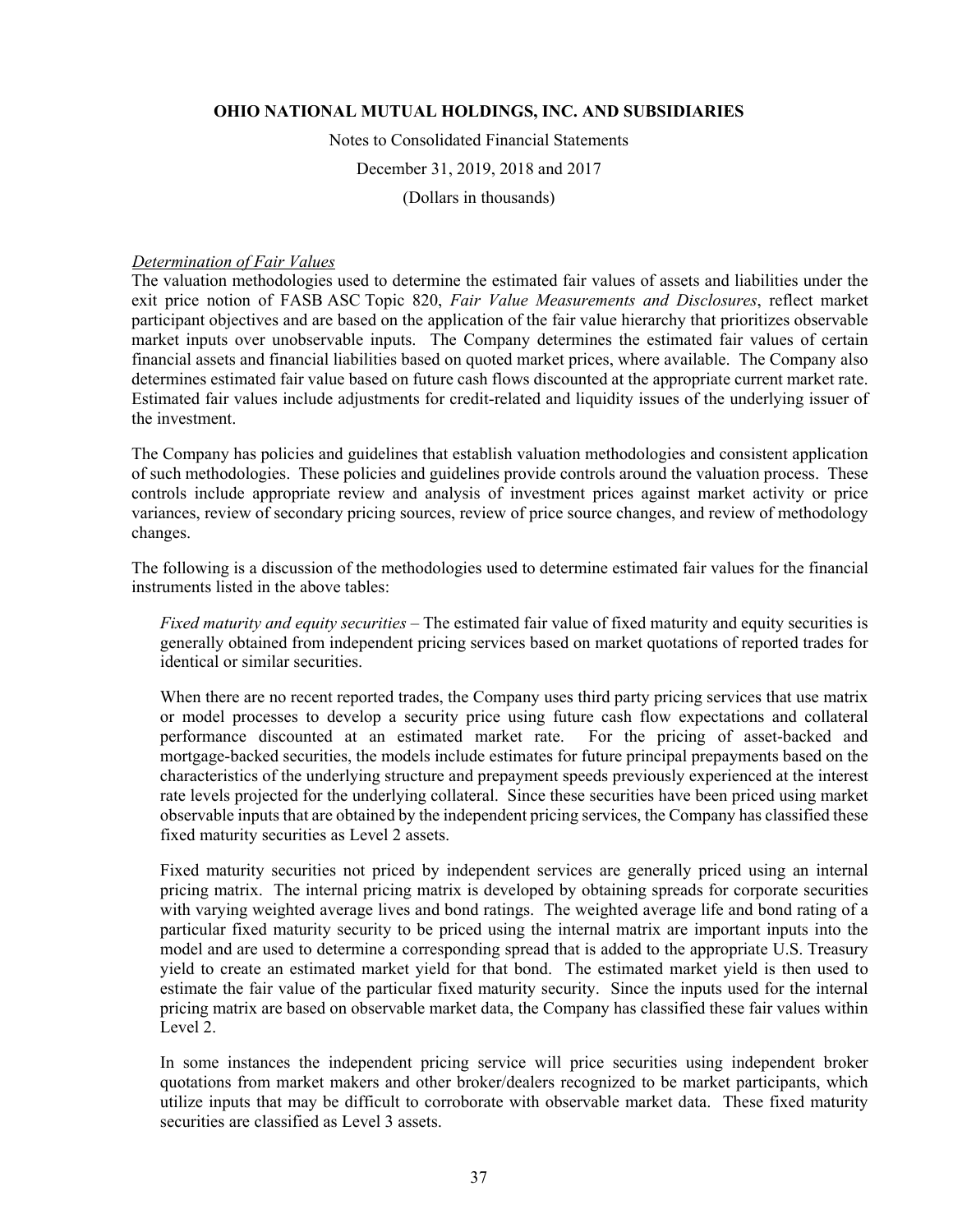Notes to Consolidated Financial Statements

December 31, 2019, 2018 and 2017

(Dollars in thousands)

For certain asset-backed and mortgage-backed fixed maturity securities with complex cash flows that are not priced by independent pricing services, management determines the fair value using other modeling techniques, primarily commercial software applications utilized for valuing securitized investments with variable cash flows. These fixed maturity securities are classified as Level 3 assets.

At December 31, 2019, 83.0% of the estimated fair values of fixed maturity securities were obtained from independent pricing services, 15.7% from the Company's internal pricing matrices and 1.3% from other sources. At December 31, 2018, 84.1% of the estimated fair values of fixed maturity securities were obtained from independent pricing services, 15.3% from the Company's internal pricing matrices and 0.6% from other sources.

*Derivative instruments -* The Company enters into derivative transactions comprised of equity index put options, equity futures, currency futures, equity swaps and interest rate swaptions as hedges for certain riders that were sold with variable annuity products. The Company similarly purchases equity index call options as hedges for the fixed indexed annuity and indexed universal life products. The equity and currency futures are exchange traded derivatives and the estimated fair value is based on an active market quotation. The Company has classified the estimated fair values of the exchange traded derivatives as Level 1 assets and liabilities. The equity index put options, equity index call options, equity swaps and interest rate swaptions are valued using pricing models with inputs that are observable in the market or can be derived principally from or corroborated by observable market data. These derivative assets are classified as Level 2 assets.

*Short-term investments -* Short-term investments include fixed maturity securities that mature in less than one year and are valued in the same manner as the fixed maturity securities. These fixed maturity securities are classified as Level 2 assets. A portion of short-term investments are bank deposits that are classified as Level 1 assets since these investments are very liquid and not subject to valuation fluctuations.

*Cash and cash equivalents* - Cash is considered a Level 1 asset as it is the functional currency in the U.S. and is the most liquid form of an asset and not subject to valuation fluctuations. Cash equivalents are comprised of publicly traded money market accounts, commercial paper and reverse repurchase agreements. The publicly traded money market accounts are considered to be Level 1 assets and commercial paper is considered to be a Level 2 asset.

*Assets held in separate accounts -* Separate account assets are recorded at estimated fair value based primarily on market quotations of the underlying securities and reported as a summarized total on the consolidated balance sheets. The underlying securities are mutual funds that are valued using the reported net asset value which is published daily. The Company has classified the estimated separate account assets as Level 1 assets.

GMIB reinsurance contracts and GMAB/GMWB/GLWB embedded derivatives – Certain of the Company's individual variable annuity contracts that include guaranteed benefit riders accounted for as embedded derivatives are measured at estimated fair value separately from the host variable annuity contract. These guarantees take the form of guaranteed withdrawal and income benefits on variable annuity products.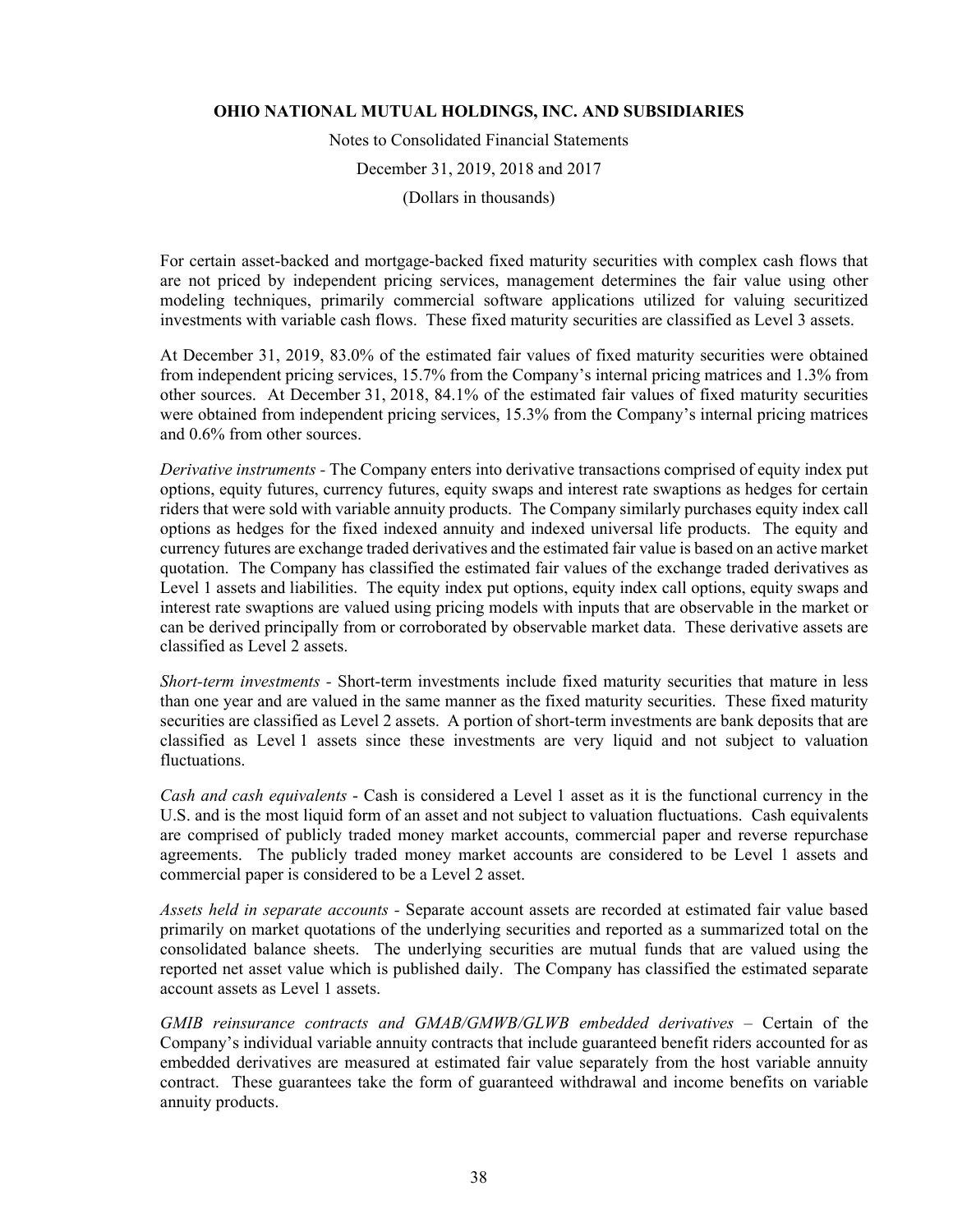Notes to Consolidated Financial Statements

December 31, 2019, 2018 and 2017

(Dollars in thousands)

The fair value of these assets and liabilities is estimated using the present value of future benefits minus the present value of future premiums over the expected lives of the contracts using various capital market and actuarial assumptions. The Company uses a risk neutral valuation methodology in which cash flows are projected under multiple capital market scenarios using observable risk free rates.

The valuation of the embedded derivatives also includes a credit adjustment using the Company's nonperformance risk to the present value of the future cash flows.

Other significant inputs to the valuation models for the derivatives associated with the guaranteed benefit riders include capital market assumptions, such as interest rate, equity indices, foreign currency rates, counterparty credit, and implied volatility assumptions, as well as various policyholder behavior assumptions that are actuarially determined, including lapse rates, benefit utilization rates, mortality rates, and withdrawal rates.

Since many of the assumptions utilized in the valuation of the reinsurance contracts and embedded derivatives are unobservable and are considered to be significant inputs to the valuations, these are classified as Level 3 assets and liabilities.

*Fixed indexed annuity embedded derivatives* - The Company's fixed indexed annuity contracts include embedded derivatives which are measured at estimated fair value separate from the host fixed indexed annuity contract. These embedded derivatives are estimated using the option budget method. The option budget rate is used as the best estimate of the future values of the index credits. The embedded derivative incorporates the excess cash flows, or those cash flows that represent the value of the indexes in excess of guarantee values. These cash flows are then discounted using the risk free rates plus a nonperformance risk spread, adjusted for margins.

Nonperformance risk is based on the counterparty's debt and cash flows obtained from publicly available information. Risk margins capture the non-capital market risk of the instrument which represents the additional risks assumed due to the uncertainties of the actuarial assumptions.

Other significant inputs to the valuation model for these derivatives include capital market assumptions, such as interest rate, equity indices, and volatility surface values, as well as various policyholder behavior assumptions that are actuarially determined, including lapse rates, benefit utilization rates, mortality rates, and withdrawal rates.

Since many of the assumptions utilized in the valuation of these reserves are unobservable and are considered to be significant inputs to the valuations, these are classified as Level 3 liabilities.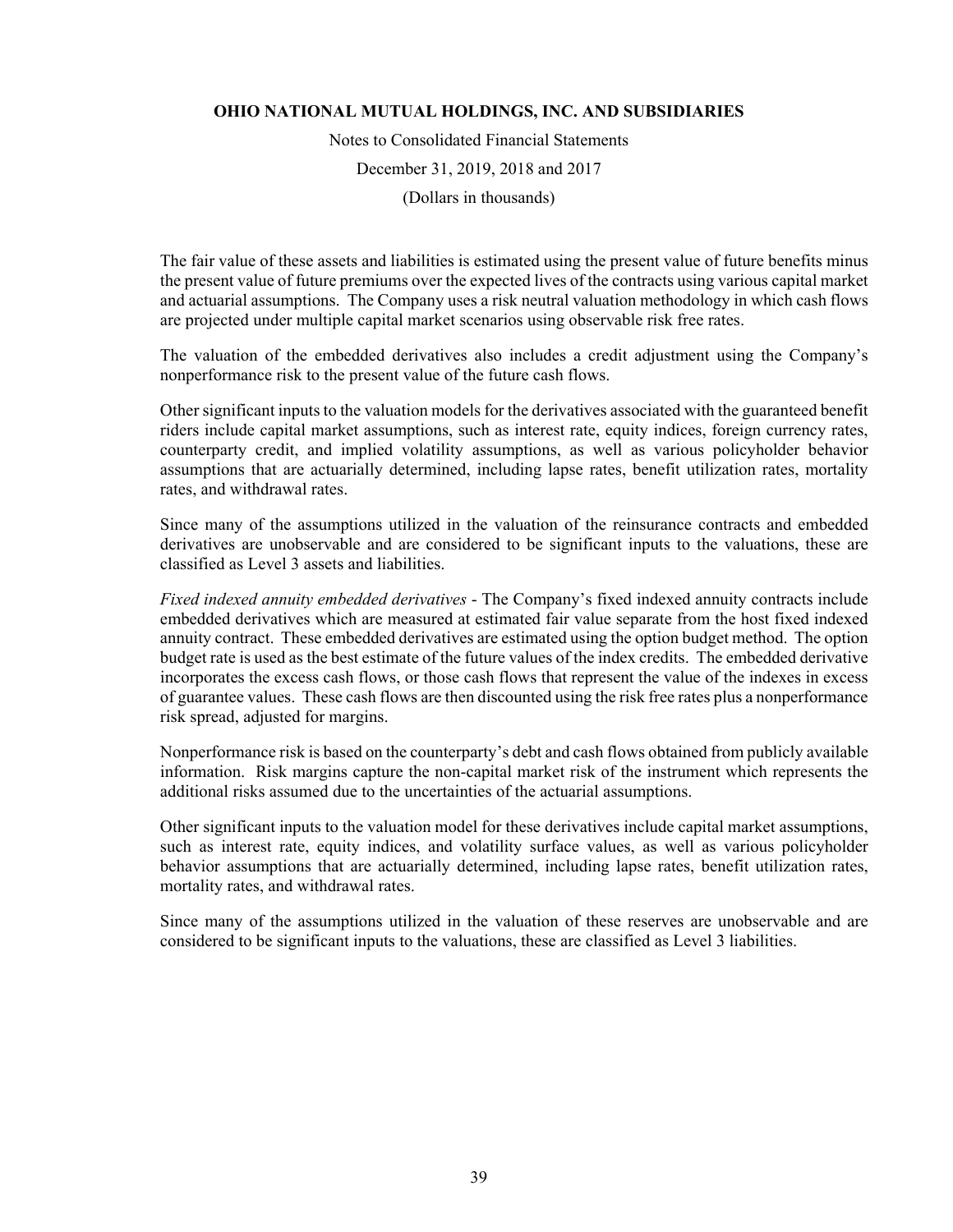Notes to Consolidated Financial Statements

December 31, 2019, 2018 and 2017

(Dollars in thousands)

## *Assets and Liabilities Measured at Fair Value on a Recurring Basis Using Significant Unobservable Inputs (Level 3)*

The following tables summarize the reconciliation of the beginning and ending balances and related changes in fair value measurements for which significant unobservable inputs were used in determining the estimated fair value for the years ended December 31:

|                                                                                                              |                                                                             | <b>Investments</b>                  |                                         |                              | Reinsurance<br>Recoverable | Other<br><b>Assets</b>                          |                                            |
|--------------------------------------------------------------------------------------------------------------|-----------------------------------------------------------------------------|-------------------------------------|-----------------------------------------|------------------------------|----------------------------|-------------------------------------------------|--------------------------------------------|
| <b>Assets</b>                                                                                                | <b>U.S. treasury</b><br>securities and<br>obligations of<br>U.S. government | Corporate                           | Asset-<br>backed                        | Mortgage -<br>backed         | <b>GMIB</b><br>reinsurance | GMAB/<br><b>GMWB</b><br>embedded<br>derivatives | <b>Total</b><br>assets                     |
| December 31, 2017                                                                                            | \$                                                                          | 4,962                               | 14,924                                  | 7,532                        | 1,187,888                  | 31,727                                          | 1,247,033                                  |
| Net investment gains/(losses):<br>In earnings (realized and unrealized) <sup>1</sup><br>Unrealized in $OCI2$ |                                                                             | (1, 721)<br>(731)                   | (255)<br>(279)                          | (23)<br>(100)                | 93,017                     | (31, 124)                                       | 59,894<br>(1,110)                          |
| Purchases<br>Settlements<br>Transfers into Level 3<br>Transfers out of Level 3                               |                                                                             | 4,264<br>(524)<br>15,007<br>(4,962) | 11,000<br>(2,673)<br>41,126<br>(9,209)  | 7,406<br>(1,752)             |                            |                                                 | 22,670<br>(4,949)<br>56,133<br>(14, 171)   |
| December 31, 2018                                                                                            |                                                                             | 16,295                              | 54,634                                  | 13,063                       | 1,280,905                  | 603                                             | 1,365,500                                  |
| Net investment gains/(losses):<br>In earnings (realized and unrealized) <sup>1</sup><br>Unrealized in $OCI2$ | 137                                                                         | 897<br>227                          | 8,203<br>(70)                           | (29)<br>308                  | (36,876)                   | 21,548                                          | (6,257)<br>602                             |
| Purchases<br><b>Settlements</b><br>Transfers into Level 3<br>Transfers out of Level 3                        | (160)<br>4,426                                                              | 852<br>(9,981)<br>13,733            | 17,999<br>(1, 134)<br>8,288<br>(12,081) | (1,007)<br>5,416<br>(13,063) |                            |                                                 | 18,851<br>(12, 282)<br>31,863<br>(25, 144) |
| December 31, 2019                                                                                            | \$<br>4,403                                                                 | 22,023                              | 75,839                                  | 4,688                        | 1,244,029                  | 22,151                                          | 1,373,133                                  |
| Change in unrealized gains/(losses):<br>Still held at December 31:<br>2018                                   | \$                                                                          | 2                                   | (247)                                   | (23)                         | 93,017                     | (31, 124)                                       | 61,625                                     |
| 2019                                                                                                         | \$                                                                          | (4)                                 | 142                                     | (28)                         | (36,876)                   | 21,548                                          | (15,218)                                   |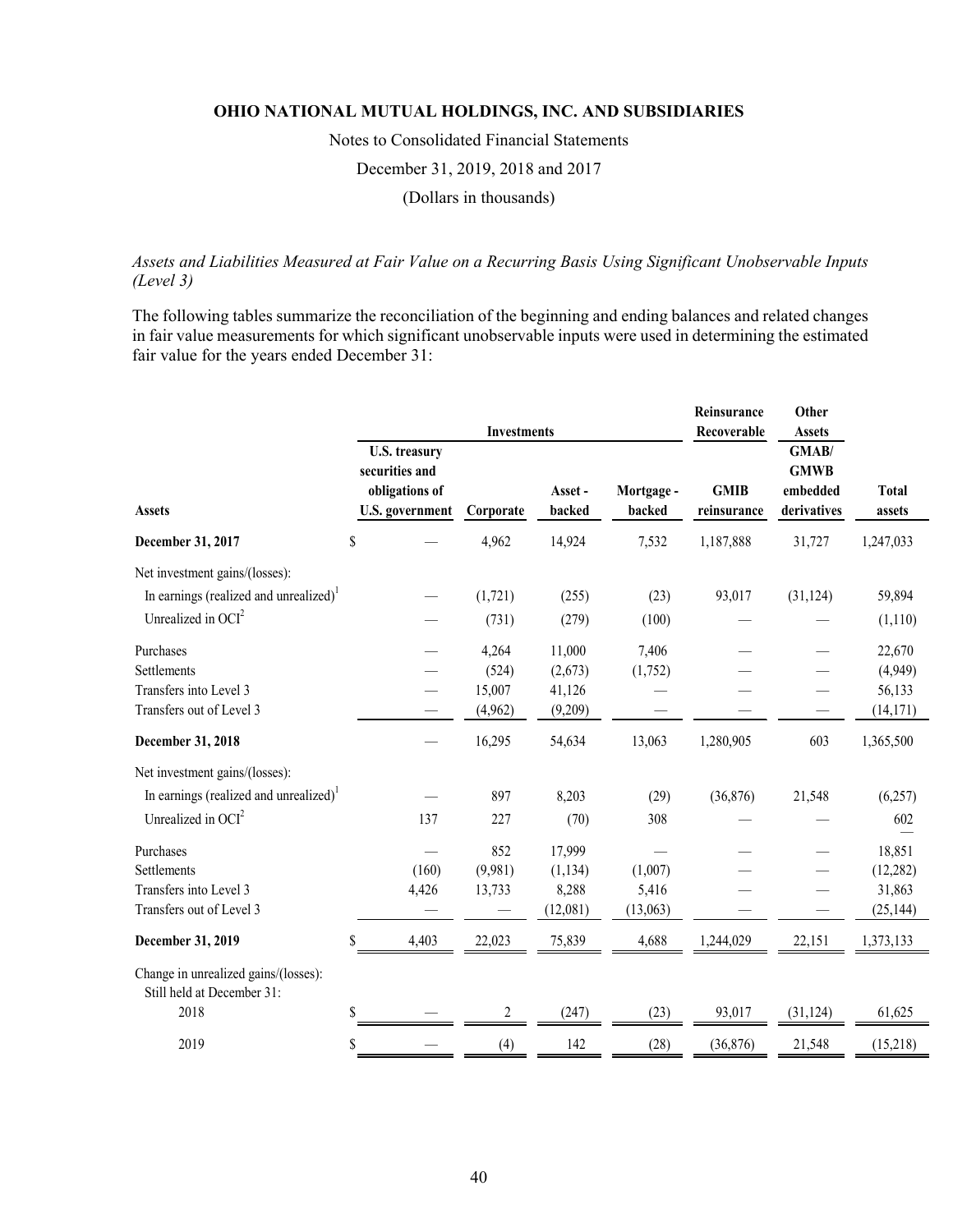Notes to Consolidated Financial Statements

December 31, 2019, 2018 and 2017

(Dollars in thousands)

|                                                                    |                          | <b>Future policy</b> |                                 |              |
|--------------------------------------------------------------------|--------------------------|----------------------|---------------------------------|--------------|
|                                                                    |                          | benefits and claims  |                                 |              |
|                                                                    | GMAB/<br><b>GMWB</b>     | <b>GLWB</b>          | <b>Fixed indexed</b><br>annuity |              |
|                                                                    | embedded                 | embedded             | embedded                        | <b>Total</b> |
| <b>Liabilities</b>                                                 | derivatives <sup>3</sup> | derivatives          | derivatives                     | liabilities  |
| December 31, 2017                                                  | \$                       | (16, 550)            |                                 | (16, 550)    |
| Net investment gains/(losses):                                     |                          |                      |                                 |              |
| In earnings (realized and unrealized) <sup>1</sup>                 | (2,566)                  | (3,482)              | (124, 953)                      | (131,001)    |
| December 31, 2018                                                  | (2,566)                  | (20, 032)            | (124, 953)                      | (147, 551)   |
| Net investment gains/(losses):                                     |                          |                      |                                 |              |
| In earnings (realized and unrealized) <sup>1</sup>                 | 2,566                    | (2)                  | (41, 400)                       | (38, 836)    |
| <b>December 31, 2019</b>                                           | \$                       | (20, 034)            | (166, 353)                      | (186, 387)   |
| Change in unrealized gains/(losses):<br>Still held at December 31: |                          |                      |                                 |              |
| 2018                                                               | \$<br>(2, 566)           | (3, 482)             | (124, 953)                      | (131,001)    |
| 2019                                                               | \$<br>2,566              | (2)                  | (41, 400)                       | (38, 836)    |

<sup>1</sup> Net realized investment gains and losses included in earnings reflect gains/(losses) on sales of financial instruments, changes in fair value of other assets and liabilities, other-than-temporary impairments, amortization and accretion of premiums or discounts and derivative settlements activity. 2 Unrealized investment gains and losses recorded in other comprehensive (loss) income include changes in market value of certain instruments.

<sup>3</sup> In 2018, the GMAB reserve balance was negative and reclassified as an asset.

In 2017, all GMAB riders due to reclass. These reserves remained positive and were classified as a liability.

The following tables present certain quantitative information about the significant unobservable inputs used in the fair value measurement for asset and liability classes measured at fair value on a recurring basis using significant unobservable inputs (Level 3) as of December 31. Certain securities classified as Level 3 excluded from the table below are obtained from non-binding broker quotes where observable inputs are not reasonably obtainable by the Company.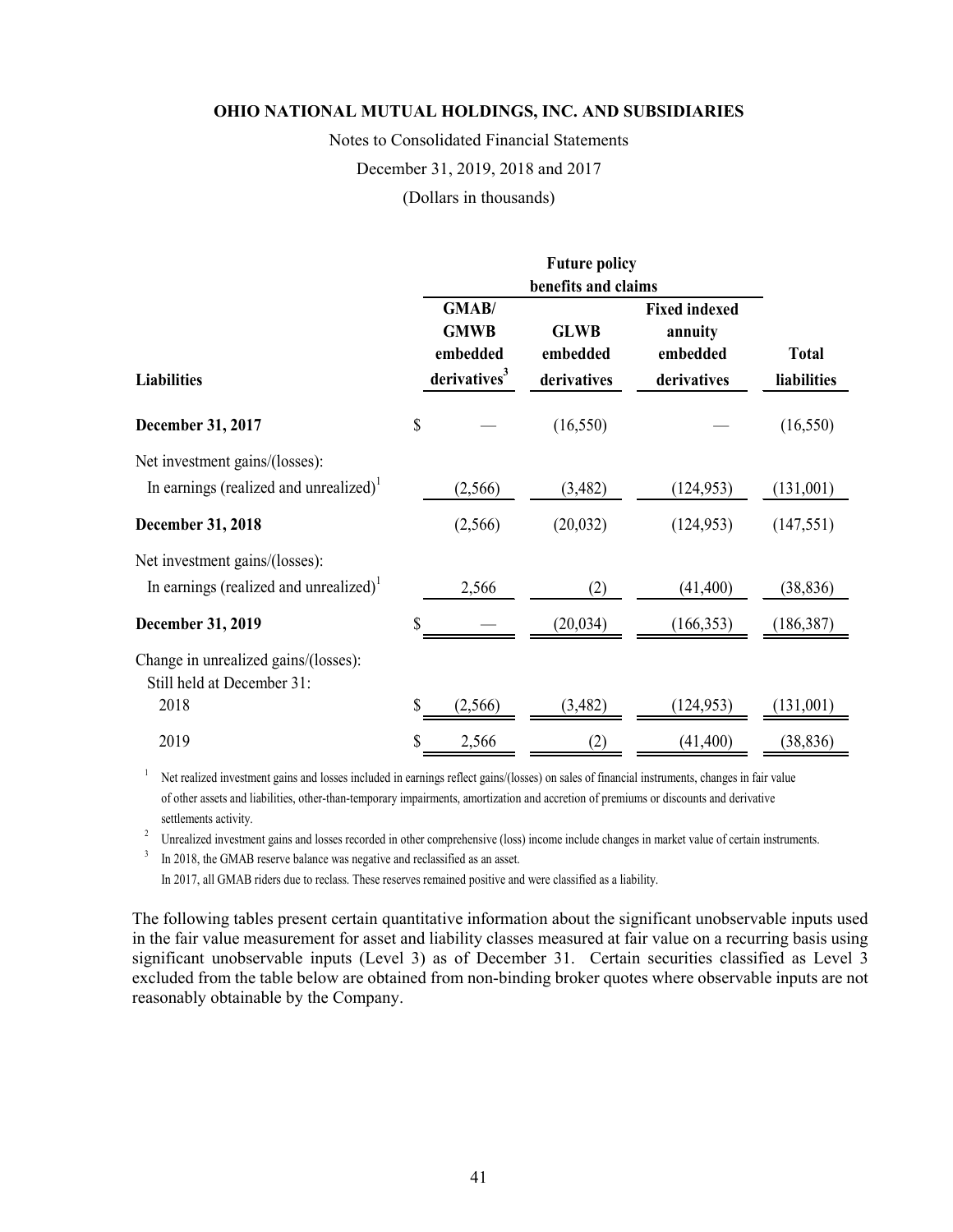# Notes to Consolidated Financial Statements

# December 31, 2019, 2018 and 2017

# (Dollars in thousands)

|                                             | Assets/<br>liabilities<br>measured at<br>fair value | Valuation<br>techniques(s) | Unobservable<br>input description <sup>2</sup> | Input/range of<br>inputs | Weighted<br>average | Impact of<br>increase in<br>input on<br>fair value |
|---------------------------------------------|-----------------------------------------------------|----------------------------|------------------------------------------------|--------------------------|---------------------|----------------------------------------------------|
| 2019                                        |                                                     |                            |                                                |                          |                     |                                                    |
| <b>Assets</b>                               |                                                     |                            |                                                |                          |                     |                                                    |
| Reinsurance recoverable:                    |                                                     |                            |                                                |                          |                     |                                                    |
| GMIB reinsurance contracts                  | 1,244,029                                           | Stochastic actuarial       | Mortality rates                                |                          |                     |                                                    |
|                                             |                                                     | model                      | ages $0-59$                                    | $0 - 0.5\%$              | $\ast$              | Decrease                                           |
|                                             |                                                     |                            | ages $60+$                                     | $0.4\% - 100\%$          | *                   | Decrease                                           |
|                                             |                                                     |                            | <b>Base Lapse Rates</b>                        |                          |                     |                                                    |
|                                             |                                                     |                            | duration 1-10                                  | $0.3\% - 7.6\%$          | *                   | Decrease                                           |
|                                             |                                                     |                            | duration $11+$                                 | $3.6\% - 6.6\%$          | *                   | Decrease                                           |
|                                             |                                                     |                            | Non-Sys with rates (%AV)                       | $1.0\% - 4.5\%$          | *                   | Increase                                           |
|                                             |                                                     |                            | Sys with rates (%Rollup)                       | $95\% - 100\%$           | $\ast$              | Increase                                           |
|                                             |                                                     |                            | Sys with utilization                           | $0\% - 13\%$             | $\ast$              | Increase                                           |
|                                             |                                                     |                            | <b>IB</b> Utilization                          | $0.3\% - 60\%$           | *                   | Increase                                           |
|                                             |                                                     |                            | Non-performance risk (Credit                   |                          |                     |                                                    |
|                                             |                                                     |                            | Spread)                                        | $0.58\% - 0.85\%$        | $\ast$              | Decrease                                           |
|                                             |                                                     |                            | Equity market volatility                       | $15.4\% - 20.7\%$        | *                   | Increase                                           |
| GMAB/GMWB embedded derivatives <sup>1</sup> | 22,151                                              | Stochastic actuarial       | Mortality rates                                |                          |                     |                                                    |
|                                             |                                                     | model                      | ages 0-59                                      | $0 - 0.5%$               | *                   | Decrease                                           |
|                                             |                                                     |                            | ages $60+$                                     | $0.3\% - 100\%$          | *                   | Decrease                                           |
|                                             |                                                     |                            | <b>Base Lapse Rates</b>                        |                          |                     |                                                    |
|                                             |                                                     |                            | dur $1-10$                                     | $0.7\% - 18.6\%$         | *                   | Decrease                                           |
|                                             |                                                     |                            | dur $11+$                                      | $6.2\% - 11.0\%$         | *                   | Decrease                                           |
|                                             |                                                     |                            | Non-Sys with rates (%AV)                       | $1.0\% - 1.5\%$          | *                   | Decrease                                           |
|                                             |                                                     |                            | Sys with rates (%Rollup)                       | N/A                      | $\ast$              | N/A                                                |
|                                             |                                                     |                            | Sys with utilization                           | 0%                       | *                   | Decrease                                           |
|                                             |                                                     |                            | Non-performance risk (Credit                   |                          |                     |                                                    |
|                                             |                                                     |                            | Spread)                                        | $2.68\% - 3.32\%$        | *                   | Decrease                                           |
|                                             |                                                     |                            | Equity market volatility                       | $15.4\% - 20.7\%$        | $\ast$              | Increase                                           |
|                                             |                                                     |                            |                                                |                          |                     |                                                    |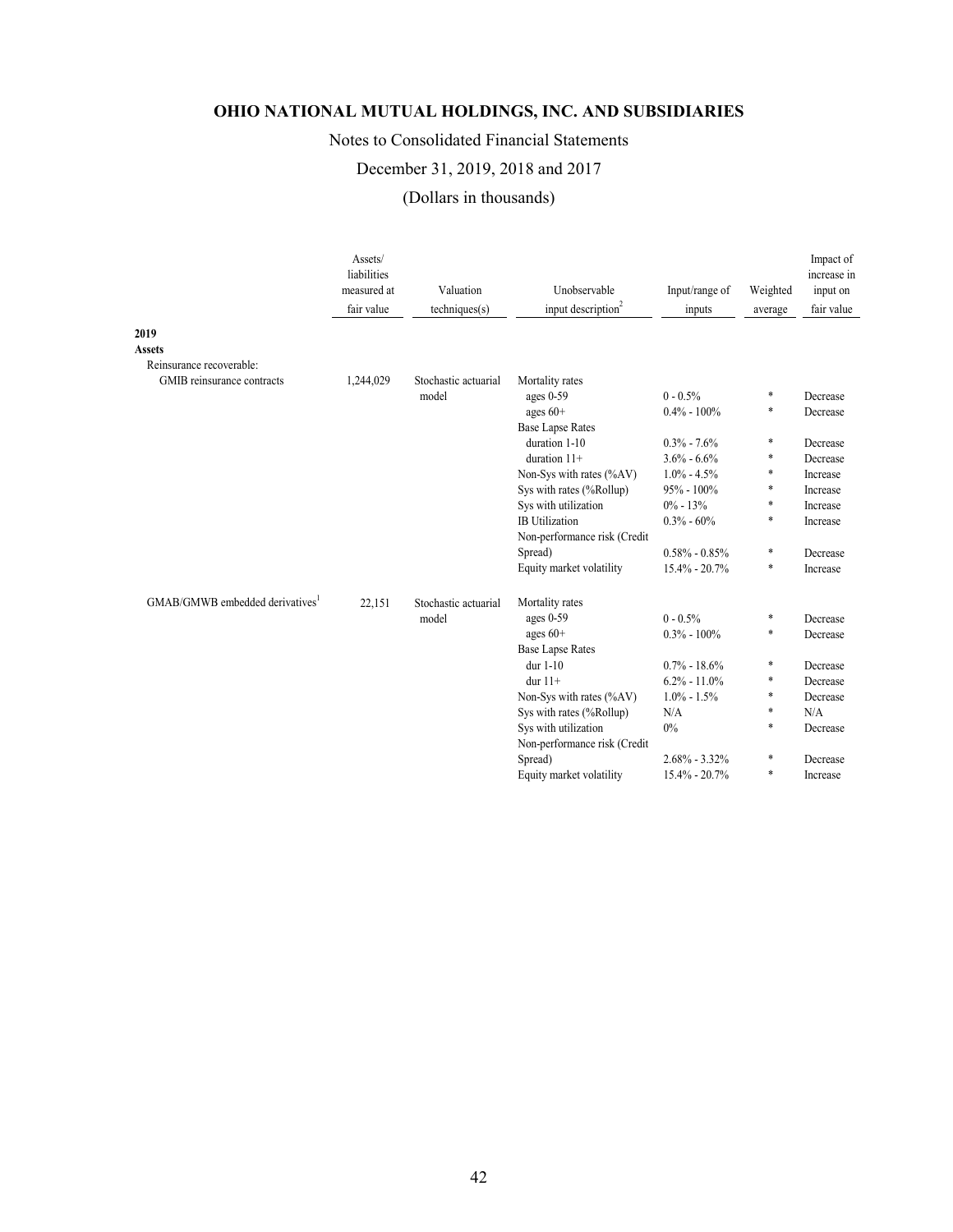# Notes to Consolidated Financial Statements

# December 31, 2019, 2018 and 2017

# (Dollars in thousands)

|                                            | Assets/<br>liabilities<br>measured at<br>fair value | Valuation<br>techniques(s) | Unobservable<br>input description <sup>2</sup> | Input/range of<br>inputs | Weighted<br>average | Impact of<br>increase in<br>input on<br>fair value |
|--------------------------------------------|-----------------------------------------------------|----------------------------|------------------------------------------------|--------------------------|---------------------|----------------------------------------------------|
| 2019                                       |                                                     |                            |                                                |                          |                     |                                                    |
| <b>Liabilities</b>                         |                                                     |                            |                                                |                          |                     |                                                    |
| GLWB embedded derivatives                  | 20,034                                              | Stochastic actuarial       | Mortality rates                                |                          |                     |                                                    |
|                                            |                                                     | model                      | ages 0-59                                      | $0 - 0.5\%$              | *                   | Decrease                                           |
|                                            |                                                     |                            | ages 60+                                       | $0.3\% - 100\%$          | *                   | Decrease                                           |
|                                            |                                                     |                            | <b>Base Lapse Rates</b>                        |                          |                     |                                                    |
|                                            |                                                     |                            | duration 1-10                                  | $0.2\% - 16.8\%$         | *                   | Decrease                                           |
|                                            |                                                     |                            | duration $11+$                                 | $7.0\% - 8.6\%$          | *                   | Decrease                                           |
|                                            |                                                     |                            | Non-Sys with rates (%AV)                       | 0%                       | $\ast$              | Decrease                                           |
|                                            |                                                     |                            | Sys with rates (%MAW)                          | $95\% - 100\%$           | *                   | Increase                                           |
|                                            |                                                     |                            | Sys with utilization                           | $0\% - 29\%$             | *                   | Increase                                           |
|                                            |                                                     |                            | Non-performance risk (Credit                   |                          |                     |                                                    |
|                                            |                                                     |                            | Spread)                                        | $2.68\% - 3.32\%$        | *                   | Decrease                                           |
|                                            |                                                     |                            | Equity market volatility                       | $15.4\% - 20.7\%$        | $\ast$              | Increase                                           |
| Fixed indexed annuity embedded derivatives | 166,353                                             | Option budget              | Mortality rates                                |                          |                     |                                                    |
|                                            |                                                     | method                     | ages 0-59                                      | $0 - 0.5\%$              | *                   | Decrease                                           |
|                                            |                                                     |                            | ages $60+$                                     | $0.3\% - 100\%$          | *                   | Decrease                                           |
|                                            |                                                     |                            | <b>Base Lapse Rates</b>                        |                          |                     |                                                    |
|                                            |                                                     |                            | duration 1-10                                  | $0.5\% - 25.0\%$         | *                   | Decrease                                           |
|                                            |                                                     |                            | duration 11+                                   | $4.0\% - 25.0\%$         | *                   | Decrease                                           |
|                                            |                                                     |                            | Non-Sys with rates (%AV)                       | 0%                       | $\ast$              | Decrease                                           |
|                                            |                                                     |                            | Sys with rates (%MAW)                          | 90%                      | $\ast$              | N/A                                                |
|                                            |                                                     |                            | Sys with utilization                           | $0\% - 30\%$             | *                   | Decrease                                           |
|                                            |                                                     |                            | Non-performance risk (Credit                   |                          |                     |                                                    |
|                                            |                                                     |                            | Spread)                                        | $2.37\% - 2.95\%$        | *                   | Decrease                                           |
|                                            |                                                     |                            | Equity market volatility surface               |                          |                     |                                                    |
|                                            |                                                     |                            | rates                                          | $5.0\% - 20.2\%$         | *                   | Increase                                           |

<sup>1</sup> All GMAB riders. The reserve balance for these GMAB riders was negative and thus reclassified as an asset.

 $2$  Sys = Systematic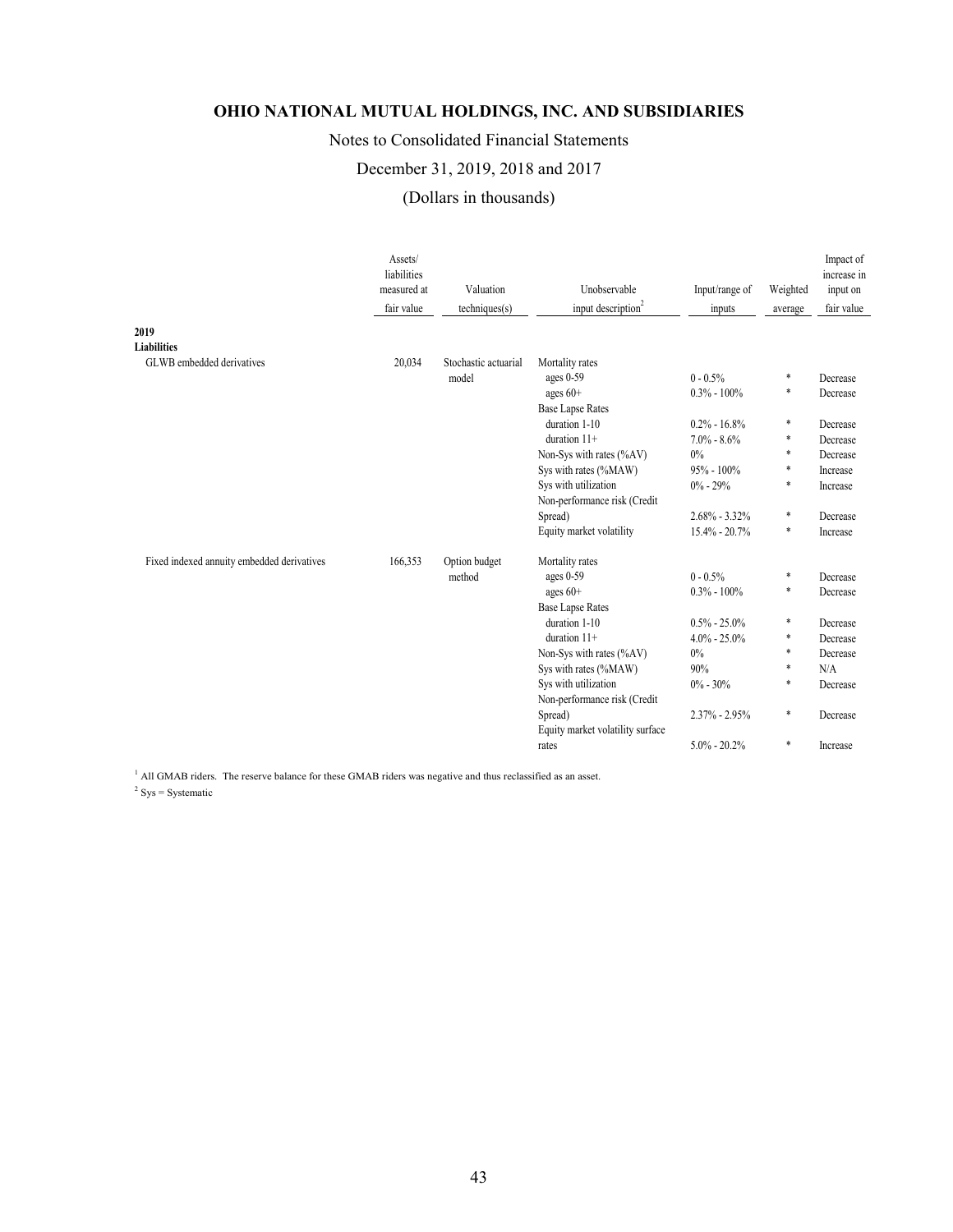# Notes to Consolidated Financial Statements

# December 31, 2019, 2018 and 2017

# (Dollars in thousands)

|                                             | Assets/<br>liabilities<br>measured at<br>fair value | Valuation<br>technique(s) | Unobservable<br>input description <sup>2</sup> | Input/range of<br>inputs | Weighted<br>average | Impact of<br>increase in<br>input on<br>fair value |
|---------------------------------------------|-----------------------------------------------------|---------------------------|------------------------------------------------|--------------------------|---------------------|----------------------------------------------------|
| 2018                                        |                                                     |                           |                                                |                          |                     |                                                    |
| Assets:                                     |                                                     |                           |                                                |                          |                     |                                                    |
| Reinsurance recoverable:                    |                                                     |                           |                                                |                          |                     |                                                    |
| GMIB reinsurance contracts                  | 1,280,905                                           | Stochastic actuarial      | Mortality rates                                |                          |                     |                                                    |
|                                             |                                                     | model                     | ages $0-59$                                    | $0 - 0.5\%$              | $\ast$              | Decrease                                           |
|                                             |                                                     |                           | ages $60+$                                     | $0.4\% - 100\%$          | $\ast$              | Decrease                                           |
|                                             |                                                     |                           | <b>Base Lapse Rates</b>                        |                          |                     |                                                    |
|                                             |                                                     |                           | duration 1-10                                  | $0.3\% - 7.6\%$          | *                   | Decrease                                           |
|                                             |                                                     |                           | duration $11+$                                 | $3.6\% - 6.6\%$          | *                   | Decrease                                           |
|                                             |                                                     |                           | Non-Sys with rates (%AV)                       | $1.0\% - 4.5\%$          | *                   | Increase                                           |
|                                             |                                                     |                           | Sys with rates (%Rollup)                       | $90\% - 100\%$           | *                   | Increase                                           |
|                                             |                                                     |                           | Sys with utilization                           | $0\% - 16\%$             | *                   | Increase                                           |
|                                             |                                                     |                           | IB utilization                                 | $0.5\% - 75\%$           | $\ast$              | Increase                                           |
|                                             |                                                     |                           | Non-performance risk (Credit                   |                          |                     |                                                    |
|                                             |                                                     |                           | Spread)                                        | $0.67\% - 1.09\%$        | $\ast$              | Decrease                                           |
|                                             |                                                     |                           | Equity market volatility                       | $14.3\% - 21.7\%$        | *                   | Increase                                           |
| GMAB/GMWB embedded derivatives <sup>1</sup> | 603                                                 | Stochastic actuarial      | Mortality rates                                |                          |                     |                                                    |
|                                             |                                                     | model                     | ages 0-59                                      | $0 - 0.5\%$              | *                   | Decrease                                           |
|                                             |                                                     |                           | ages $60+$                                     | $0.3\% - 100\%$          | *                   | Decrease                                           |
|                                             |                                                     |                           | <b>Base Lapse Rates</b>                        |                          |                     |                                                    |
|                                             |                                                     |                           | dur $1-10$                                     | $0.7\% - 18.6\%$         | *                   | Decrease                                           |
|                                             |                                                     |                           | dur $11+$                                      | $6.2\% - 11.0\%$         | *                   | Decrease                                           |
|                                             |                                                     |                           | Non-Sys with rates (%AV)                       | $1.0\% - 4.5\%$          | *                   | Decrease                                           |
|                                             |                                                     |                           | Sys with rates (%Rollup)                       | N/A                      | *                   | N/A                                                |
|                                             |                                                     |                           | Sys with utilization                           | $0\%$                    | $\ast$              | Decrease                                           |
|                                             |                                                     |                           | Non-performance risk (Credit                   |                          |                     |                                                    |
|                                             |                                                     |                           | Spread)                                        | $0.68\% - 2.84\%$        | $\ast$              | Decrease                                           |
|                                             |                                                     |                           | Equity market volatility                       | 14.3% - 21.7%            | *                   | Increase                                           |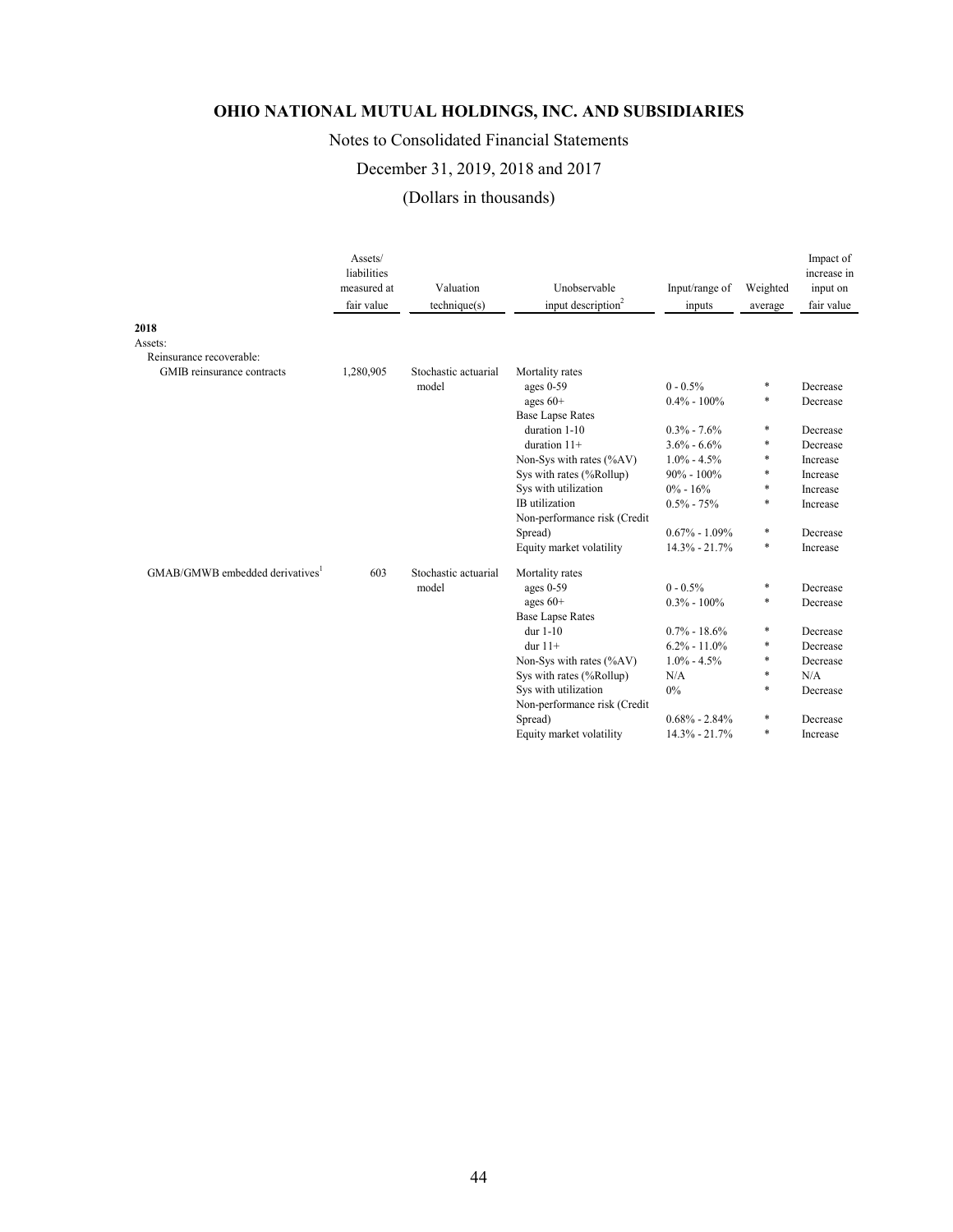# Notes to Consolidated Financial Statements

## December 31, 2019, 2018 and 2017

# (Dollars in thousands)

| <b>Liabilities</b><br>GMAB/GMWB embedded derivatives<br>Stochastic actuarial<br>Mortality rates<br>2,566<br>$\ast$<br>ages 0-59<br>$0 - 0.5%$<br>model<br>Decrease<br>$\ast$<br>ages $60+$<br>$0.3\% - 100\%$<br>Decrease<br><b>Base Lapse Rates</b><br>$\ast$<br>duration 1-10<br>$0.7\% - 18.6\%$<br>Decrease<br>$\ast$<br>$6.2\% - 11.0\%$<br>duration $11+$<br>Decrease<br>Non-Sys with rates (%AV)<br>$\ast$<br>$1.0\% - 4.5\%$<br>Decrease<br>$\ast$<br>Sys with rates (%Rollup)<br>N/A<br>N/A<br>$\ast$<br>Sys with utilization<br>$0\%$<br>Decrease<br>Non-performance risk (Credit<br>$\ast$<br>Spread)<br>$0.68\% - 2.84\%$<br>Decrease<br>Equity market volatility<br>*<br>14.3% - 21.7%<br>Increase<br>Mortality rates<br>GLWB embedded derivatives<br>20,032<br>Stochastic actuarial<br>ages 0-59<br>$\ast$<br>model<br>$0 - 0.5%$<br>Decrease<br>ages $60+$<br>$\ast$<br>$0.3\% - 100\%$<br>Decrease<br><b>Base Lapse Rates</b><br>$\ast$<br>duration 1-10<br>$0.2\% - 16.8\%$<br>Decrease<br>$\ast$<br>$7.0\% - 8.6\%$<br>Decrease<br>duration $11+$<br>$\ast$<br>$0\%$<br>Non-Sys with rates (%AV)<br>Decrease<br>$\ast$<br>Sys with rates (%MAW)<br>90% - 100%<br>Increase<br>Sys with utilization<br>*<br>$0\% - 30\%$<br>Increase<br>Non-performance risk (Credit<br>$\ast$<br>Spread)<br>$0.68\% - 2.84\%$<br>Decrease<br>Equity market volatility<br>$\ast$<br>14.3% - 21.7%<br>Increase<br>124,953<br>Option budget<br>Mortality rates<br>Fixed indexed annuity embedded derivatives<br>$0 - 0.5%$<br>$\ast$<br>method<br>ages 0-59<br>Decrease<br>ages $60+$<br>*<br>$0.3\% - 100\%$<br>Decrease<br><b>Base Lapse Rates</b><br>duration 1-10<br>$\ast$<br>$0.5\% - 12.0\%$<br>Decrease<br>duration 11+<br>$\ast$<br>$4.0\% - 12.0\%$<br>Decrease<br>$\ast$<br>Non-Sys with rates (%AV)<br>$0\%$<br>Decrease<br>90%<br>$\ast$<br>Sys with rates (%MAW)<br>N/A<br>$\ast$<br>Sys with utilization<br>$0\% - 30\%$<br>Decrease<br>Non-performance risk (Credit<br>$\ast$<br>Spread)<br>$0.86\% - 2.60\%$<br>Decrease<br>Equity market volatility<br>$\ast$<br>surface rates<br>$5.0\% - 20.2\%$<br>Increase |      | Assets/<br>liabilities<br>measured at<br>fair value | Valuation<br>techniques(s) | Unobservable<br>input description <sup>2</sup> | Input/range of<br>inputs | Weighted<br>average | Impact of<br>increase in<br>input on<br>fair value |
|--------------------------------------------------------------------------------------------------------------------------------------------------------------------------------------------------------------------------------------------------------------------------------------------------------------------------------------------------------------------------------------------------------------------------------------------------------------------------------------------------------------------------------------------------------------------------------------------------------------------------------------------------------------------------------------------------------------------------------------------------------------------------------------------------------------------------------------------------------------------------------------------------------------------------------------------------------------------------------------------------------------------------------------------------------------------------------------------------------------------------------------------------------------------------------------------------------------------------------------------------------------------------------------------------------------------------------------------------------------------------------------------------------------------------------------------------------------------------------------------------------------------------------------------------------------------------------------------------------------------------------------------------------------------------------------------------------------------------------------------------------------------------------------------------------------------------------------------------------------------------------------------------------------------------------------------------------------------------------------------------------------------------------------------------------------------------------------------------------------------------------|------|-----------------------------------------------------|----------------------------|------------------------------------------------|--------------------------|---------------------|----------------------------------------------------|
|                                                                                                                                                                                                                                                                                                                                                                                                                                                                                                                                                                                                                                                                                                                                                                                                                                                                                                                                                                                                                                                                                                                                                                                                                                                                                                                                                                                                                                                                                                                                                                                                                                                                                                                                                                                                                                                                                                                                                                                                                                                                                                                                | 2018 |                                                     |                            |                                                |                          |                     |                                                    |
|                                                                                                                                                                                                                                                                                                                                                                                                                                                                                                                                                                                                                                                                                                                                                                                                                                                                                                                                                                                                                                                                                                                                                                                                                                                                                                                                                                                                                                                                                                                                                                                                                                                                                                                                                                                                                                                                                                                                                                                                                                                                                                                                |      |                                                     |                            |                                                |                          |                     |                                                    |
|                                                                                                                                                                                                                                                                                                                                                                                                                                                                                                                                                                                                                                                                                                                                                                                                                                                                                                                                                                                                                                                                                                                                                                                                                                                                                                                                                                                                                                                                                                                                                                                                                                                                                                                                                                                                                                                                                                                                                                                                                                                                                                                                |      |                                                     |                            |                                                |                          |                     |                                                    |
|                                                                                                                                                                                                                                                                                                                                                                                                                                                                                                                                                                                                                                                                                                                                                                                                                                                                                                                                                                                                                                                                                                                                                                                                                                                                                                                                                                                                                                                                                                                                                                                                                                                                                                                                                                                                                                                                                                                                                                                                                                                                                                                                |      |                                                     |                            |                                                |                          |                     |                                                    |
|                                                                                                                                                                                                                                                                                                                                                                                                                                                                                                                                                                                                                                                                                                                                                                                                                                                                                                                                                                                                                                                                                                                                                                                                                                                                                                                                                                                                                                                                                                                                                                                                                                                                                                                                                                                                                                                                                                                                                                                                                                                                                                                                |      |                                                     |                            |                                                |                          |                     |                                                    |
|                                                                                                                                                                                                                                                                                                                                                                                                                                                                                                                                                                                                                                                                                                                                                                                                                                                                                                                                                                                                                                                                                                                                                                                                                                                                                                                                                                                                                                                                                                                                                                                                                                                                                                                                                                                                                                                                                                                                                                                                                                                                                                                                |      |                                                     |                            |                                                |                          |                     |                                                    |
|                                                                                                                                                                                                                                                                                                                                                                                                                                                                                                                                                                                                                                                                                                                                                                                                                                                                                                                                                                                                                                                                                                                                                                                                                                                                                                                                                                                                                                                                                                                                                                                                                                                                                                                                                                                                                                                                                                                                                                                                                                                                                                                                |      |                                                     |                            |                                                |                          |                     |                                                    |
|                                                                                                                                                                                                                                                                                                                                                                                                                                                                                                                                                                                                                                                                                                                                                                                                                                                                                                                                                                                                                                                                                                                                                                                                                                                                                                                                                                                                                                                                                                                                                                                                                                                                                                                                                                                                                                                                                                                                                                                                                                                                                                                                |      |                                                     |                            |                                                |                          |                     |                                                    |
|                                                                                                                                                                                                                                                                                                                                                                                                                                                                                                                                                                                                                                                                                                                                                                                                                                                                                                                                                                                                                                                                                                                                                                                                                                                                                                                                                                                                                                                                                                                                                                                                                                                                                                                                                                                                                                                                                                                                                                                                                                                                                                                                |      |                                                     |                            |                                                |                          |                     |                                                    |
|                                                                                                                                                                                                                                                                                                                                                                                                                                                                                                                                                                                                                                                                                                                                                                                                                                                                                                                                                                                                                                                                                                                                                                                                                                                                                                                                                                                                                                                                                                                                                                                                                                                                                                                                                                                                                                                                                                                                                                                                                                                                                                                                |      |                                                     |                            |                                                |                          |                     |                                                    |
|                                                                                                                                                                                                                                                                                                                                                                                                                                                                                                                                                                                                                                                                                                                                                                                                                                                                                                                                                                                                                                                                                                                                                                                                                                                                                                                                                                                                                                                                                                                                                                                                                                                                                                                                                                                                                                                                                                                                                                                                                                                                                                                                |      |                                                     |                            |                                                |                          |                     |                                                    |
|                                                                                                                                                                                                                                                                                                                                                                                                                                                                                                                                                                                                                                                                                                                                                                                                                                                                                                                                                                                                                                                                                                                                                                                                                                                                                                                                                                                                                                                                                                                                                                                                                                                                                                                                                                                                                                                                                                                                                                                                                                                                                                                                |      |                                                     |                            |                                                |                          |                     |                                                    |
|                                                                                                                                                                                                                                                                                                                                                                                                                                                                                                                                                                                                                                                                                                                                                                                                                                                                                                                                                                                                                                                                                                                                                                                                                                                                                                                                                                                                                                                                                                                                                                                                                                                                                                                                                                                                                                                                                                                                                                                                                                                                                                                                |      |                                                     |                            |                                                |                          |                     |                                                    |
|                                                                                                                                                                                                                                                                                                                                                                                                                                                                                                                                                                                                                                                                                                                                                                                                                                                                                                                                                                                                                                                                                                                                                                                                                                                                                                                                                                                                                                                                                                                                                                                                                                                                                                                                                                                                                                                                                                                                                                                                                                                                                                                                |      |                                                     |                            |                                                |                          |                     |                                                    |
|                                                                                                                                                                                                                                                                                                                                                                                                                                                                                                                                                                                                                                                                                                                                                                                                                                                                                                                                                                                                                                                                                                                                                                                                                                                                                                                                                                                                                                                                                                                                                                                                                                                                                                                                                                                                                                                                                                                                                                                                                                                                                                                                |      |                                                     |                            |                                                |                          |                     |                                                    |
|                                                                                                                                                                                                                                                                                                                                                                                                                                                                                                                                                                                                                                                                                                                                                                                                                                                                                                                                                                                                                                                                                                                                                                                                                                                                                                                                                                                                                                                                                                                                                                                                                                                                                                                                                                                                                                                                                                                                                                                                                                                                                                                                |      |                                                     |                            |                                                |                          |                     |                                                    |
|                                                                                                                                                                                                                                                                                                                                                                                                                                                                                                                                                                                                                                                                                                                                                                                                                                                                                                                                                                                                                                                                                                                                                                                                                                                                                                                                                                                                                                                                                                                                                                                                                                                                                                                                                                                                                                                                                                                                                                                                                                                                                                                                |      |                                                     |                            |                                                |                          |                     |                                                    |
|                                                                                                                                                                                                                                                                                                                                                                                                                                                                                                                                                                                                                                                                                                                                                                                                                                                                                                                                                                                                                                                                                                                                                                                                                                                                                                                                                                                                                                                                                                                                                                                                                                                                                                                                                                                                                                                                                                                                                                                                                                                                                                                                |      |                                                     |                            |                                                |                          |                     |                                                    |
|                                                                                                                                                                                                                                                                                                                                                                                                                                                                                                                                                                                                                                                                                                                                                                                                                                                                                                                                                                                                                                                                                                                                                                                                                                                                                                                                                                                                                                                                                                                                                                                                                                                                                                                                                                                                                                                                                                                                                                                                                                                                                                                                |      |                                                     |                            |                                                |                          |                     |                                                    |
|                                                                                                                                                                                                                                                                                                                                                                                                                                                                                                                                                                                                                                                                                                                                                                                                                                                                                                                                                                                                                                                                                                                                                                                                                                                                                                                                                                                                                                                                                                                                                                                                                                                                                                                                                                                                                                                                                                                                                                                                                                                                                                                                |      |                                                     |                            |                                                |                          |                     |                                                    |
|                                                                                                                                                                                                                                                                                                                                                                                                                                                                                                                                                                                                                                                                                                                                                                                                                                                                                                                                                                                                                                                                                                                                                                                                                                                                                                                                                                                                                                                                                                                                                                                                                                                                                                                                                                                                                                                                                                                                                                                                                                                                                                                                |      |                                                     |                            |                                                |                          |                     |                                                    |
|                                                                                                                                                                                                                                                                                                                                                                                                                                                                                                                                                                                                                                                                                                                                                                                                                                                                                                                                                                                                                                                                                                                                                                                                                                                                                                                                                                                                                                                                                                                                                                                                                                                                                                                                                                                                                                                                                                                                                                                                                                                                                                                                |      |                                                     |                            |                                                |                          |                     |                                                    |
|                                                                                                                                                                                                                                                                                                                                                                                                                                                                                                                                                                                                                                                                                                                                                                                                                                                                                                                                                                                                                                                                                                                                                                                                                                                                                                                                                                                                                                                                                                                                                                                                                                                                                                                                                                                                                                                                                                                                                                                                                                                                                                                                |      |                                                     |                            |                                                |                          |                     |                                                    |
|                                                                                                                                                                                                                                                                                                                                                                                                                                                                                                                                                                                                                                                                                                                                                                                                                                                                                                                                                                                                                                                                                                                                                                                                                                                                                                                                                                                                                                                                                                                                                                                                                                                                                                                                                                                                                                                                                                                                                                                                                                                                                                                                |      |                                                     |                            |                                                |                          |                     |                                                    |
|                                                                                                                                                                                                                                                                                                                                                                                                                                                                                                                                                                                                                                                                                                                                                                                                                                                                                                                                                                                                                                                                                                                                                                                                                                                                                                                                                                                                                                                                                                                                                                                                                                                                                                                                                                                                                                                                                                                                                                                                                                                                                                                                |      |                                                     |                            |                                                |                          |                     |                                                    |
|                                                                                                                                                                                                                                                                                                                                                                                                                                                                                                                                                                                                                                                                                                                                                                                                                                                                                                                                                                                                                                                                                                                                                                                                                                                                                                                                                                                                                                                                                                                                                                                                                                                                                                                                                                                                                                                                                                                                                                                                                                                                                                                                |      |                                                     |                            |                                                |                          |                     |                                                    |
|                                                                                                                                                                                                                                                                                                                                                                                                                                                                                                                                                                                                                                                                                                                                                                                                                                                                                                                                                                                                                                                                                                                                                                                                                                                                                                                                                                                                                                                                                                                                                                                                                                                                                                                                                                                                                                                                                                                                                                                                                                                                                                                                |      |                                                     |                            |                                                |                          |                     |                                                    |
|                                                                                                                                                                                                                                                                                                                                                                                                                                                                                                                                                                                                                                                                                                                                                                                                                                                                                                                                                                                                                                                                                                                                                                                                                                                                                                                                                                                                                                                                                                                                                                                                                                                                                                                                                                                                                                                                                                                                                                                                                                                                                                                                |      |                                                     |                            |                                                |                          |                     |                                                    |
|                                                                                                                                                                                                                                                                                                                                                                                                                                                                                                                                                                                                                                                                                                                                                                                                                                                                                                                                                                                                                                                                                                                                                                                                                                                                                                                                                                                                                                                                                                                                                                                                                                                                                                                                                                                                                                                                                                                                                                                                                                                                                                                                |      |                                                     |                            |                                                |                          |                     |                                                    |
|                                                                                                                                                                                                                                                                                                                                                                                                                                                                                                                                                                                                                                                                                                                                                                                                                                                                                                                                                                                                                                                                                                                                                                                                                                                                                                                                                                                                                                                                                                                                                                                                                                                                                                                                                                                                                                                                                                                                                                                                                                                                                                                                |      |                                                     |                            |                                                |                          |                     |                                                    |
|                                                                                                                                                                                                                                                                                                                                                                                                                                                                                                                                                                                                                                                                                                                                                                                                                                                                                                                                                                                                                                                                                                                                                                                                                                                                                                                                                                                                                                                                                                                                                                                                                                                                                                                                                                                                                                                                                                                                                                                                                                                                                                                                |      |                                                     |                            |                                                |                          |                     |                                                    |
|                                                                                                                                                                                                                                                                                                                                                                                                                                                                                                                                                                                                                                                                                                                                                                                                                                                                                                                                                                                                                                                                                                                                                                                                                                                                                                                                                                                                                                                                                                                                                                                                                                                                                                                                                                                                                                                                                                                                                                                                                                                                                                                                |      |                                                     |                            |                                                |                          |                     |                                                    |
|                                                                                                                                                                                                                                                                                                                                                                                                                                                                                                                                                                                                                                                                                                                                                                                                                                                                                                                                                                                                                                                                                                                                                                                                                                                                                                                                                                                                                                                                                                                                                                                                                                                                                                                                                                                                                                                                                                                                                                                                                                                                                                                                |      |                                                     |                            |                                                |                          |                     |                                                    |
|                                                                                                                                                                                                                                                                                                                                                                                                                                                                                                                                                                                                                                                                                                                                                                                                                                                                                                                                                                                                                                                                                                                                                                                                                                                                                                                                                                                                                                                                                                                                                                                                                                                                                                                                                                                                                                                                                                                                                                                                                                                                                                                                |      |                                                     |                            |                                                |                          |                     |                                                    |
|                                                                                                                                                                                                                                                                                                                                                                                                                                                                                                                                                                                                                                                                                                                                                                                                                                                                                                                                                                                                                                                                                                                                                                                                                                                                                                                                                                                                                                                                                                                                                                                                                                                                                                                                                                                                                                                                                                                                                                                                                                                                                                                                |      |                                                     |                            |                                                |                          |                     |                                                    |
|                                                                                                                                                                                                                                                                                                                                                                                                                                                                                                                                                                                                                                                                                                                                                                                                                                                                                                                                                                                                                                                                                                                                                                                                                                                                                                                                                                                                                                                                                                                                                                                                                                                                                                                                                                                                                                                                                                                                                                                                                                                                                                                                |      |                                                     |                            |                                                |                          |                     |                                                    |
|                                                                                                                                                                                                                                                                                                                                                                                                                                                                                                                                                                                                                                                                                                                                                                                                                                                                                                                                                                                                                                                                                                                                                                                                                                                                                                                                                                                                                                                                                                                                                                                                                                                                                                                                                                                                                                                                                                                                                                                                                                                                                                                                |      |                                                     |                            |                                                |                          |                     |                                                    |
|                                                                                                                                                                                                                                                                                                                                                                                                                                                                                                                                                                                                                                                                                                                                                                                                                                                                                                                                                                                                                                                                                                                                                                                                                                                                                                                                                                                                                                                                                                                                                                                                                                                                                                                                                                                                                                                                                                                                                                                                                                                                                                                                |      |                                                     |                            |                                                |                          |                     |                                                    |
|                                                                                                                                                                                                                                                                                                                                                                                                                                                                                                                                                                                                                                                                                                                                                                                                                                                                                                                                                                                                                                                                                                                                                                                                                                                                                                                                                                                                                                                                                                                                                                                                                                                                                                                                                                                                                                                                                                                                                                                                                                                                                                                                |      |                                                     |                            |                                                |                          |                     |                                                    |
|                                                                                                                                                                                                                                                                                                                                                                                                                                                                                                                                                                                                                                                                                                                                                                                                                                                                                                                                                                                                                                                                                                                                                                                                                                                                                                                                                                                                                                                                                                                                                                                                                                                                                                                                                                                                                                                                                                                                                                                                                                                                                                                                |      |                                                     |                            |                                                |                          |                     |                                                    |

<sup>1</sup> All GMAB "W" riders. The reserve balance for these GMAB riders was negative and thus reclassified as an asset.

<sup>2</sup> Sys = Systematic

\* The stochastic actuarial models are generated using one thousand scenarios. Weighted average values are not meaningful for these valuations.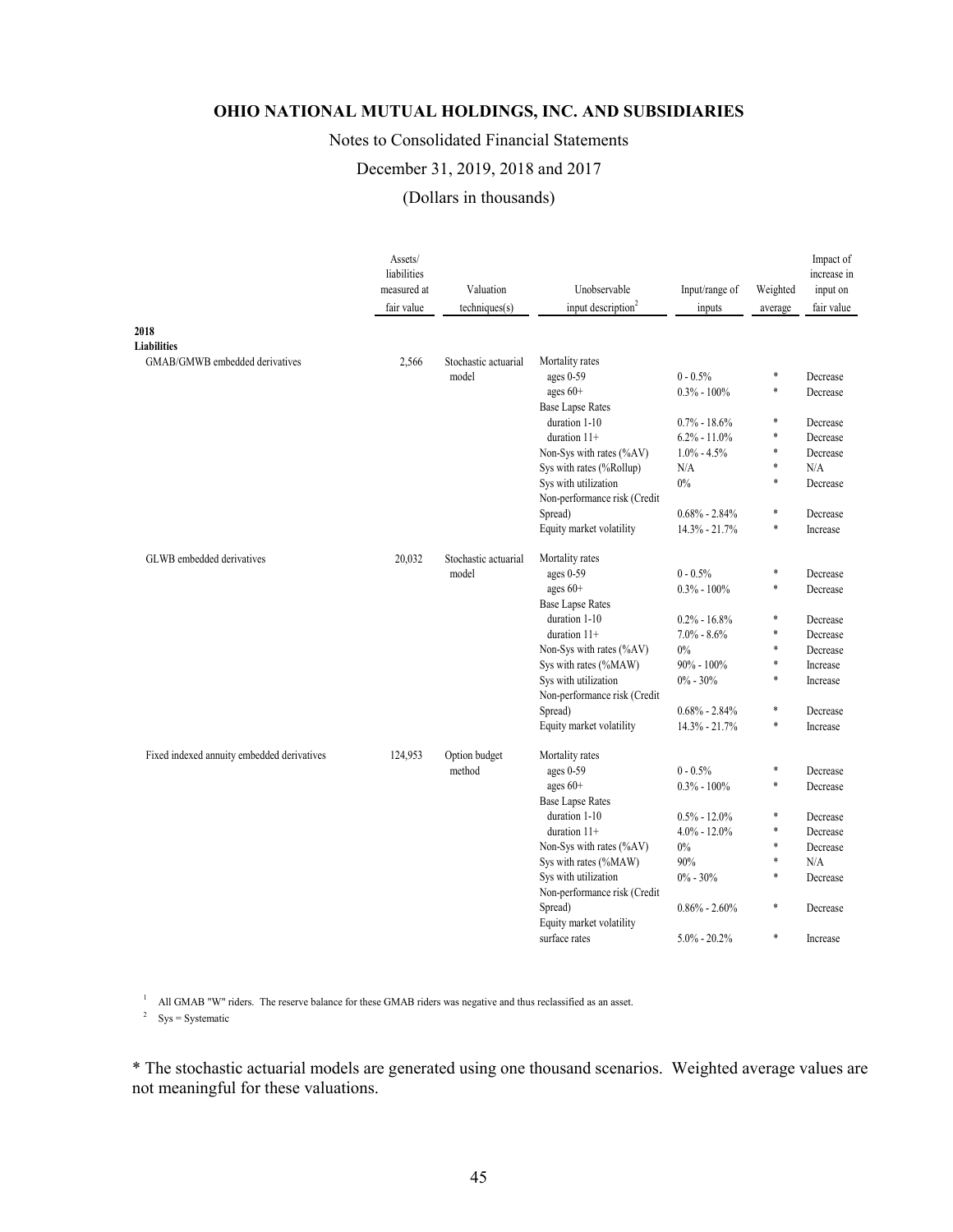Notes to Consolidated Financial Statements

December 31, 2019, 2018 and 2017

(Dollars in thousands)

#### *Asset Transfers Between Levels*

The Company reviews its fair value hierarchy classifications annually. Transfers into or out of Level 3 are primarily due to the availability of quoted market prices or changes in the Company's conclusion that pricing information received from a third party pricing service is not reflective of market activity.

|                                |   | <b>Transfers out</b><br>of Level 2 into | <b>Transfers out</b><br>of Level 3 into |
|--------------------------------|---|-----------------------------------------|-----------------------------------------|
|                                |   | Level 3                                 | Level 2                                 |
| 2019                           |   |                                         |                                         |
| Assets                         |   |                                         |                                         |
| Securities available-for-sale: |   |                                         |                                         |
| Fixed maturity securities:     |   |                                         |                                         |
| US Treasury securities         | S | 4,426                                   |                                         |
| Corporate                      |   | 13,733                                  |                                         |
| Asset-backed                   |   | 8,288                                   | 12,081                                  |
| Mortgage-backed                |   | 5,416                                   | 13,063                                  |
| 2018                           |   |                                         |                                         |
| Assets                         |   |                                         |                                         |
| Securities available-for-sale: |   |                                         |                                         |
| Fixed maturity securities:     |   |                                         |                                         |
| Corporate                      | S | 15,007                                  | 4,962                                   |
| Asset-backed                   |   | 41,126                                  | 9,209                                   |

During the years ended December 31, 2019 and 2018, the Company transferred investments totaling \$31,863 and \$56,133, respectively, into Level 3 from Level 2 as a result of lack of visibility to observe significant inputs to price. During the years ended December 31, 2019 and 2018, the Company transferred investments totaling \$25,144 and \$14,171, respectively, out of Level 3 into Level 2 as a result of the availability of observable pricing inputs for these securities. There were no transfers from Level 2 or Level 3 into Level 1 in 2019 or 2018.

#### *Fair Value Measurement on a Nonrecurring Basis*

For mortgage loans, the valuation techniques were primarily based on the estimated fair value of the underlying collateral. These values were determined using third-party appraisals.

There were no assets measured at fair value on a nonrecurring basis for the years ended December 31, 2019 and 2018.

#### *Financial Instruments Not Carried at Fair Value*

FASB ASC Topic 825, *Financial Instruments,* requires additional disclosure of the fair value information about existing on and off balance sheet financial instruments. ASC Topic 825 excludes certain assets and liabilities, including insurance contracts, other than policies such as annuities that are classified as investment contracts, from its disclosure requirements. The Company's assets and liabilities subject to ASC Topic 825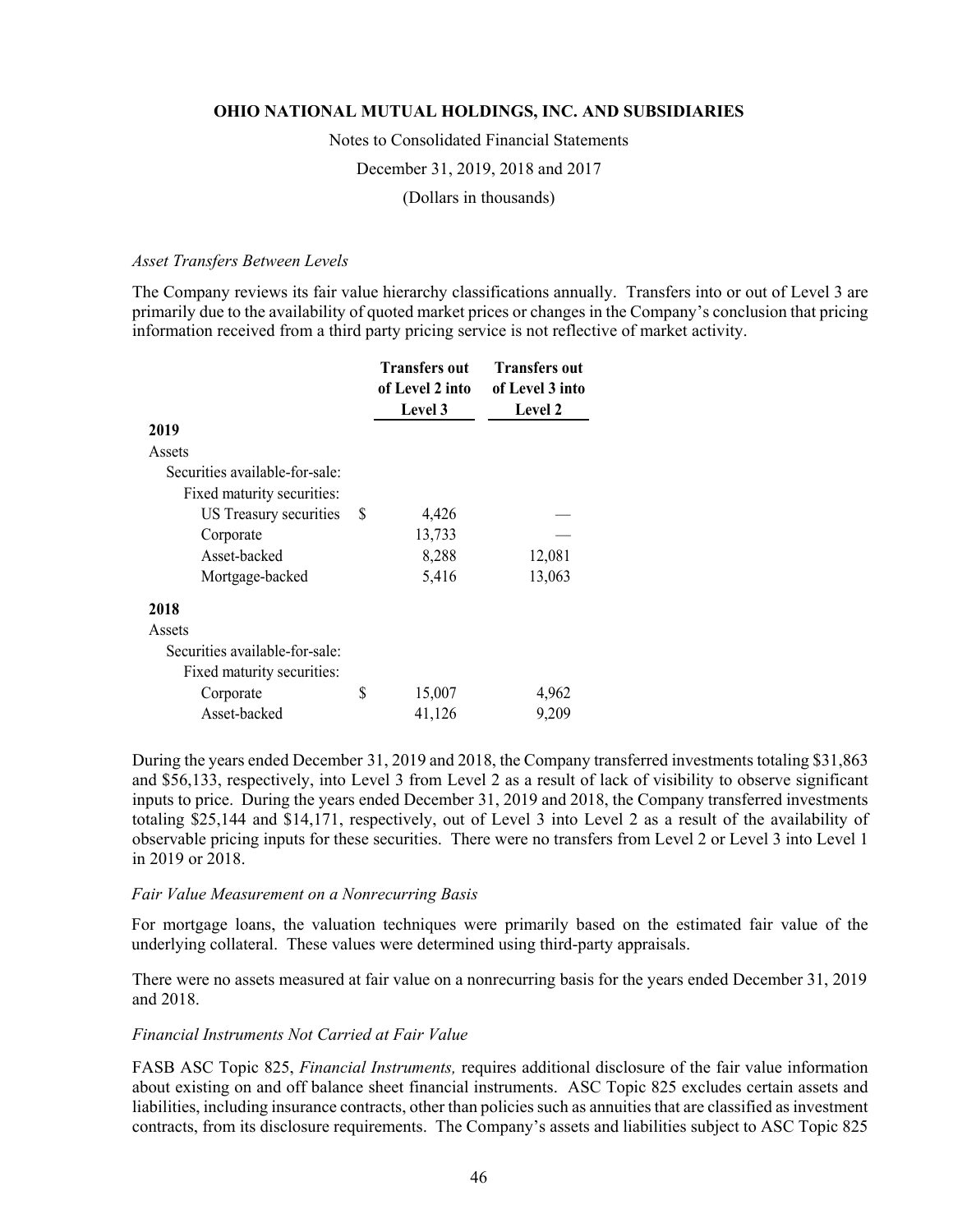Notes to Consolidated Financial Statements

December 31, 2019, 2018 and 2017

(Dollars in thousands)

disclosure that have not been presented at fair value in the ASC Topic 820 tables above are presented in the table below:

|                               |     | Carrying<br><b>Estimated</b> |            | Fair value hierarchy |           |           |  |
|-------------------------------|-----|------------------------------|------------|----------------------|-----------|-----------|--|
|                               |     | value                        | fair value | Level 1              | Level 2   | Level 3   |  |
| 2019                          |     |                              |            |                      |           |           |  |
| Assets:                       |     |                              |            |                      |           |           |  |
| Mortgage loans on real estate | \$. | 1,446,093                    | 1,487,044  |                      | 92,738    | 1,394,306 |  |
| Policy loans                  |     | 875,097                      | 987,296    |                      |           | 987,296   |  |
| Liabilities:                  |     |                              |            |                      |           |           |  |
| Investment contracts          |     | 3,572,309                    | 3,362,956  |                      | 3,362,956 |           |  |
| Policyholders' dividend       |     |                              |            |                      |           |           |  |
| accumulations and other       |     |                              |            |                      |           |           |  |
| policyholder funds            |     | 203,743                      | 203,743    | 203,743              |           |           |  |
| Short-term debt               |     | 1,675                        | 1,675      |                      | 1,675     |           |  |
| Long-term debt obligations    |     | 953,878                      | 1,014,148  |                      | 614,148   | 400,000   |  |
| 2018                          |     |                              |            |                      |           |           |  |
| Assets:                       |     |                              |            |                      |           |           |  |
| Mortgage loans on real estate | S.  | 1,335,742                    | 1,332,540  |                      | 101,953   | 1,230,587 |  |
| Policy loans                  |     | 766,701                      | 827,495    |                      |           | 827,495   |  |
| Liabilities:                  |     |                              |            |                      |           |           |  |
| Investment contracts          |     | 4,138,046                    | 4,415,553  |                      | 4,415,553 |           |  |
| Policyholders' dividend       |     |                              |            |                      |           |           |  |
| accumulations and other       |     |                              |            |                      |           |           |  |
| policyholder funds            |     | 198,413                      | 198,413    | 198,413              |           |           |  |
| Short-term debt               |     | 91,586                       | 91,586     |                      | 91,586    |           |  |
| Long-term debt obligations    |     | 853,504                      | 990,510    |                      | 990,510   |           |  |

FASB ASC Topic 825, *Financial Instruments*, requires separate presentation of financial assets and financial liabilities by measurement category and form of financial asset (i.e., securities or loans and receivables). The following table presents the Company's financial assets and liabilities contained in other assets, other invested assets, and other liabilities on the consolidated balance sheet: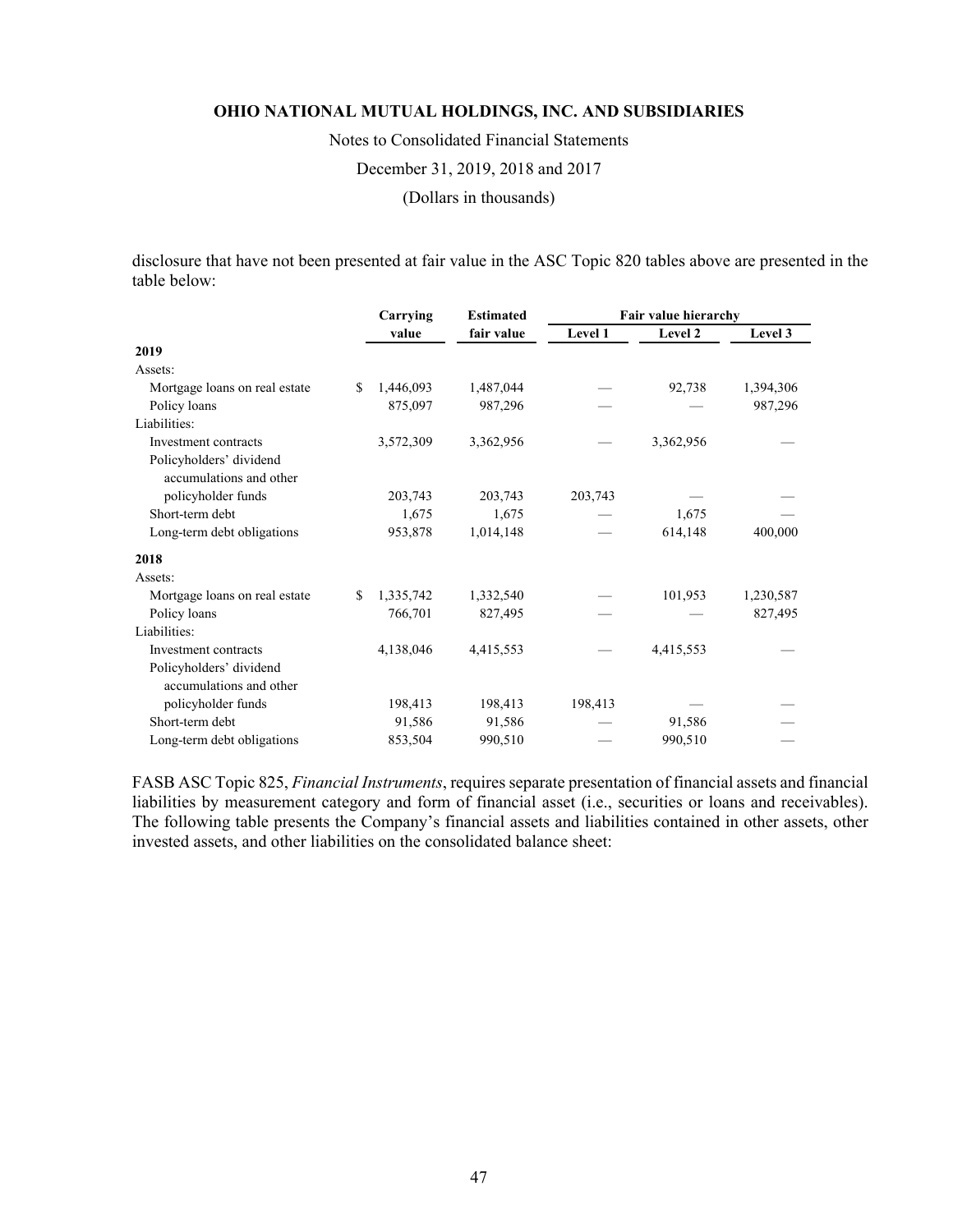Notes to Consolidated Financial Statements

December 31, 2019, 2018 and 2017

(Dollars in thousands)

|                                                   | <b>Carrying amount</b> |         |                                        |
|---------------------------------------------------|------------------------|---------|----------------------------------------|
| Financial assets identified in other assets       | 2019                   | 2018    |                                        |
| Accounts receivable due from external parties \$  | 8,358                  | 8,882   | Carrying value approximates fair value |
| Other <sup>(1)</sup>                              | 377,965                | 349,888 |                                        |
| Total other assets                                | \$<br>386,323          | 358,770 |                                        |
|                                                   | <b>Carrying amount</b> |         |                                        |
| Financial assets identified in other              |                        |         |                                        |
| long-term investments                             | 2019                   | 2018    |                                        |
| Derivative instruments                            | \$<br>114,065          | 106,904 | Carrying value approximates fair value |
| Receivable for securities                         | 1,824                  | 1,939   | Carrying value approximates fair value |
| Joint venture                                     | 22,239                 | 22,103  | Carrying value approximates fair value |
| Other invested assets                             | 1,570                  | 1,570   | Carrying value approximates fair value |
| Other $^{(1)}$                                    | 132,506                | 131,745 |                                        |
| Total other long-term investments                 | \$<br>272,204          | 264,261 |                                        |
|                                                   | <b>Carrying amount</b> |         |                                        |
| Financial liabilities identified in other         |                        |         |                                        |
| <b>liabilities</b>                                | 2019                   | 2018    |                                        |
| Interest payable                                  | \$<br>7,724            | 7,305   | Carrying value approximates fair value |
| Derivative liabilities                            | 58,899                 | 2,866   | Carrying value approximates fair value |
| Collateral liabilities                            | 78,280                 | 106,880 | Carrying value approximates fair value |
| Investments in transit and payable for securities | 7,648                  | 4,982   | Carrying value approximates fair value |
| Other <sup>(1)</sup>                              | 391,066                | 397,909 |                                        |
| Total other liabilities                           | \$<br>543,617          | 519,942 |                                        |

(1) Items included in "Other" are not in the scope of ASU 2016-01, but are presented for reconciliation purposes to agree to the balance sheet caption. Included in this category are goodwill and property and fixed assets, which are measured in accordance with the methodology described in Note 3, and FHLB common stock, which is carried at amortized cost. For all remaining items in this classification, carrying value approximates fair value.

In estimating the fair value of financial instruments, the Company used the following methods and assumptions:

*Mortgage loans on real estate* – The fair value of mortgage loans on real estate is estimated using discounted cash flow analyses, using interest rates currently being offered for similar loans to borrowers with similar credit ratings. Loans with similar characteristics are aggregated for purposes of the calculations. The Company has mortgage loans that are valued based on market observable quotes and are classified as Level 2. The Company has mortgage loans that are valued using internally obtained credit ratings and are classified as Level 3.

*Policy loans* – The fair value of policy loans is estimated using discounted cash flow calculations. The expected life of the loan is based on internal assumptions; therefore, the Company classifies these as Level 3 assets.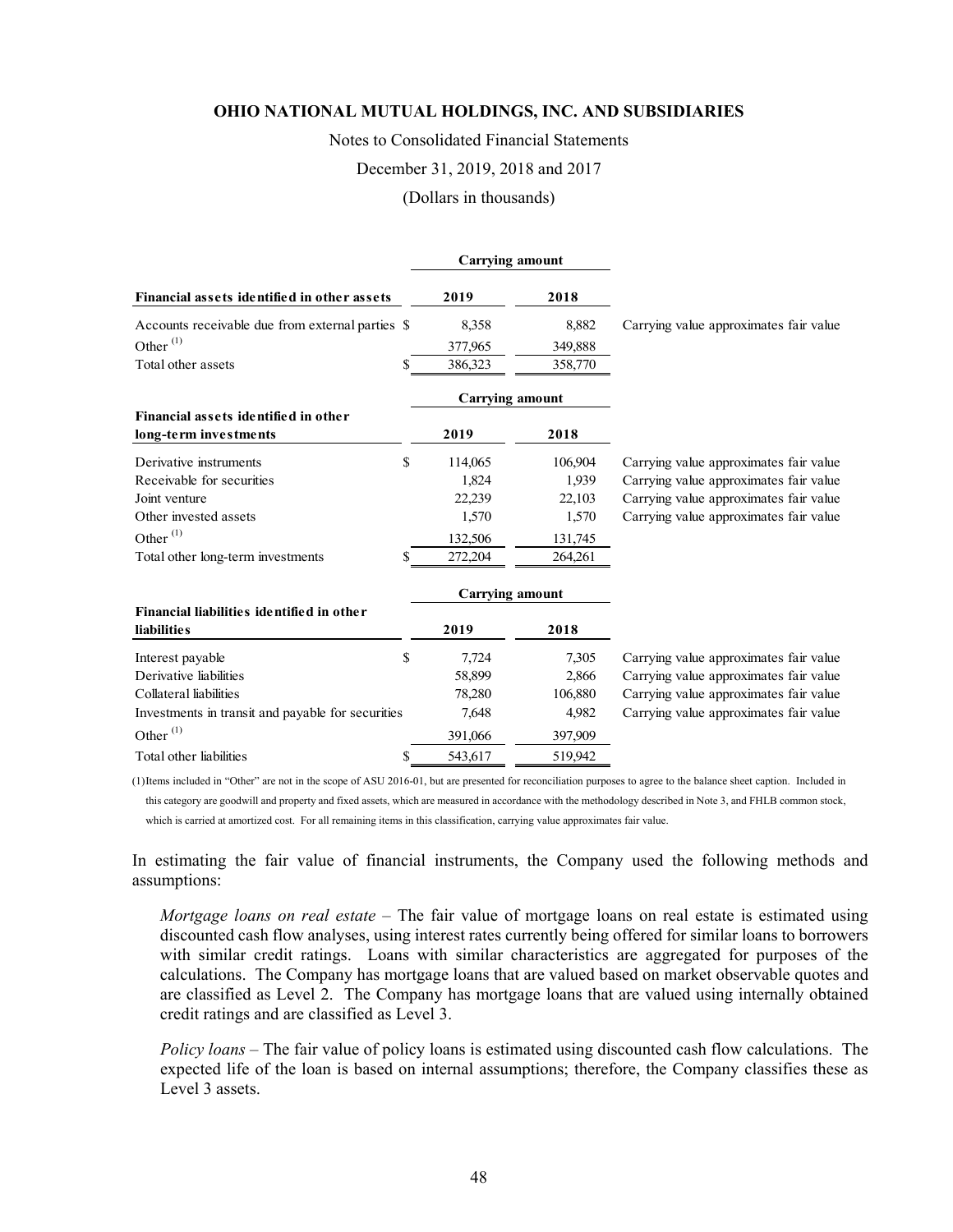Notes to Consolidated Financial Statements

December 31, 2019, 2018 and 2017

(Dollars in thousands)

*Investment contracts* – The fair value of the Company's liabilities under investment contracts is estimated using one of two methods. For investment contracts without defined maturities, fair value is the estimated amount payable on demand, net of certain surrender charges. For investment contracts with known or determined maturities, fair value is estimated using discounted cash flow analyses. Cash flows are discounted at a rate that reflects the nonperformance risk of the Company. The amounts shown in the above table are net of reinsurance. The inputs are market observable; therefore, the Company classifies these as Level 2 liabilities.

*Policyholders' dividend accumulations and other policyholder funds* – The carrying amount reported in the consolidated balance sheets for these instruments approximates their estimated fair value. The amounts can be converted to cash by the policyholder; therefore, the Company classifies these amounts as Level 1.

*Short-term borrowings* – The carrying amount of short-term borrowings related to revolving credit facilities is a reasonable estimate of its fair value because the interest rates are variable based on current market rates.

*Long-term debt obligations –* The fair value of senior and surplus notes is estimated by discounting the scheduled cash flows of the notes using a market rate applicable to the yield, credit quality and maturity of similar debt instruments. The valuation inputs are based on market observable information; therefore, the Company classifies these as Level 2 liabilities. The fair value of the term loan is determined by the bank to be the carrying value of the loan as it is not traded on the open market. The Company classifies this as a Level 3 liability.

### **(7) Investments**

### *Investment Risks and Uncertainties*

Investments are exposed to various risks and uncertainties that affect the determination of estimated fair values, the ability to sell certain investments during strained market conditions, the recognition of impairments, and the recognition of income on certain investments. These risks and uncertainties include:

- the risk that the Company's assessment of an issuer's ability to meet all of its contractual obligations will change based on changes in the credit characteristics of that issuer;
- the risk that the economic outlook will be worse than expected or have more of an impact on the issuer than anticipated;
- the risk that foreign currency exchange rates could negatively impact the valuation of certain investments that are not denominated in U.S. dollars;
- the risk that the Company obtains inaccurate information for the determination of the estimated fair value estimates and other than temporary impairments; and
- the risk that new information or changes in other facts and circumstances lead the Company to change its intent to hold the security to maturity or until it recovers in value.

Any of these situations are reasonably possible and could result in a charge to income in a future period.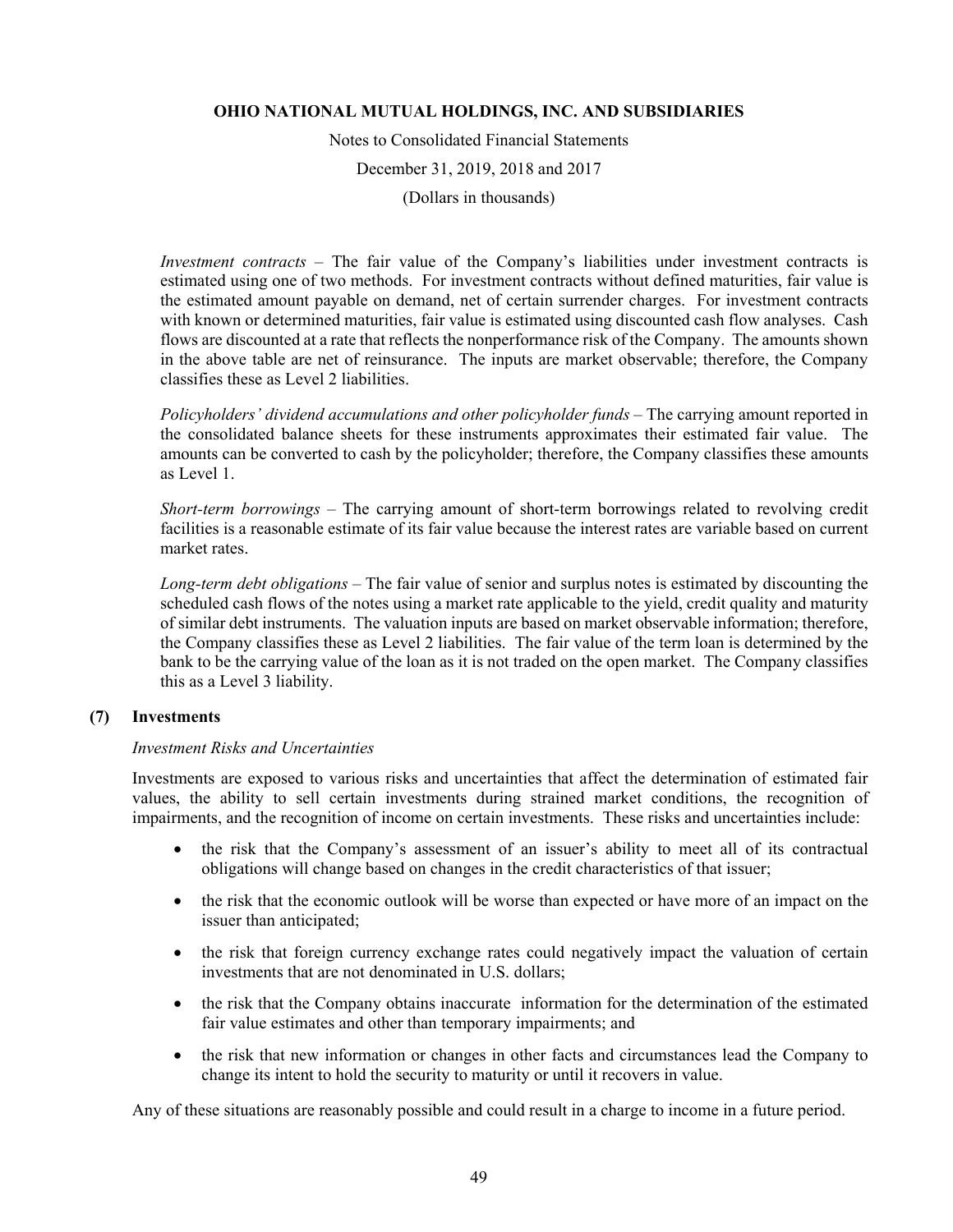Notes to Consolidated Financial Statements

December 31, 2019, 2018 and 2017

(Dollars in thousands)

The determination of impairments is highly subjective and is based upon periodic evaluations and assessments of known and inherent risks associated with each asset class. Such evaluations and assessments are revised as conditions change and new information becomes available.

The recognition of income on certain investments, including asset-backed and mortgage-backed securities, is dependent upon certain factors such as prepayments and defaults, and changes in factors could result in changes in amounts to be earned.

## *Fixed Maturity and Equity Securities*

#### *Fixed Maturity and Equity Securities by Sector*

The amortized cost and estimated fair value of available-for-sale and trading securities for fixed maturity securities by sector as of December 31 is as follows:

| Non-<br>Gross<br>Gross<br>Amortized<br>unrealized<br>unrealized<br><b>Estimated</b><br>credit<br><b>OTTI</b><br>fair value<br>gains<br>losses<br>cost<br>Securities available-for-sale:<br>Fixed maturity securities:<br>U.S. Treasury securities and<br>obligations of<br>\$<br>U.S. government<br>6,265<br>85,161<br>91,426<br>Obligations of states and<br>political subdivisions<br>921,056<br>42,634<br>(2,873)<br>960,817<br>Debt securities issued by<br>402<br>5,373<br>foreign governments<br>4,971<br>500,317<br>6,014,219<br>(9,166)<br>6,505,370<br>Corporate<br>Asset-backed<br>1,329,751<br>35,545<br>1,362,959<br>(2,377)<br>(2,337)<br>Mortgage-backed<br>1,030,526<br>(1,623)<br>1,058,666<br>(14, 408)<br>29,763 |
|------------------------------------------------------------------------------------------------------------------------------------------------------------------------------------------------------------------------------------------------------------------------------------------------------------------------------------------------------------------------------------------------------------------------------------------------------------------------------------------------------------------------------------------------------------------------------------------------------------------------------------------------------------------------------------------------------------------------------------|
|                                                                                                                                                                                                                                                                                                                                                                                                                                                                                                                                                                                                                                                                                                                                    |
|                                                                                                                                                                                                                                                                                                                                                                                                                                                                                                                                                                                                                                                                                                                                    |
|                                                                                                                                                                                                                                                                                                                                                                                                                                                                                                                                                                                                                                                                                                                                    |
|                                                                                                                                                                                                                                                                                                                                                                                                                                                                                                                                                                                                                                                                                                                                    |
|                                                                                                                                                                                                                                                                                                                                                                                                                                                                                                                                                                                                                                                                                                                                    |
|                                                                                                                                                                                                                                                                                                                                                                                                                                                                                                                                                                                                                                                                                                                                    |
|                                                                                                                                                                                                                                                                                                                                                                                                                                                                                                                                                                                                                                                                                                                                    |
|                                                                                                                                                                                                                                                                                                                                                                                                                                                                                                                                                                                                                                                                                                                                    |
|                                                                                                                                                                                                                                                                                                                                                                                                                                                                                                                                                                                                                                                                                                                                    |
|                                                                                                                                                                                                                                                                                                                                                                                                                                                                                                                                                                                                                                                                                                                                    |
|                                                                                                                                                                                                                                                                                                                                                                                                                                                                                                                                                                                                                                                                                                                                    |
|                                                                                                                                                                                                                                                                                                                                                                                                                                                                                                                                                                                                                                                                                                                                    |
|                                                                                                                                                                                                                                                                                                                                                                                                                                                                                                                                                                                                                                                                                                                                    |
| Total fixed maturity                                                                                                                                                                                                                                                                                                                                                                                                                                                                                                                                                                                                                                                                                                               |
| securities<br>\$<br>9,385,684<br>614,926<br>(15,999)<br>9,984,611<br>(16, 785)                                                                                                                                                                                                                                                                                                                                                                                                                                                                                                                                                                                                                                                     |
| Trading securities:                                                                                                                                                                                                                                                                                                                                                                                                                                                                                                                                                                                                                                                                                                                |
| Fixed maturity securities:                                                                                                                                                                                                                                                                                                                                                                                                                                                                                                                                                                                                                                                                                                         |
| \$<br>149<br>5<br>154<br>Corporate                                                                                                                                                                                                                                                                                                                                                                                                                                                                                                                                                                                                                                                                                                 |
| Asset-backed<br>6<br>6                                                                                                                                                                                                                                                                                                                                                                                                                                                                                                                                                                                                                                                                                                             |
| Total fixed maturity                                                                                                                                                                                                                                                                                                                                                                                                                                                                                                                                                                                                                                                                                                               |
| \$<br>securities<br>155<br>5<br>160                                                                                                                                                                                                                                                                                                                                                                                                                                                                                                                                                                                                                                                                                                |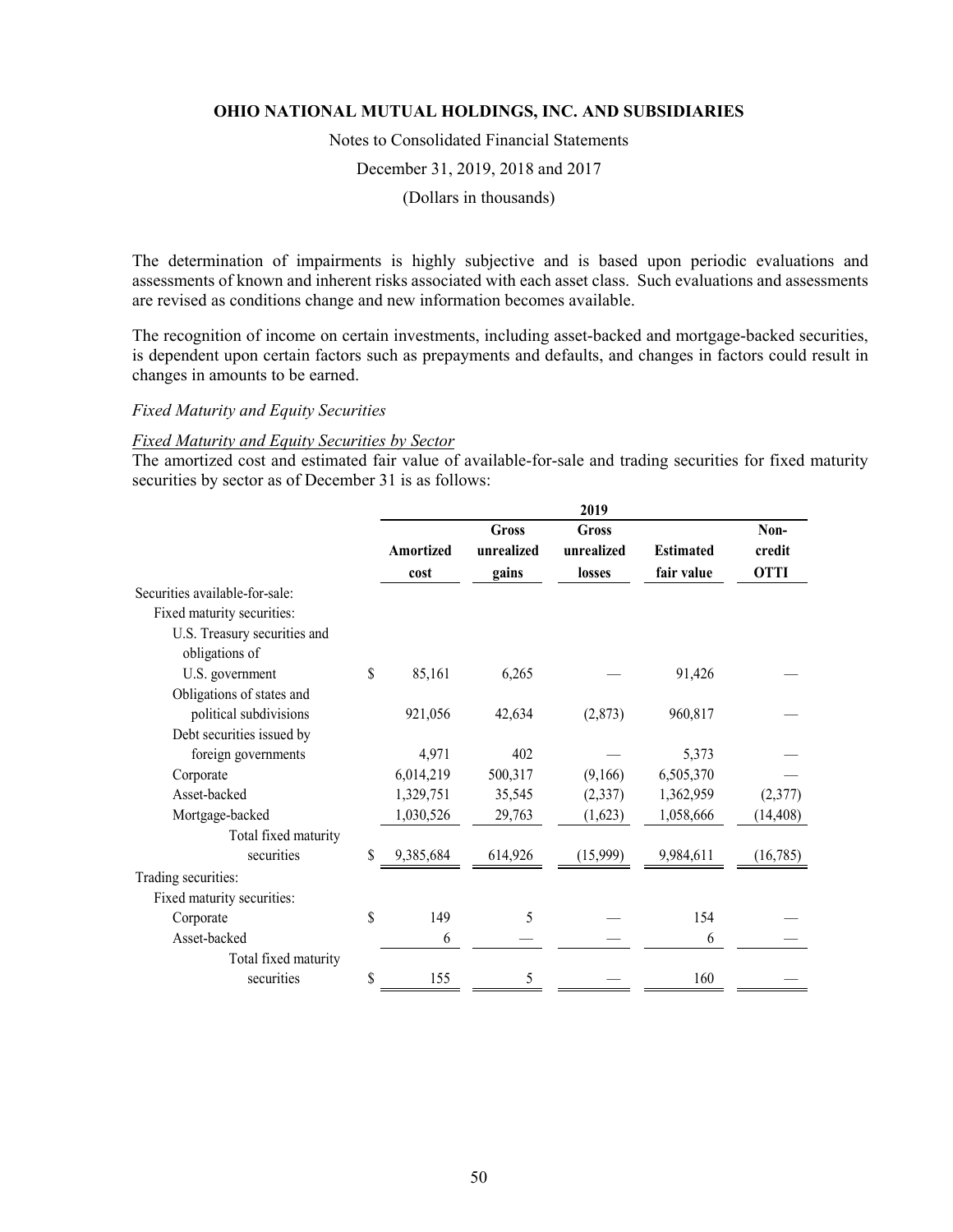Notes to Consolidated Financial Statements

#### December 31, 2019, 2018 and 2017

(Dollars in thousands)

|                                                |    |                   |                                     | 2018                          |                                |                               |
|------------------------------------------------|----|-------------------|-------------------------------------|-------------------------------|--------------------------------|-------------------------------|
|                                                |    | Amortized<br>cost | <b>Gross</b><br>unrealized<br>gains | Gross<br>unrealized<br>losses | <b>Estimated</b><br>fair value | Non-<br>credit<br><b>OTTI</b> |
| Securities available-for-sale:                 |    |                   |                                     |                               |                                |                               |
| Fixed maturity securities:                     |    |                   |                                     |                               |                                |                               |
| U.S. Treasury securities and<br>obligations of |    |                   |                                     |                               |                                |                               |
| U.S. government                                | \$ | 107,340           | 4,567                               | (663)                         | 111,244                        |                               |
| Obligations of states and                      |    |                   |                                     |                               |                                |                               |
| political subdivisions                         |    | 1,067,998         | 28,262                              | (7, 931)                      | 1,088,329                      |                               |
| Debt securities issued by                      |    |                   |                                     |                               |                                |                               |
| foreign governments                            |    | 34,772            | 18                                  | (1,596)                       | 33,194                         |                               |
| Corporate                                      |    | 7,671,938         | 267,650                             | (168,083)                     | 7,771,505                      |                               |
| Asset-backed                                   |    | 1,608,408         | 25,732                              | (10, 588)                     | 1,623,552                      | (2,828)                       |
| Mortgage-backed                                |    | 1,287,060         | 16,381                              | (21, 499)                     | 1,281,942                      | (21, 542)                     |
| Total fixed maturity                           |    |                   |                                     |                               |                                |                               |
| securities                                     | S  | 11,777,516        | 342,610                             | (210, 360)                    | 11,909,766                     | (24,370)                      |
| Trading securities:                            |    |                   |                                     |                               |                                |                               |
| Fixed maturity securities:                     |    |                   |                                     |                               |                                |                               |
| Corporate                                      | \$ | 798               | 10                                  |                               | 808                            |                               |
| Asset-backed                                   |    | 42                |                                     |                               | 42                             |                               |
| Total fixed maturity                           |    |                   |                                     |                               |                                |                               |
| securities                                     | \$ | 840               | 10                                  |                               | 850                            |                               |

Non-credit other than temporary impairment ("OTTI") represents the amount of cumulative non-credit OTTI losses recognized in other comprehensive income on securities as of the date of OTTI that also had credit impairments.

The Company's fixed maturities portfolio is comprised primarily of investment grade securities. Based upon designations by the NAIC, investment grade securities comprised 97.3% and 97.7% of the Company's total available-for-sale and trading securities portfolio as of December 31, 2019 and 2018, respectively.

Investments with a fair value of \$14,427 and \$14,518 as of December 31, 2019 and 2018, respectively, were on deposit with various regulatory agencies as required by law and are included in securities available-forsale.

### *Maturities of Fixed Maturity Securities*

The amortized cost and estimated fair value of fixed maturity securities available-for-sale, and trading as of December 31, 2019, by contractual maturity, are shown below. Expected maturities may differ from contractual maturities because borrowers may have the right to call or prepay obligations with or without call or prepayment penalties. Mortgage-backed securities are classified based on the last payment date of the underlying mortgage loans with the longest contractual duration as of December 31, 2019.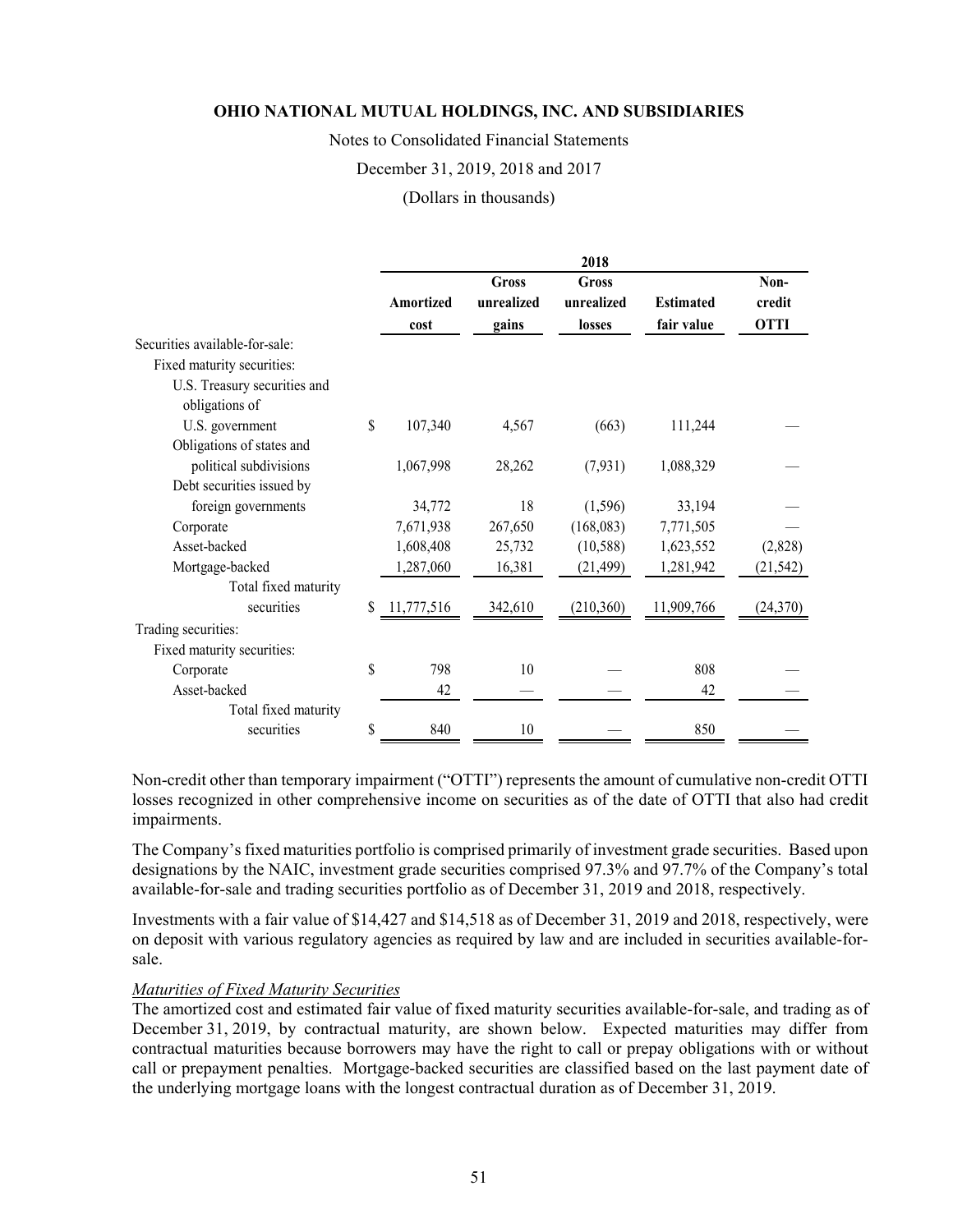Notes to Consolidated Financial Statements

December 31, 2019, 2018 and 2017

## (Dollars in thousands)

|                                                       | <b>Fixed maturity securities</b> |                                |                   |                                |  |  |
|-------------------------------------------------------|----------------------------------|--------------------------------|-------------------|--------------------------------|--|--|
|                                                       | Available-for-sale               |                                |                   | <b>Trading</b>                 |  |  |
|                                                       | Amortized<br>cost                | <b>Estimated</b><br>fair value | Amortized<br>cost | <b>Estimated</b><br>fair value |  |  |
| Due in one year or less<br>Due after one year through | \$<br>278,545                    | 282,201                        | 24                | 24                             |  |  |
| five years                                            | 1,910,040                        | 1,988,185                      | 125               | 130                            |  |  |
| Due after five years through                          |                                  |                                |                   |                                |  |  |
| ten years                                             | 2,945,524                        | 3,126,827                      |                   |                                |  |  |
| Due after ten years                                   | 4,251,574                        | 4,587,398                      | 6                 | 6                              |  |  |
| Total                                                 | 9,385,683                        | 9,984,611                      | 155               | 160                            |  |  |

# *Continuous Gross Unrealized Losses for Fixed Maturity and Equity Securities*

The following tables present the estimated fair value and gross unrealized losses of the Company's fixed maturity (aggregated by sector) and equity securities in an unrealized loss position, aggregated by length of time the securities have been in a continuous unrealized loss position at December 31:

|                                                                                                     |    | Less than 12 months                      |                                        |                                      | 12 months or longer                | <b>Total</b>                             |                                            |
|-----------------------------------------------------------------------------------------------------|----|------------------------------------------|----------------------------------------|--------------------------------------|------------------------------------|------------------------------------------|--------------------------------------------|
|                                                                                                     |    | <b>Estimated</b><br>fair value           | <b>Unrealized</b><br>losses            | <b>Estimated</b><br>fair value       | <b>Unrealized</b><br>losses        | <b>Estimated</b><br>fair value           | <b>Unrealized</b><br>losses                |
| 2019                                                                                                |    |                                          |                                        |                                      |                                    |                                          |                                            |
| Obligations of states and<br>political subdivisions<br>Corporate<br>Asset-backed<br>Mortgage-backed | S  | 156,152<br>191,232<br>232,682<br>124,749 | (2,340)<br>(1,896)<br>(2,138)<br>(872) | 5,747<br>131,390<br>21,388<br>45,125 | (533)<br>(7,270)<br>(199)<br>(751) | 161,899<br>322,622<br>254,070<br>169,874 | (2, 873)<br>(9,166)<br>(2, 337)<br>(1,623) |
| Total fixed maturity securities                                                                     | S  | 704,815                                  | (7,246)                                | 203,650                              | (8,753)                            | 908,465                                  | (15,999)                                   |
| 2018                                                                                                |    |                                          |                                        |                                      |                                    |                                          |                                            |
| U.S. Treasury securities<br>and obligations of                                                      | \$ |                                          |                                        |                                      |                                    |                                          |                                            |
| U.S. government<br>Obligations of states and<br>political subdivisions                              |    | 32,688<br>150,014                        | (335)<br>(2, 436)                      | 18,514<br>165,376                    | (328)<br>(5,495)                   | 51,202<br>315,390                        | (663)<br>(7, 931)                          |
| Debt securities issued by<br>foreign governments                                                    |    | 18,098                                   | (812)                                  | 14,078                               | (784)                              | 32,176                                   | (1,596)                                    |
| Corporate<br>Asset-backed                                                                           |    | 2,766,901<br>362,053                     | (98, 818)<br>(2,978)                   | 982,708<br>302,948                   | (69,265)<br>(7,610)                | 3,749,609<br>665,001                     | (168,083)<br>(10, 588)                     |
| Mortgage-backed                                                                                     |    | 273,491                                  | (3,503)                                | 459,336                              | (17,996)                           | 732,827                                  | (21, 499)                                  |
| Total fixed maturity securities                                                                     | S  | 3,603,245                                | (108, 882)                             | 1,942,960                            | (101, 478)                         | 5,546,205                                | (210,360)                                  |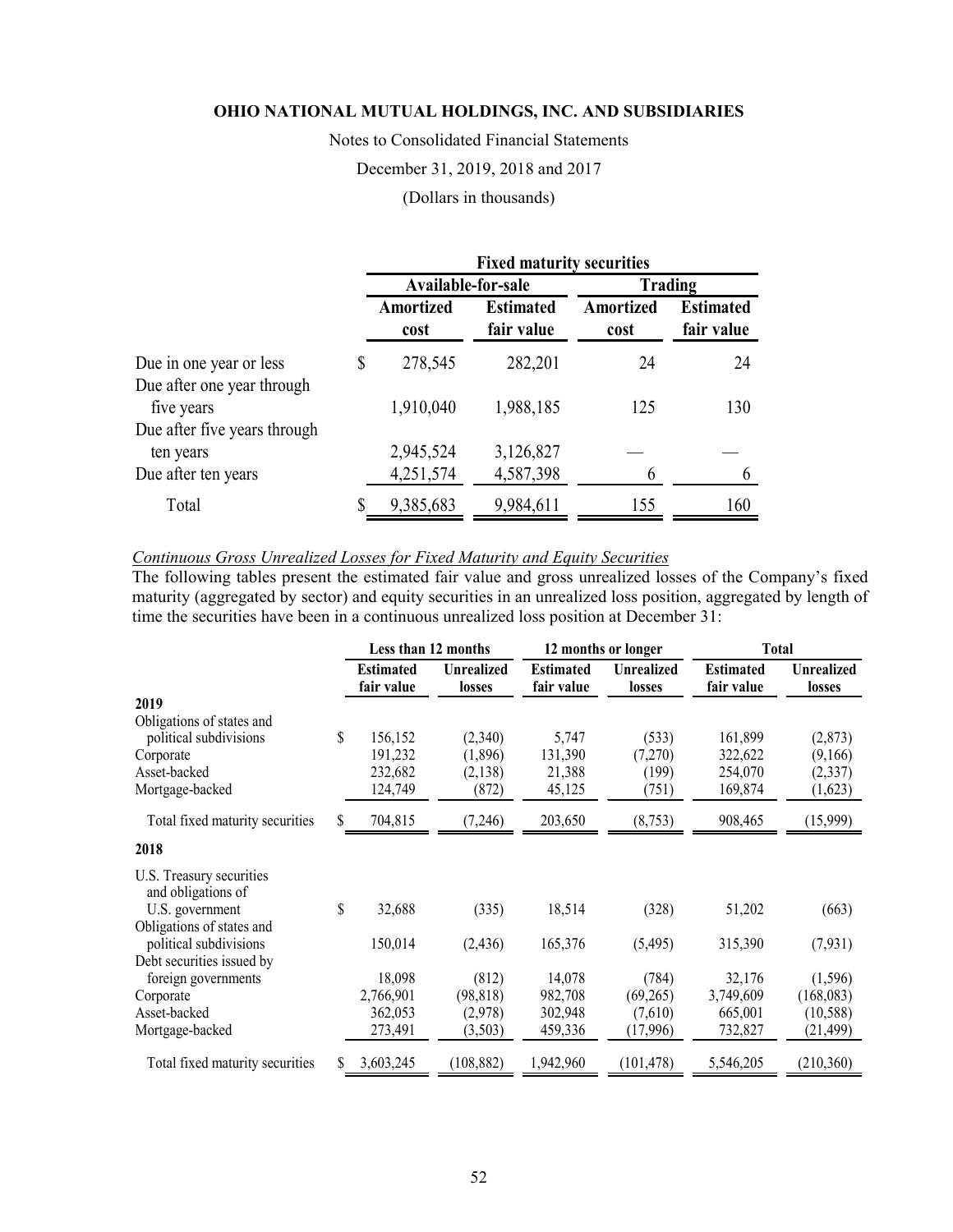Notes to Consolidated Financial Statements

December 31, 2019, 2018 and 2017

(Dollars in thousands)

Concentrations related to fixed maturity securities in an unrealized loss position are included in the tables below. The tables summarize the fixed maturity securities by sector in an unrealized loss position for less than and greater than twelve months as of December 31:

| <b>Unrealized losses</b>            | <b>Less than</b><br>12 months | 12 months<br>or longer | <b>Total</b> | Number of<br><b>Securities</b> |
|-------------------------------------|-------------------------------|------------------------|--------------|--------------------------------|
| 2019                                |                               |                        |              |                                |
| 99.9%-80%                           |                               |                        |              |                                |
| Obligations of states and political |                               |                        |              |                                |
| subdivisions                        | \$<br>(2,340)                 | (533)                  | (2,873)      | 50                             |
| Corporate                           | (1, 833)                      | (5,620)                | (7, 453)     | 147                            |
| Asset-backed                        | (2, 138)                      | (199)                  | (2,337)      | 131                            |
| Mortgage-backed                     | (872)                         | (751)                  | (1,623)      | 74                             |
| Below 80%                           |                               |                        |              |                                |
| Corporate                           | (63)                          | (1,650)                | (1,713)      | 6                              |
| Total                               | \$<br>(7,246)                 | (8,753)                | (15,999)     | 408                            |
| 2018                                |                               |                        |              |                                |
| 99.9%-80%                           |                               |                        |              |                                |
| U.S. Treasury securities and        |                               |                        |              |                                |
| obligations of U.S. government      | \$<br>(177)                   | (328)                  | (505)        | 17                             |
| Obligations of states and political |                               |                        |              |                                |
| subdivisions                        | (2, 436)                      | (5, 495)               | (7,931)      | 140                            |
| Debt securities issued by           |                               |                        |              |                                |
| foreign governments                 | (812)                         | (784)                  | (1,596)      | 7                              |
| Corporate                           | (95, 971)                     | (63, 877)              | (159, 848)   | 1,916                          |
| Asset-backed                        | (2,978)                       | (7,610)                | (10, 588)    | 296                            |
| Mortgage-backed                     | (3,503)                       | (17,996)               | (21, 499)    | 262                            |
| Below 80%                           |                               |                        |              |                                |
| U.S. Treasury securities and        |                               |                        |              |                                |
| obligations of U.S. government      | (158)                         |                        | (158)        | 11                             |
| Corporate                           | (2, 847)                      | (5,388)                | (8,235)      | 79                             |
| Total                               | \$<br>(108, 882)              | (101, 478)             | (210, 360)   | 2,728                          |

# *Evaluation of Other Than Temporarily Impaired Investments*

Management regularly reviews its fixed maturity and equity securities portfolios to evaluate the necessity of recording impairment losses for other than temporary declines in fair value of investments.

An analysis is prepared which focuses on the issuer's ability to service its debts and the extent and length of time the security has been valued below cost. This review process includes an assessment of the credit quality and an assessment of the present value of future cash flows of the identified investment in the securities portfolio and for equity securities, an assessment of near-term recovery and whether the security will recover its amortized cost basis in a reasonable period of time.

For corporate securities, the Company evaluates the present value of cash flows using the financial performance of the issuer based upon credit performance and investment ratings. Residential mortgagebacked securities and asset-backed securities are assessed for impairment using default estimates based on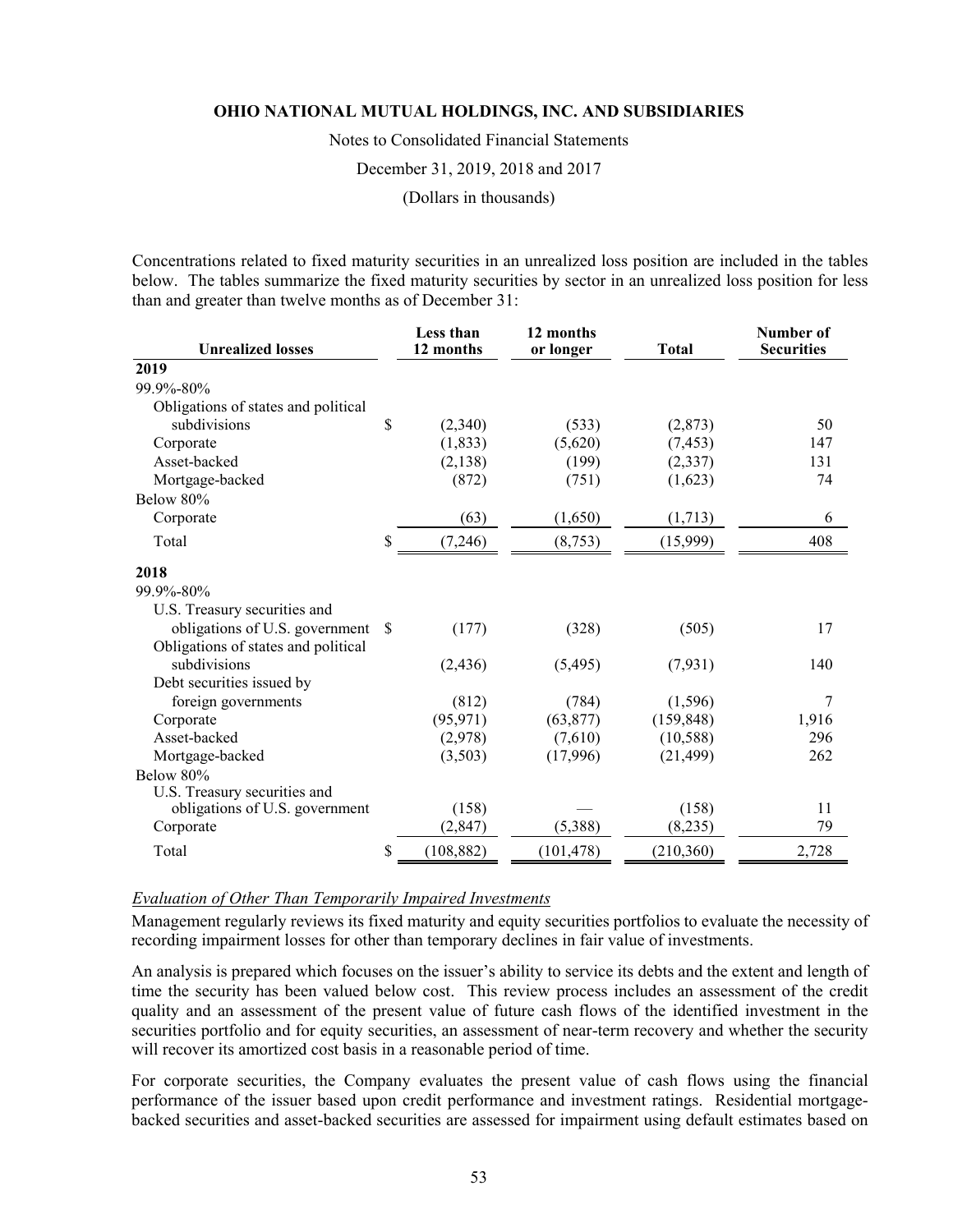Notes to Consolidated Financial Statements

December 31, 2019, 2018 and 2017

(Dollars in thousands)

the underlying collateral performance including default rates, recovery rates and prepayment speeds. Cash flows generated by the collateral are then utilized, along with consideration for the issue's position in the overall structure, to determine cash flows associated with the security.

For any securities identified in the review of the portfolio, the Company considers additional relevant facts and circumstances in evaluating whether the security is other than temporarily impaired. Relevant facts and circumstances that may be considered include:

- comparison of current estimated fair value of the security as compared to cost;
- length of time the estimated fair value has been below cost;
- financial position of the issuer, including the current and future impact of any specific events, including changes in management;
- analysis of issuer's key financial ratios based upon the issuer's financial statements;
- any items specifically pledged to support the credit along with any other security interests or collateral;
- the Company's intent to sell the security or if it is more likely than not that it will be required to sell the security before it can recover the amortized cost or, for equity securities, the forecasted recovery of estimated fair value in a reasonable period of time;
- overall business climate including litigation and government actions;
- rating agency downgrades;
- analysis of late payments, revenue forecasts and cash flow projections for use as indicators of credit issues; and
- other circumstances particular to an individual security.

For each security deemed by management that meets the criteria for additional analysis, the Company prepares an analysis of the present value of the expected cash flows, using the interest rate implicit in the investment at the date of acquisition. To the extent that the present value of cash flows generated by a debt security is less than the amortized cost, an OTTI is recognized in the consolidated statements of operations.

For those debt securities for which the Company has the intent to sell the security, or if it is more likely than not that it will be required to sell the security before recovery of the amortized cost, the entire unrealized loss (the amount that the amortized cost basis exceeds the estimated fair value) is recognized in the consolidated statements of operations. For those debt securities for which the Company does not intend to sell the security and it is not more likely than not that the Company will be required to sell the security, but the security has suffered a credit loss (the amortized cost basis exceeds the present value of the expected cash flows), the impairment charge (excess of amortized cost over estimated fair value) is bifurcated with the credit loss portion recorded in the consolidated statements of operations, and the remainder, or non-credit loss portion, is recorded in other comprehensive income (loss). The Company prospectively accretes the value of the investment through interest income to the extent the future cash flows of the security are expected to be in excess of the new cost basis.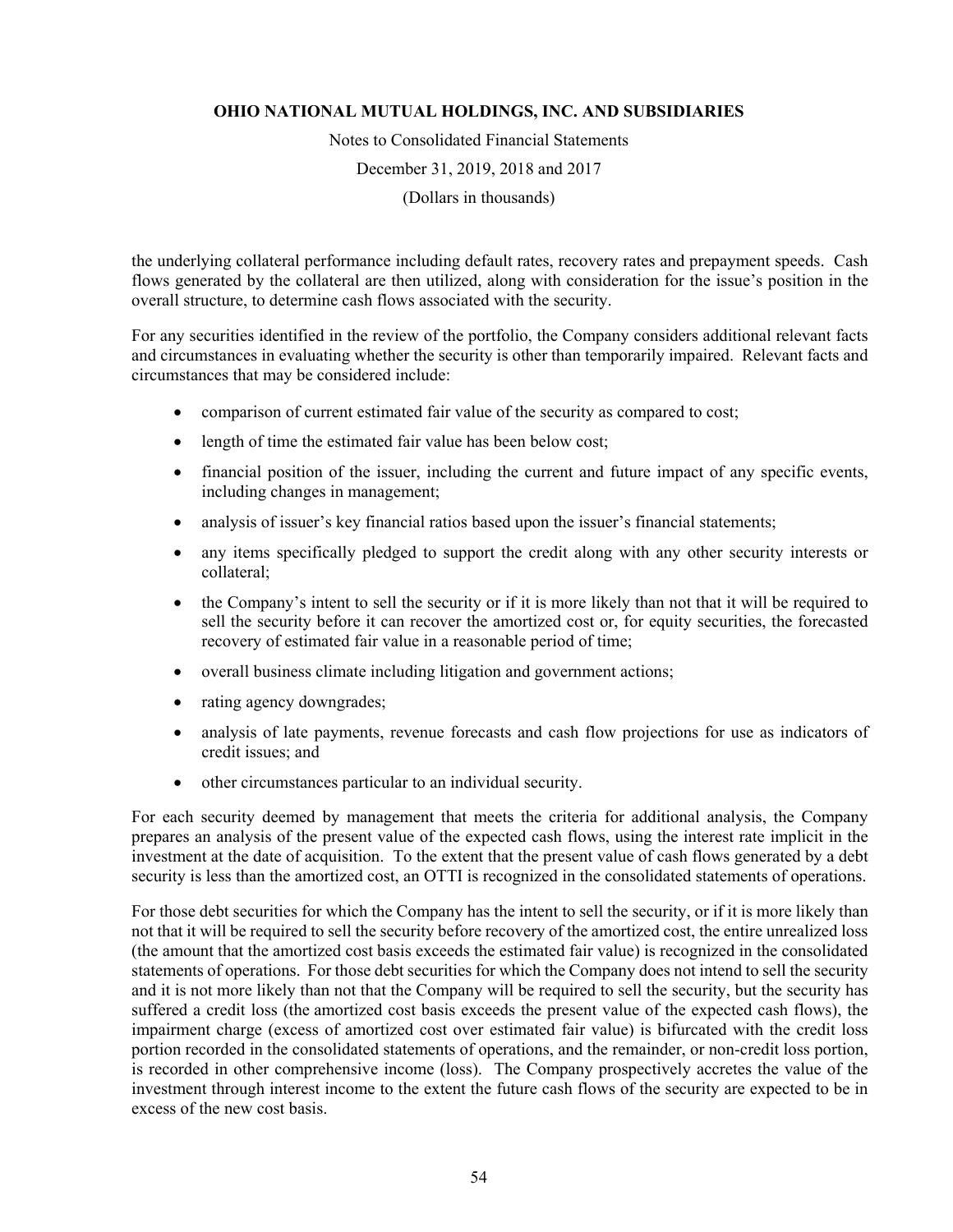Notes to Consolidated Financial Statements

December 31, 2019, 2018 and 2017

(Dollars in thousands)

The Company discloses as part of the separate component of AOCI the non-credit portion of any OTTI. Subsequent changes in estimated fair value that are not considered OTTI are not included in the separate component of AOCI.

#### *Current Year Evaluation*

The Company has concluded securities in an unrealized loss position as of December 31, 2019 and 2018 reflect temporary fluctuations in economic factors that are not indicative of OTTI due to the Company's ability and intent to hold the fixed maturity security investments until recovery of estimated fair value or amortized cost and for equity securities, anticipate a forecasted recovery in a reasonable period of time.

Total unrealized losses decreased from December 31, 2018 to December 31, 2019 due to tighter credit spreads and decreases in interest rates. Accordingly no write-downs were deemed necessary for the securities reflected in the tables above.

#### *Mortgage Loans*

#### *Mortgage Loans by Portfolio Segment*

Mortgage loans consist of both commercial mortgage loans originated in the United States and Chile and residential mortgage loans originated in Chile. Mortgage loans are collateralized by the underlying properties. Collateral on mortgage loans must meet or exceed 125% of the loan at the time the loan is made. The carrying amounts of our mortgage loan portfolio as of December 31 were as follows:

|                            |    | 2019      | 2018      |
|----------------------------|----|-----------|-----------|
| Mortgage loans             |    |           |           |
| Commercial mortgage loans  | \$ | 1,356,976 | 1,240,492 |
| Residential mortgage loans |    | 93,353    | 99,255    |
| Total amortized cost       |    | 1,450,329 | 1,339,747 |
| Valuation allowance        |    | 4,236     | 4,005     |
| Net carrying value         | S  | 1,446,093 | 1,335,742 |

#### *Concentration of Credit Risk*

The Company diversifies its mortgage loan portfolio by both geographic region and property type to reduce concentration risk. 93.6% of the Company's portfolio is collateralized by properties located in the United States, with the remaining 6.4% located in Chile. Total loans in any state did not exceed 13.1% as of December 31, 2019 and 2018.

As of December 31, 2019, loans in the sates of Texas and Ohio exceeded 10.0% of the total loan portfolio and had carrying values of \$177,018 and \$147,536, respectively. As of December 31, 2018, loans in the states of Texas and Ohio exceeded 10.0% of the total loan portfolio and had carrying values of \$157,754 and \$152,103, respectively.

Furthermore, the Company manages risk by underwriting relatively nominal individual commercial loans. The average loan, at origination, was approximately \$2,638 and \$2,529 in 2019 and 2018, respectively.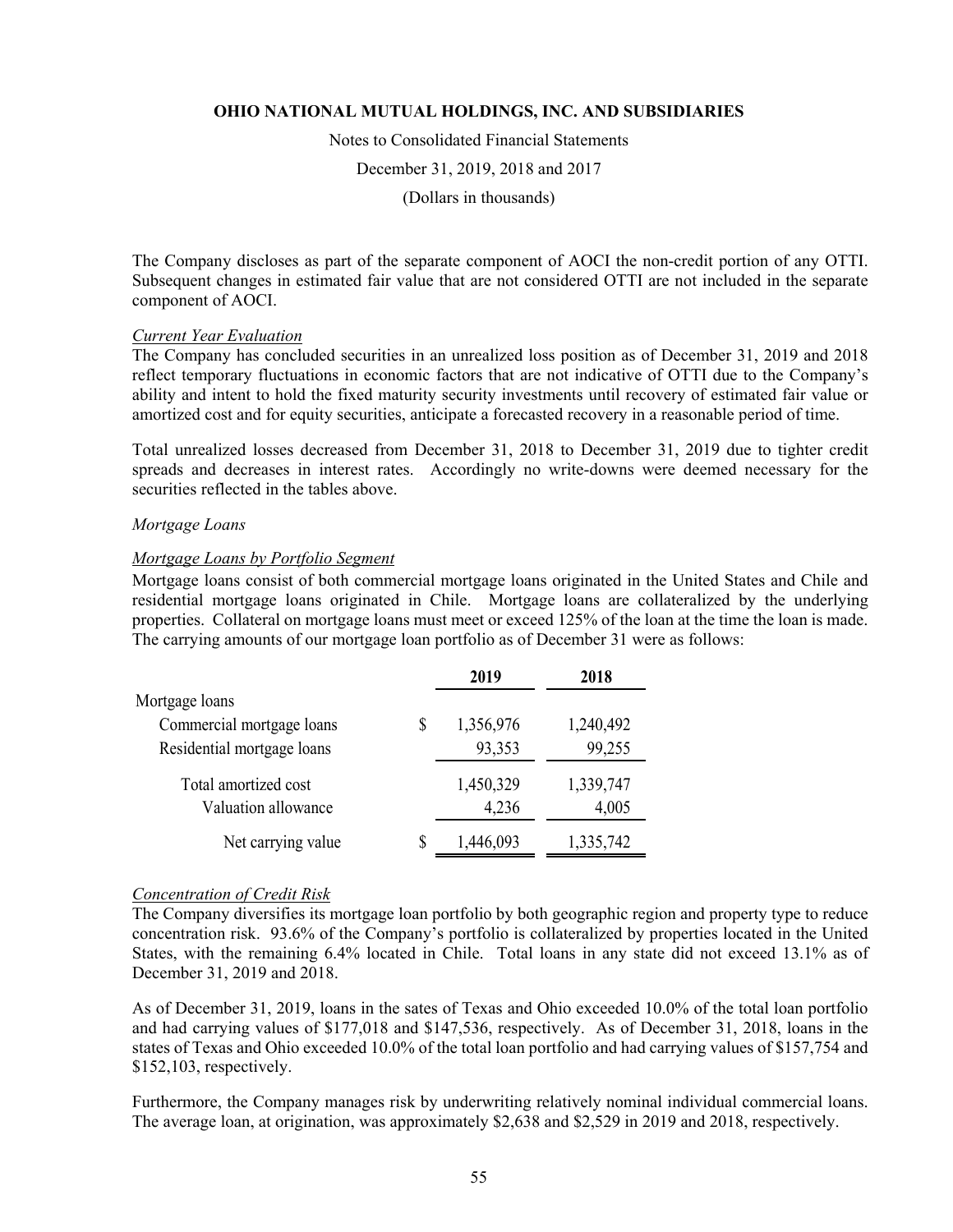Notes to Consolidated Financial Statements

December 31, 2019, 2018 and 2017

(Dollars in thousands)

#### *Commercial Mortgage Loans*

The Company performs an annual performance review of the commercial mortgage loan portfolio and assigns a rating based on the property's loan to value ("LTV"), age, mortgage debt service coverage ("DSC") and occupancy. This analysis helps identify loans that may experience difficulty. If a loan is not paying in accordance with contractual terms, it is placed on a watch list and monitored through inspections and contact with the property's local representative. In addition, as part of portfolio monitoring, the Company physically inspected nearly 100% of the properties in the portfolio. The LTV and DSC ratios are applied consistently across the entire commercial mortgage loan portfolio.

The following table summarizes our commercial mortgage loan portfolio, net of allowance, LTV ratios and DSC ratios using available data as of December 31. The ratios are updated as information becomes available.

|                 |              |                     |           |           | <b>DSC</b> |           |           |              |
|-----------------|--------------|---------------------|-----------|-----------|------------|-----------|-----------|--------------|
|                 |              | <b>Greater than</b> | $1.8x$ to | $1.5x$ to | $1.2x$ to  | $1.0x$ to | Less than |              |
| <b>LTV</b>      |              | 2.0x                | 2.0x      | 1.8x      | 1.5x       | 1.2x      | 1.0x      | <b>Total</b> |
| 2019            |              |                     |           |           |            |           |           |              |
| $0\% - 50\%$    | \$           | 284,557             | 73,016    | 144,925   | 138,914    | 55,935    | 7,892     | 705,239      |
| $50\% - 60\%$   |              | 33,628              | 22,091    | 99,932    | 91,486     | 41,843    | 4,133     | 293,113      |
| $60\% - 70\%$   |              |                     | 7,395     | 35,513    | 125,792    | 21,459    | 6,470     | 196,629      |
| 70% - 80%       |              |                     |           | 3,891     | 35,079     | 28,989    | 4,703     | 72,662       |
| 80% and greater |              |                     |           |           | 8,213      | 35,330    | 42,078    | 85,621       |
| Total           | \$           | 318,185             | 102,502   | 284,261   | 399,484    | 183,556   | 65,276    | 1,353,264    |
| 2018            |              |                     |           |           |            |           |           |              |
| $0\% - 50\%$    | $\mathbb{S}$ | 252,291             | 84,480    | 148,965   | 140,564    | 39,084    | 10,882    | 676,266      |
| $50\% - 60\%$   |              | 11,851              | 27,190    | 71,427    | 91,783     | 51,540    | 6,463     | 260,254      |
| $60\% - 70\%$   |              |                     | 23,587    | 46,620    | 63,310     | 45,474    | 10,660    | 189,651      |
| $70\% - 80\%$   |              |                     |           | 978       | 33,244     | 24,159    | 19,241    | 77,622       |
| 80% and greater |              |                     |           | 2,043     | 7,801      | 11,714    | 11,661    | 33,219       |
| Total           | \$           | 264,142             | 135,257   | 270,033   | 336,702    | 171,971   | 58,907    | 1,237,012    |

LTV and DSC ratios are measures frequently used in commercial real estate to determine the quality of a mortgage loan. The LTV ratio is a comparison between the current loan balance and the value assigned to the property and is expressed as a percentage. If the LTV is greater than 100%, this would indicate that the loan amount exceeds the value of the property. It is preferred that the LTV be less than 100%. Our corporate policy directs that our LTV on new mortgages not exceed 75% for standard mortgages.

The DSC ratio compares the property's net operating income to its mortgage debt service payments. If the debt service coverage ratio is less than 1.0x, this would indicate that the property is not generating enough income after expenses to cover the mortgage payment. Therefore, a higher debt service coverage ratio could indicate a better quality loan.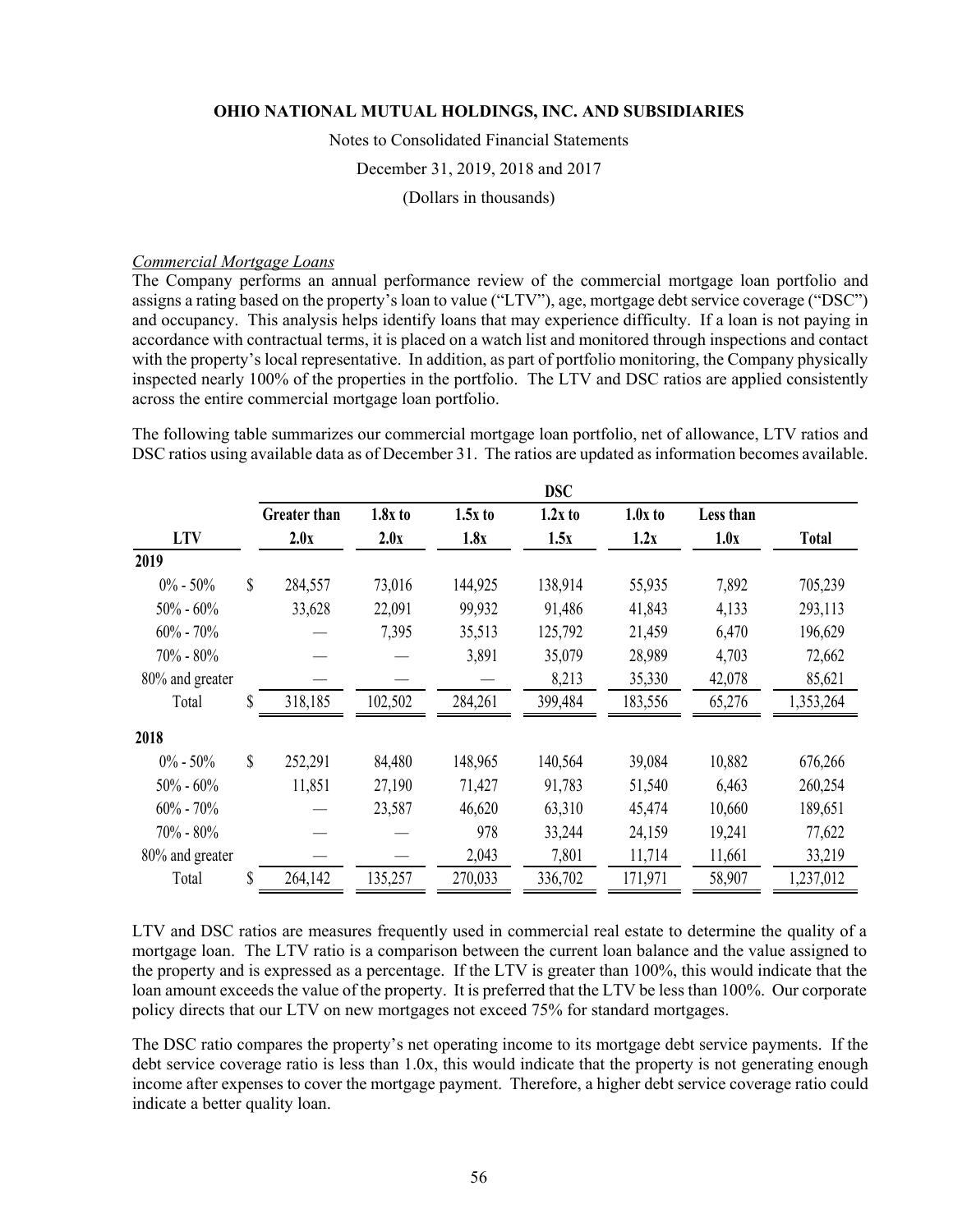#### Notes to Consolidated Financial Statements

#### December 31, 2019, 2018 and 2017

(Dollars in thousands)

#### *Residential Mortgage Loans*

The Company considers performing mortgages to be those loans that are either current on payments or delinquent by four payments or less. Upon missing the fifth payment, the Company considers these loans nonperforming. In accordance with the mortgage agreement, performing mortgages continue to record principal, interest and monetary correction. Monetary correction is defined as an economic adjustment to functional currency amounts arising from changes in inflation. The principal, interest and monetary correction values of those missed payments are 100% provisioned for. All loans classified as nonperforming are considered to be impaired.

Management continually monitors residential mortgages to determine their status. Residential mortgages that are nonperforming are required to have an appraisal every two years. Based on the appraised value, management determines if an adjustment to the carrying value is necessary. All loans classified as nonperforming have been placed on nonaccrual status.

The following table summarizes our residential mortgage loan portfolio, net of allowance, performing and nonperforming positions which was last updated as of December 31:

|                            | 2019   | 2018   |
|----------------------------|--------|--------|
| Residential mortgage loans |        |        |
| Performing                 | 92,800 | 96,420 |
| Nonperforming              | 29     | 2,310  |
| Total                      | 92,829 | 98,730 |

### *Allowance for Loan Losses*

The allowance for loan losses is comprised of two components, specific and general, based on amounts collectively and individually evaluated for impairment. The Company's commercial mortgage loan portfolio has experienced minimal historical losses throughout the years, including the last three years. The residential mortgage loans are individually evaluated for impairment once a residential mortgage goes past due. The Company has not had any TDRs in 2019 or 2018.

The general component of the allowance for loan losses is maintained at a level believed adequate by management and reflects management's best estimate of probable credit losses, including losses incurred at the balance sheet date but not yet identified by specific loan.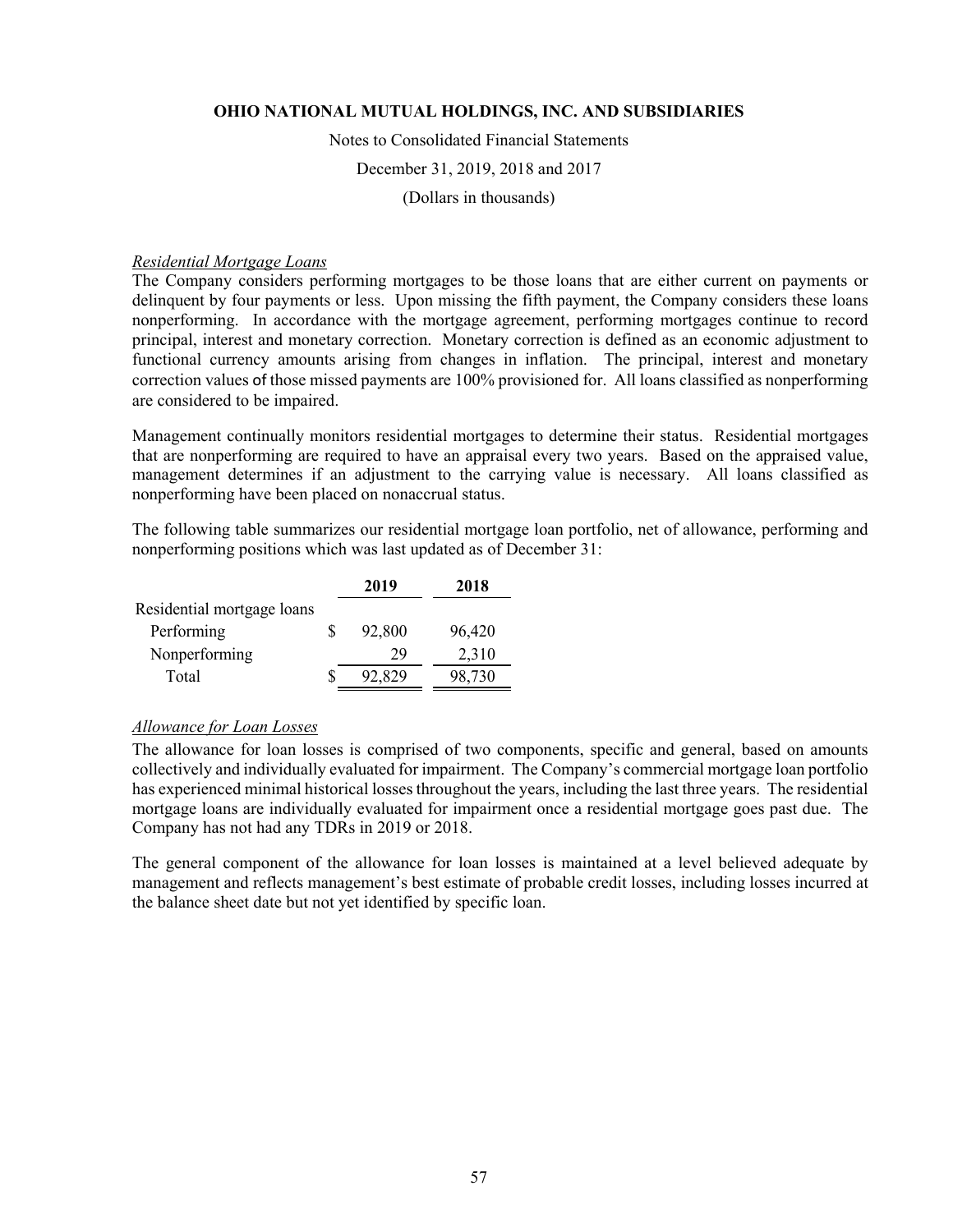Notes to Consolidated Financial Statements December 31, 2019, 2018 and 2017 (Dollars in thousands)

A rollforward of the allowance for loan losses is as follows:

|                            |   | Commercial | <b>Residential</b> | <b>Total</b> |
|----------------------------|---|------------|--------------------|--------------|
| Balance, December 31, 2017 | S | 3,413      | 605                | 4,018        |
| Provision                  |   | 120        | 18                 | 138          |
| Charge-offs                |   |            | (73)               | (73)         |
| Recoveries                 |   | (53)       | (86)               | (139)        |
| Effect of exchange rates   |   |            | 61                 | 61           |
| Balance, December 31, 2018 |   | 3,480      | 525                | 4,005        |
| Provision                  |   | 288        | 65                 | 353          |
| Charge-offs                |   |            | (13)               | (13)         |
| Recoveries                 |   | (56)       | (62)               | (118)        |
| Effect of exchange rates   |   |            | 9                  | 9            |
| Balance, December 31, 2019 | S | 3,712      | 524                | 4,236        |

The Company has other financing receivables with contractual maturities of one year or less such as reinsurance recoverables and premiums receivables. The Company does not record an allowance for these items since the Company has not had any significant collection issues related to these types of receivables. The Company writes off the receivable if it is deemed to be uncollectible.

#### *Mortgage Loan Aging*

The table below depicts the loan portfolio exposure, net of allowance, of the remaining principal balances (which equal the Company's recorded investment), by type, as of December 31:

|                                  | 30-59 days<br>past due | 60-89 days<br>past due | 90 days<br>or more<br>past due | <b>Total</b><br>past due | Current   | <b>Total</b> | <b>Recorded</b><br>investment ><br>90 days and<br>accruing |
|----------------------------------|------------------------|------------------------|--------------------------------|--------------------------|-----------|--------------|------------------------------------------------------------|
| 2019                             |                        |                        |                                |                          |           |              |                                                            |
| Commercial mortgage loans<br>\$. |                        |                        |                                |                          | 1,353,264 | 1,353,264    |                                                            |
| Residential mortgage loans       | 5,199                  | 1,096                  | 10,323                         | 16,618                   | 76,211    | 92,829       | 60                                                         |
| Total                            | 5,199                  | 1,096                  | 10,323                         | 16,618                   | 1,429,475 | 1,446,093    | 60                                                         |
| 2018                             |                        |                        |                                |                          |           |              |                                                            |
| Commercial mortgage loans<br>S   | 2,138                  |                        |                                | 2,138                    | 1.234.874 | 1,237,012    |                                                            |
| Residential mortgage loans       | 5,460                  | 3,704                  | 2,496                          | 11,660                   | 87,070    | 98,730       | 69                                                         |
| Total                            | 7,598                  | 3,704                  | 2,496                          | 13,798                   | 1,321,944 | 1,335,742    | 69                                                         |

### *Performance, Impairment and Foreclosures*

At December 31, 2019 and 2018, the Company had no mortgage loans in the process of foreclosure. Mortgage loan write-downs were \$0 in 2019, 2018 and 2017. There were four and eight foreclosures of residential mortgage loans during 2019 and 2018, respectively.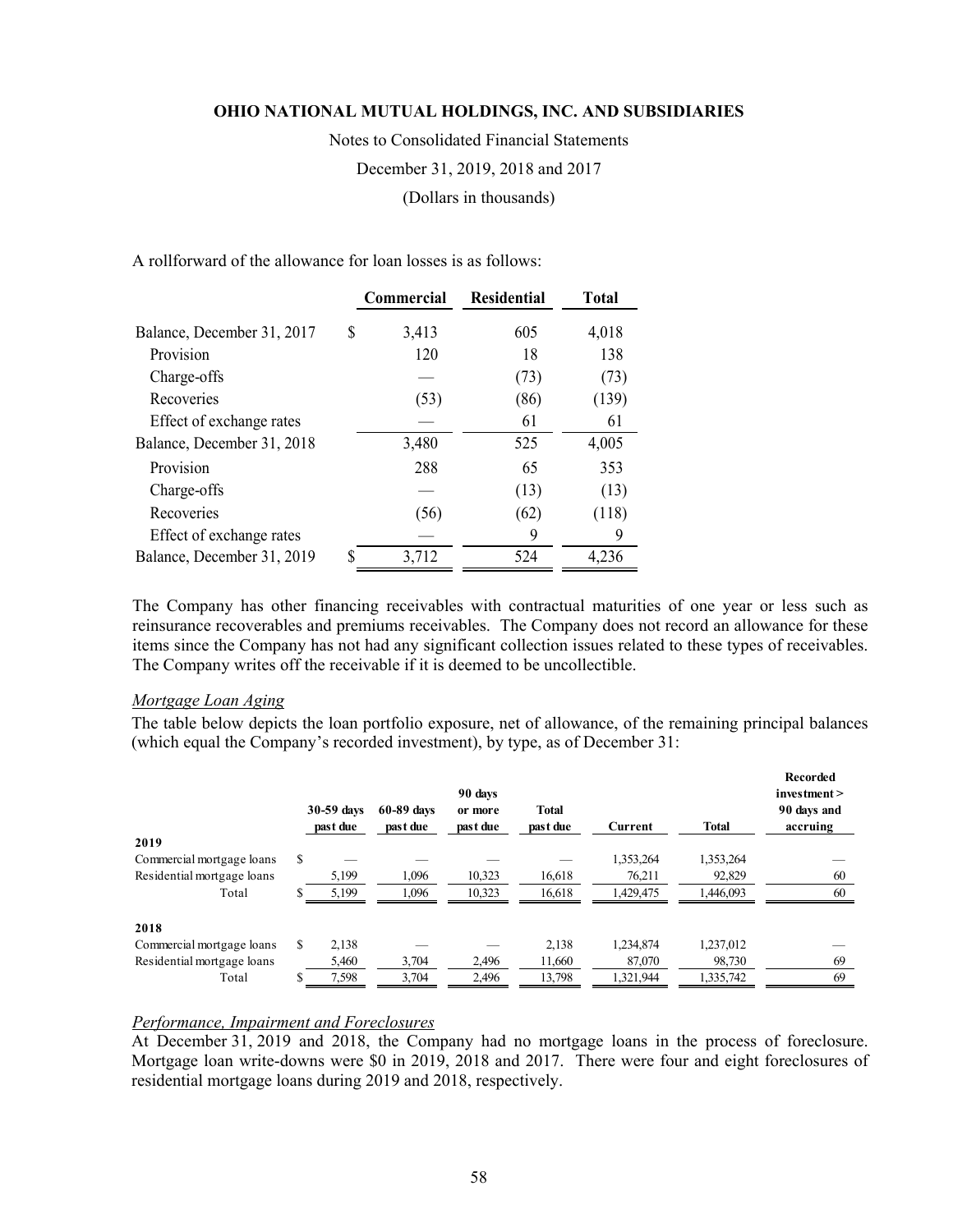Notes to Consolidated Financial Statements

December 31, 2019, 2018 and 2017

(Dollars in thousands)

Commercial mortgage loans in foreclosure and mortgage loans considered to be impaired as of the balance sheet date are placed on a nonaccrual status if the payments are not current. Interest received on nonaccrual status mortgage loans is included in net investment income in the period received.

Residential mortgages are placed on nonaccrual status once management believes the collection of accrued interest is doubtful. Once residential mortgages are classified as nonaccrual loans, interest income is recognized under the cash basis.

The carrying value of mortgage loans on nonaccrual status as of December 31:

|                            | 2019  | 2018  |
|----------------------------|-------|-------|
| Mortgage loans             |       |       |
| Residential mortgage loans | 2,117 | 2,310 |
| Total                      | .117  | 2,310 |

The recorded investment in and unpaid principal balance of impaired loans along with the related specific allowance for loan losses, if any, and the average recorded investment and interest income recognized during the time the loans were impaired as of December 31 were as follows:

|                             |    | Recorded<br>investment | Unpaid<br>principal<br>balance | <b>Related</b><br>allowance | Average<br>recorded<br>investment | <b>Interest</b><br>income<br>recognized |
|-----------------------------|----|------------------------|--------------------------------|-----------------------------|-----------------------------------|-----------------------------------------|
| 2019                        |    |                        |                                |                             |                                   |                                         |
| With an allowance recorded: |    |                        |                                |                             |                                   |                                         |
| Commercial mortgages        | S  | 1,589                  | 1,926                          | (337)                       | 1,628                             | 125                                     |
| Residential mortgages       |    | 2,281                  | 2,805                          | (524)                       | 1,169                             |                                         |
| Total                       | \$ | 3,870                  | 4,731                          | (861)                       | 2,797                             | 125                                     |
| 2018                        |    |                        |                                |                             |                                   |                                         |
| With an allowance recorded: |    |                        |                                |                             |                                   |                                         |
| Commercial mortgages        | \$ | 1,666                  | 2,060                          | (394)                       | 1,721                             | 143                                     |
| Residential mortgages       |    | 2,310                  | 2,890                          | (580)                       | 2,763                             |                                         |
| Total                       |    | 3,976                  | 4,950                          | (974)                       | 4,484                             | 143                                     |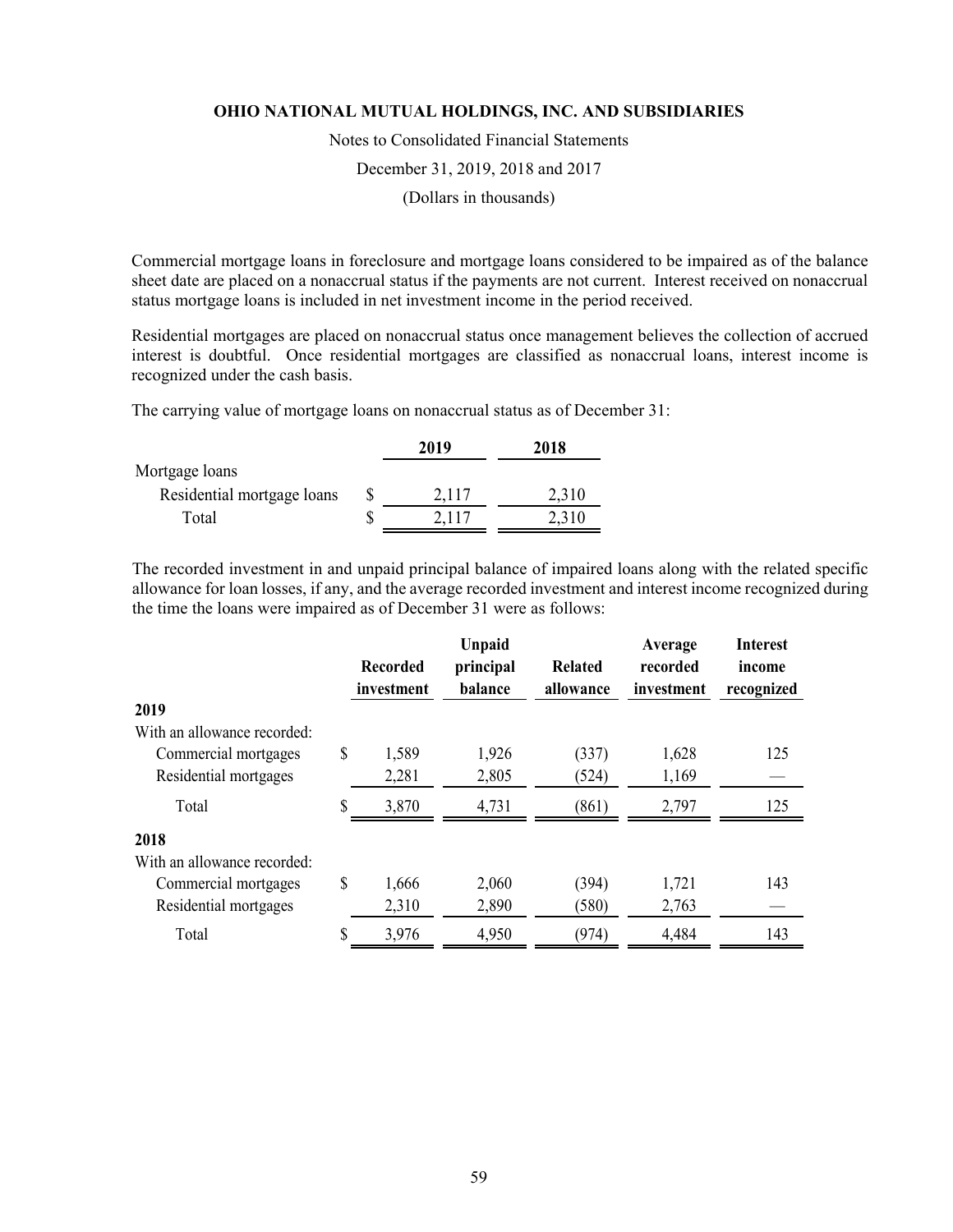Notes to Consolidated Financial Statements

December 31, 2019, 2018 and 2017

(Dollars in thousands)

### *Other Long Term Investments*

The components of other long-term investments were as follows as of December 31:

|                               |   | 2019    | 2018    |
|-------------------------------|---|---------|---------|
| Direct financing leases       | S | 57,533  | 88,419  |
| FHLB common stock             |   | 50,039  | 43,326  |
| Derivative instruments        |   | 114,065 | 106,904 |
| Receivable for securities     |   | 1,823   | 1,939   |
| Joint venture                 |   | 22,239  | 22,103  |
| Chilean financing receivables |   | 21,147  |         |
| Other invested assets         |   | 5,358   | 1,570   |
| Total                         | S | 272,204 | 264,261 |

The Company is a member of the Federal Home Loan Bank ("FHLB") of Cincinnati. Through its membership, and by purchasing FHLB stock, the Company can enter into deposit contracts.

Effective January 1, 2019, contracts that previously qualified for direct financing lease classification under FASB ASC Topic 840 no longer qualify for lease accounting under Topic 842 and will be accounted for as financing receivables under Topic 310.

The following table lists the components of the net investment in direct financing leases as of December 31:

|                                             | 2019      | 2018      |
|---------------------------------------------|-----------|-----------|
| Total minimum lease payments to be received | 84.182    | 132,990   |
| Less unearned income                        | (26, 649) | (44, 571) |
| Net investment in direct financing leases   | 57.533    | 88.419    |

The minimum lease payments did not include executory costs, allowance for uncollectibles, or unguaranteed residual values of leased property for 2019 and 2018. Past favorable payment experience, a minimum required LTV ratio of 75% - 80% at lease inception as well as the Company's right to repossess the property after two missed payments have resulted in not holding an allowance for uncollectibles by the Company and no leases are on nonaccrual status. Credit quality is monitored based on past payment history.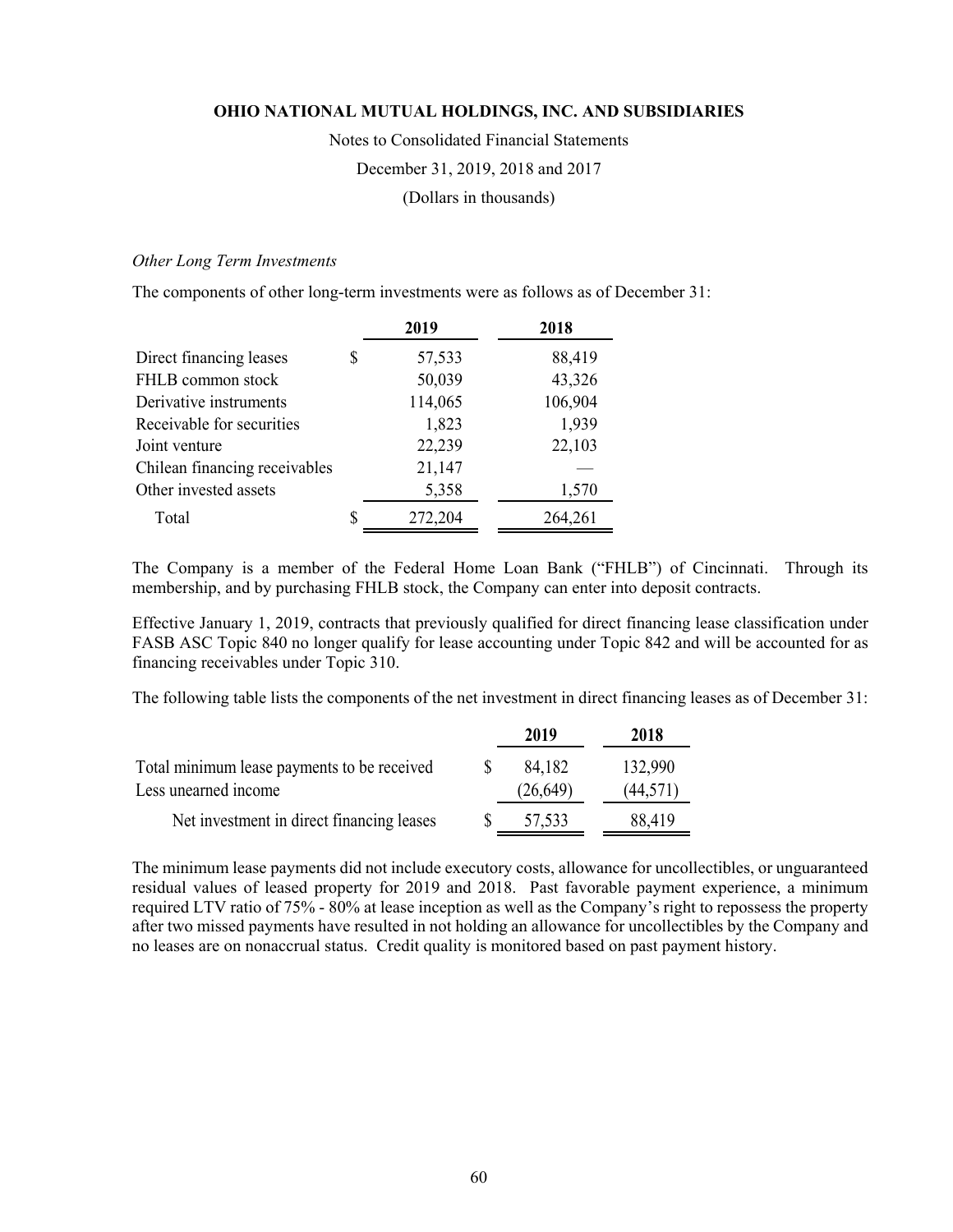Notes to Consolidated Financial Statements

December 31, 2019, 2018 and 2017

(Dollars in thousands)

The table below depicts the direct financing leasing exposure of remaining principal balances (which equal the Company's recorded investment) by type as of December 31:

|      |    | 30-59 days<br>past due | 60-89 days<br>past due | 90 days<br>or more<br>past due | <b>Total</b><br>past due | <b>Current</b> | <b>Total</b> | Recorded<br>investment<br>90 days and<br>accruing |
|------|----|------------------------|------------------------|--------------------------------|--------------------------|----------------|--------------|---------------------------------------------------|
| 2019 | -S | 965                    |                        |                                | 965                      | 56,568         | 57,533       |                                                   |
| 2018 | -S | 845.ء                  |                        |                                | 1,845                    | 86,574         | 88,419       |                                                   |

Future undiscounted cash flows from direct financing leases as of December 31, 2019 are as follows:

| 2020<br>2021                      | \$ | 5,608<br>6,168  |
|-----------------------------------|----|-----------------|
| 2022<br>2023                      |    | 7,478<br>10,877 |
| 2024                              |    | 5,109           |
| Thereafter                        |    | 48,942          |
| Total undiscounted lease payments | S  | 84,182          |
| Less imputed interest             |    | (26, 649)       |
| Lease receivable                  |    | 57,533          |

# *Securities Lending*

As of December 31, 2019 and 2018, the Company received \$246,578 and \$313,492, respectively, of cash collateral on securities lending. The cash collateral is invested in short-term investments, which are recorded in the consolidated balance sheets in short-term investments securities lending collateral with a corresponding liability recorded in payables for securities lending collateral to account for the Company's obligation to return the collateral. The Company had not received any non-cash collateral on securities lending as of December 31, 2019 and 2018. As of December 31, 2019 and 2018, the Company had loaned securities with a fair value of \$238,652 and \$304,031, respectively, which are recognized in the consolidated balance sheets in securities available-for-sale and equity securities.

# *Variable Interest Entities*

In the normal course of business, the Company invests in fixed maturity securities structured through trusts, joint ventures, limited partnerships, or limited liability companies that could qualify as VIE. A VIE is a legal entity that lacks sufficient equity to finance their activities, or the equity investors of the entities as a group lack any of the characteristics of a controlling interest. The primary beneficiary of a VIE is generally the enterprise that has both the power to direct the activities most significant to the VIE, and is the enterprise that will absorb a majority of the fund's expected losses or receive a majority of the fund's expected residual returns. The Company evaluates its interest in certain fixed maturity securities, joint ventures, limited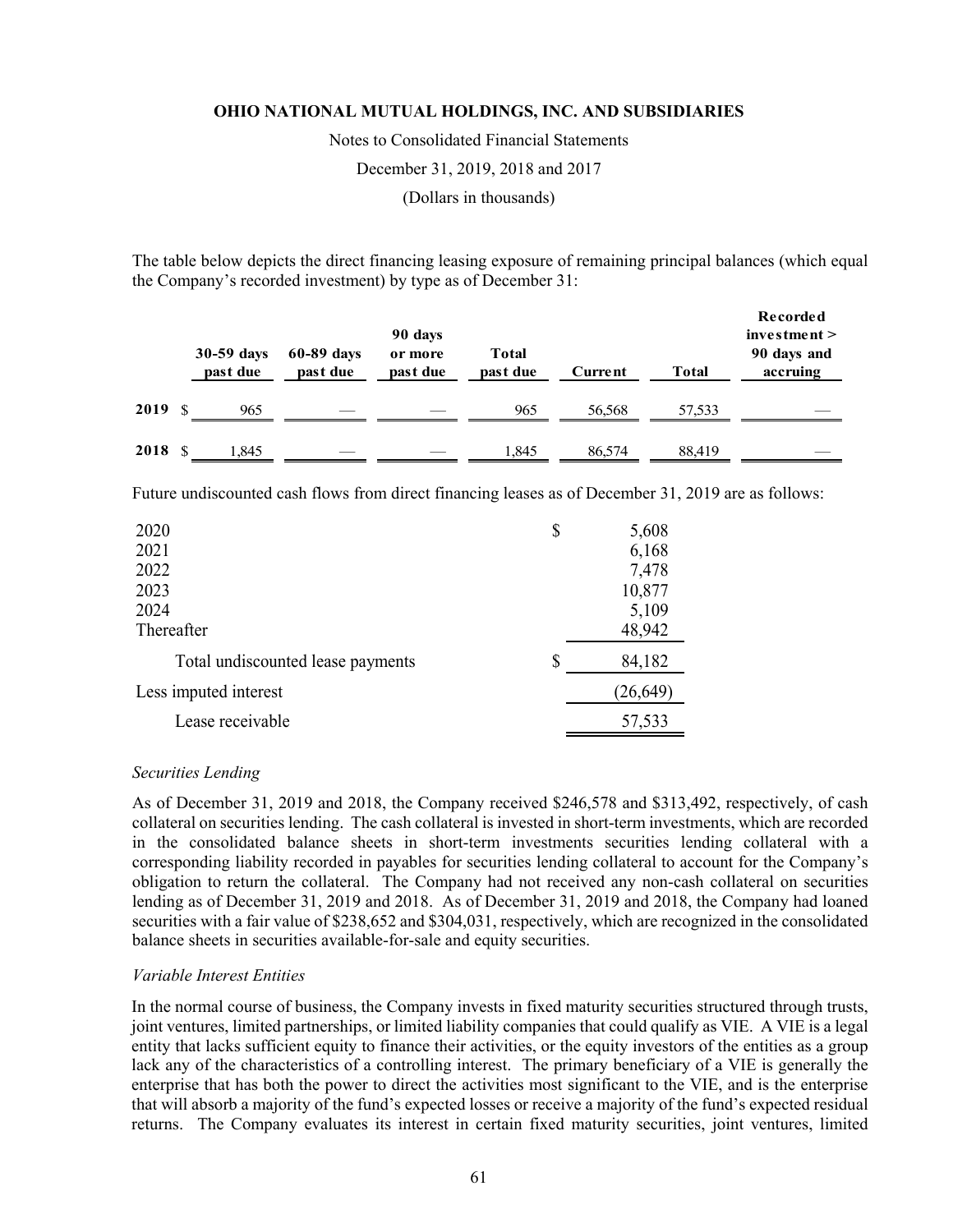Notes to Consolidated Financial Statements

December 31, 2019, 2018 and 2017

(Dollars in thousands)

partnerships, and limited liability companies to determine if the entities meet the definition of a VIE and whether the Company is the primary beneficiary and should consolidate the entity based upon the variable interests it held both at inception and where there is a change in circumstances that requires a reconsideration.

The Company has determined that it is not the primary beneficiary of these investments as the Company does not have the power to direct the activities that most significantly impact the entities' performance. The Company's maximum exposure to loss is limited to the carrying values of these securities. There are no liquidity arrangements, guarantees or other commitments by third parties that affect the fair value of the Company's interest in these assets.

### *Net Investment Income*

Analysis of investment income by investment type follows for the years ended December 31:

|                                            |               | <b>Investment income</b> |           |
|--------------------------------------------|---------------|--------------------------|-----------|
|                                            | 2019          | 2018                     | 2017      |
| Gross investment income:                   |               |                          |           |
| Securities available-for-sale:             |               |                          |           |
| Fixed maturity securities                  | \$<br>478,703 | 507,723                  | 408,653   |
| Equity securities                          |               |                          | 2,557     |
| Fixed maturity trading securities          | 23            | 68                       | 88        |
| Fixed maturity held-to-maturity securities |               | 3,080                    | 60,581    |
| Equity securities                          | 923           | 4,173                    |           |
| Mortgage loans on real estate              | 71,298        | 67,643                   | 67,682    |
| Real estate                                | 5,804         | 5,865                    | 6,558     |
| Policy loans                               | 39,156        | 35,166                   | 28,913    |
| Short-term investments                     | 12,931        | 11,304                   | 6,663     |
| Other long-term investments                | 7,145         | 7,941                    | 7,506     |
| Total gross investment income              | 615,983       | 642,963                  | 589,201   |
| Interest expense                           | (58, 582)     | (63, 196)                | (58, 533) |
| Other investment expenses                  | (32,607)      | (26,489)                 | (23,724)  |
| Net investment income                      | \$<br>524,794 | 553,278                  | 506,944   |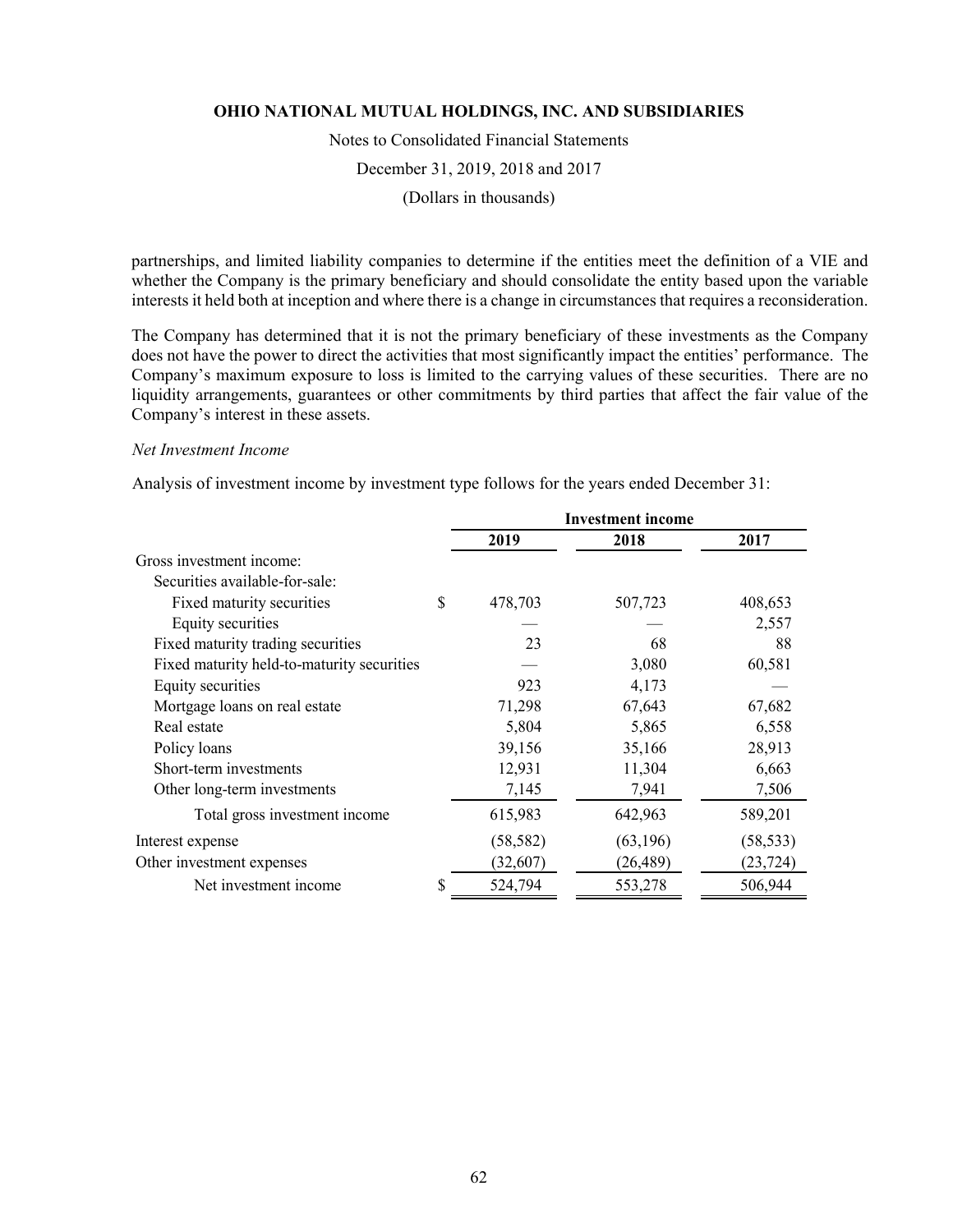Notes to Consolidated Financial Statements

December 31, 2019, 2018 and 2017

(Dollars in thousands)

### *Net Realized Gains (Losses)*

Analysis of net realized gains (losses) by investment type follows for the years ended December 31:

|                                               |   |         | Realized (losses) gains on investments |          |
|-----------------------------------------------|---|---------|----------------------------------------|----------|
|                                               |   | 2019    | 2018                                   | 2017     |
| Securities available-for-sale:                |   |         |                                        |          |
| Fixed maturity securities <sup>1</sup>        | S | 207,982 | 2,356                                  | 3,493    |
| Equity securities                             |   |         |                                        | 1,566    |
| Trading securities:                           |   |         |                                        |          |
| Fixed maturity securities                     |   |         |                                        |          |
| Equity securities                             |   |         |                                        | 755      |
| Fixed maturity held-to-maturity securities    |   |         |                                        | (12,190) |
| Equity securities, at fair value              |   | 920     | 783                                    |          |
| Mortgage loans on real estate**               |   | (126)   | (92)                                   | (3,906)  |
| Real estate                                   |   | 1,896   | (72)                                   | (493)    |
| Other long-term investments                   |   | (66)    | 157                                    | 4,089    |
| Total realized losses on investments          |   | 210,606 | 3,133                                  | (6,681)  |
| Change in allowances for mortgage loans       |   |         |                                        |          |
| on real estate*                               |   | (232)   | (67)                                   | 3,478    |
| Net realized gains (losses) on investments*** |   | 210,374 | 3,066                                  | (3,203)  |

\* Commercial mortgage loans

\*\* Includes the changes in the allowance for residential mortgages

\*\*\* Includes realized losses on derivatives which are presented separately on the statements of income

 $1$  \$197,876 is attributable to the BOLI SPDA reinsurance treaty implemented in 2019. See Note 11 for further detail.

Realized gains (losses) on investments, as shown in the table above, include write-downs for OTTI of \$4,960, \$2,227 and \$16,127 for the years ended December 31, 2019, 2018 and 2017, respectively. As of December 31, 2019, fixed maturity securities with a carrying value of \$49,313, which had a cumulative write-down of \$16,336 due to OTTI, remained in the Company's investment portfolio.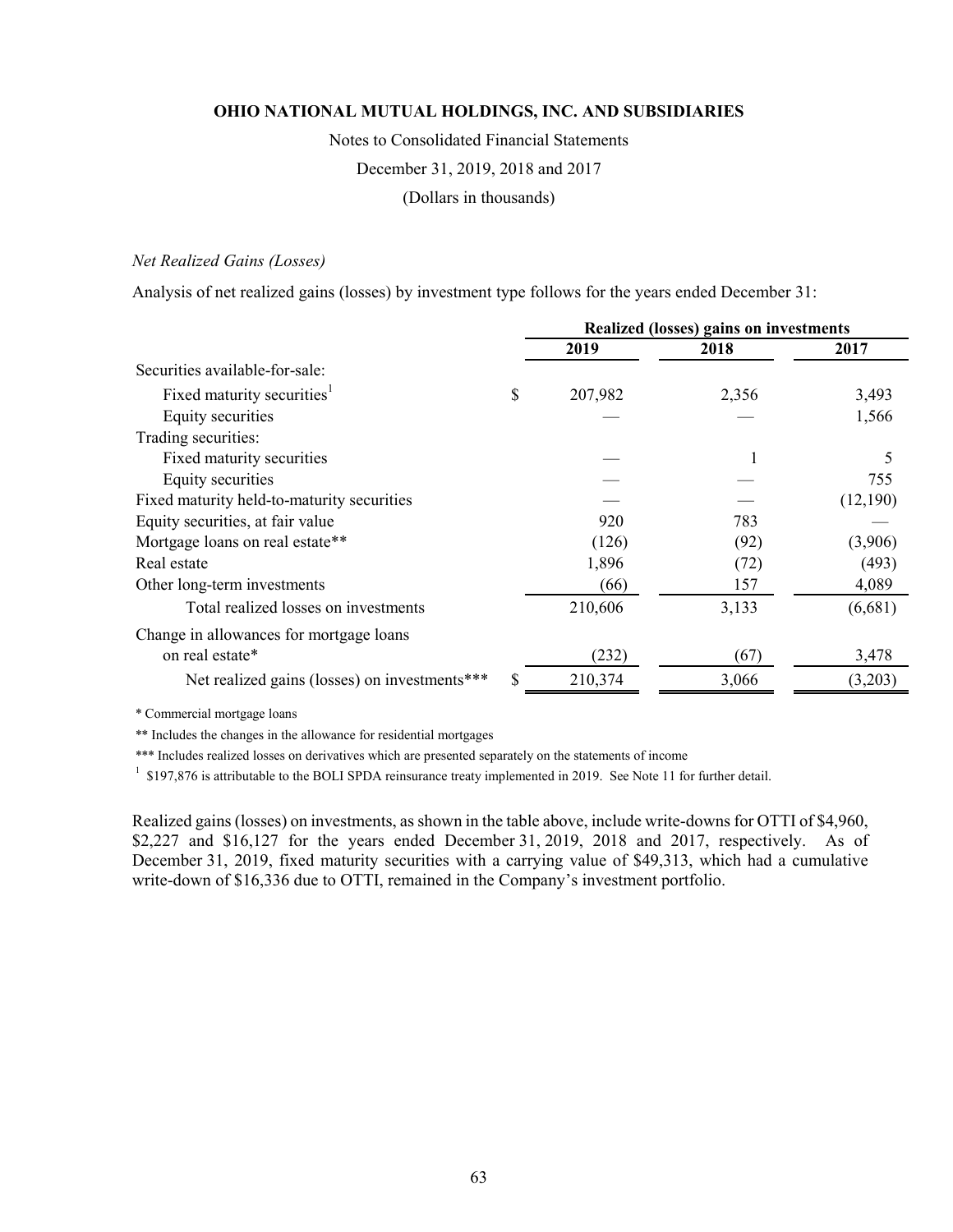Notes to Consolidated Financial Statements

December 31, 2019, 2018 and 2017

(Dollars in thousands)

The following tables summarize total OTTI losses on securities by asset type for the years ended December 31:

|                                    |    | <b>Total</b><br><b>OTTI</b> | <b>Recognized in</b><br><b>OCI</b> | <b>Recognized in</b><br>earnings |
|------------------------------------|----|-----------------------------|------------------------------------|----------------------------------|
| 2019                               |    |                             |                                    |                                  |
| Fixed maturity securities:         |    |                             |                                    |                                  |
| Corporate                          | \$ | 4,703                       |                                    | 4,703                            |
| Asset-backed                       |    | (451)                       | (643)                              | 192                              |
| Mortgage-backed                    |    | (6,678)                     | (6,743)                            | 65                               |
| Total other-than-temporary         |    |                             |                                    |                                  |
| impairment losses                  | S  | (2, 426)                    | (7,386)                            | 4,960                            |
| 2018                               |    |                             |                                    |                                  |
| Fixed maturity securities:         |    |                             |                                    |                                  |
| Obligation of states and political |    |                             |                                    |                                  |
| subdivisions                       | \$ | 878                         | 878                                |                                  |
| Corporate                          |    | 1,722                       |                                    | 1,722                            |
| Asset-backed                       |    | (1,703)                     | (1, 835)                           | 132                              |
| Mortgage-backed                    |    | (3,209)                     | (3, 582)                           | 373                              |
| Total other-than-temporary         |    |                             |                                    |                                  |
| impairment losses                  | \$ | (2,312)                     | (4, 539)                           | 2,227                            |
| 2017                               |    |                             |                                    |                                  |
| Fixed maturity securities:         |    |                             |                                    |                                  |
| Obligation of states and political |    |                             |                                    |                                  |
| subdivisions                       | \$ | 1,272                       | 443                                | 829                              |
| Corporate                          |    | 15,298                      |                                    | 15,298                           |
| Asset-backed                       |    | (11, 126)                   | (11, 126)                          |                                  |
| Mortgage-backed                    |    | (666)                       | (666)                              |                                  |
| Total other-than-temporary         |    |                             |                                    |                                  |
| impairment losses                  | \$ | 4,778                       | (11, 349)                          | 16,127                           |

#### *Credit Loss Rollforward*

The following table summarizes the cumulative amounts related to the Company's credit loss portion of the OTTI losses on fixed maturity securities held as of December 31, that the Company does not intend to sell and it is not more likely than not that the Company will be required to sell the security prior to recovery of the amortized cost basis and for which the non-credit portion of the loss is included in other comprehensive income: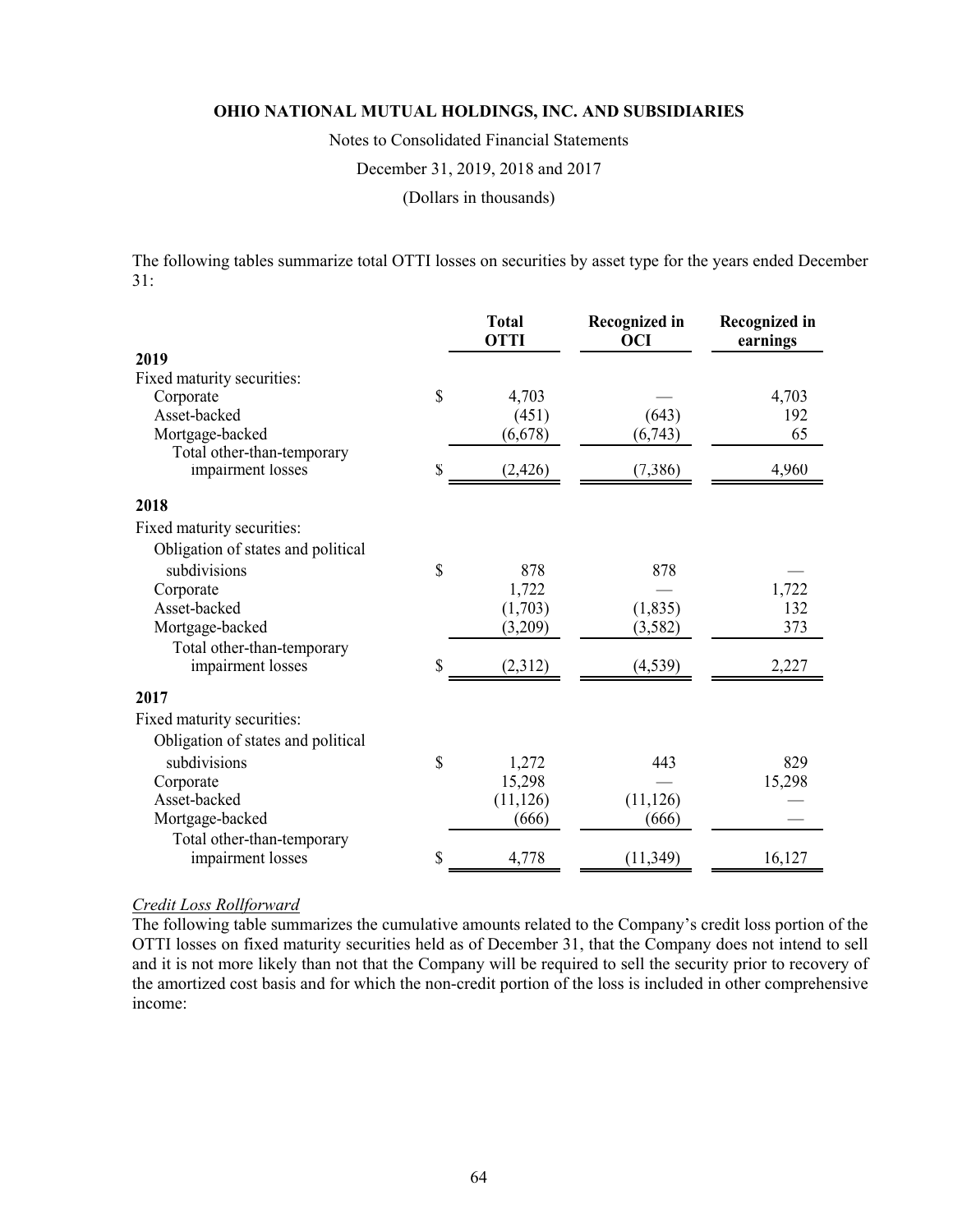#### Notes to Consolidated Financial Statements

#### December 31, 2019, 2018 and 2017

#### (Dollars in thousands)

|                                              |   | 2019   | 2018   | 2017   |
|----------------------------------------------|---|--------|--------|--------|
| Cumulative credit loss, beginning of year    | S | 22,288 | 32,069 | 63,083 |
| New credit losses                            |   | 3,058  | 1,172  | 12,248 |
| Change in credit losses on securities        |   |        |        |        |
| included in the beginning balance            |   | 1,902  | 1,055  | 3,879  |
| Subtotal                                     |   | 27,248 | 34,296 | 79,210 |
| Less:                                        |   |        |        |        |
| Losses related to securities included in the |   |        |        |        |
| current year beginning balance               |   |        |        |        |
| sold or paid down during the period          |   | 10,912 | 12,008 | 47,141 |
| Cumulative credit loss, end of year          | S | 16,336 | 22,288 | 32,069 |

### *Sales of Fixed Maturity Securities, Available-for-Sale*

The following table summarizes fixed maturity securities available-for-sale activity:

|                       |   | 2019      | 2018      | 2017      |
|-----------------------|---|-----------|-----------|-----------|
| Proceeds              |   | 1,146,781 | 1,013,556 | 804,473   |
| Gross realized gains  |   | 226,532   | 7,657     | 13,420    |
| Gross realized losses | S | 7,223)    | (4,640)   | (10, 247) |

Prior to the reclassification of all fixed maturity held-to-maturity securities during 2018, the Company could sell securities classified as held-to-maturity if the Company became aware of evidence of significant deterioration in an issuer's creditworthiness and/or a significant increase in the risk weights of debt securities for regulatory RBC purposes. The Company sold zero, zero and one held-to-maturity securities in 2019, 2018 and 2017, respectively. Proceeds from the sale of those securities were \$0, \$0 and \$6,000 in 2019, 2018 and 2017, respectively. There were no net losses realized on the sale of those securities in 2019, 2018 and 2017, respectively.

#### *Net Unrealized Gains (Losses) on Available-for-Sale Securities*

An analysis by investment type of the change in unrealized gains (losses), before taxes, on securities available-for-sale is as follows for the years ended December 31:

|                                                                                  | 2019    | 2018      | 2017          |
|----------------------------------------------------------------------------------|---------|-----------|---------------|
| Securities available-for-sale:<br>Fixed maturity securities<br>Equity securities | 466,678 | (316,985) | 71,448<br>400 |
| Change in net unrealized gains                                                   | 466,678 | (316,985) | 71.848        |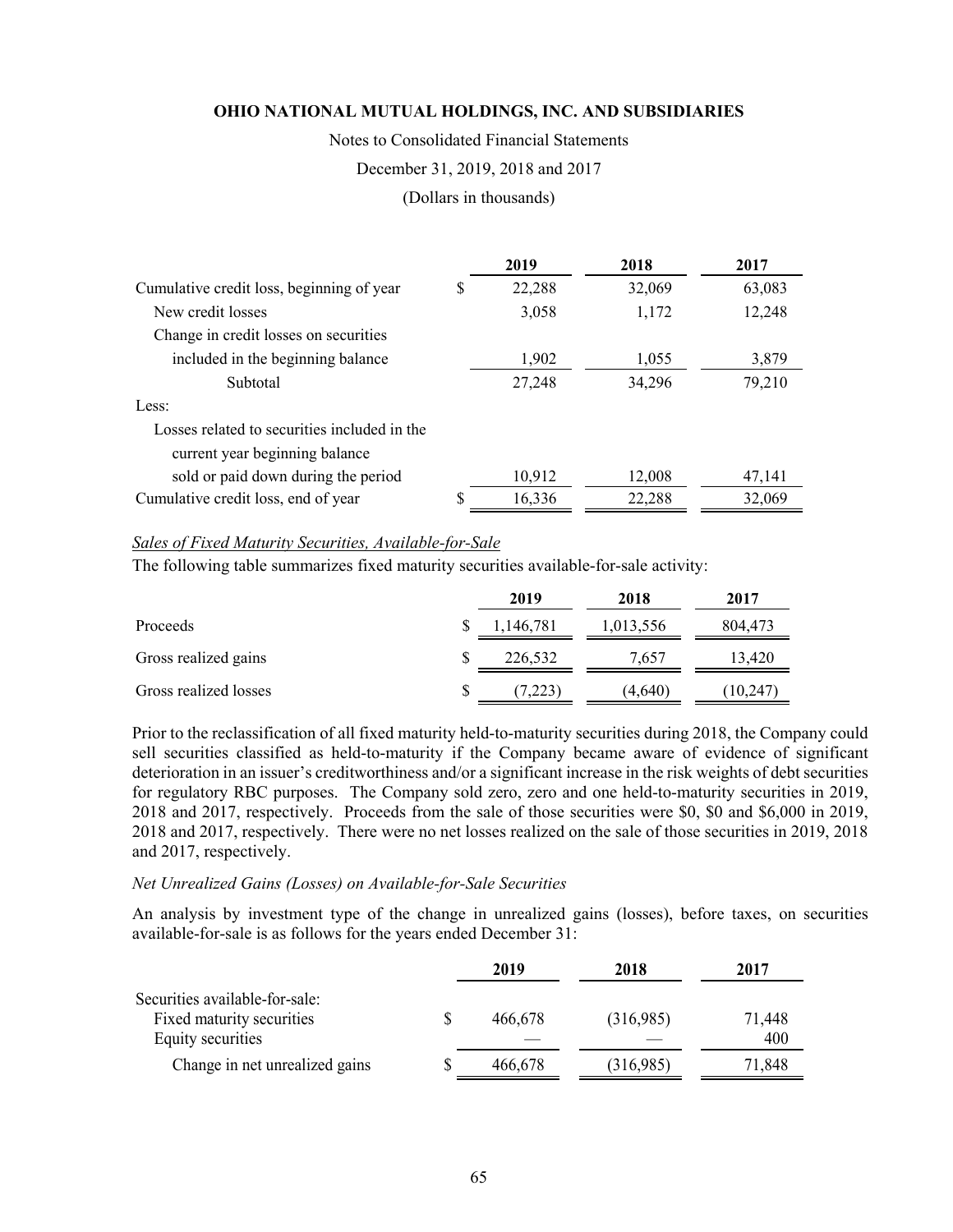Notes to Consolidated Financial Statements

December 31, 2019, 2018 and 2017

(Dollars in thousands)

The following table summarizes the unrealized gains and losses recognized during the year ended December 31, 2019 on equity securities still held at December 31, 2019:

|                                                                        | 2019  | 2018    |
|------------------------------------------------------------------------|-------|---------|
| Net gains and losses recognized during the period on equity securities | 4.353 | (3,828) |
| Less: Net gains and losses recognized during the period on equity      |       |         |
| securities sold during the period                                      | 466   | (3,380) |
| Unrealized gains and losses recognized during the reporting            |       |         |
| period on equity securities still held at the reporting date           | 4.819 | (7,208) |

The components of net unrealized gains (losses) on securities available-for-sale in AOCI arising during the period were as follows as of December 31:

|                                                    |    | 2019       | 2018      | Change     |
|----------------------------------------------------|----|------------|-----------|------------|
| Securities available-for-sale                      | \$ | 598,928    | 132,250   | 466,678    |
| Unrealized losses related to closed block          |    | (33,020)   | (8, 124)  | (24,896)   |
| Future policy benefits and claims                  |    | (69, 621)  | (8,194)   | (61, 427)  |
| Deferred policy acquisition costs                  |    | (123, 824) | (9,572)   | (114, 252) |
| Other policyholder funds                           |    | 25,428     | (242)     | 25,670     |
| Deferred federal income tax provision              |    | (91, 907)  | (29, 803) | (62, 104)  |
| Net unrealized gains                               | S  | 305,984    | 76,315    | 229,669    |
|                                                    |    | 2018       | 2017      | Change     |
| Securities available-for-sale                      | \$ | 132,250    | 449,235   | (316,985)  |
| Impact of adoption of ASU 2016-01                  |    |            | 4.548     | (4, 548)   |
| Unrealized losses related to closed block          |    | (8, 124)   | (26,086)  | 17,962     |
| Unrealized (losses)/gains on other invested assets |    |            | 2,236     | (2,236)    |
| Future policy benefits and claims                  |    | (8, 194)   | (46, 728) | 38,534     |
| Deferred policy acquisition costs                  |    | (9,572)    | (90, 841) | 81,269     |
| Other policyholder funds                           |    | (242)      | 17,748    | (17,990)   |
| Deferred federal income tax provision              |    | (29, 803)  | (68, 760) | 38,957     |
| Net unrealized gains                               | \$ | 76,315     | 241,352   | (165, 037) |
|                                                    |    | 2017       | 2016      | Change     |
| Securities available-for-sale                      | \$ | 453,783    | 381,935   | 71,848     |
| Unrealized losses related to closed block          |    | (26,086)   | (20,995)  | (5,091)    |
| Unrealized (losses)/gains on other invested assets |    | 2,236      |           | 2,236      |
| Future policy benefits and claims                  |    | (46, 728)  | (33,220)  | (13,508)   |
| Deferred policy acquisition costs                  |    | (90, 841)  | (64, 022) | (26, 819)  |
| Other policyholder funds                           |    | 17,748     | 8,885     | 8,863      |
| Prior year AOCI adjustment                         |    |            | 3,635     | (3,635)    |
| Deferred federal income tax provision              |    | (68,760)   | (91, 278) | 22,518     |
| Net unrealized gains                               | \$ | 241,352    | 184,940   | 56,412     |

# **(8) Derivative Financial Instruments**

The Company enters into derivative contracts to economically hedge guarantees on riders for certain insurance contracts. Although these contracts do not qualify for hedge accounting or have not been designated in hedging relationships by the Company pursuant to ASC Topic 815, *Derivatives and Hedging*, they provide the Company with an economic hedge, which is used as part of its overall risk management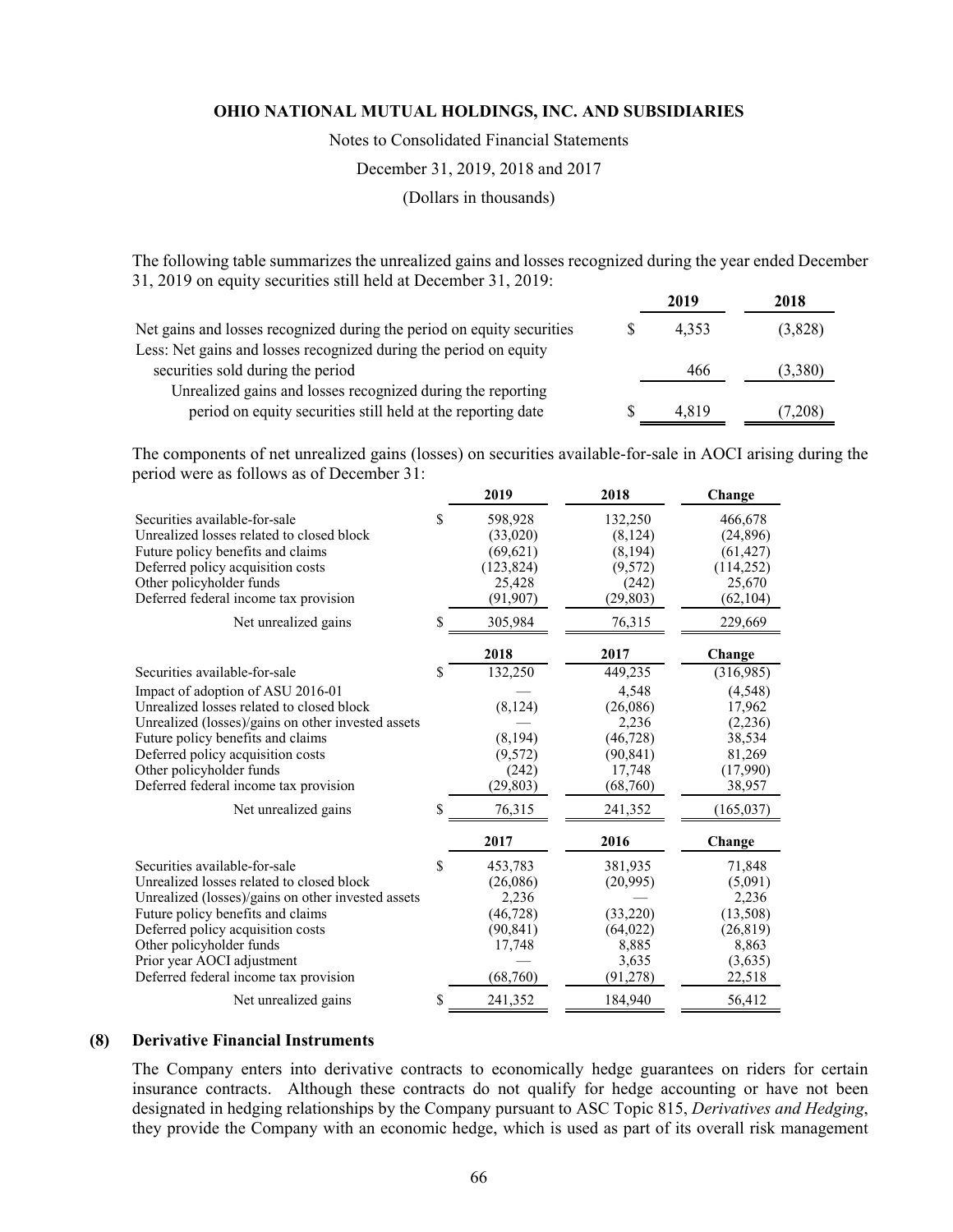Notes to Consolidated Financial Statements

December 31, 2019, 2018 and 2017

(Dollars in thousands)

strategy. The Company enters into equity futures, currency futures, equity index put options, equity index call options, interest rate swaptions and equity swaps to economically hedge liabilities embedded in certain variable annuity products such as the GMAB, GMWB, GMIB and GLWB and in fixed indexed annuity and indexed universal life products.

In December 2018, the Company replaced the interest rate swaptions used in its interest rate hedging program. Each swaption consists of a 5 year option to enter into an interest rate swap on the 10 year swap rate. Since this does not meet the definition of a hedge, it is treated as a derivative with no hedging designation under ASC 815, with the gain or loss on the derivative instrument recognized in earnings.

In October 2018, the Company purchased equity index put options to replace existing futures used to hedge the equity risk embedded in the variable annuity guarantees. One year S&P 500, Russell 2000, and NASDAQ 100 options were purchased. The Company continues to hold futures to hedge the foreign indices and currency exposure in the variable annuity guarantees. Since this does not meet the definition of a hedge, it is treated as a derivative with no hedging designation under ASC 815, with the gain or loss on the derivative instrument recognized in earnings.

In April 2018, the Company entered into S&P 500, Russell 2000, and Nasdaq 100 total return swap agreements. The swap was terminated in July 2018 and resulted in a loss of \$32,000. In July of 2018, the Company entered into S&P 500, Russell 2000, and Nasdaq 100 total return swap agreements that were terminated in October 2018 and resulted in a gain of \$19,600. Since the transactions above do not meet the definition of a hedge, it is treated as a derivative with no hedging designation under ASC 815, with the gain or loss on the derivative instrument recognized in earnings.

In October 2016, the Company entered into an equity index call option agreement. Under this agreement, three equity index call options will be purchased monthly. The S&P 500 and Russell 2000 options are one year call spread options. The custom Barclays instrument is a three year call. Starting in May 2018, the Company began purchasing one year calls for the custom Barclay instrument as well. Since this does not meet the definition of a hedge, it is treated as a derivative with no hedging designation under ASC 815, with the gain or loss on the derivative instrument recognized in earnings.

In November 2014, the Company entered into a cross currency swap agreement which qualified for hedge accounting as a cash flow hedge. The Company purchased a 10 year bond in the amount of  $\epsilon$ 7 million with an annual foreign currency coupon of 1.93%. The Company concurrently entered into a matching cross currency swap effectively converting the cash flows of the Euro denominated bond into a U.S. denominated cash flows. The investment receives a fixed rate of 3.78% on the converted U.S. investment of \$9,038. Interest on the bond is paid annually. During the years ended December 31, 2019 and 2018, the Company had foreign currency swap gains of \$299 and losses of \$76, respectively, recorded in AOCI. There were no amounts reclassified to income and no amounts deemed ineffective for the years ended December 31, 2019 or 2018. As of December 31, 2019, no amounts are expected to be reclassified to income within the next 12 months.

The Company has entered into a reinsurance arrangement with a nonaffiliated reinsurer to offset a portion of its risk exposure to the GMIB rider in certain variable annuity contracts. This reinsurance contract is accounted for as a freestanding derivative.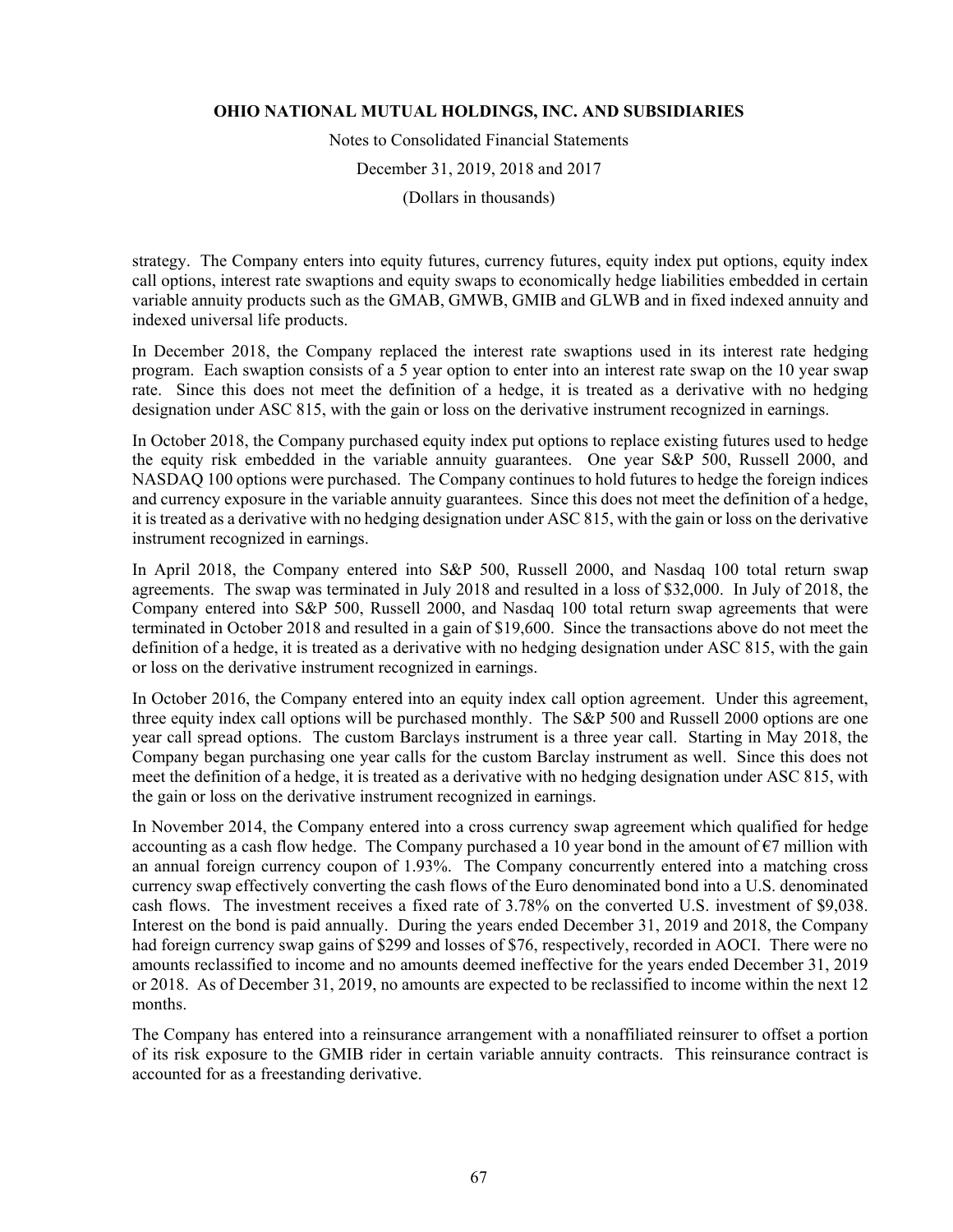Notes to Consolidated Financial Statements

December 31, 2019, 2018 and 2017

(Dollars in thousands)

## *Embedded Derivatives*

The Company has certain embedded derivatives that are required to be separated from their host contracts and accounted for as derivatives. These host contracts include variable annuities with GMAB, GMWB and GLWB riders, and fixed indexed annuities which include index features in excess of their guaranteed minimum values.

The following tables present a summary of the estimated fair value of derivatives held by the Company along with the amounts recognized in the consolidated balance sheets:

|                                                                    |                               | December 31 |                    |                                   |                           |                                   |  |  |  |
|--------------------------------------------------------------------|-------------------------------|-------------|--------------------|-----------------------------------|---------------------------|-----------------------------------|--|--|--|
| Derivatives not designated as<br>hedging instruments under ASC 815 | <b>Balance sheet location</b> |             | 2019<br>Fair value | 2019<br><b>Notional</b><br>Amount | 2018<br><b>Fair value</b> | 2018<br><b>Notional</b><br>Amount |  |  |  |
| <b>Asset derivatives:</b>                                          |                               |             |                    |                                   |                           |                                   |  |  |  |
|                                                                    | Other long-term               |             |                    |                                   |                           |                                   |  |  |  |
| <b>Equity futures</b>                                              | investments                   | \$          |                    |                                   | 5,679                     | 244,536                           |  |  |  |
|                                                                    | Other long-term               |             |                    |                                   |                           |                                   |  |  |  |
| Currency futures                                                   | investments                   |             | 98                 | 53,739                            | 1,227                     | 30,689                            |  |  |  |
|                                                                    | Other long-term               |             |                    |                                   |                           |                                   |  |  |  |
| Equity put options                                                 | investments                   |             | 9                  | 5,312                             | 57,604                    | 870,360                           |  |  |  |
|                                                                    | Other long-term               |             |                    |                                   |                           |                                   |  |  |  |
| Equity index call options                                          | investments                   |             | 52,554             | 1,888,182                         | 9,221                     | 1,841,661                         |  |  |  |
|                                                                    | Other long-term               |             |                    |                                   |                           |                                   |  |  |  |
| Cross currency swaps                                               | investments                   |             | 1,192              | 9,038                             | 736                       | 9,038                             |  |  |  |
|                                                                    | Other long-term               |             |                    |                                   |                           |                                   |  |  |  |
| Swaptions                                                          | investments                   |             | 60,212             | 2,600,000                         | 32,437                    | 2,600,000                         |  |  |  |
| GMIB reinsurance contracts                                         | Reinsurance                   |             | 1,244,029          | n/a                               | 1,280,905                 | n/a                               |  |  |  |
| GMAB/GMWB embedded derivatives <sup>1</sup>                        | Other assets                  |             | 22,151             | n/a                               | 603                       | n/a                               |  |  |  |
| Total                                                              |                               | S           | 1,380,245          | 4,556,271                         | 1,388,412                 | 5,596,284                         |  |  |  |
| <b>Liability derivatives:</b>                                      |                               |             |                    |                                   |                           |                                   |  |  |  |
|                                                                    | Future policy benefits        |             |                    |                                   |                           |                                   |  |  |  |
| GLWB embedded derivatives (variable annuity)                       | and claims                    | \$          | 20,034             | n/a                               | 20,032                    | n/a                               |  |  |  |
|                                                                    | Future policy benefits        |             |                    |                                   |                           |                                   |  |  |  |
| GMAB/GMWB embedded derivatives                                     | and claims                    |             |                    | n/a                               | 2,566                     | n/a                               |  |  |  |
|                                                                    | Future policy benefits        |             |                    |                                   |                           |                                   |  |  |  |
| Fixed indexed annuity embedded derivatives <sup>2</sup>            | and claims                    |             | 166,353            | n/a                               | 124,953                   | n/a                               |  |  |  |
| Currency futures                                                   | Other liabilities             |             | 2,143              | 215,305                           | 2,866                     | 265,613                           |  |  |  |
| Equity put options                                                 | Other liabilities             |             | 56,756             | 1,587,313                         |                           |                                   |  |  |  |
| Total                                                              |                               | S           | 245,286            | 1,802,618                         | 150,417                   | 265,613                           |  |  |  |

<sup>1</sup> GMAB "W" riders. The reserve balance for these GMAB riders was negative and thus reclassified as an asset.

<sup>2</sup> Represents embedded derivative portion of the fixed indexed annuity base contracts only. There are no embedded derivatives in fixed indexed GLWB riders.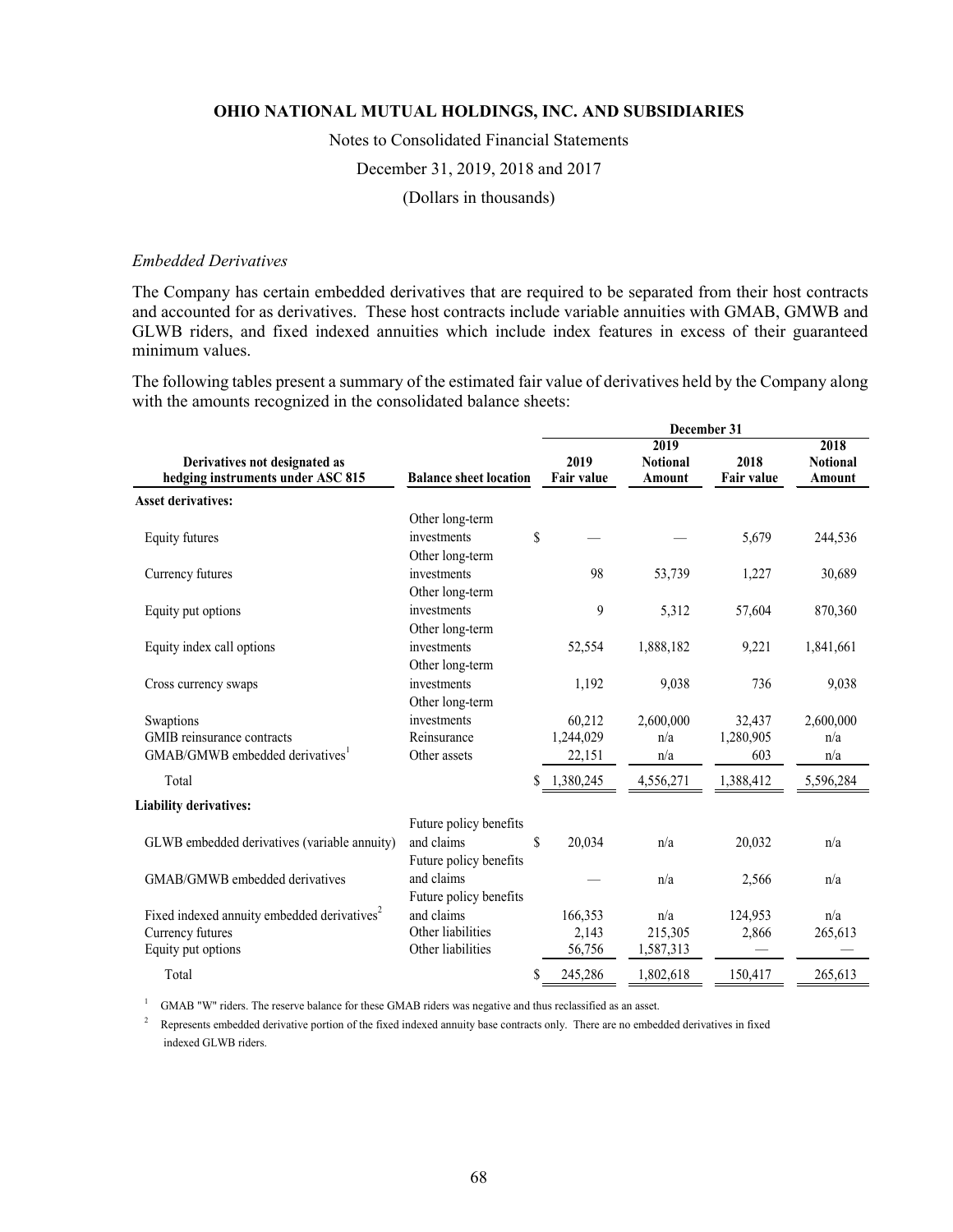Notes to Consolidated Financial Statements

December 31, 2019, 2018 and 2017

(Dollars in thousands)

The following table presents the effect of derivative instruments on the consolidated statements of operations for the years ended December 31:

| Derivatives not designated as                           | Location of gain (loss)                             | Amount of<br>(loss) gain recognized<br>in income on derivatives |            |            |  |
|---------------------------------------------------------|-----------------------------------------------------|-----------------------------------------------------------------|------------|------------|--|
| hedging instruments under ASC 815                       | recognized in income on derivatives                 | 2019                                                            | 2018       | 2017       |  |
| Equity futures                                          | Net realized gains (losses): derivative instruments | (33, 478)                                                       | (24,244)   | (224, 527) |  |
| Currency futures                                        | Net realized gains (losses): derivative instruments | (1,577)                                                         | 16,163     | (29,713)   |  |
| Equity put options                                      | Net realized gains (losses): derivative instruments | (189, 561)                                                      | 55,955     | (17, 133)  |  |
| Equity index call options                               | Net realized gains (losses): derivative instruments | 42.429                                                          | (20,742)   | 4,764      |  |
| Equity swaps                                            | Net realized gains (losses): derivative instruments | 173                                                             | (18, 452)  | (19,315)   |  |
| Swaptions                                               | Net realized gains (losses): derivative instruments | 27,774                                                          | (14,661)   | (5,370)    |  |
| External reinsurance embedded derivative                | Net realized gains (losses): derivative instruments | (203)                                                           | (19)       |            |  |
| GMIB reinsurance contracts                              | Benefits and claims                                 | (36,876)                                                        | 93,017     | (122, 012) |  |
| GMAB/GMWB embedded derivatives                          | Benefits and claims                                 | 24,114                                                          | (33,690)   | 36,191     |  |
| GLWB embedded derivatives                               | Benefits and claims                                 | (2)                                                             | (3,482)    | 2,579      |  |
| Fixed indexed annuity embedded derivatives <sup>1</sup> | Benefits and claims                                 | (41, 400)                                                       | (124, 953) |            |  |
| Total                                                   |                                                     | (208, 607)                                                      | (75,108)   | (374, 536) |  |

<sup>1</sup> The amounts recorded in benefits and claims reflect the change in the excess of fair value over account value. The reserve held as of December 31, 2017 was account value and therefore there was no income impact.

### *Credit Risk*

The Company may be exposed to credit-related losses in the event of nonperformance by counterparties to derivative financial instruments.

Because exchange traded futures are affected through regulated exchanges and positions are marked to market on a daily basis, the Company has minimal exposure to credit-related losses in the event of nonperformance by counterparties to such derivative instruments. The Company manages its credit risk related to over-the-counter derivatives by only entering into transactions with creditworthy counterparties with long-standing performance records and requiring collateral for all derivatives in accordance with the International Swaps and Derivatives Association and Credit Support Annex ("ISDA"/"CSA") agreements in place with all of our counterparties. The Company manages its credit risk related to the freestanding reinsurance derivative by monitoring the credit ratings of the reinsurer and requiring either a certain level of assets to be held in a trust for the benefit of the Company or a letter of credit to be held by the reinsurer and assigned to the Company. As of December 31, 2019 and 2018, a non-affiliated reinsurer held assets in trust with an estimated fair value of \$953,387 and \$891,834, respectively, and a letter of credit of \$178,888 and \$299,602, respectively.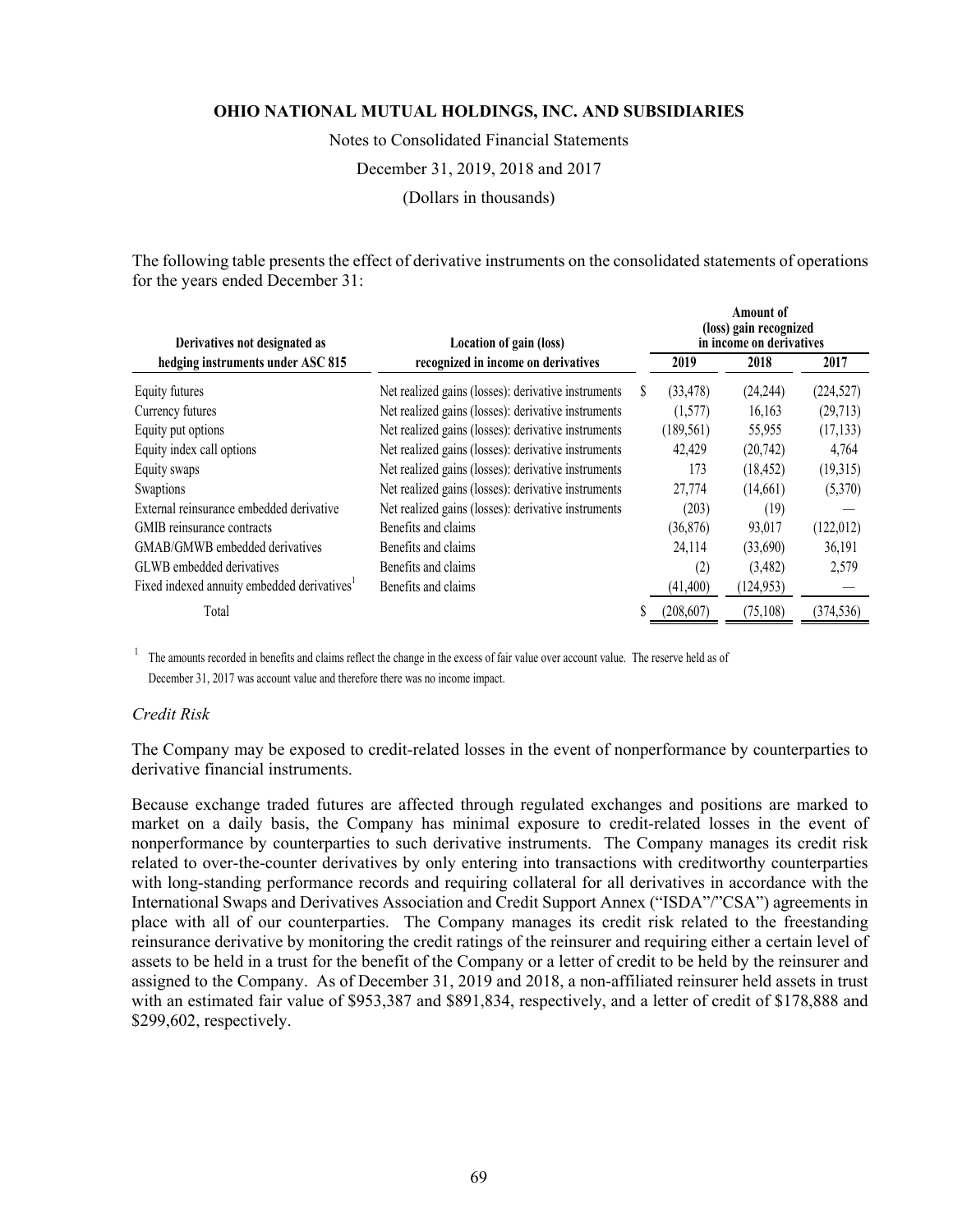Notes to Consolidated Financial Statements December 31, 2019, 2018 and 2017

(Dollars in thousands)

### **(9) Deferred Policy Acquisition Costs**

The deferred policy acquisition costs and changes thereto for the years ended December 31, 2019 and 2018 were as follows:

|                                                  | 2019       | 2018      |
|--------------------------------------------------|------------|-----------|
| Balance - beginning of year                      | 1,966,022  | 1,807,505 |
| Acquisition costs deferred                       | 156,827    | 231,828   |
| Amortization                                     | (269, 610) | (154,006) |
| DAC recorded as benefits and claims              | (59,249)   |           |
| Unrealized investment (gains) losses             | (114,252)  | 81,269    |
| Effect of foreign currency translation and other | (317)      | (574)     |
| Balance - end of year                            | 1.679.421  | 1,966,022 |

1. During 2019, the unlocking of the whole life product line decreased DAC and earnings by \$96,900. The sustained lower interest rate environment necessitated lowering the earned rate, which lowers future margins, increases the k-factors used to amortize DAC and resulted in a lower DAC balance.

### **(10) Future Policy Benefits and Claims**

The liability for future policy benefits and claims is comprised of basic and benefit reserves for traditional life products, group life and health policies, universal life policies, and investment contracts, including riders.

The liability for future policy benefits for traditional life products has been established based upon the net level premium method using interest rates varying from 2.0% to 6.0%.

The liability for future policy benefits and claims for ONSP's group life and health insurance policies is comprised of claims and expense reserves and incurred but not reported ("IBNR"). The claims and expense reserves have been calculated using the present values of expected future cash flows of known claims using discount rates that vary by currency ranging from 2.4% to 5.7%. IBNR reserves have been estimated using historical claim reporting information.

The liability for future policy benefits for universal life policies and investment contracts represents approximately 69.3% and 66.3% of the total liability for future policy benefits as of December 31, 2019 and 2018, respectively. The liability has been established based on accumulated contract values without reduction for surrender penalty provisions. The average interest rate credited on investment product policies was 3.3%, 3.3% and 3.3% for the years ended December 31, 2019, 2018 and 2017, respectively. Approximately 29.5% and 33.7%, as of December 31, 2019 and 2018, respectively, of the universal life policies and investment contracts were at their guaranteed minimum interest rate.

<sup>2.</sup> As part of the external BOLI and SPDA reinsurance treaty executed on July 1, 2019, the Company recorded the DAC transferred to the external reinsurer, which was part of the cost of reinsurance asset, to future policy benefits and claims. DAC amortization on the consolidated statements of income reflects the amount of DAC amortized, net of the transfer impact. The balance of the DAC asset, shown in the table above, includes adjustments for both the amortization and the transfer.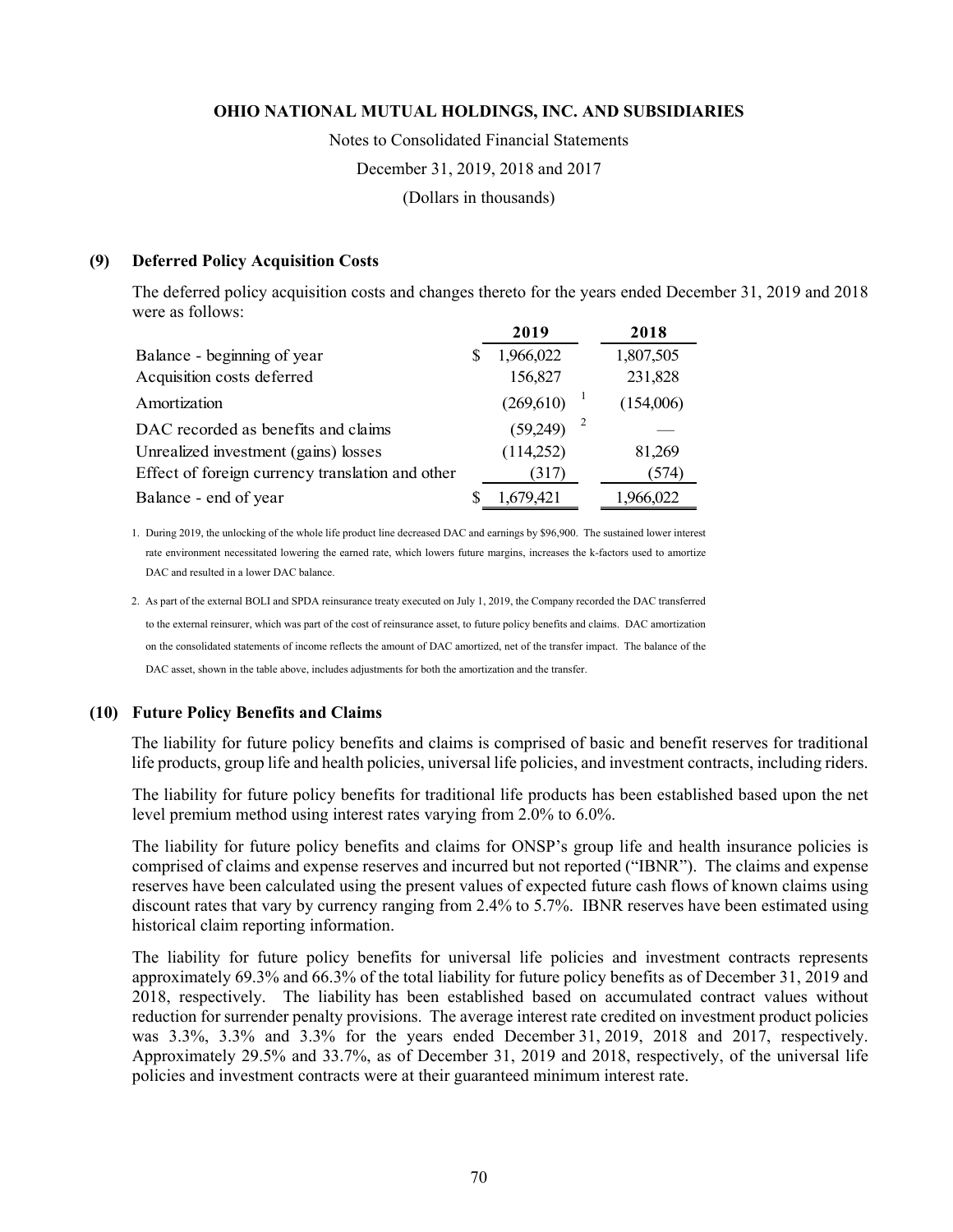Notes to Consolidated Financial Statements

December 31, 2019, 2018 and 2017

(Dollars in thousands)

The Company has established a reserve for three universal life plans with lifetime secondary guarantees, which the Company discontinued. At December 31, 2019 and 2018, this reserve balance was \$58,841 and \$50,590, respectively.

The liability for future policy benefits for ONSV's universal life policies has been established based on accumulated account values without reduction for surrender penalty provisions. The average interest rate on these policies was 5.0% and 4.6% for the years ended December 31, 2019 and 2018, respectively.

The liability for future policy benefits for ONSP's universal life policies has been established based on accumulated account values without reduction for surrender penalty provisions. The average interest rate on these policies was 3.5% for the years ended December 31, 2019 and 2018.

Reserves are calculated using withdrawal, mortality, and morbidity rates. Withdrawal rates vary by issue age, type of coverage and policy duration and are based on Company experience. Mortality and morbidity rates which are guaranteed within insurance contracts are based on published tables and Company experience.

As discussed in Note 3, the Company has five main types of rider benefits offered with individual variable annuity contracts: GMDBs, GMIBs, GLWBs, GMABs, and GMWBs.The Company also issued fixed indexed annuity contracts with an enhanced GLWB rider.

### *Variable Annuity Riders*

### *GMDB Riders*

Certain variable annuity contracts include GMDB riders with the base contract and offer additional death and income benefits through riders that can be added to the base contract. These GMDB riders typically provide that upon the death of the annuitant, the beneficiaries could receive an amount in excess of the contract value. The GMDB rider benefit could be equal to the premiums paid into the contract, the highest contract value as of a particular time, e.g., every contract anniversary, or the premiums paid into the contract times an annual interest factor. The Company assesses a charge for the GMDB riders and prices the base contracts to allow the Company to recover a charge for any built-in death benefits.

The Company's GMDB claim reserves are determined by estimating the expected value of death benefits and recognizing the excess ratably over the accumulation period based on total expected assessments. The Company regularly evaluates estimates used and adjusts the additional liability balance as appropriate, with a related charge or credit to benefits and claims in the period of evaluation if actual experience or other evidence suggests that earlier assumptions should be revised. Additionally, a decline in the stock market, causing the contract value to fall below the amount defined in each contract, could result in additional claims.

# *GMIB Riders*

Certain variable annuity contracts include GMIB riders with the base contract. These riders allow the policyholder to annuitize the contract after ten years and to receive a guaranteed minimum monthly income for life. The amount of the payout is based upon a guaranteed income base that is typically equal to the greater of the premiums paid increased by 5% annually (6% for riders sold before May 2009) or the highest contract value on any contract anniversary. In some instances, based upon the age of the annuitant, the terms of this rider may be less favorable for the contract purchaser. The amount of the monthly income is tied to annuitization tables that are built into the GMIB rider. In the event that the policyholder could receive a higher monthly income by annuitization based upon the Company's current annuitization rates, the annuitant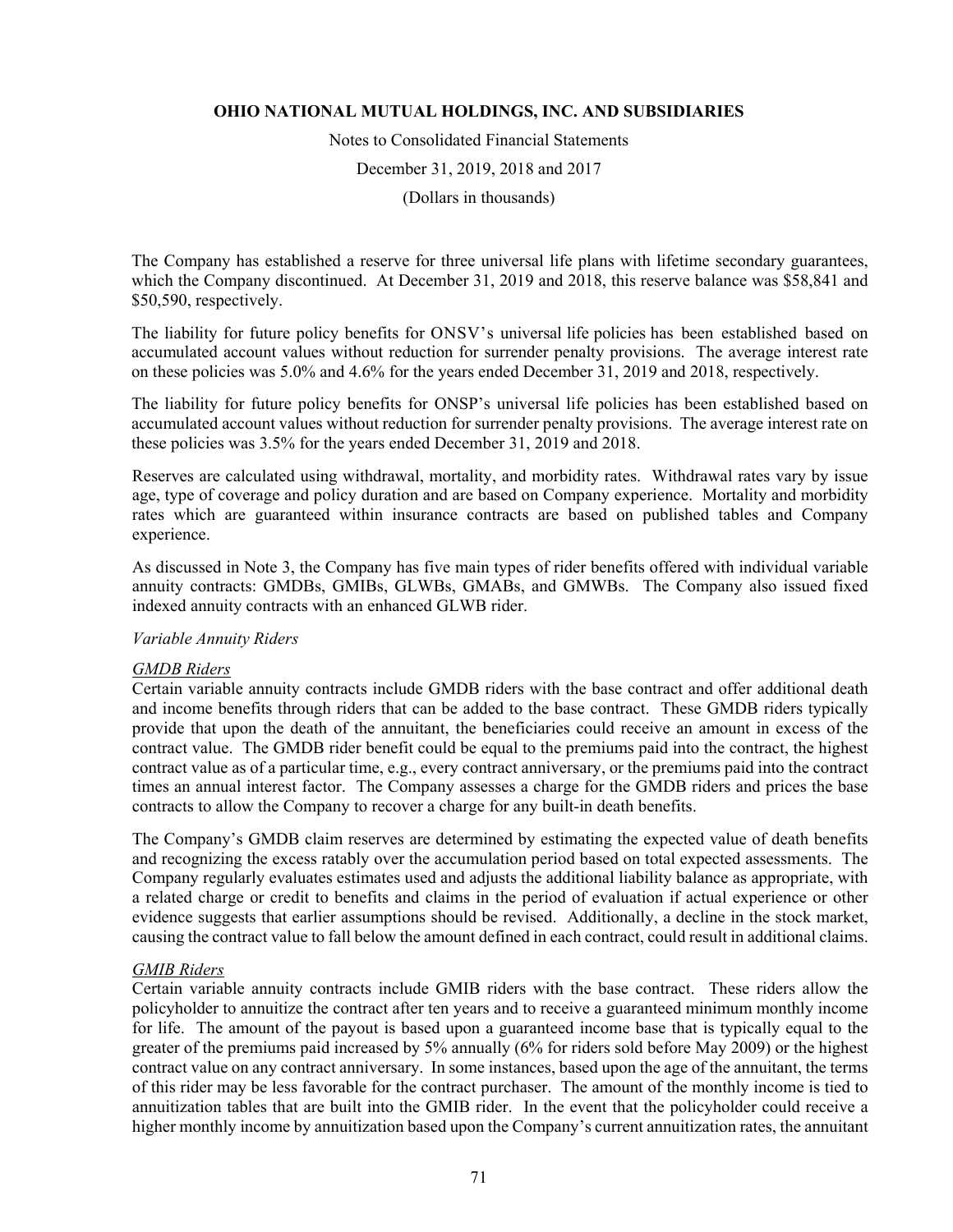Notes to Consolidated Financial Statements

December 31, 2019, 2018 and 2017

(Dollars in thousands)

will automatically receive the higher monthly income. The Company discontinued offering the GMIB rider in virtually all states in May 2010. NSLAC continued to sell the GMIB rider in the state of New York until August 2012.

GMIB claim reserves are determined each period by estimating the expected value of annuitization benefits in excess of the projected account balance at the date of annuitization and recognizing the excess ratably over the accumulation period based on total assessments. The Company regularly evaluates estimates used and adjusts the additional liability balance as appropriate, with a related charge or credit to benefits and claims in the period of evaluation, if actual experience or other evidence suggests that earlier assumptions should be revised.

#### *GLWB Riders*

The GLWB rider allows the owner to take withdrawals from the contract at a guaranteed percentage of the GLWB base every year even if the contract value goes to zero. Such guaranteed withdrawals may start any time after the annuitant reaches age 59 1∕2. The percentage withdrawal amount guaranteed increases if the annuitant attains a higher age band before the owner starts taking withdrawals. In some versions of GLWB riders sold in 2013 and later, there is a guaranteed minimum percentage withdrawal amount for the first 15 years of the contract; if the policyholder's account value goes to zero subsequent to the 15 year guarantee period, the percentage withdrawal amount is then calculated per a specified formula based on the 10 year treasury rate from the preceding 90 calendar days, with the calculated treasury linked rate subject to a specified cap and floor.

At policy inception, the GLWB base is set at the amount of the purchase payments and it is increased by the amount of future purchase payments. It increases (roll-up) by up to eight percent simple interest every year for the first ten years, as long as no withdrawal is made. If a withdrawal is made in any year during the first ten years, there is no roll-up at all for that year. If the contract value exceeds the GLWB base on any contract anniversary prior to the first contract anniversary after the annuitant reaches age 95, the GLWB base resets to the contract value and a new ten-year roll-up period begins.

In addition to the roll-up feature, some versions of the GLWB rider also provide for a top-off of the GLWB base at the end of the tenth contract year subject to attained age restrictions where applicable if the owner has not made any withdrawals in the first ten years. The top-off is equal to two hundred percent of the firstyear purchase payments. Policyholders are eligible for only one top-off during the contractual term. A reset to the contract value does not start a new top-off period. A top-off will typically not occur if there is any reset in the first ten years.

The GLWB may also contain a step-up feature which preserves potential market gain by ratcheting up to the contract value, if higher, on each anniversary. If the contract has both a roll-up and step-up feature, the GLWB base will be the greater of: 1) the GLWB base on the previous anniversary plus any additional purchase payments; 2) the step-up base; or 3) the roll-up base.

The initial GLWB riders (issued May 1, 2010 through December 31, 2010) had a built-in death benefit. This death benefit is reduced dollar for dollar for withdrawals. It differs from most of the other death benefits that decline pro rata for withdrawals. Thus, when the contract value is less than the death benefit, withdrawals will reduce the death benefit under the GLWB rider by a smaller amount than the reduction for other death benefits.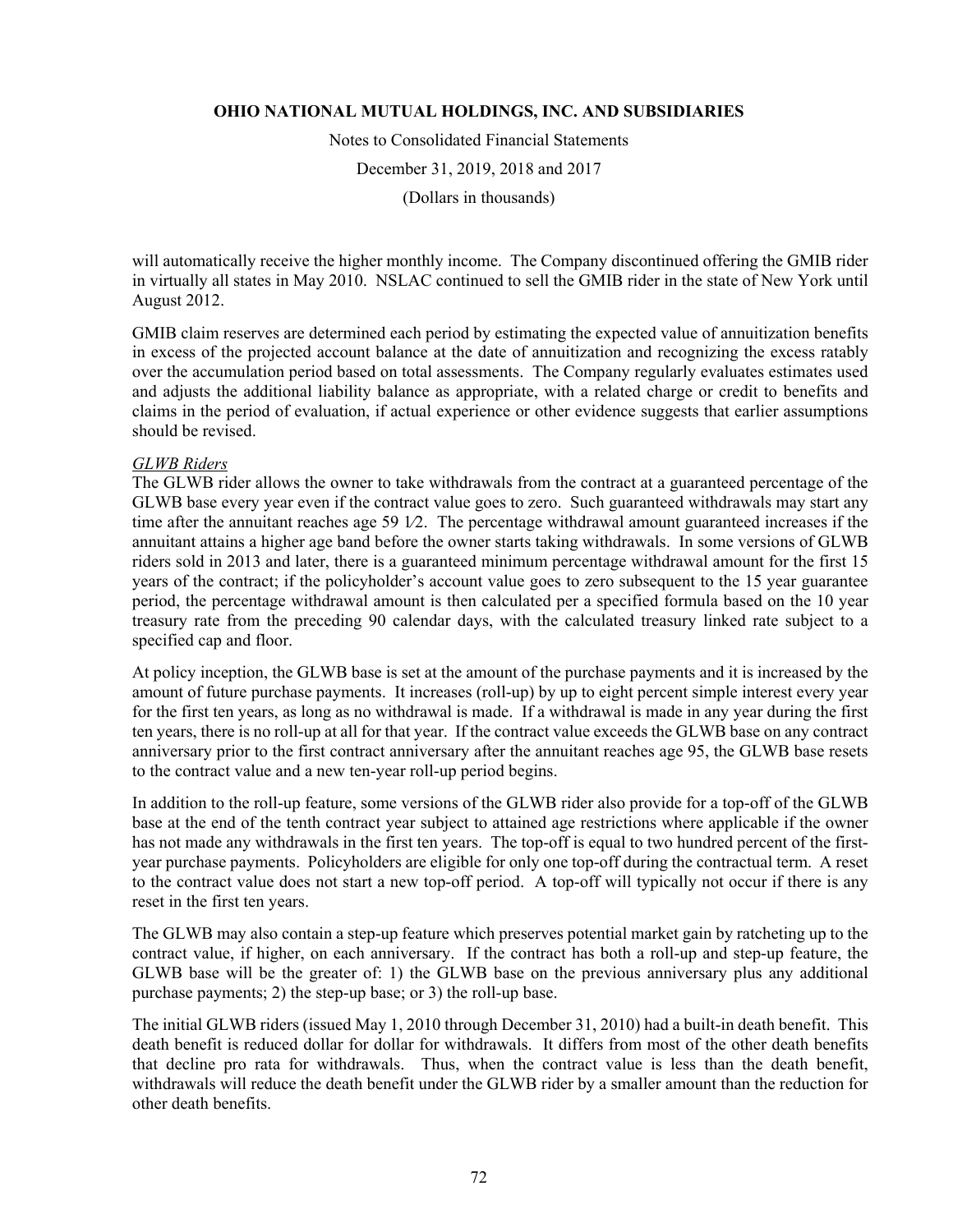Notes to Consolidated Financial Statements

December 31, 2019, 2018 and 2017

(Dollars in thousands)

The Company also offers single life and joint life versions of the GLWB rider. Under the joint life version, if the annuitant dies after the owner has started taking withdrawals the surviving spouse may elect a spousal continuation under the rider and continue to receive the same payment. Under the single life version, the guaranteed amount that may be withdrawn could decline either because 1) the contract value is less than the GLWB base and under the single life GLWB rider the contract value then becomes the new GLWB base and/or 2) the surviving spouse is in a different age band.

The initial GLWB riders, which are a closed block, represent an embedded derivative in the variable annuity contract that is required to be separated from, and valued apart from, the host variable annuity contract. The embedded derivative is carried at estimated fair value and reported in future policy benefits and claims. The estimated fair value of the GLWB embedded derivative was calculated based on actuarial assumptions related to the projected benefit cash flows, incorporating numerous assumptions, including but not limited to, expectations of contract holder persistency, market returns, correlations of market returns and market return volatility.

For GLWB riders issued beginning January 1, 2011, claim reserves are determined each period by estimating the expected value of withdrawal benefits in excess of the projected account balance at the date of the rider entering the lifetime annuity period and recognizing the excess ratably over the accumulation period based on total assessments as the later generation riders do not meet the definition of a derivative. The Company regularly evaluates estimates used and adjusts the additional liability balance as appropriate, with a related charge or credit to benefits and claims in the period of evaluation, if actual experience or other evidence suggests that earlier assumptions should be revised.

#### *GMAB Riders*

Certain variable annuity contracts include a GMAB rider. On the eighth or tenth anniversary, depending on the version of the rider, the policyholder's account value will increase to the amount of the initial deposit if the account value at that anniversary is less than the initial deposit. A GMAB rider represents an embedded derivative in the variable annuity contract that is required to be separated from, and valued apart from, the host variable annuity contract. The embedded derivative is carried at estimated fair value and reported in future policy benefits and claims.

The estimated fair value of the GMAB embedded derivative is calculated based on actuarial assumptions related to the projected benefit cash flows, incorporating numerous assumptions, including but not limited to, expectations of contract holder persistency, market returns, correlations of market returns and market return volatility.

#### *GMWB Riders*

Certain variable annuity contracts include a GMWB rider, which is similar to the GMAB rider noted above except the policyholder is allowed to make periodic withdrawals instead of waiting for the benefit in a lump sum at the end of the tenth year. A GMWB rider represents an embedded derivative in the variable annuity contract that is required to be separated from, and valued apart from, the host variable annuity contract. The embedded derivative is carried at estimated fair value and reported in future policy benefits and claims.

The estimated fair value of a GMWB embedded derivative is calculated based on actuarial assumptions related to projected benefit cash flows, incorporating numerous assumptions including, but not limited to, expectations of contract holder persistency, market returns, correlations of market returns and market return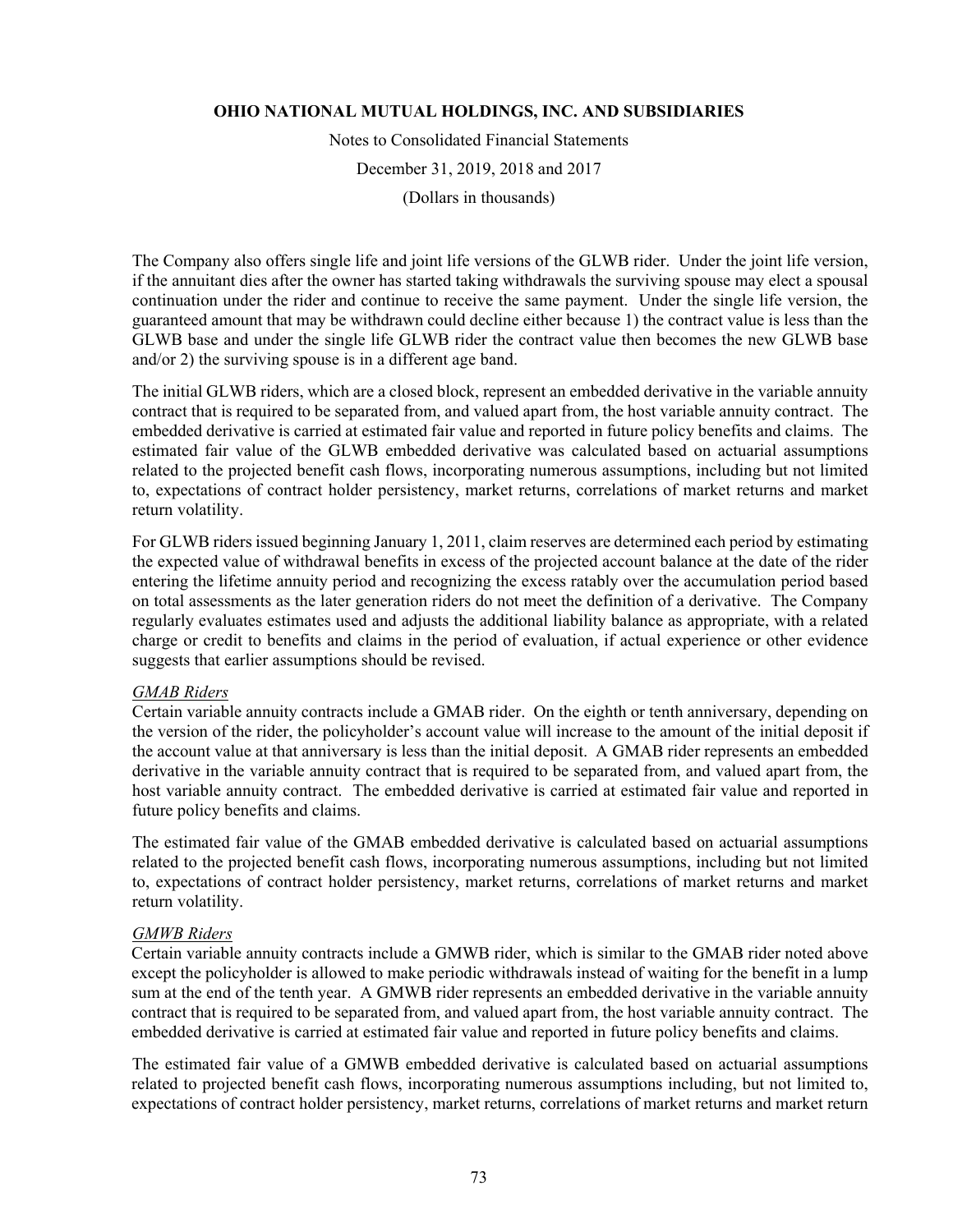Notes to Consolidated Financial Statements

December 31, 2019, 2018 and 2017

(Dollars in thousands)

volatility. The Company discontinued the sale of its GMWB rider in 2009. The activity associated with GMWB riders is included with GMAB riders and labeled "GMAB."

The following tables summarize the account values and net amount at risk, net of reinsurance, for variable annuity contracts with guarantees invested in both general and separate accounts as of December 31 (note that most contracts contain multiple guarantees):

|                                                                                                          | 2019                              |             |             |                        |             |
|----------------------------------------------------------------------------------------------------------|-----------------------------------|-------------|-------------|------------------------|-------------|
|                                                                                                          |                                   | Death       |             |                        |             |
|                                                                                                          |                                   | benefits    |             | <b>Living benefits</b> |             |
|                                                                                                          |                                   | <b>GMDB</b> | <b>GMIB</b> | <b>GLWB</b>            | <b>GMAB</b> |
| Return of net deposit                                                                                    |                                   |             |             |                        |             |
| Total account value                                                                                      | \$                                | 6,404,612   |             |                        | 3,207,226   |
| Separate account value                                                                                   | \$                                | 6,080,923   |             |                        | 3,205,824   |
| Net amount at risk $1$                                                                                   | \$                                | 32,880      |             |                        | 10          |
| Weighted average attained age of contract holders                                                        |                                   | 69          |             |                        | 67          |
| Return of net deposits accrued at a stated rate                                                          |                                   |             |             |                        |             |
| Total account value                                                                                      | $\mathbb{S}% _{t}\left( t\right)$ | 892,336     |             |                        | 8,018       |
| Separate account value                                                                                   | \$                                | 878,652     |             |                        | 6,872       |
| Net amount at risk $1$                                                                                   | \$                                | 160,820     |             |                        |             |
| Weighted average attained age of contract holders                                                        |                                   | 74          |             |                        | 72          |
| Highest of return of net deposits accrued at a<br>stated rate and return of highest anniversary<br>value |                                   |             |             |                        |             |
| Total account value                                                                                      | \$                                | 2,511,305   | 6,790,521   | 8,910,042              |             |
| Separate account value                                                                                   | \$                                | 2,501,216   | 6,693,607   | 8,909,500              |             |
| Net amount at risk $1$                                                                                   | $\mathbf S$                       | 540,086     | 370,742     | 103,342                |             |
| Weighted average attained age of contract holders                                                        |                                   | 70          | 69          | 68                     |             |
| Return of highest anniversary value                                                                      |                                   |             |             |                        |             |
| Total account value                                                                                      | \$                                | 9,537,277   |             |                        |             |
| Separate account value                                                                                   | \$                                | 9,347,848   |             |                        |             |
| Net amount at risk $1$                                                                                   | \$                                | 6,296       |             |                        |             |
| Weighted average attained age of contract holders                                                        |                                   | 68          |             |                        |             |
| <b>Total</b>                                                                                             |                                   |             |             |                        |             |
| Total account value                                                                                      | \$                                | 19,345,530  | 6,790,521   | 8,910,042              | 3,215,244   |
| Separate account value                                                                                   | \$                                | 18,808,639  | 6,693,607   | 8,909,500              | 3,212,696   |
| Net amount at risk $1$                                                                                   | $\mathbb{S}$                      | 740,082     | 370,742     | 103,342                | 10          |
| Weighted average attained age of contract holders                                                        |                                   | 69          | 69          | 68                     | 67          |

<sup>1</sup> Death benefit net amount at risk and living benefit net amount at risk are not additive at the contract level.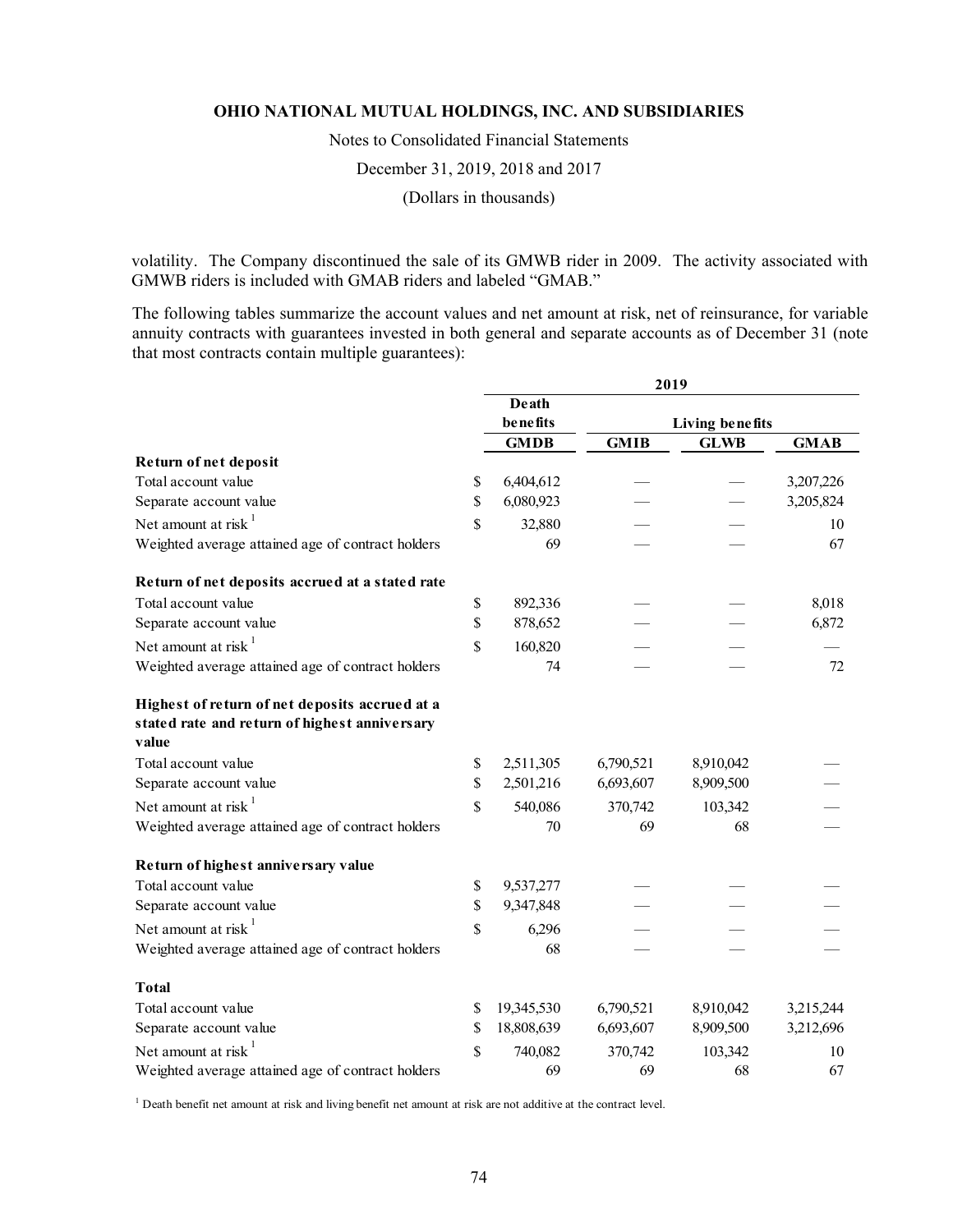Notes to Consolidated Financial Statements

December 31, 2019, 2018 and 2017

(Dollars in thousands)

|                                                                                                          | 2018             |             |                 |             |  |
|----------------------------------------------------------------------------------------------------------|------------------|-------------|-----------------|-------------|--|
|                                                                                                          | Death            |             |                 |             |  |
|                                                                                                          | benefits         |             | Living benefits |             |  |
|                                                                                                          | <b>GMDB</b>      | <b>GMIB</b> | <b>GLWB</b>     | <b>GMAB</b> |  |
| <b>Return of net deposit</b>                                                                             |                  |             |                 |             |  |
| Total account value                                                                                      | \$<br>6,304,533  |             |                 | 3,189,635   |  |
| Separate account value                                                                                   | \$<br>5,948,929  |             |                 | 3,186,119   |  |
| Net amount at risk $1$                                                                                   | \$<br>124,807    |             |                 | 8,758       |  |
| Weighted average attained age of contract holders                                                        | 68               |             |                 | 66          |  |
| Return of net deposits accrued at a stated rate                                                          |                  |             |                 |             |  |
| Total account value                                                                                      | \$<br>845,451    |             |                 | 8,489       |  |
| Separate account value                                                                                   | \$<br>832,660    |             |                 | 6,819       |  |
| Net amount at risk $1$                                                                                   | \$<br>229,320    |             |                 | 149         |  |
| Weighted average attained age of contract holders                                                        | 73               |             |                 | 73          |  |
| Highest of return of net deposits accrued at a<br>stated rate and return of highest anniversary<br>value |                  |             |                 |             |  |
| Total account value                                                                                      | \$<br>2,549,366  | 6,891,179   | 8,452,408       |             |  |
| Separate account value                                                                                   | \$<br>2,535,941  | 6,782,520   | 8,443,673       |             |  |
| Net amount at risk $1$                                                                                   | \$<br>828,741    | 448,715     | 92,534          |             |  |
| Weighted average attained age of contract holders                                                        | 69               | 68          | 67              |             |  |
| Return of highest anniversary value                                                                      |                  |             |                 |             |  |
| Total account value                                                                                      | \$<br>9,192,906  |             |                 |             |  |
| Separate account value                                                                                   | \$<br>8,972,703  |             |                 |             |  |
| Net amount at risk $1$                                                                                   | \$<br>462,894    |             |                 |             |  |
| Weighted average attained age of contract holders                                                        | 67               |             |                 |             |  |
| <b>Total</b>                                                                                             |                  |             |                 |             |  |
| Total account value                                                                                      | \$<br>18,892,256 | 6,891,179   | 8,452,408       | 3,198,124   |  |
| Separate account value                                                                                   | \$<br>18,290,233 | 6,782,520   | 8,443,673       | 3,192,938   |  |
| Net amount at risk $1$                                                                                   | \$<br>1,645,762  | 448,715     | 92,534          | 8,907       |  |
| Weighted average attained age of contract holders                                                        | 68               | 68          | 67              | 66          |  |

<sup>1</sup> Death benefit net amount at risk and living benefit net amount at risk are not additive at the contract level.

For guarantees of benefits that are payable in the event of death (GMDB), the net amount at risk is generally defined as the current guaranteed minimum death benefit in excess of the account balance as of the balance sheet date.

For benefit guarantees that are payable at annuitization (GMIB), the net amount at risk is generally defined as the present value of the minimum guaranteed annuity payments available to the contract holder,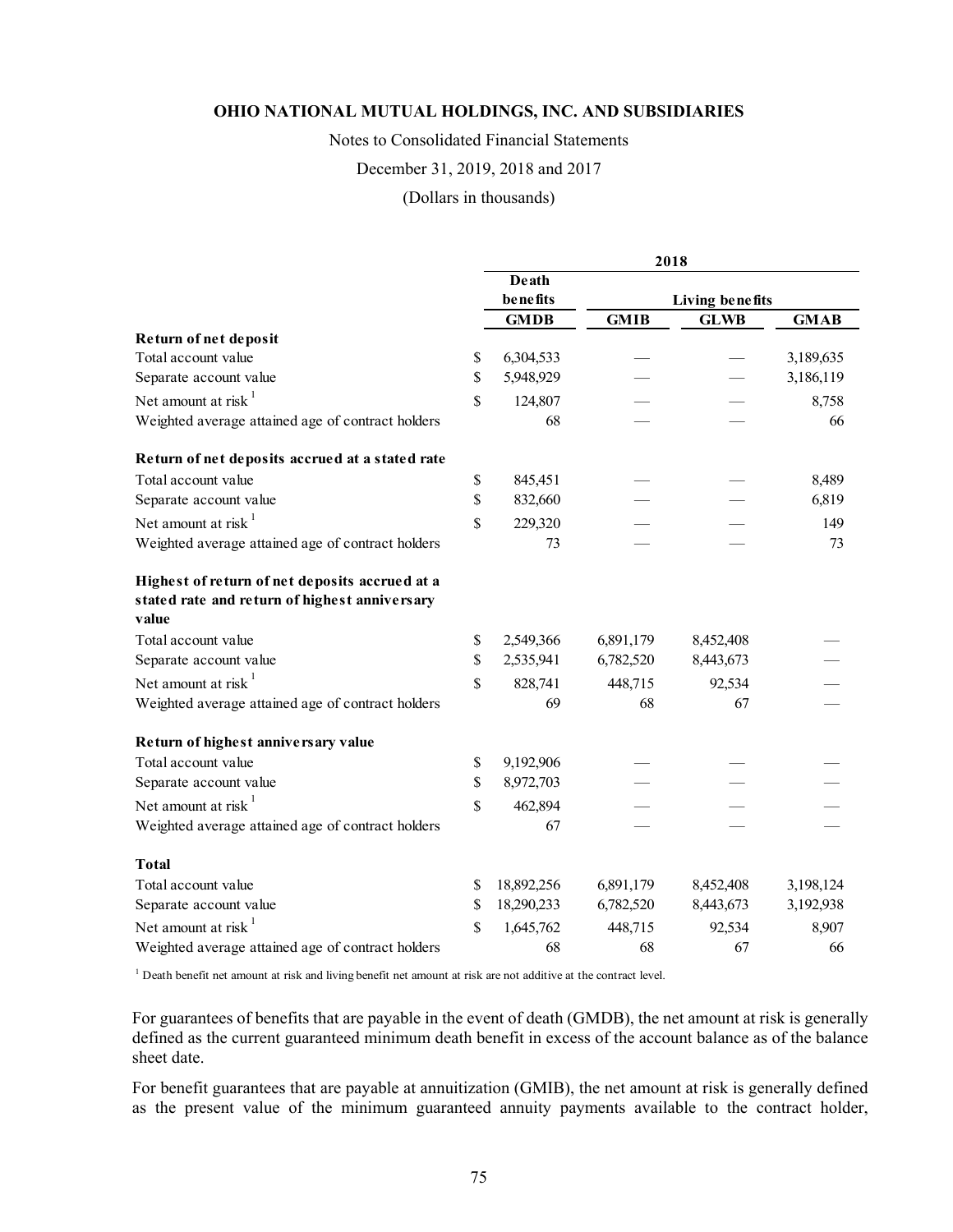Notes to Consolidated Financial Statements

December 31, 2019, 2018 and 2017

(Dollars in thousands)

determined in accordance with the terms of the contract and best estimate assumptions, where applicable, in excess of the account balance as of the balance sheet date.

For benefit guarantees that are payable upon withdrawal (GLWB), the net amount at risk is generally defined as the present value of the current maximum guaranteed withdrawal available to or taken by the contract holder, determined in accordance with the terms of the contract and best estimate assumptions, where applicable, in excess of the account balance as of the balance sheet date.

For accumulation guarantees (GMAB), the net amount at risk is generally defined as the guaranteed minimum accumulation balance in excess of the account balance as of the balance sheet date.

The assets supporting the variable portion of all variable annuities are carried at fair value and reported as assets held in separate accounts, with an equivalent amount reported as liabilities related to separate accounts. All separate account assets associated with these contracts are invested in shares of various mutual funds offered by the Company and its sub advisors. Some riders require that separate account funds be invested in asset allocation models, managed volatility models and/or have other investment restrictions. The Company did not transfer assets from the general account to the separate account for any of its variable annuity contracts during 2019 and 2018.

The following table summarizes account balances of variable annuity contracts with guarantees that were invested in separate accounts as of December 31:

|   | 2019       | 2018       |
|---|------------|------------|
|   |            |            |
| S | 5,250,098  | 5,164,084  |
|   | 12,853,796 | 12,308,626 |
|   | 704,745    | 817,523    |
|   | 18,808,639 | 18,290,233 |
|   |            |            |

The following table summarizes the reserve balances, net of reinsurance, for variable annuity contracts with guarantees as of December 31:

|                                    | <b>GMDB</b> | <b>GMIB</b> | <b>GLWB</b> | <b>GMAB</b> |
|------------------------------------|-------------|-------------|-------------|-------------|
| Balance at December 31, 2017<br>-S | 117,441     | (515, 127)  | 60,367      | (31, 727)   |
| Incurred claims                    | 16,506      | 6,237       | 25          | 42          |
| Paid claims                        | (16,506)    | (6,237)     | (25)        | (42)        |
| Other $\frac{1}{1}$                | 16,267      | 47,025      | 20,262      | 33,689      |
| Balance at December 31, 2018 \$    | 133,708     | (468, 102)  | 80,629      | 1,962       |
| Incurred claims                    | 18,776      | 12,172      | 1,022       |             |
| Paid claims                        | (18,776)    | (12,172)    | (1,022)     |             |
| Other                              | 6,354       | 98,874      | 33,212      | (24, 113)   |
| Balance at December 31, 2019<br>-S | 140,062     | (369,228)   | 113,841     | (22, 151)   |

1. The components that make up the Other line item above include items affecting reserve balances outside of paid and incurred claims. This includes, but is not limited to, interest, accrual, true-up, unlockings and market factors.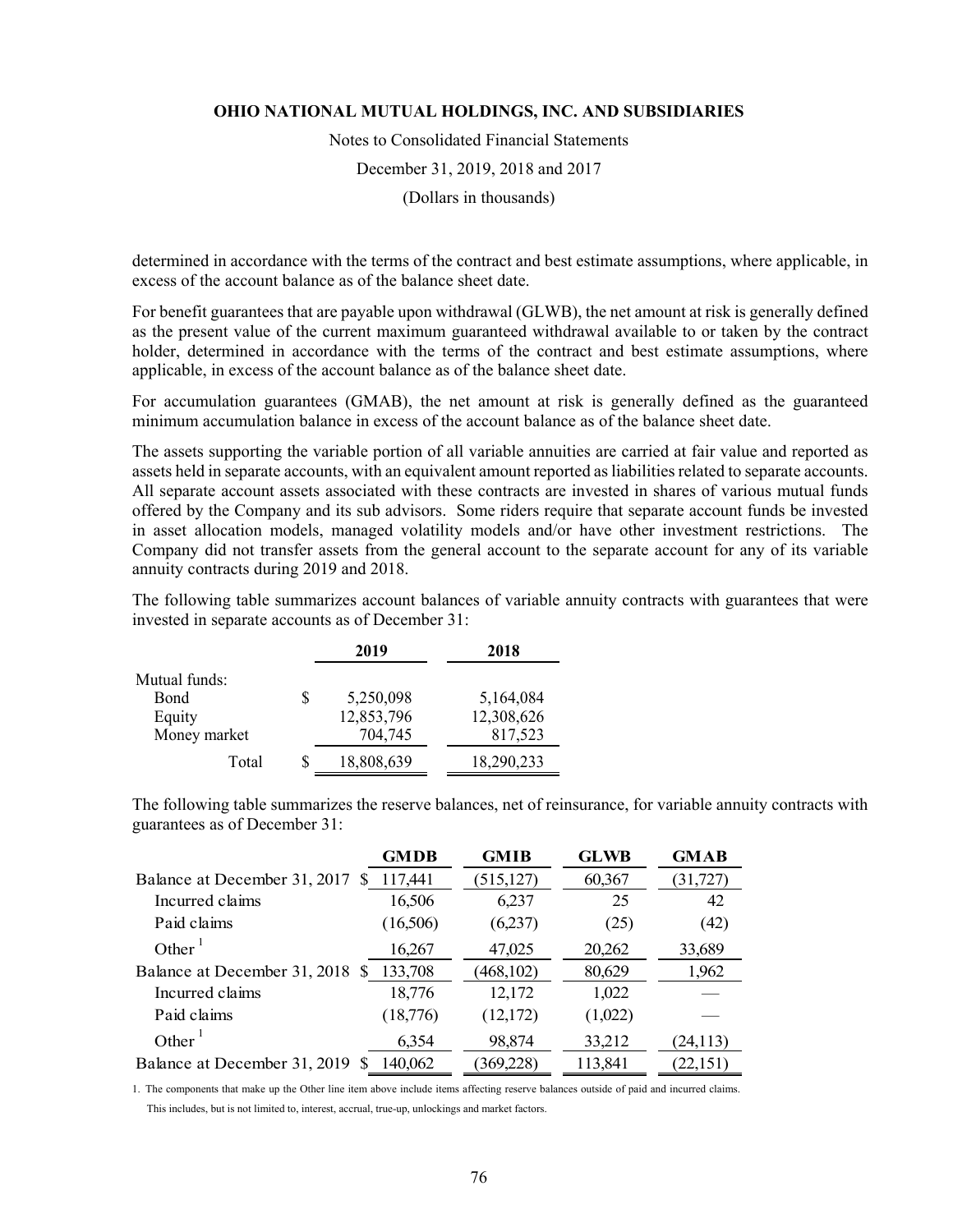Notes to Consolidated Financial Statements

December 31, 2019, 2018 and 2017

(Dollars in thousands)

The reserve balances in the above table include reserves for both direct and reinsurance ceded balances. As of December 31, 2019, direct G reserves were \$1,156,379, ceded G reserves were \$1,293,855 and net G reserves were \$(137,476). As of December 31, 2018, direct G reserves were \$1,075,689, ceded G reserves were \$1,327,492 and net G reserves were \$(251,803). The direct reserves were calculated in accordance with FASB ASC Topic 944, *Financial Services* and the reinsurance ceded reserves were calculated in accordance with FASB ASC Topic 815, *Derivatives*. See Note 6 for a reconciliation of the change in the reinsurance ceded reserve.

#### *Fixed Indexed Annuity Riders*

#### *GLWB Riders*

Certain fixed indexed annuity contracts include a GLWB rider. The GLWB rider allows the owner to take withdrawals from the contract at a guaranteed percentage of the GLWB base every year even if the contract value goes to zero. There are two versions of GLWB rider offered: a single life GLWB with the annuitant as the covered person, and a joint life GLWB with the annuitant and the annuitant's spouse as the covered persons.

The rider provides for a guaranteed payment of the maximum allowable withdrawal ("MAW") each index year during the lifetime withdrawal period. Such guaranteed withdrawals may start any time after the annuitant/youngest covered spouse reaches age 59 1⁄2. The percentage withdrawal amount guaranteed increases if the annuitant/youngest covered spouse attains a higher age band before the guarantee is elected.

At the policy's initial sweep date, the GLWB base is set at the amount of the purchase payments. After the initial sweep date, the GLWB base will be the greatest of the step-up GLWB base and the annual credit GLWB base. On each anniversary of the initial sweep date, except under excess withdrawal, the step-up GLWB base is equal to the greater of the GLWB base on the prior day, and the then current contract value, after deducting any applicable charges for the contract and credited interest. The annual credit base is the GLWB base just prior to the index year processing, plus the annual credit calculation base just prior to index processing, multiplied by an index or bonus credit rate. Upon a step-up, the annual credit calculation base will reset to the contract value at the time of step-up.

For the period from January 2, 2018 through April 6, 2018, and for the period from June 4, 2018 through September 7, 2018 in the state of California, the Company offered an exchange program, which provided certain variable annuity policyholders with a GMIB rider the opportunity to exchange the policy and associated rider for a fixed indexed annuity policy with an enhanced GLWB rider. The notable difference of the enhanced GLWB rider is the calculation of the initial GLWB benefit base. At the policy's initial sweep date, the GLWB base is set to equal the contract value on the sweep date multiplied by the GLWB enhancement percentage, which is set based on the ratio of GMIB benefit base to AV at the time of exchange. After the initial sweep date, the GLWB base will be the greatest of the step-up GLWB base and the annual credit GLWB base.

For these GLWB riders, claim reserves are determined each period by estimating the expected value of withdrawal benefits in excess of the projected account balance at the date of the rider entering the lifetime annuity period, and comparing this to the expected value of assessments for the contract, where assessments are contract fees and interest margins. Liabilities are accrued as a proportion to the accumulated assessments. The Company regularly evaluates estimates used and adjusts the additional liability balance as appropriate.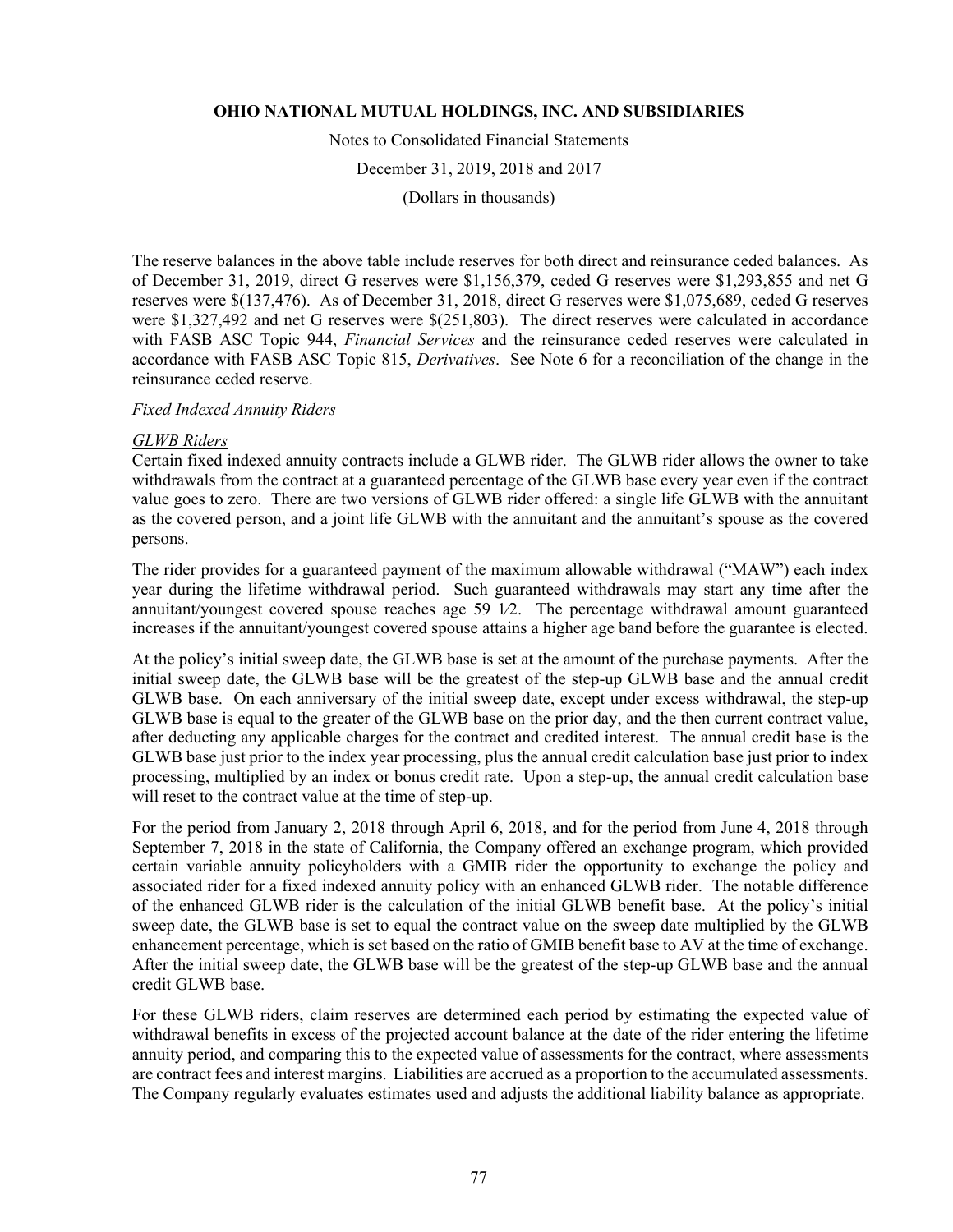Notes to Consolidated Financial Statements

December 31, 2019, 2018 and 2017

(Dollars in thousands)

The base account reserve balances, net of reinsurance, for fixed indexed annuity contracts were \$166,353 of embedded derivative and \$931,394 of host and other liability as of December 31, 2019. The balances were \$124,953 of embedded derivative and \$954,862 of host and other liability as of December 31, 2018. The G reserve balances, net of reinsurance, for fixed indexed annuity contracts with guarantees were \$12,990 and \$6,360 as of December 31, 2019 and December 31, 2018, respectively. The components that make up the reserve include items affecting reserve balances outside of paid and incurred claims. This includes, but is not limited to, interest, accrual, true-up, unlockings, and market factors.

The total account value of the fixed indexed annuities was approximately \$1,077,000 and \$1,096,000 as of December 31, 2019 and 2018, respectively. The account value specific to the GLWB riders was approximately \$567,000 and \$586,000 as of December 31, 2019 and 2018, respectively.

Direct and net G reserves were \$12,990 and \$6,360 as of December 31, 2019 and 2018, respectively. No G reserves were ceded to external parties during 2019 and 2018.

#### **(11) Reinsurance**

The Company participates in reinsurance activities in order to limit losses, minimize exposure to significant risks and provide additional capacity for future growth. The Company routinely enters into reinsurance transactions with other insurance companies, third parties and subsidiaries. This reinsurance involves either ceding certain risks to or assuming risks from other insurance companies. The Company's consolidated financial statements reflect the effects of assumed and ceded reinsurance transactions.

#### *External Reinsurance*

For the Company's life insurance products, the Company reinsures a percentage of the mortality or morbidity risk on a quota share basis or on an excess of retention basis. The Company also reinsures risk associated with their disability and health insurance policies. Ceded premiums approximated 16%, 16% and 17% of gross earned life and accident and health premiums during 2019, 2018 and 2017, respectively.

For the Company's individual variable annuity products, the Company reinsures the various living and death benefit riders, including GMDB, GMIB and GLWB. For the Company's fixed annuity products, the Company has coinsurance agreements in place to reinsure fixed annuity products sold between 2001 and 2006. Ceded amounts under these coinsurance agreements range from one-third to two-thirds of the business produced. The ceded reserves attributable to fixed annuity coinsurance agreements were \$198,600 and \$276,138 as of December 31, 2019 and 2018, respectively.

Reinsurance agreements that do not transfer significant insurance risk are recorded using deposit accounting. The Company enters into such agreements with unaffiliated reinsurers. Effective April 1, 2016, the Company entered into an agreement to cede certain whole life blocks of business written between January 1, 2016 and December 31, 2016. Effective January 1, 2017, the Company entered into an additional agreement to cede certain whole life blocks of business written between January 1, 2017 and December 31, 2017. Effective October 1, 2017, these agreements were amended and restated to combine the previous treaties from 2014 through 2016, and add 2017 as well as 2018 prospectively. This combined treaty is accounted for using deposit accounting. At the inception of each of these deposit accounting agreements, a risk charge liability was recorded in other liabilities on the consolidated balance sheets, with a corresponding risk charge expense recorded in other operating expenses on the consolidated statements of operations. The risk charge liabilities and expenses related to these agreements were \$2,395, \$2,022 and \$1,405 at and as of December 31, 2019, 2018 and 2017, respectively.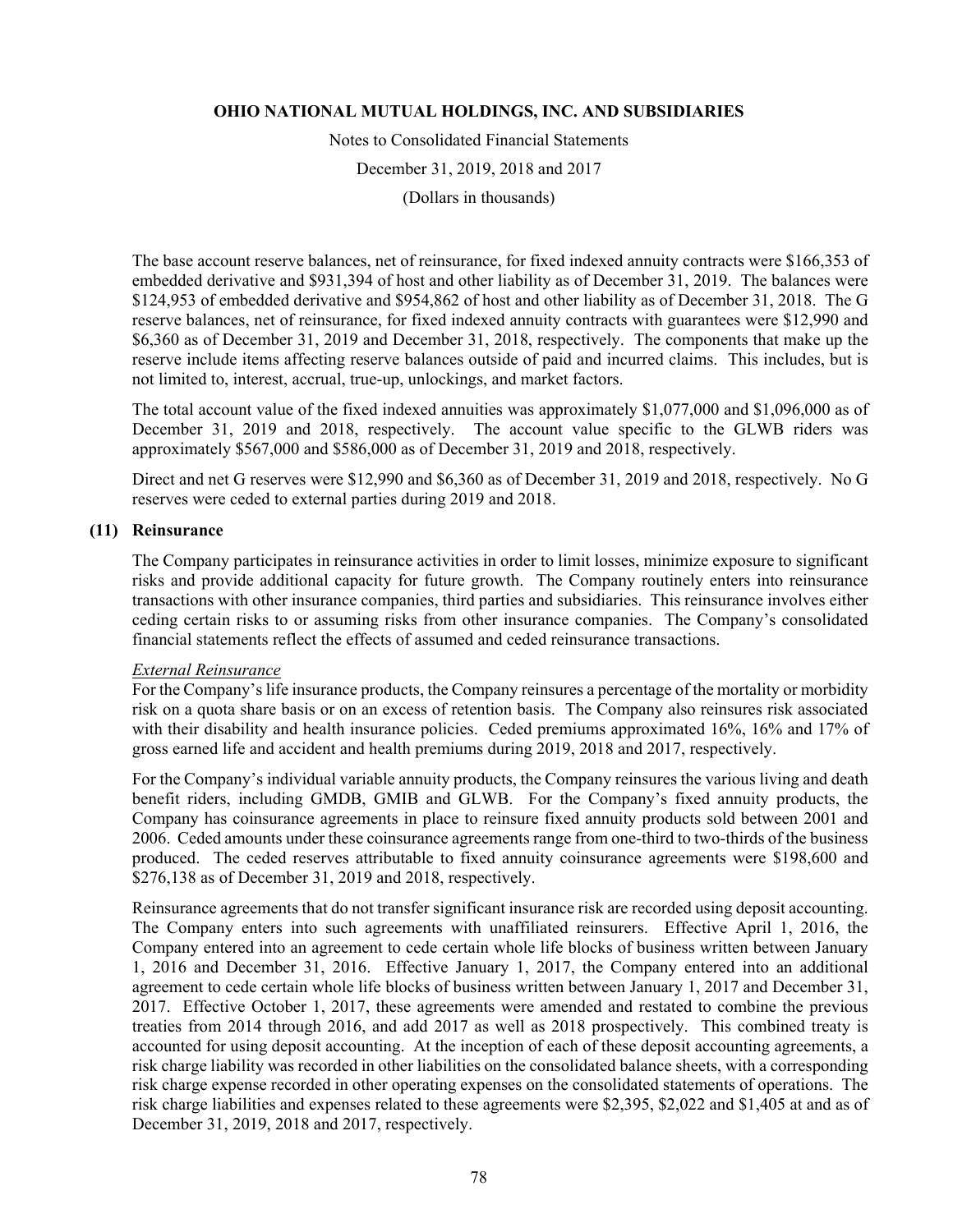Notes to Consolidated Financial Statements

December 31, 2019, 2018 and 2017

(Dollars in thousands)

Effective December 31, 2018, the Company entered into an agreement to cede its quota share of the net liability on certain term life policies issued between June 4, 2007 through December 31, 2017, and in force as of the effective date. This treaty is accounted for using deposit accounting. The risk charge liabilities and expenses related to this agreement settle quarterly, beginning March 31, 2019. The risk charge expense related to this agreement was \$435 at and as of December 31, 2019.

Effective July 1, 2019, the Company entered into a reinsurance agreement to coinsure 100% of its retained inforce BOLI and SPDA blocks of business with a third party reinsurer licensed as an authorized reinsurer in the State of Ohio. As a result of this transaction, available-for-sale securities and cash of \$2,797,281 were transferred to the reinsurer, resulting in a realized gain of \$197,876 for the year ended December 31, 2019. This transaction resulted in a \$1,929,233 increase included in reinsurance recoverable on the consolidated balance sheets as of December 31, 2019. The BOLI block of business met the requirements for reinsurance accounting, however, because the SPDA block qualifies as investment contracts, the SPDA portion of the agreement did not meet the criteria for reinsurance accounting and was accounted for under deposit accounting. As a result, a reinsurance deposit asset of \$935,792 was recorded in the consolidated balance sheets at the inception of the treaty. The asset is carried at a net amortized value of \$905,770 on the consolidated balance sheets as of December 31, 2019.

#### *Affiliate Reinsurance*

As it relates to reinsurance among affiliates, to mitigate the volatility of statutory surplus for ONLIC, ONLIC ceded variable annuity-related risks, living and death benefits to SYRE for the GMIB, GMDB, and GLWB riders. Effective April 1, 2019, ONLIC recaptured its direct business previously ceded to SYRE. ONLIC now cedes these variable annuity-related risks and certain additional guarantee risks, which were previously retained, to SUNR, which retrocedes GMIB and associated risks and riders to SYRE. Additionally, to consolidate the management of such living benefit risks, ONLIC assumes GMIB and associated riders issued by NSLAC, which are correspondingly retroceded to SYRE as discussed above. Effective January 2018, ONLIC ceded 100% of the fixed indexed annuities exchange program business and associated GLWB riders to SYRE. ONLIC assumes BOLI policies issued by ONLAC, but ceased reinsuring new policies in October 2016.

ONLAC writes a significant amount of term and universal life insurance that requires statutory reserves in excess of the Company's best estimate economic reserves (i.e. redundant reserves). To efficiently manage the statutory surplus impact to ONLAC and improve capacity to write new business, the Company established two affiliated Vermont captive insurers, MONT and KENW, and an Ohio captive, CMGO. ONLAC cedes certain term life policies and certain death benefit guarantee universal life policies to MONT. ONLAC cedes certain term life policies to KENW and CMGO. MONT, KENW and CMGO entered into external reinsurance covering certain of the assumed blocks of business. Additionally, MONT, KENW and CMGO retrocede term life policies on a yearly renewable term basis to ONLIC, which ONLIC cedes to external reinsurers.

ONSV entered into a proportional quota share agreement with ONSP whereby the Company assumes 50% of the premiums and claims related to ONSP's participation in the Peruvian survival, disability and burial group insurance program. This agreement applies to premiums and claims incurred between January 1, 2015 and December 31, 2016.

All of the affiliated reinsurance transactions eliminate in consolidation at the ONFS and ONMH levels.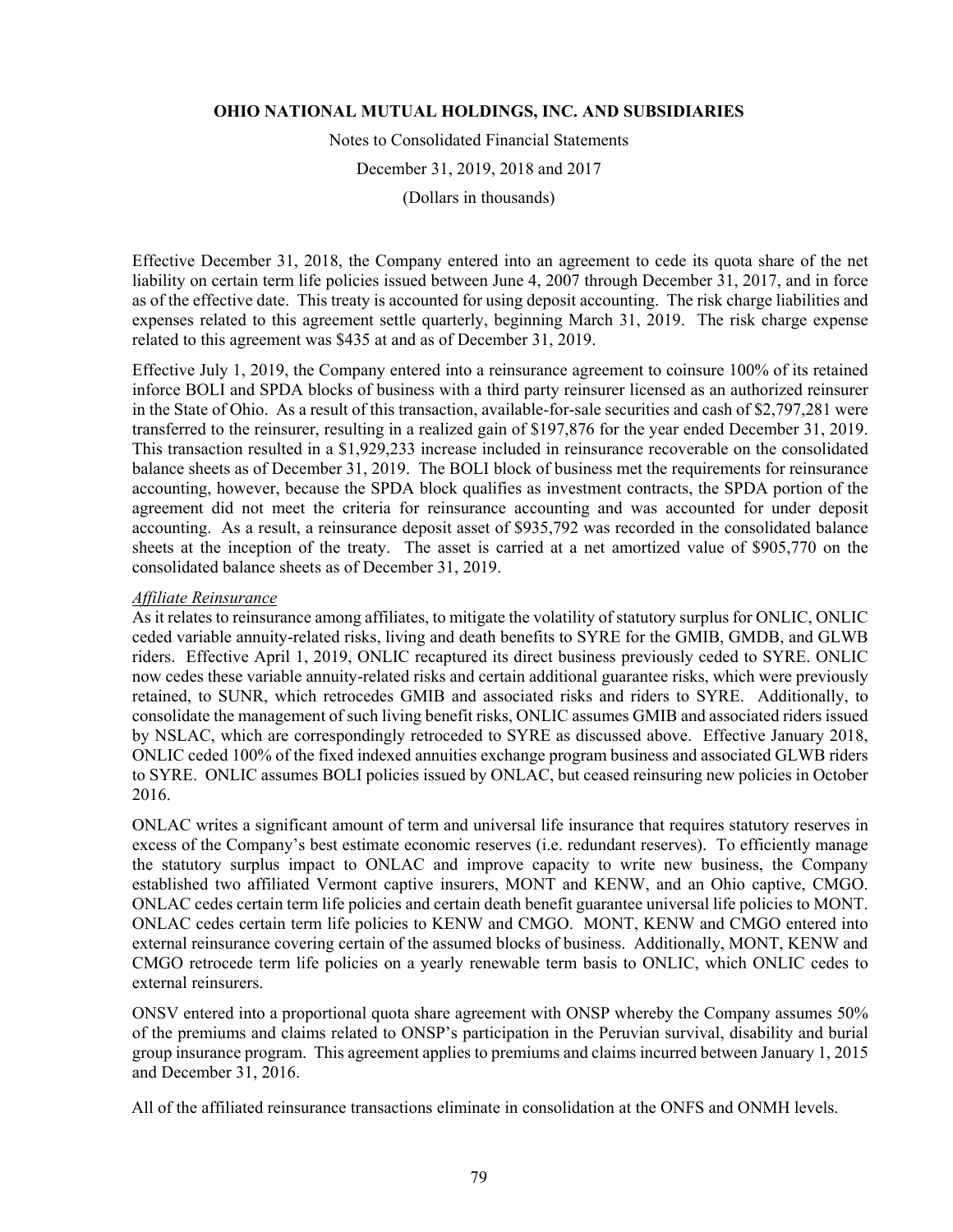Notes to Consolidated Financial Statements

December 31, 2019, 2018 and 2017

(Dollars in thousands)

The reconciliation of traditional life and accident and health total premiums to net premiums for the years ended December 31, were as follows:

|                                    | 2019      | 2018       | 2017       |
|------------------------------------|-----------|------------|------------|
| Direct premiums                    | 1,083,857 | 1,050,888  | 977,421    |
| Reinsurance assumed - external     | 1,075     | 1,219      | 1,363      |
| Reinsurance assumed - intercompany | 257,514   | 238,704    | 234,812    |
| Reinsurance ceded - external       | (197,528) | (183, 327) | (188, 256) |
| Reinsurance ceded - intercompany   | (257,514) | (238, 704) | (234, 812) |
| Net premiums earned                | 887,404   | 868,780    | 790,528    |

#### **(12) Long-Term Debt Obligations**

Long-term debt obligations outstanding were as follows as of December 31:

|                                  |               | 2019    | 2018    |
|----------------------------------|---------------|---------|---------|
| Surplus notes                    |               |         |         |
| $6.875\%$ fixed rate due 2042    | S             | 247,504 | 247,393 |
| 5,000% fixed rate due 2031       |               | 4,019   | 3,979   |
| 5.800% fixed rate due 2027       |               | 5,897   | 5,883   |
| 8.500% fixed rate due 2026       |               | 49,798  | 49,767  |
| Senior notes                     |               |         |         |
| $6.625\%$ fixed rate due 2031    |               | 247,411 | 247,264 |
| $6.375\%$ fixed rate due 2020    |               |         | 299,218 |
| Term Loan                        |               |         |         |
| 3.96% variable rate due 2022     |               | 399,249 |         |
| Total long-term debt obligations | <sup>\$</sup> | 953,878 | 853,504 |
|                                  |               |         |         |

#### *Surplus Notes*

In June 2012, ONLIC issued a \$250,000, 6.875% fixed rate surplus note due June 15, 2042. Interest on this surplus note is payable semi-annually on June 15 and December 15. ONLIC may redeem this surplus note at its option. This surplus note is unsecured and subordinated to all present and future indebtedness and policy claims of ONLIC.

In December 2011, ONLIC issued a \$4,500, 5.000% fixed rate surplus note to Security Mutual Life Insurance Company of New York ("SML"), as payment for the purchase of additional shares of NSLAC. This note matures on December 15, 2031. Interest on this surplus note is payable semi-annually on December 15 and June 15. ONLIC may redeem this surplus note at its option. This surplus note is unsecured and subordinated to all present and future indebtedness and policy claims of ONLIC.

In April 2007, ONLIC issued a \$6,000, 5.800% fixed rate surplus note to SML, as payment for the purchase of a portion of the shares of NSLAC. This note matures on April 1, 2027. Interest on this surplus note is payable semi-annually on April 1 and October 1. ONLIC may redeem this surplus note at its option. This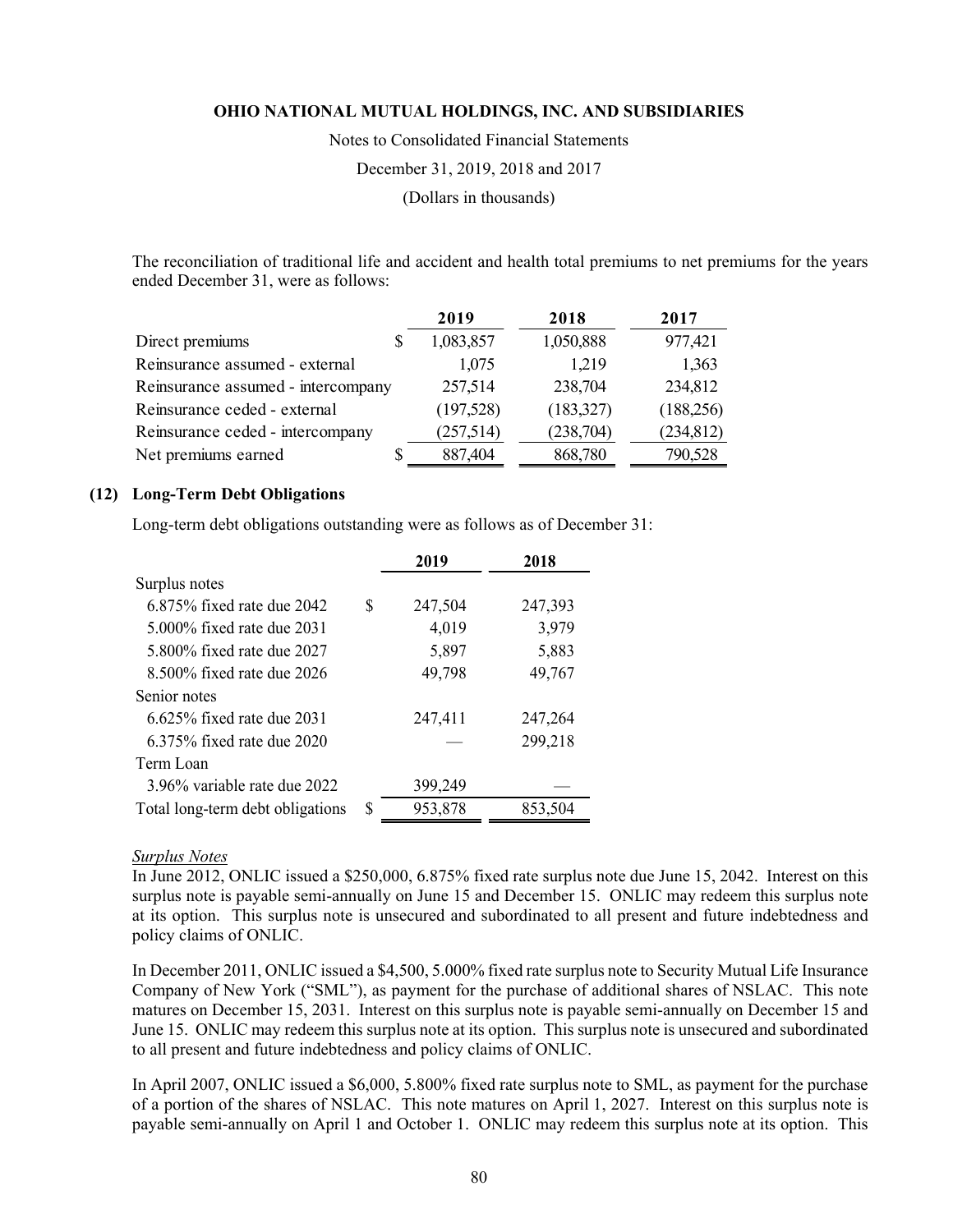Notes to Consolidated Financial Statements December 31, 2019, 2018 and 2017 (Dollars in thousands)

surplus note is unsecured and subordinated to all present and future indebtedness and policy claims of ONLIC.

In May 1996, ONLIC issued \$50,000, 8.500% fixed rate surplus note, due May 15, 2026. Interest on this surplus note is payable semi-annually on May 15 and November 15. ONLIC may redeem this surplus note at its option. This surplus note is unsecured and subordinated to all present and future indebtedness and policy claims of ONLIC.

The surplus notes have been issued in accordance with Section 3941.13 of the Ohio Revised Code. Interest payments, scheduled semi-annually, must be approved for payment by the Ohio Department of Insurance ("Department"). All issuance costs have been capitalized and are being amortized over the terms of the notes.

#### *Senior Notes*

In April 2011, ONFS issued a \$250,000, 6.625% fixed rate senior note due May 1, 2031. Interest is payable semi-annually on May 1 and November 1. ONFS may redeem this senior note at its option.

In April 2010, ONFS issued a \$300,000, 6.375% fixed rate senior note due April 30, 2020. Interest is payable semi-annually on April 30 and October 30. ONFS may redeem this senior note at its option. During April 2019, ONFS redeemed this senior note. This included a make-whole payment to note holders of \$10,263 included in loss on debt retirement on the income statement.

The senior notes are obligations of ONFS and are not subject to Department approval for payments of principal or interest. Claims of the policyholders of ONLIC and ONLAC have priority over these senior notes if either company is unable to pay policyholder claims.

#### *Term Loan*

On April 5, 2019, the Company issued a \$400,000 term loan due April 5, 2022. Interest is payable quarterly based on a variable base rate or the London Inter-bank Offered Rate ("LIBOR") plus the applicable margin. The rate selected at December 31, 2019 was LIBOR. The average interest rate paid for the year ended December 31, 2019 was 3.96%. This loan was retired in January, 2020 with the issuance of a new senior note. See Note 3(w) for more information.

#### *Interest Expense*

Total interest expense, including amortization of debt discounts and issuance costs, on all obligations was \$58,571, \$58,576 and \$58,533 during the years ended December 31, 2019, 2018, and 2017, respectively. Total interest expense is included in investment expenses as a component of net investment income.

## **(13) Bank Line of Credit**

In April 2016, ONFS obtained a \$525,000 senior unsecured, syndicated credit facility. The credit facility was established for the purpose of issuing letters of credit and loans for general corporate purposes and matured in April 2021. In March 2017, ONFS increased this credit facility by \$50,000 to \$575,000. On March 29, 2018, ONFS increased this credit facility by \$325,000 to \$900,000. The credit facility now matures in March 2023.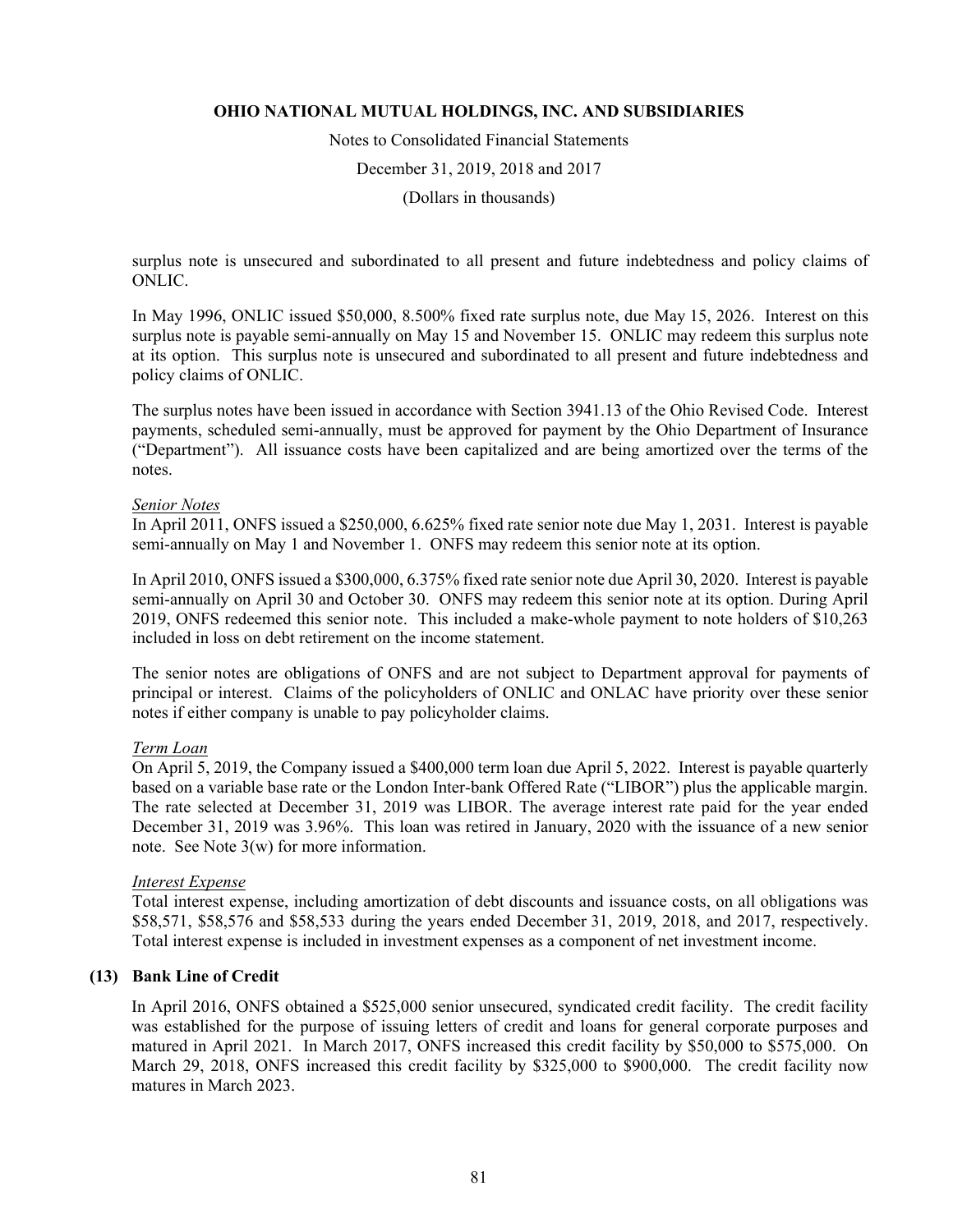Notes to Consolidated Financial Statements December 31, 2019, 2018 and 2017

(Dollars in thousands)

ONFS utilized \$565,000 of this facility as of December 31, 2019 to secure a letter of credit for SYRE, with SUNR as the beneficiary, in order to recognize reserve credit under statutory accounting principles.

ONFS utilized \$110,000 and \$810,000 of this facility as of December 31, 2019 and 2018, respectively, to secure a letter of credit for SYRE, with ONLIC as the beneficiary, in order to recognize reserve credit under statutory accounting principles. ONFS borrowed \$75,000 against the facility in December 2017 for the benefit of SYRE, which is recorded in short-term borrowings in the consolidated balance sheets. The \$15,000 ONFS borrowed to fund the 2014 intercompany sale transaction of ONSP to the Dutch holding company from ONSA was transferred to the new facility. During 2019, these borrowings were repaid.

On December 31, 2019, ONFS entered into a \$50,000, 364-Day letter of credit facility with two banks in order to finance and to support the reserve requirements of SYRE, ONLIC and SUNR. ONLIC and SUNR are the only beneficiaries of the related letters of credit. ONFS utilized \$30,000 of this facility as of December 31, 2019 to secure a letter of credit for SYRE, with SUNR as the beneficiary, in order to recognize reserve credit under statutory accounting principles.

In December 2018, ONFS entered into a \$50,000, 364-Day letter of credit facility with a bank in order to finance and to support the reserve requirements of SYRE. ONLIC is the only beneficiary of the related letters of credit. ONFS utilized \$50,000 of this facility as of December 31, 2018 to secure a letter of credit for SYRE, with ONLIC as the beneficiary, in order to recognize reserve credit under statutory accounting principles. ONFS terminated the facility during 2019.

In December 2018, ONFS entered into a \$150,000, 364-Day letter of credit facility with two banks in order to finance and to support the reserve requirements of SYRE and ONLIC (related to NSLAC). ONLIC and NSLAC are the only beneficiaries of the related letters of credit. ONFS utilized \$75,000 of this facility as of December 31, 2018 to secure a letter of credit for SYRE, with ONLIC as the beneficiary, in order to recognize reserve credit under statutory accounting principles. ONFS terminated the facility during 2019.

Total interest and fees paid on these credit facilities were \$14,429, \$11,565 and \$3,978 in 2019, 2018 and 2017, respectively.

### **(14) Income Taxes**

The provision for income taxes is as follows:

|                            | 2019      | 2018    | 2017       |
|----------------------------|-----------|---------|------------|
| Current expense (benefit)  | 895       | (972)   | (15,119)   |
| Deferred (benefit) expense | (34, 830) | (5,056) | (189, 720) |
| Provision for income taxes | (33,935)  | (6,028) | (204, 839) |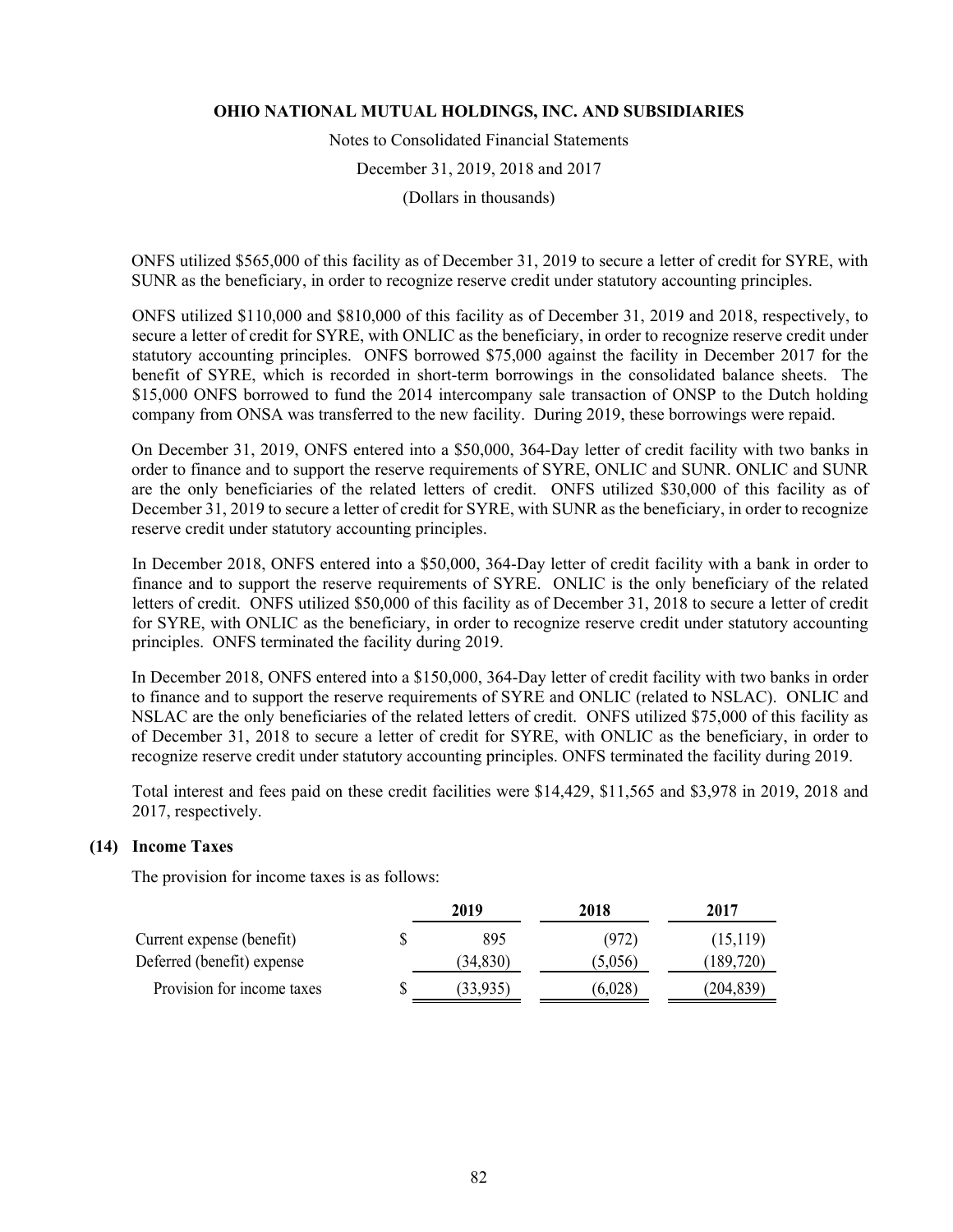Notes to Consolidated Financial Statements

December 31, 2019, 2018 and 2017

(Dollars in thousands)

The following table is the reconciliation of the provision for income taxes based on enacted U.S. federal income tax rates to the provision for income taxes reported in the consolidated financial statements for the years ended December 31:

|                                                 |   | 2019      | 2018      | 2017       |
|-------------------------------------------------|---|-----------|-----------|------------|
| Pre-tax income times U.S. enacted tax rate      | S | (21,220)  | 14,066    | (62, 436)  |
| Tax-preferred investment income                 |   | (12,359)  | (22, 579) | (43,093)   |
| Foreign subsidiaries statutory tax differential |   | (2, 531)  | (590)     | (2,208)    |
| Deemed income from foreign operations           |   |           | (3,314)   | 8,369      |
| U.S. Tax reform rate change - Non-equity        |   |           | 4,137     | (77, 549)  |
| U.S. Tax reform rate change - Equity            |   |           |           | (33,329)   |
| Tax contingencies                               |   | (298)     | 126       | (51)       |
| Other, net                                      |   | 2,569     | 2,202     | 5,635      |
| Provision for income taxes                      |   | (33, 839) | (5,952)   | (204, 662) |
| Effective tax rate                              |   | 33.5%     | $(8.9)\%$ | 114.7%     |

The Company files income tax returns in the U.S. federal jurisdiction, foreign countries and various state jurisdictions.

As discussed in Note 4, the United States enacted new tax legislation effective January 1, 2018. The effects of the tax rate change on deferred taxes are reflected in the tax rate reconciliation above. The primary impact on our 2017 financial results was associated with the effect of reducing the U.S. income tax rate from 35% to 21% on our deferred tax balances as of December 31, 2017, and a one-time deemed repatriation tax on certain unremitted earnings of foreign subsidiaries. Other material provisions of the U.S. tax reform impacting the Company effective January 1, 2018 include, but are not limited to provisions: 1) reducing the dividends received deduction; 2) increasing the tax deferred acquisition cost rates (Tax DAC); 3) modifying the tax reserve calculation; and 4) eliminating the corporate alternative minimum tax (AMT).

The largest component of tax-preferred investment income in the rate reconciliation above is the Dividends Received Deduction ("SA DRD") on separate account assets held in connection with variable annuity and life contracts. For 2019, 2018 and 2017 tax returns, the Company recognized an income tax benefit of \$6,866, \$9,754 and \$35,950, respectively.

The Company has made the decision to permanently re-invest the foreign subsidiaries' earnings, thus local foreign country tax rules and tax rates govern the reporting of taxes rather than the U.S. tax rules and tax rate. In 2014, the Chilean government passed legislation increasing the enacted tax rate each year and is currently 27% in 2018 and thereafter. The impact of this legislation is reflected in the above rate reconciliation table.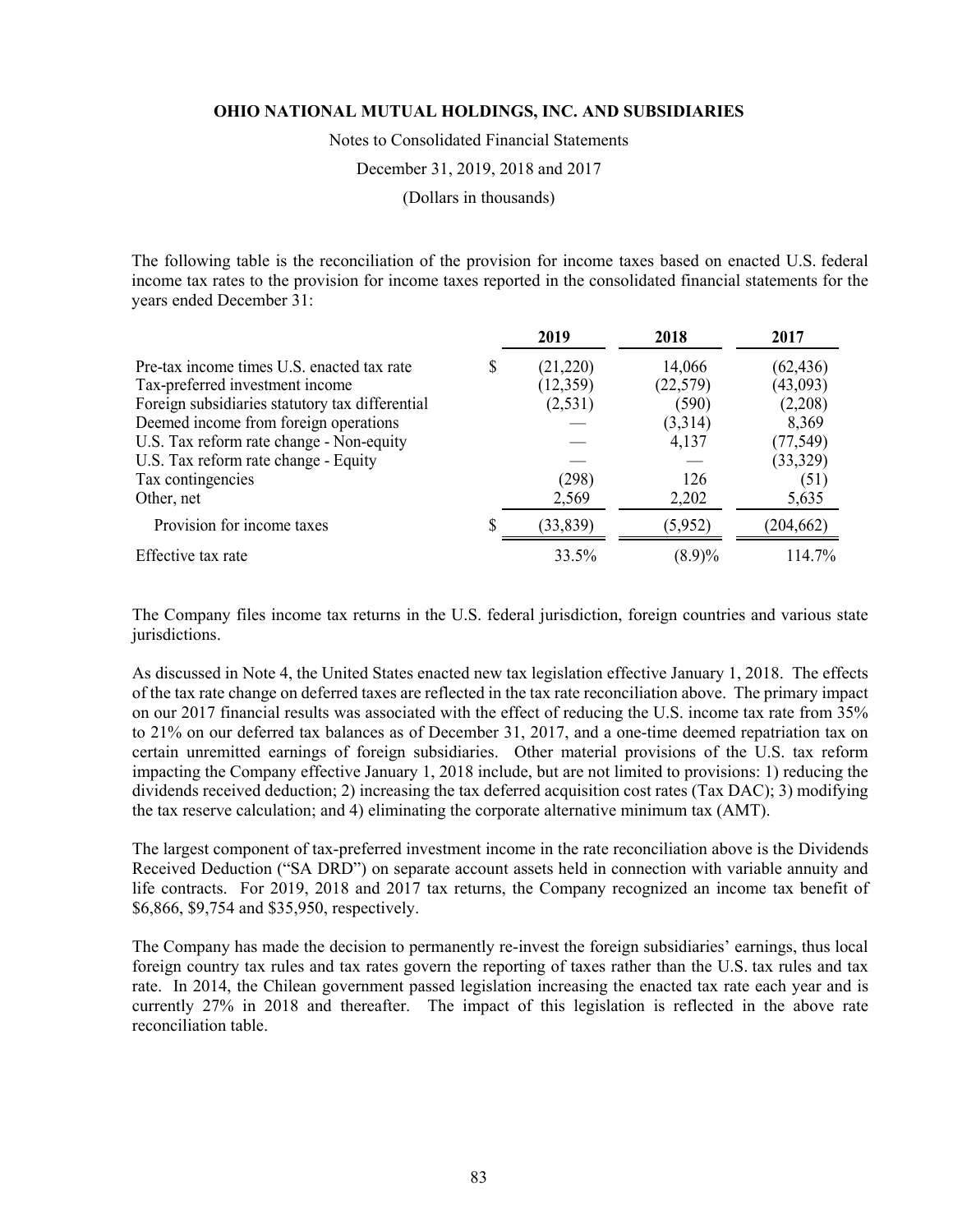Notes to Consolidated Financial Statements

December 31, 2019, 2018 and 2017

(Dollars in thousands)

The tax effects of temporary differences between the financial statement carrying amounts and the tax basis of assets and liabilities that give rise to significant components of the net deferred tax liability relate to the following as of December 31:

|           | 2018            |
|-----------|-----------------|
|           |                 |
| 21,023    | 23,647          |
| 1,542,728 | 871,286         |
| 41,907    | 34,590          |
|           | 164,989         |
| 39,750    | 40,203          |
| 33,585    | 21,090          |
| 2,544     | 3,590           |
| 1,824,558 | 1,159,395       |
|           |                 |
| 1,824,558 | 1,159,395       |
|           |                 |
| 118,924   | 19,001          |
| 248,152   | 311,272         |
| 4,709     | 16,673          |
| 1,583,632 | 911,781         |
| 8,395     | 6,983           |
| 1,963,812 | 1,265,710       |
| 139,254   | 106,315         |
|           | 2019<br>143,021 |

In assessing the realizability of deferred tax assets, the Company considers whether it is more likely than not that some portion or all of the deferred tax assets will be realized. The ultimate realization of deferred tax assets is dependent upon the generation of future taxable income during periods in which those temporary differences become deductible. The Company considers the scheduled reversal of deferred tax liabilities, projected future income, and prudent and feasible tax planning strategies in making this assessment. Based upon the level of historical taxable income, projections for future income over the periods in which the deferred tax assets are deductible and available tax planning strategies, the Company believes it is more likely than not that it will realize the benefits of these deductible differences.

As of December 31, 2019, the Company has non-life net operating loss carryforwards of \$475,668 expiring in years 2028 through 2037. As of December 31, 2018, the Company has non-life net operating loss carryforwards of \$486,170 expiring in years 2027 through 2037. As of December 31, 2019, SYRE has a net operating loss of \$188,967 expiring in 2033, to be carried forward and used only to offset future taxable income of SYRE. As of December 31, 2018, SYRE had a net operating loss of \$202,628 expiring in 2033, to be carried forward and used only to offset future taxable income of SYRE. All loss carryforwards are expected to be fully utilized before expiring.

As of December 31, 2019 and 2018, the Company had no federal valuation allowances recorded. As of December 31, 2019 and 2018, the Company had no net capital loss carryforwards. As of December 31, 2019, the Company has \$2,059 of uncertain tax positions related to the SA DRD company share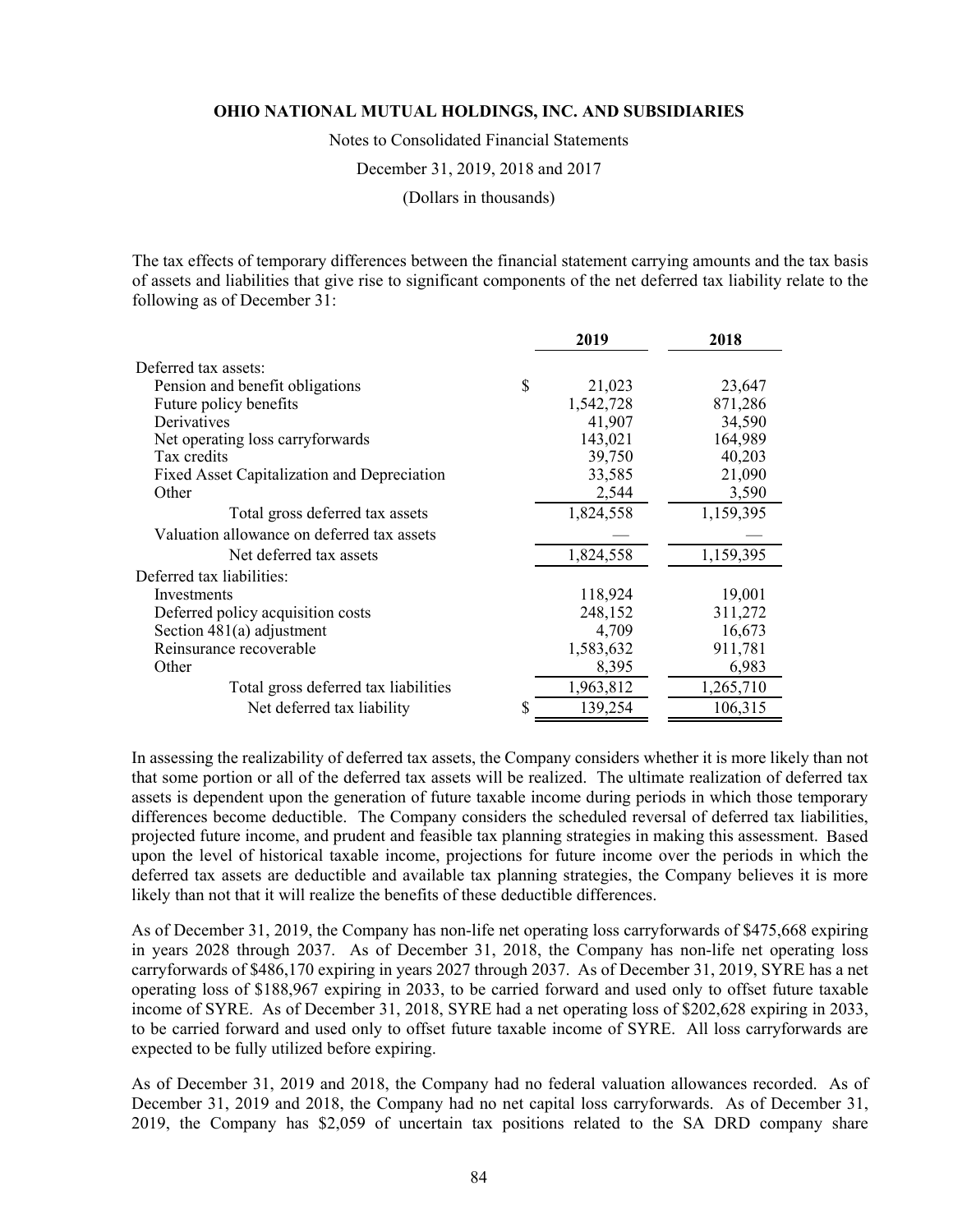Notes to Consolidated Financial Statements

December 31, 2019, 2018 and 2017

(Dollars in thousands)

percentage(s) for tax return years 2013-2017. As of December 31, 2019, the Company has tax credit carryforwards of \$39,750 expiring in years 2023 through 2038. As of December 31, 2019, the Company had tax credit carryforwards of \$40,203 expiring in years 2019 through 2038. As of December 31, 2019, the Company had alternative minimum tax credits of \$8,049 that now reside in the current tax receivable as a result of tax reform.

The U.S. tax reform imposed a one-time deemed repatriation tax in 2017 on the greater of unremitted earnings and profits from foreign operations of our subsidiaries determined as of November 2, 2017 or December 31, 2017, which amounted to \$5,055. Deferred tax liabilities are recognized for taxes payable on the unremitted earnings from foreign operations of our subsidiaries, except where it is our intention to indefinitely reinvest a portion or all of these undistributed earnings. We currently do not intend to repatriate these unremitted earnings. As of December 31, 2019 and 2018, it was not practicable to determine the amount of the unrecognized deferred tax liability that would arise if foreign earnings were remitted.

#### **(15) Pensions and Other Post-Retirement Benefits**

#### *a) Home Office Pension Plan*

The Company sponsors a funded qualified pension plan covering all home office employees hired prior to January 1, 1998. This plan was amended effective December 31, 2019, to freeze the accrual of future benefits. The impact of the curtailment is included below. This plan includes participants who are employees of the Company and devote substantially all of their time to service for the Company. Retirement benefits are based on years of service and the highest average earnings in five of the last ten years.

The Company also sponsors unfunded pension plans covering certain home office employees where benefits exceed Code 401(a)(17) and Code 415 limits.

The Company also has other deferred compensation and supplementary plans. One of the supplementary plans was also amended effective December 31, 2019, to freeze the accrual of future benefits. The impact of the curtailment is included below.

The measurement dates were December 31, 2019 and 2018.

# *b) Home Office Post-Retirement Benefit Plans*

The Company currently offers eligible retirees the opportunity to participate in a post-retirement health and group life plan. This plan was amended effective July 1, 2013, to provide participants younger than age 65, a fixed portion of the health insurance contract premium and for participants age 65 and older, a fixed dollar amount which the participant must use to independently purchase their own insurance. Previously, this plan provided all participants a fixed portion of the health insurance contract premium. The portion the Company pays is periodically increased and is a function of participant service. Only home office employees hired prior to January 1, 1998 may become eligible for these benefits provided that the employee meets the retirement age and years of service requirements.

This plan includes participants who are employees of the Company and devote substantially all of their time to service for the Company.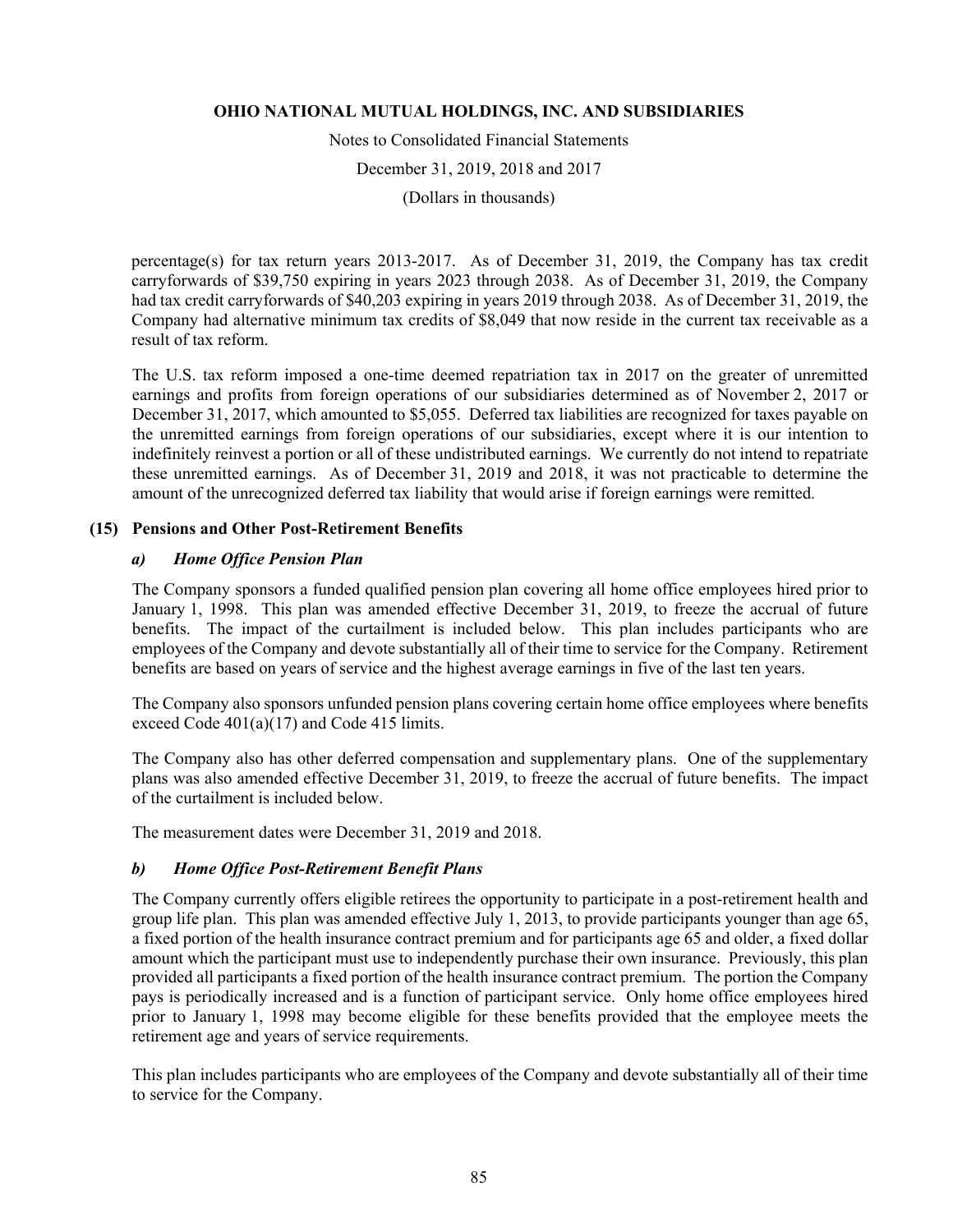Notes to Consolidated Financial Statements

December 31, 2019, 2018 and 2017

(Dollars in thousands)

The post-retirement health plan does not provide benefits which are actuarially equivalent to Medicare Part D benefits. Therefore, the Company does not receive the associated federal Medicare subsidy.

The measurement dates were December 31, 2019 and 2018.

#### *c) General Agents' Pension Plan*

The Company sponsors an unfunded, nonqualified defined benefit pension plan covering its general agents hired prior to January 1, 2005. This plan provides benefits based on years of service and average compensation during the final five and ten years of service.

The measurement dates were December 31, 2019 and 2018.

#### *d) Agents' Post-Retirement Benefits Plans*

The Company sponsors a post-retirement health and group life plan. Only agents with contracts effective prior to January 1, 1998 who meet the retirement age and service requirements are eligible for these benefits. The health and group life plans are contributory, with retirees contributing approximately 50% of premium for coverage. As with all plan participants, the Company reserves the right to change the retiree premium contribution at renewal.

The post-retirement health plan does not provide benefits which are actuarially equivalent to Medicare Part D benefits. Therefore, the Company does not receive the associated federal Medicare subsidy.

The measurement dates were December 31, 2019 and 2018.

#### *e) Obligations and Funded Status*

Information regarding the funded status of the pension plans as a whole and other benefit plans as a whole as of December 31 is as follows: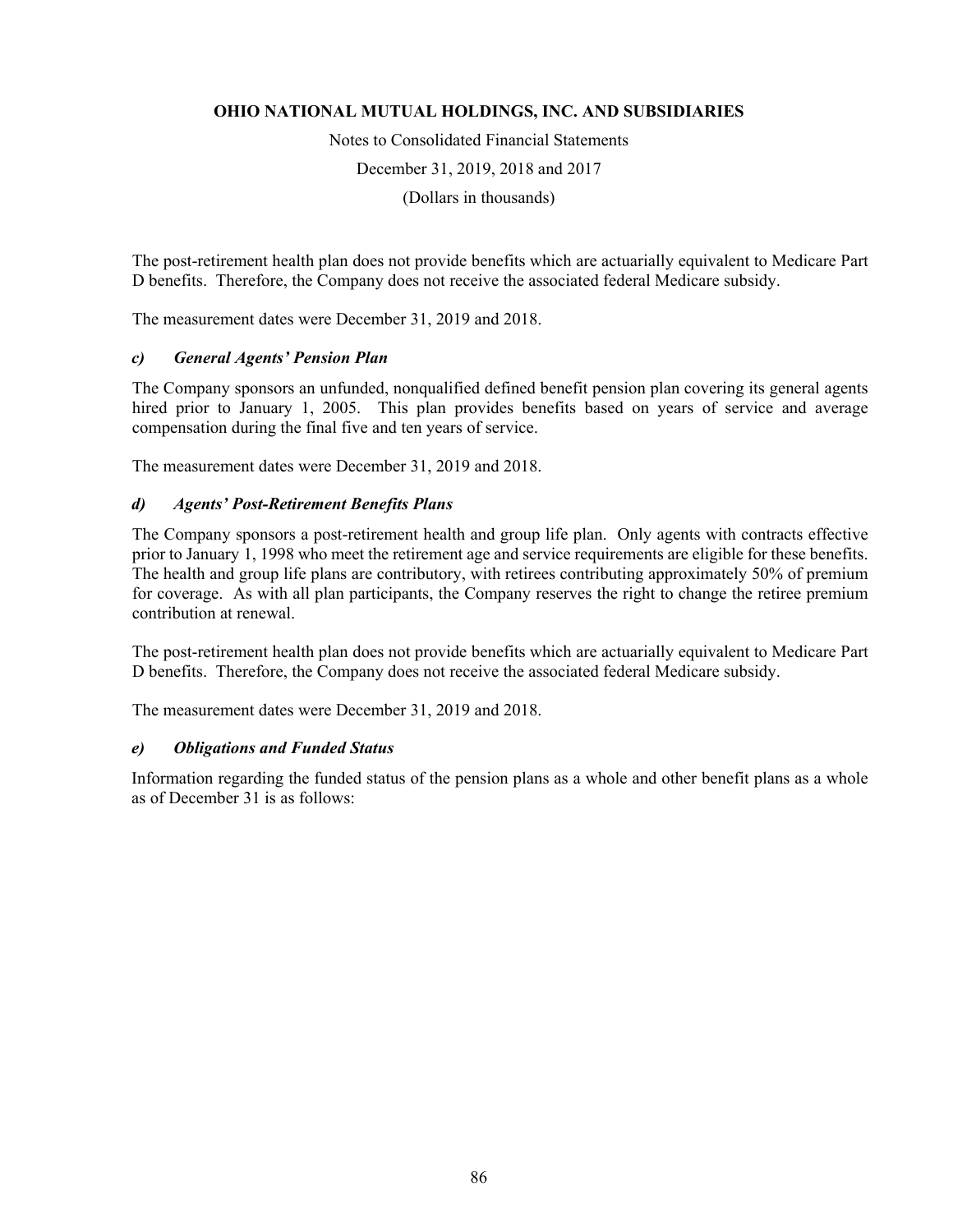Notes to Consolidated Financial Statements

#### December 31, 2019, 2018 and 2017

# (Dollars in thousands)

|                                         |    | <b>Pension benefits</b> |           | <b>Other benefits</b> |         |
|-----------------------------------------|----|-------------------------|-----------|-----------------------|---------|
|                                         |    | 2019                    | 2018      | 2019                  | 2018    |
| Change in projected benefit obligation: |    |                         |           |                       |         |
| Projected benefit obligation at         |    |                         |           |                       |         |
| beginning of year                       | \$ | 94,331                  | 127,704   | 6,306                 | 6,764   |
| Service cost                            |    | 2,121                   | 3,107     | 25                    | 43      |
| Interest cost                           |    | 4,711                   | 4,859     | 280                   | 261     |
| Actuarial loss (gain)                   |    | 24,333                  | (17,650)  | 1,404                 | 565     |
| Benefits paid*                          |    | (5,561)                 | (23, 689) | (457)                 | (1,327) |
| Settlement/curtailment                  |    | (24, 328)               |           |                       |         |
| Projected benefit obligation at         |    |                         |           |                       |         |
| end of year                             | \$ | 95,607                  | 94,331    | 7,558                 | 6,306   |
| Accumulated benefit obligation          | S  | 93,092                  | 80,143    |                       |         |
| Change in plan assets:                  |    |                         |           |                       |         |
| Fair value of plan assets at            |    |                         |           |                       |         |
| beginning of year                       | \$ | 50,703                  | 66,945    |                       |         |
| Plan sponsor contribution               |    |                         |           |                       |         |
| Actual return on plan assets            |    | 10,365                  | (5,687)   |                       |         |
| Benefits and expenses paid              |    | (4, 459)                | (10, 555) |                       |         |
| Fair value of plan assets at            |    |                         |           |                       |         |
| end of year                             | \$ | 56,609                  | 50,703    |                       |         |
| Funded status**                         | \$ | (38,998)                | (43, 628) | (7, 558)              | (6,306) |

\* Benefits paid include amounts paid from both funded and unfunded benefit plans.

\*\* Funded status is recorded in other liabilities in the consolidated balance sheets.

The following tables show the funded status of the pension plans as of December 31:

|                                                                   |     | <b>Oualified</b><br><b>Pension Plan</b> | Unfunded<br>pension plan | Total            |
|-------------------------------------------------------------------|-----|-----------------------------------------|--------------------------|------------------|
| 2019<br>Projected benefit obligation<br>Fair value of plan assets | S   | 70,897<br>56,609                        | 24,710                   | 95,607<br>56,609 |
| <b>Funded status</b>                                              | \$. | (14, 288)                               | (24, 710)                | (38,998)         |
| 2018<br>Projected benefit obligation<br>Fair value of plan assets | S   | 64,093<br>50,703                        | 30,238                   | 94,331<br>50,703 |
| <b>Funded status</b>                                              | S   | (13, 390)                               | (30, 238)                | (43, 628)        |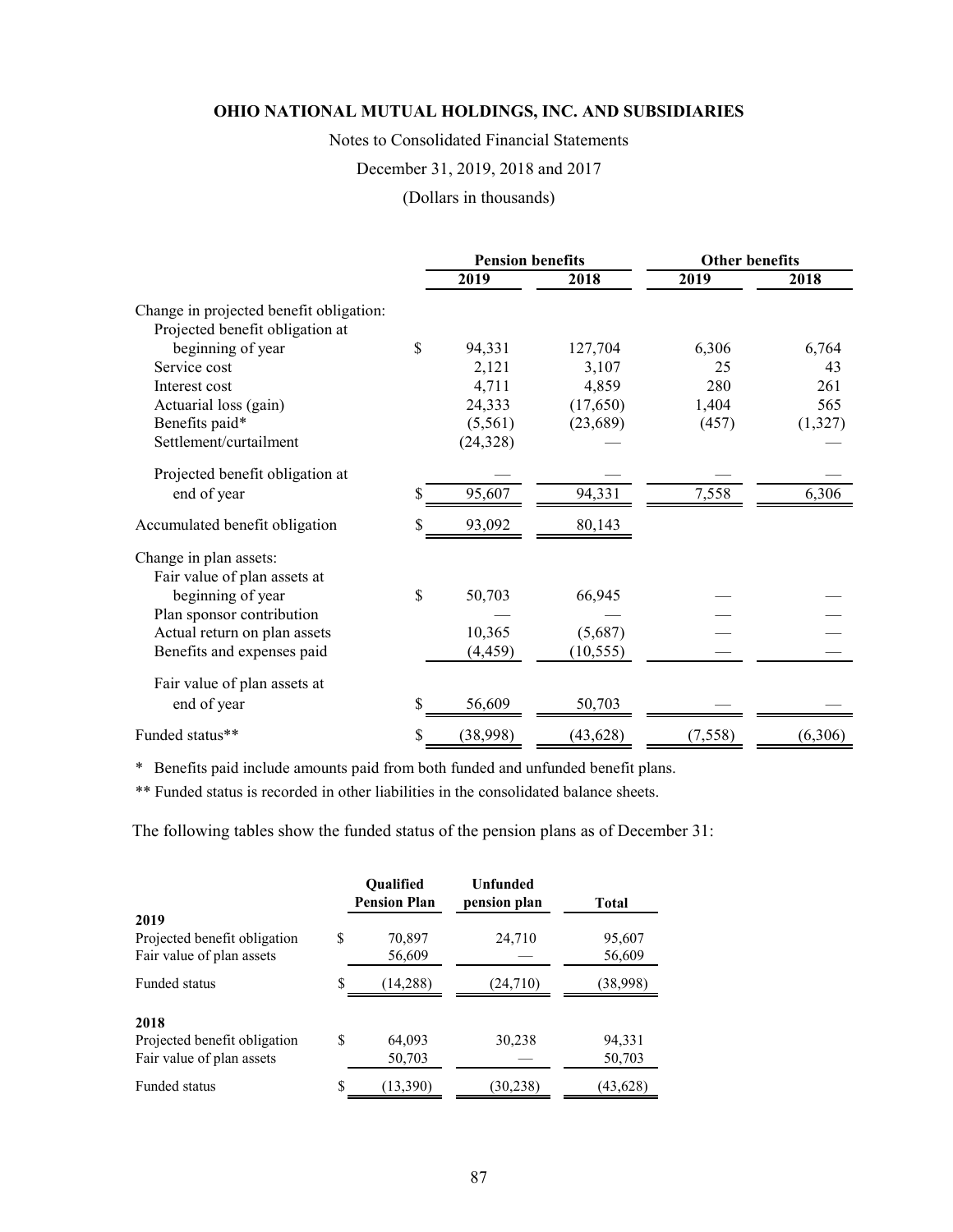Notes to Consolidated Financial Statements

December 31, 2019, 2018 and 2017

(Dollars in thousands)

|                                                        |          | <b>Pension benefits</b> | <b>Other benefits</b> |        |
|--------------------------------------------------------|----------|-------------------------|-----------------------|--------|
|                                                        | 2019     | 2018                    | 2019                  | 2018   |
| Amounts recognized in the<br>balance sheet consist of: |          |                         |                       |        |
| Other liabilities                                      | (38,998) | (43, 628)               | 7,558)                | (6,306 |

Amounts recognized in other comprehensive income (loss) arising during the period consist of the following:

|                           | <b>Pension benefits</b> |      |         | Other benefits |       |  |       |  |      |  |       |
|---------------------------|-------------------------|------|---------|----------------|-------|--|-------|--|------|--|-------|
|                           | 2019                    | 2018 |         | 2017           |       |  | 2019  |  | 2018 |  | 2017  |
| Net actuarial loss (gain) | 17,535                  |      | (7,237) |                | 7,290 |  | 1.404 |  | 565  |  | 1,146 |
|                           |                         |      |         |                |       |  |       |  |      |  |       |

|                                                                                                                |        | <b>Pension benefits</b> | <b>Other benefits</b> |              |
|----------------------------------------------------------------------------------------------------------------|--------|-------------------------|-----------------------|--------------|
|                                                                                                                | 2019   | 2018                    | 2019                  | 2018         |
| Amounts recognized in accumulated<br>other comprehensive income:<br>Net actuarial loss<br>Prior service credit | 28,691 | 32,220                  | 2,588                 | 1,278<br>127 |
| Total                                                                                                          | 28,691 | 32,220                  | 2,588                 | 1,151        |

The estimated net loss and prior service cost for the defined benefit pension plans that will be amortized from accumulated other comprehensive income into net periodic benefit cost during 2020 are \$2,634 and \$0, respectively. The estimated net loss and prior service cost for the other post-retirement benefit plans that will be amortized from accumulated other comprehensive income into net periodic benefit cost during 2020 are \$266 and \$0, respectively. There are no plan assets that are expected to be returned to the Company during the next twelve months.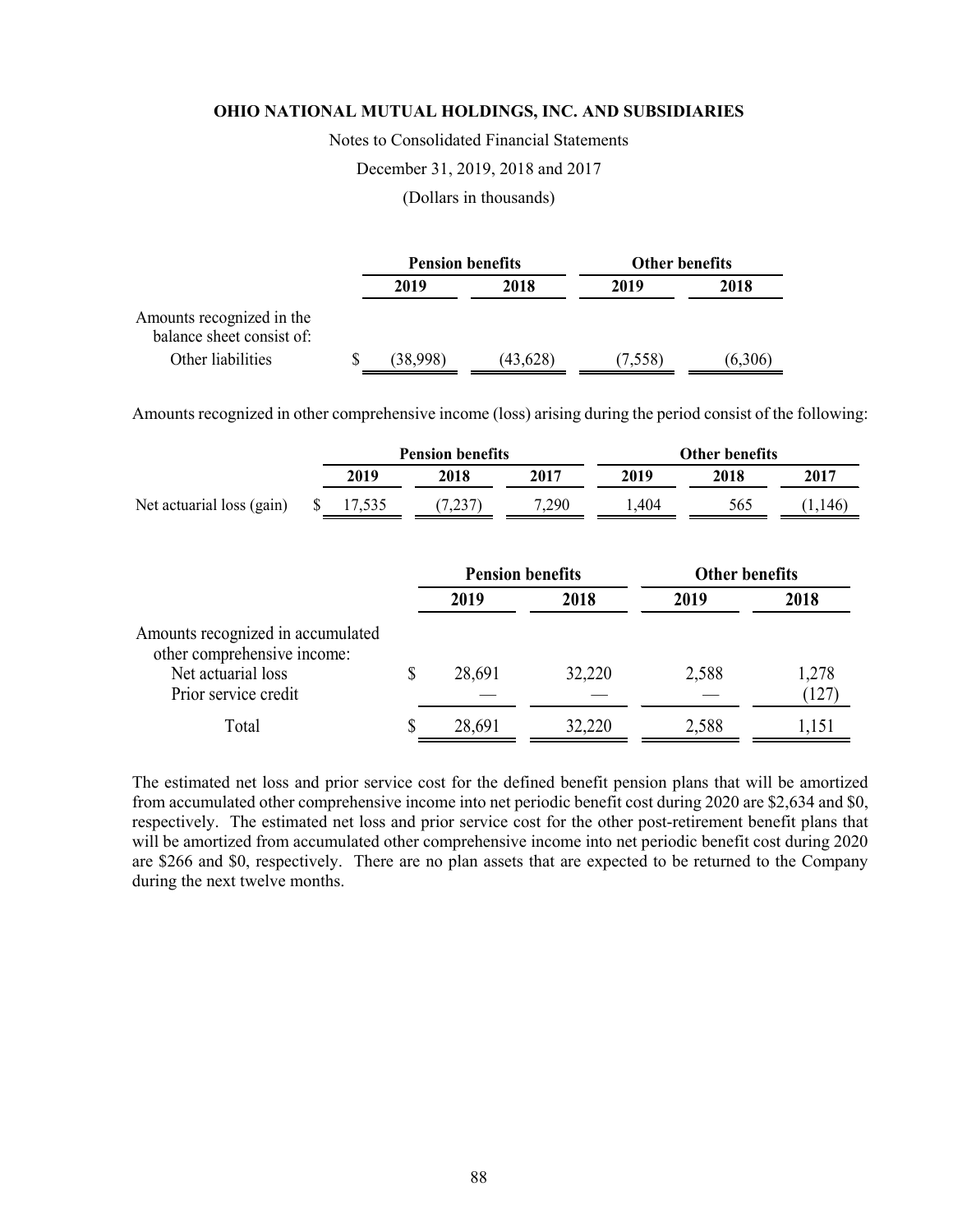Notes to Consolidated Financial Statements

December 31, 2019, 2018 and 2017

(Dollars in thousands)

|                                 |    | <b>Pension benefits</b> |          |         |
|---------------------------------|----|-------------------------|----------|---------|
|                                 |    | 2019                    | 2018     | 2017    |
| Components of net periodic      |    |                         |          |         |
| benefit cost:                   |    |                         |          |         |
| Service cost                    | \$ | 2,121                   | 3,107    | 3,378   |
| Interest cost                   |    | 4,711                   | 4,859    | 5,163   |
| Expected return on plan assets  |    | (3,568)                 | (4, 726) | (4,375) |
| Amortization of net loss/(gain) |    | 3,194                   | 4,158    | 4,097   |
| Settlement/curtailment          |    | 60                      | 2,596    | 5,710   |
| Net periodic benefit cost       | S  | 6,518                   | 9,994    | 13,973  |

|                                 |   | <b>Other benefits</b> |       |       |  |
|---------------------------------|---|-----------------------|-------|-------|--|
|                                 |   | 2019                  | 2018  | 2017  |  |
| Components of net periodic      |   |                       |       |       |  |
| benefit cost:                   |   |                       |       |       |  |
| Service cost                    | S | 25                    | 43    | 58    |  |
| Interest cost                   |   | 280                   | 261   | 299   |  |
| Amortization of prior service   |   |                       |       |       |  |
| cost                            |   | (127)                 | (128) | (128) |  |
| Amortization of net loss/(gain) |   | 95                    | 29    | 40    |  |
| Net periodic benefit cost       | S | 273                   | 205   | 269   |  |

Information for defined benefit pension plans with an accumulated benefit obligation in excess of fair value of plan assets as of December 31:

|                                | <b>Pension benefits</b> |        |  |
|--------------------------------|-------------------------|--------|--|
|                                | 2019                    | 2018   |  |
| Projected benefit obligation   | 95,607                  | 94,331 |  |
| Accumulated benefit obligation | 93,092                  | 80,143 |  |
| Fair value of plan assets      | 56,609                  | 50,703 |  |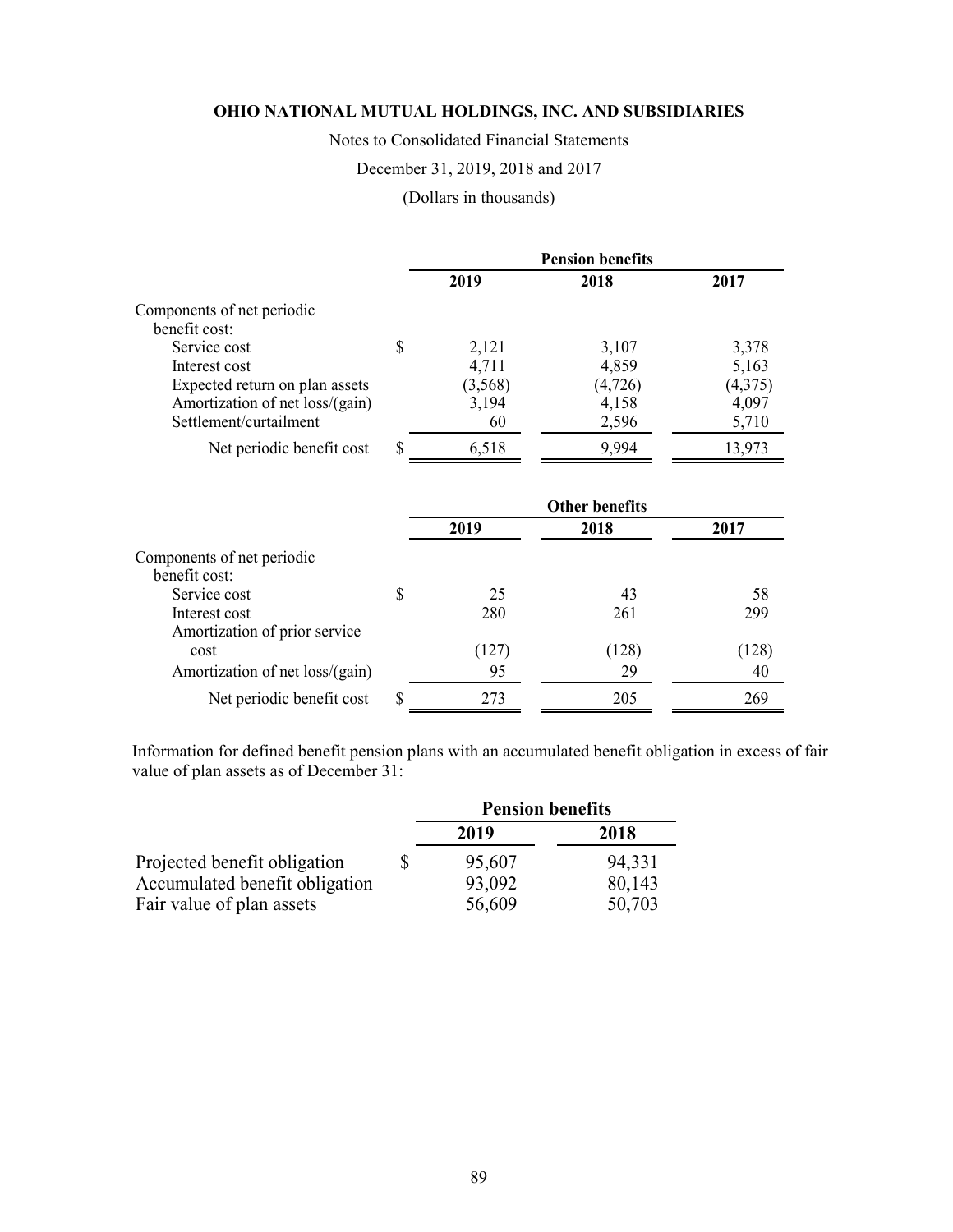Notes to Consolidated Financial Statements

December 31, 2019, 2018 and 2017

(Dollars in thousands)

### *f) Assumptions*

|                                                | <b>Pension benefits</b> |          | <b>Other benefits</b> |       |
|------------------------------------------------|-------------------------|----------|-----------------------|-------|
|                                                | 2019                    | 2018     | 2019                  | 2018  |
| Weighted average assumptions used to determine |                         |          |                       |       |
| net periodic benefit cost at January 1:        |                         |          |                       |       |
| Discount rate                                  | 4.80%                   | $4.03\%$ | $4.74\%$              | 4.04% |
| Expected long-term return on plan assets       | 7.50%                   | 7.50%    |                       |       |
| Rate of compensation increase                  | 4.19%                   | 4.35%    | 4.25%                 | 4.25% |
| Health care cost trend rate assumed for        |                         |          |                       |       |
| next year:                                     |                         |          |                       |       |
| Before 65                                      |                         |          | 6.90%                 | 7.80% |
| Age 65 and older                               |                         |          | 0.70%                 | 0.70% |
| Rate to which the health cost trend            |                         |          |                       |       |
| rate is assumed to decline (the ultimate       |                         |          |                       |       |
| trend rate):                                   |                         |          |                       |       |
| Before 65                                      |                         |          | 6.80%                 | 7.70% |
| Age 65 and older                               |                         |          | $0.60\%$              | 0.60% |
| Year that the rate reaches the ultimate        |                         |          |                       |       |
| trend rate                                     |                         |          | 2023                  | 2023  |
| Weighted average assumptions used to determine |                         |          |                       |       |
| benefit obligations at December 31:            |                         |          |                       |       |
| Discount rate                                  | 3.61%                   | 4.81%    | 3.49%                 | 4.74% |
| Rate of compensation increase                  | 4.10%                   | 3.83%    | 4.25%                 | 3.50% |

Assumed health care cost trend rates have a significant effect on the amounts reported for the health care plans. A one percentage point change in assumed health care cost trend rates would have the following effects:

|                                                         | 1 Percentage<br>point increase | 1 Percentage<br>point decrease |
|---------------------------------------------------------|--------------------------------|--------------------------------|
| Effect on total of 2019 service cost and interest cost  |                                | (11)                           |
| Effect on 2019 other post-retirement benefit obligation | 314                            | (277)                          |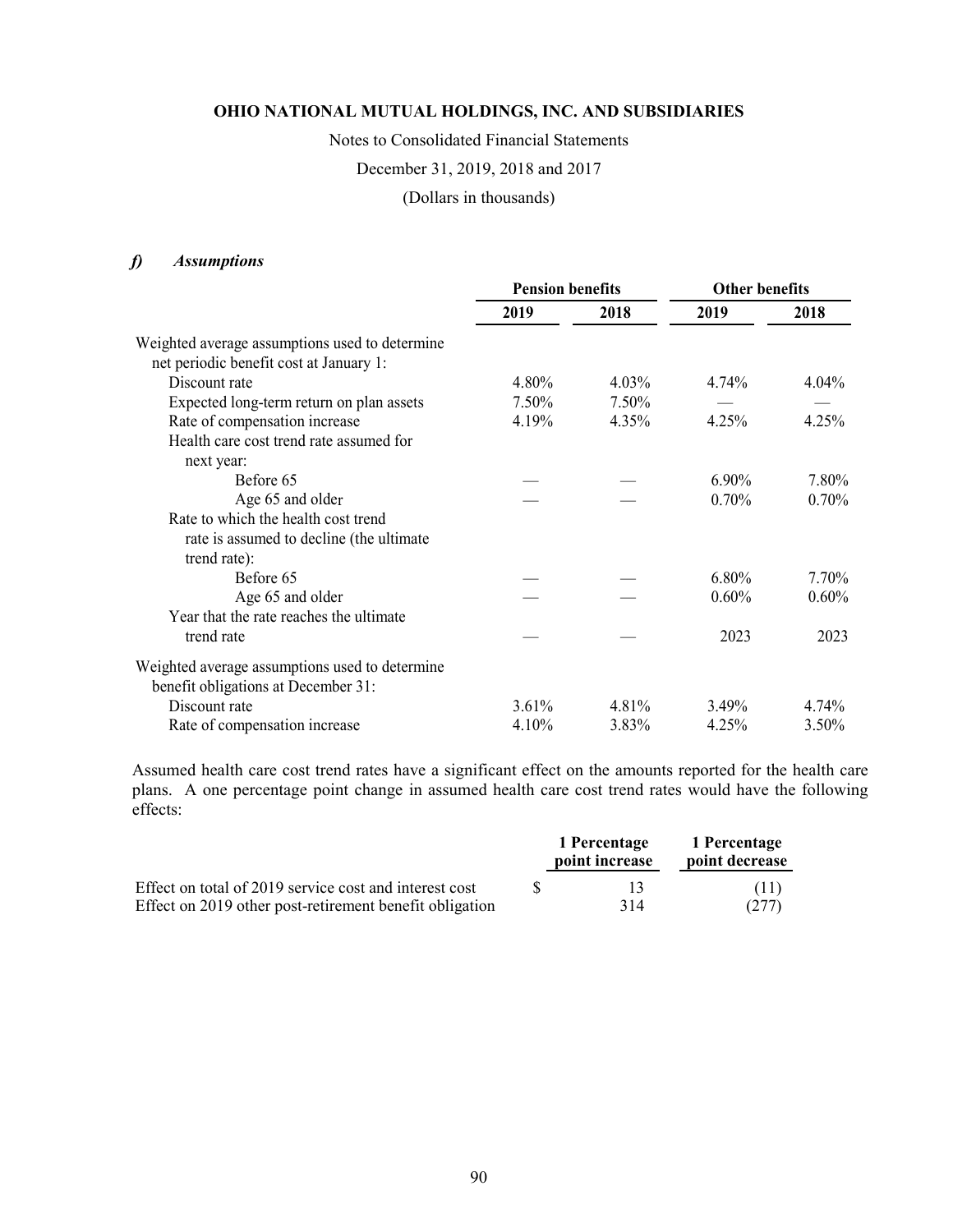Notes to Consolidated Financial Statements

December 31, 2019, 2018 and 2017

(Dollars in thousands)

#### *g) Plan Assets*

The following table presents the hierarchy of the Company's pension plan assets at fair value as of December 31:

|              |    | Level 1 | Level 2 | Level 3 | <b>Total</b> |
|--------------|----|---------|---------|---------|--------------|
| 2019         |    |         |         |         |              |
| Bond funds   |    | 19,152  |         |         | 19,152       |
| Equity funds |    | 37,457  |         |         | 37,457       |
| Total assets | S  | 56,609  |         |         | 56,609       |
|              |    |         |         |         |              |
| 2018         |    |         |         |         |              |
| Bond funds   |    | 17,640  |         |         | 17,640       |
| Equity funds |    | 33,063  |         |         | 33,063       |
| Total assets | \$ | 50,703  |         |         | 50,703       |

The Company categorizes pension benefit plan assets consistent with the Fair Value Hierarchy described in Note 6.

The Company's other post-retirement benefit plans were unfunded at December 31, 2019 and 2018.

The assets of the Company's defined benefit pension plan ("the Plan") are invested in group variable annuity contracts with ONLIC offering specific investment choices from various asset classes providing diverse and professionally managed options. As of December 31, 2019 and 2018, \$35,245 and \$29,430, respectively, of the Plan assets are funds that are affiliated with the Company. The assets are invested in a mix of equity securities, debt securities and real estate securities in allocations as determined from time to time by the Pension Plan Committee. The target allocations are designed to balance the Plan's short-term liquidity needs and its long-term liabilities. The target allocations are currently 70% equity securities and 30% debt securities.

For diversification and risk control purposes, where applicable, each asset class is further divided into sub classes such as large cap, mid cap and small cap and growth, core and value for equity securities and U.S. domestic, global and high yield for debt securities. To the extent possible, each sub asset class utilizes multiple fund choices and no single fund contains more than 25% of Plan assets (exclusive of any short term increases in assets due to any Plan funding). The Plan performance is measured by a weighted benchmark consisting of equity and debt benchmarks in weights determined by the Plan committee.

The overall expected long term rate of return on assets is determined by a weighted average return of fixed income and equity indexes. Fixed income securities (including cash) make up 35% of the weighted average return and equity securities make up 65% of the weighted average return.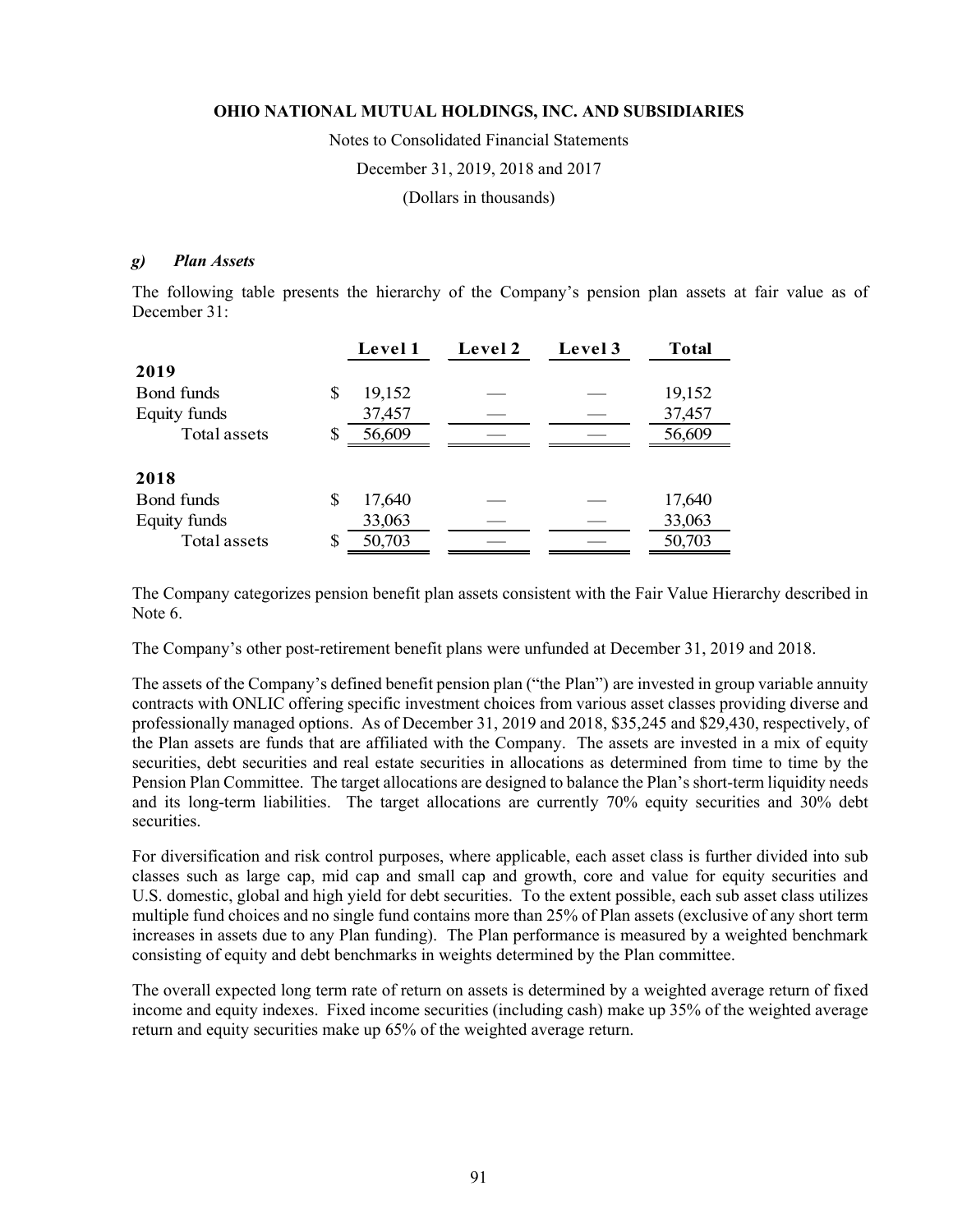Notes to Consolidated Financial Statements

December 31, 2019, 2018 and 2017

(Dollars in thousands)

The following table shows the weighted average asset allocation by class of the Company's qualified pension plan assets as of December 31:

|                                      | 2019      | 2018      |
|--------------------------------------|-----------|-----------|
| Equity securities<br>Debt securities | 66%<br>34 | 65%<br>35 |
| Total                                | $100\%$   | $100\%$   |

#### *h) Cash Flows*

#### *(i) Contributions*

The minimum funding requirement under The Employee Retirement Income Security Act of 1974 for 2019 and 2018 was \$0. The Plan Sponsor contributed \$0 and \$0 to the qualified pension plan for the years ended December 31, 2019 and 2018, respectively. The contribution to the qualified pension plan is estimated to be \$6,000 for the 2020 plan year.

#### *(ii) Estimated Future Benefit Payments*

The following benefit payments, which reflect expected future service, as appropriate, are expected to be paid:

|               |  | Pension<br>benefits | <b>Other</b><br>benefits |
|---------------|--|---------------------|--------------------------|
| 2020          |  | 8,550               | 537                      |
| 2021          |  | 7,327               | 564                      |
| 2022          |  | 9,694               | 587                      |
| 2023          |  | 7,693               | 602                      |
| 2024          |  | 8,409               | 574                      |
| $2025 - 2029$ |  | 32,420              | 2,455                    |

#### *i) Other Plan Expenses*

The Company also maintains a qualified contributory defined contribution profit-sharing plan covering substantially all employees. Company contributions to the profit-sharing plan are based on the net earnings of the Company and are payable at the sole discretion of management. The expense for contributions to the profit-sharing plan for 2019, 2018 and 2017 was \$6,011, \$7,281 and \$5,925, respectively.

Employees hired on or after January 1, 1998 are covered by a defined contribution pension plan. The expense reported for this plan was \$2,615, \$2,956 and \$2,900 in 2019, 2018 and 2017, respectively.

The Company has other deferred compensation and supplemental pension plans not included in the above tables. The expenses for these plans were \$14,345, \$(6,268) and \$18,336 in 2019, 2018 and 2017, respectively. In 2018, a portion of the liability was released resulting in a negative expense during the year.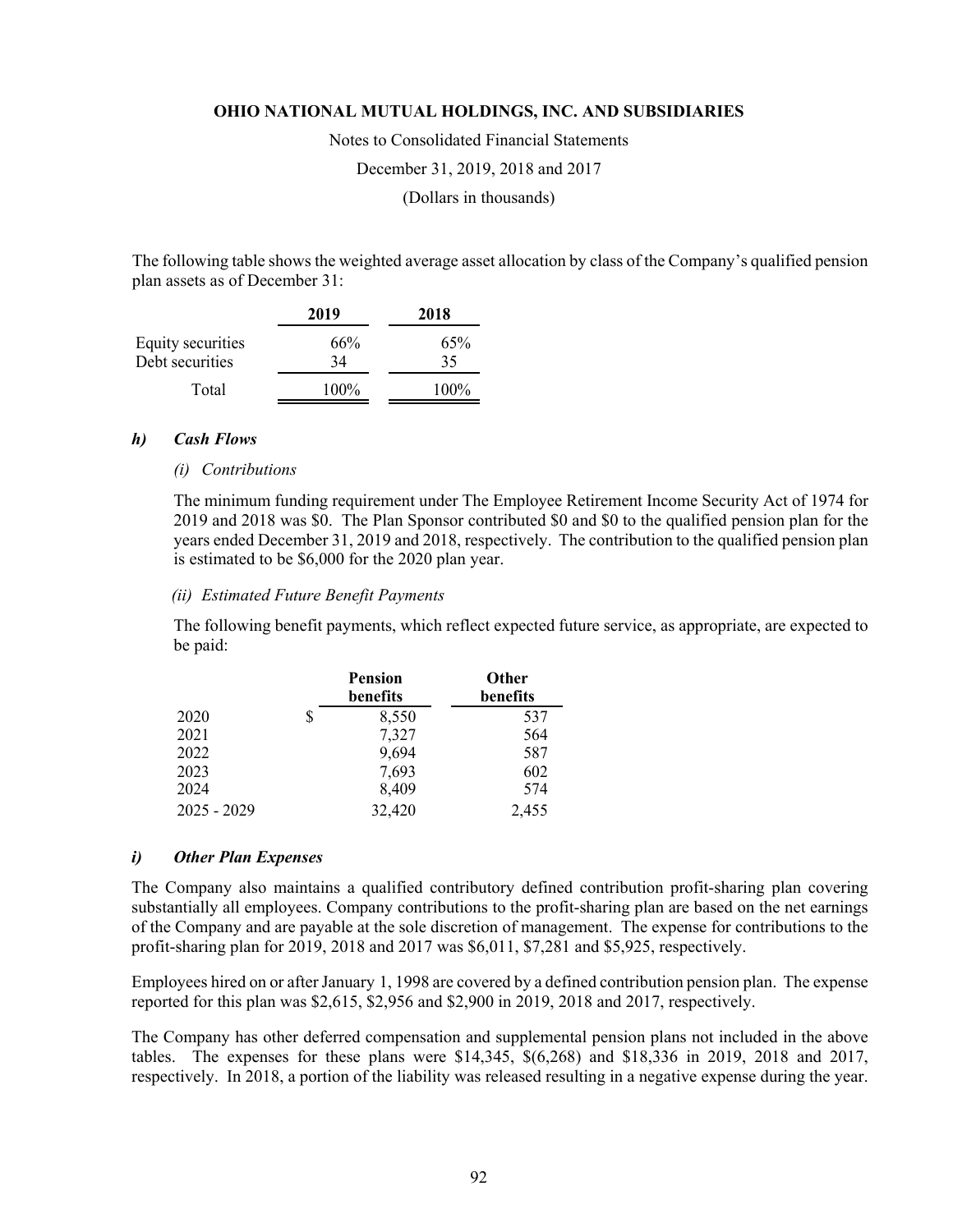Notes to Consolidated Financial Statements

December 31, 2019, 2018 and 2017

(Dollars in thousands)

#### **(16) Closed Block**

Effective August 1, 1998, ONLIC was reorganized with approval of the Board of Directors, the Company's policyholders, and the Ohio Department of Insurance under provisions of the Ohio Revised Code to become a stock company 100% owned by ONFS. This reorganization contained an arrangement, known as a closed block (the "Closed Block"), to provide for dividends on policies that were in force on the effective date and were within classes of individual policies for which the Company had a dividend scale in effect at the time of the reorganization. The Closed Block was designed to give reasonable assurance to owners of affected policies that assets will be available to support such policies, including maintaining dividend scales in effect at the time of the reorganization, if the experience underlying such dividend scales continues. The assets, including revenue therefrom, allocated to the Closed Block will accrue solely to the benefit of the owners of policies included in the Closed Block until the Closed Block is no longer in effect. The Company is not required to support the payment of dividends on the Closed Block policies from its general funds.

The financial information of the Closed Block is consolidated with all other operating activities, and is prepared in conformity with FASB ASC 944-805, *Financial Services-Insurance-Business Combinations.* This presentation reflects the contractual provisions and not the actual results of operations and financial position. Many expenses related to the Closed Block operations are charged to operations outside the Closed Block; accordingly, the contribution from the Closed Block does not represent the actual profitability of the Closed Block operations. Operating costs and expenses outside of the Closed Block are, therefore, disproportionate to the business outside of the Closed Block.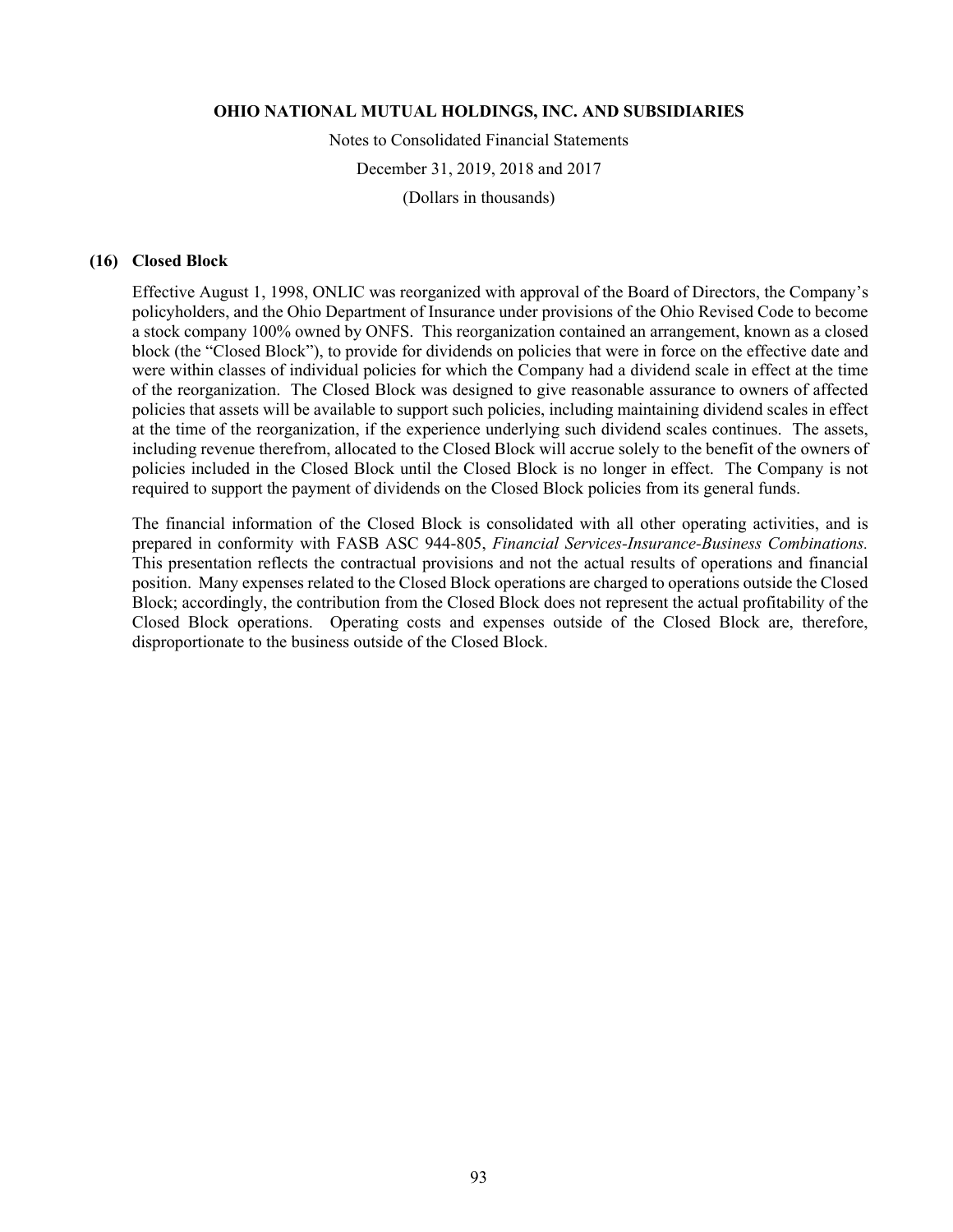Notes to Consolidated Financial Statements

December 31, 2019, 2018 and 2017

(Dollars in thousands)

Summarized financial information of the Closed Block as of December 31, 2019 and 2018, and for each of the years in the three-year period ended December 31, 2019 follows:

|                                                                                                                                                                                                    |              | 2019                                                          | 2018                                                       |
|----------------------------------------------------------------------------------------------------------------------------------------------------------------------------------------------------|--------------|---------------------------------------------------------------|------------------------------------------------------------|
| Closed Block liabilities:<br>Future policy benefits and claims<br>Policyholders' dividend accumulations<br>Other policyholder funds<br>Deferred federal income taxes<br>Other liabilities          | \$           | 566,456<br>32,216<br>28,912<br>6,934<br>1,320                 | 581,984<br>33,633<br>9,946<br>1,706<br>1,329               |
| <b>Total Closed Block liabilities</b>                                                                                                                                                              | \$           | 635,838                                                       | 628,598                                                    |
| Closed Block assets:<br>Fixed maturity securities available-for-sale, at fair<br>value (amortized cost of \$420,536 and \$378,831<br>as of December 31, 2018 and 2017, respectively)               | $\mathbb{S}$ | 448,860                                                       | 428,660                                                    |
| Mortgage loans on real estate, net<br>Policy loans<br>Cash and short-term investments<br>Accrued investment income<br>Deferred policy acquisition costs<br>Reinsurance recoverable<br>Other assets |              | 29,751<br>78,844<br>11,314<br>4,065<br>29,777<br>1,231<br>431 | 38,641<br>82,788<br>6,071<br>4,249<br>32,851<br>895<br>694 |
| <b>Total Closed Block assets</b>                                                                                                                                                                   | \$           | 604,273                                                       | 594,849                                                    |
| Excess of reported Closed Block liabilities over<br><b>Closed Block assets</b>                                                                                                                     | S            | 31,565                                                        | 33,749                                                     |
| Amounts included in accumulated other<br>comprehensive income:<br>Unrealized investment gains, net of tax<br>Allocated to policyholder dividend obligation,<br>net of tax                          |              | 34,437<br>(1, 417)                                            | 10,056<br>(1,932)                                          |
| Maximum future earnings to be recognized from<br>Closed Block assets and liabilities                                                                                                               | $\mathbb{S}$ | 64,585                                                        | 41,873                                                     |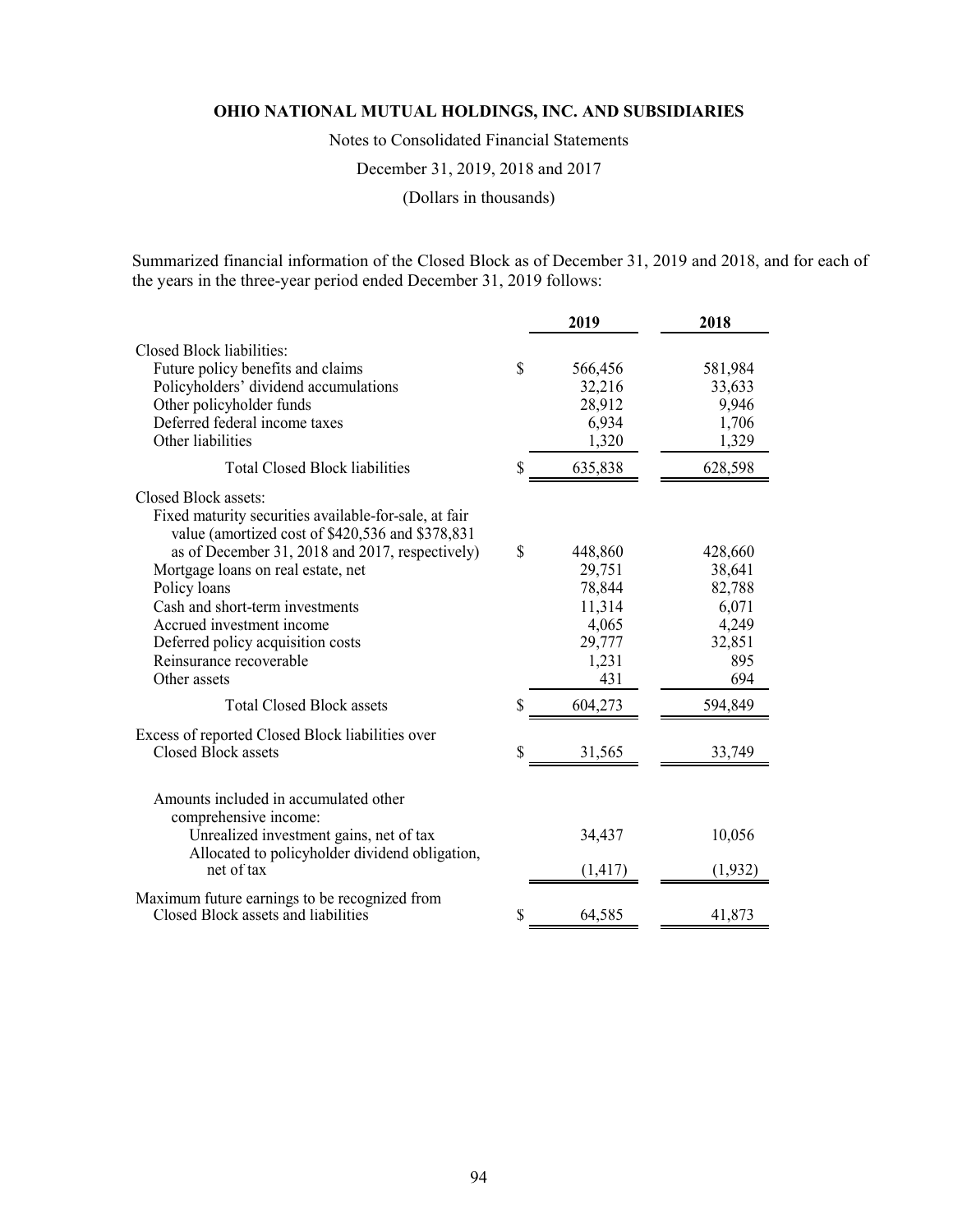Notes to Consolidated Financial Statements

December 31, 2019, 2018 and 2017

(Dollars in thousands)

|                                                            | 2019         | 2018      | 2017     |
|------------------------------------------------------------|--------------|-----------|----------|
| Change in policyholder dividend<br>obligation:             |              |           |          |
| Balance at beginning of year                               | \$<br>33,633 | 35,565    | 37,697   |
| Net unrealized investment activity                         | (1, 417)     | (1, 932)  | (2,132)  |
| Balance at end of year                                     | \$<br>32,216 | 33,633    | 35,565   |
| Closed Block revenues and                                  |              |           |          |
| expenses:                                                  |              |           |          |
| Traditional life insurance                                 |              |           |          |
| premiums                                                   | \$<br>16,922 | 18,284    | 20,101   |
| Net investment income                                      | 26,979       | 28,788    | 30,318   |
| Net realized gains (losses) on                             |              |           |          |
| investments                                                | 425          | 463       | (275)    |
| Benefits and claims                                        | (27,989)     | (31, 104) | (33,082) |
| Provision for policyholders'<br>dividends on participating |              |           |          |
| policies                                                   | (6,312)      | (7,201)   | (8,211)  |
| Amortization of deferred policy                            |              |           |          |
| acquisition costs                                          | (3,089)      | (3,015)   | (3,028)  |
| Other operating costs and                                  |              |           |          |
| expenses                                                   | (1,635)      | (1,660)   | (1, 927) |
| Income before federal                                      |              |           |          |
| income taxes                                               | 5,301        | 4,555     | 3,896    |
| Income tax expense                                         | (50)         | 1,382     | 506      |
| Closed Block net                                           |              |           |          |
| income                                                     | \$<br>5,351  | 3,173     | 3,390    |
|                                                            |              |           |          |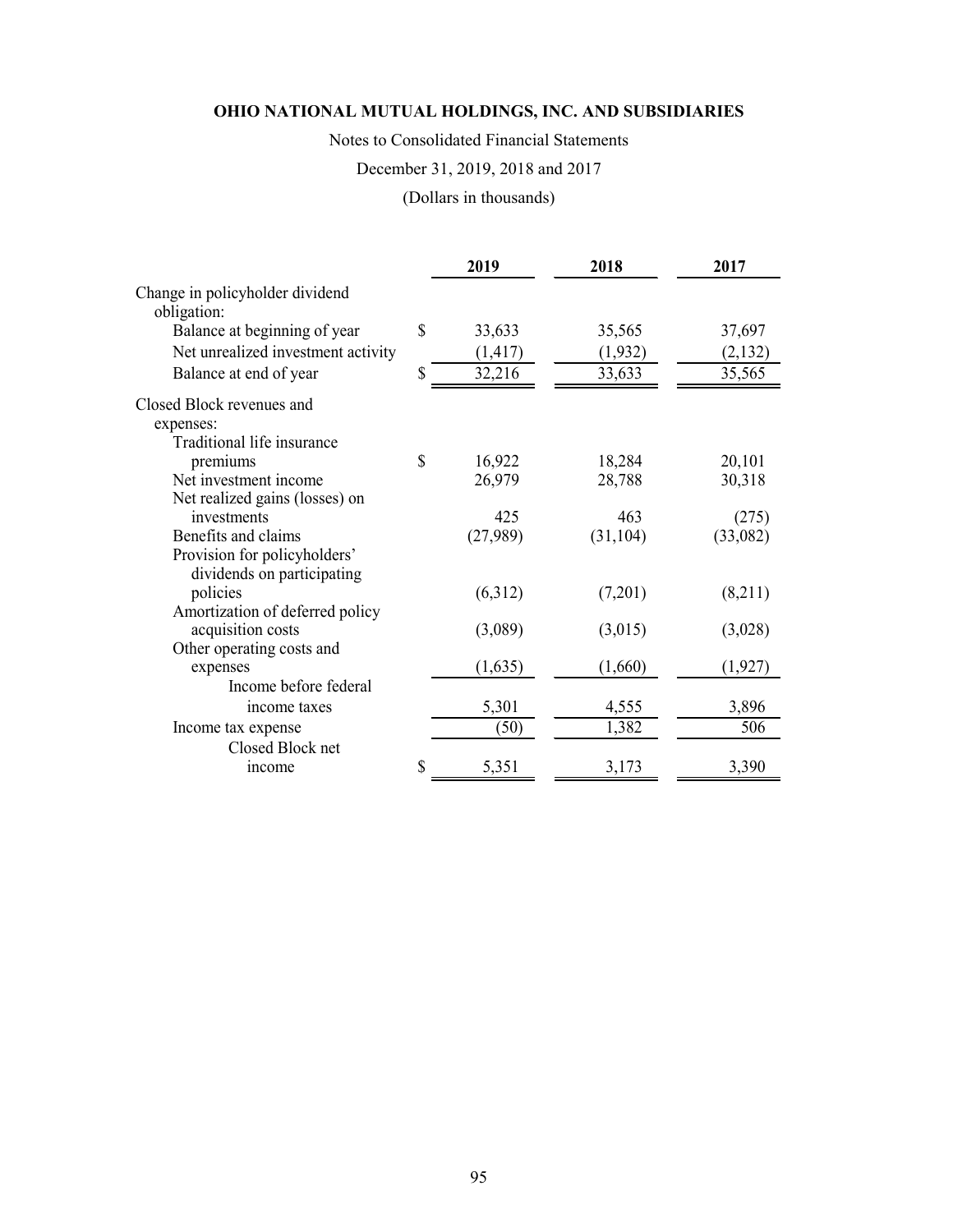Notes to Consolidated Financial Statements

December 31, 2019, 2018 and 2017

(Dollars in thousands)

#### **(17) Regulatory RBC and Dividend Restrictions**

The Company is required to comply with statutory accounting practices prescribed or permitted by regulatory authorities. Annual Statements for the Company's domestic insurance subsidiaries ONLIC, ONLAC, NSLAC, MONT, KENW, CMGO and SUNR, filed with their respective insurance departments, are prepared on a basis of accounting practices prescribed or permitted by such regulatory authority in their respective states of domicile. Prescribed statutory accounting practices include a variety of publications of the National Association of Insurance Commissioners ("NAIC"), as well as state laws, regulations, and general administrative rules. Permitted statutory accounting practices encompass all accounting practices not prescribed.

The Company's Ohio domiciled life insurance subsidiaries, ONLIC, ONLAC, CMGO and SUNR, do not have any permitted statutory accounting practices as of December 31, 2019 or 2018. NSLAC, a New York domiciled life insurance company, does not have any permitted statutory accounting practices as of December 31, 2019 or 2018.

The Company's subsidiary, SUNR, applies a prescribed practice which values assumed GMDB and GLWB risks on variable annuity contracts from ONLIC using separate alternative reserving bases from the Statutory Accounting Principles detailed within the NAIC *Accounting Practices and Procedures manual* ("NAIC SAP") pursuant to Ohio Revised Code Chapter 3964 and approved by the Ohio Department of Insurance. The prescribed practice related to ONLIC guaranteed risks decreased the Company's carrying value of SUNR, included in common stocks – affiliates on the statutory statements of admitted assets, liabilities, capital and surplus, by \$164,187 as of December 31, 2019. If the prescribed practices were not applied, the Company's risk-based capital would continue to be above regulatory action levels.

The Company's Vermont domiciled life insurance subsidiary, MONT, received approval from the Vermont Insurance Department regarding the use of a permitted practice in the statutory financial statements as of December 31, 2014. The approval continues indefinitely. The Company was given approval by the Vermont Commissioner of Insurance to recognize as an admitted asset the value of a stop loss agreement. This stop loss agreement is from a third party unauthorized reinsurer and is used to fund the reinsurer's obligation to the Company. There is no difference in net loss between NAIC statutory accounting practices and practices permitted by the Vermont Department.

The Company's Vermont domiciled life insurance subsidiary, KENW, received approval from the Vermont Insurance Department regarding the use of a permitted practice in the statutory financial statements as of December 31, 2013. The approval continues indefinitely. The Company was given approval by the Vermont Commissioner of Insurance to recognize as an admitted asset the value of a letter of credit and a stop loss agreement. This stop loss agreement is from a third party unauthorized reinsurer and is used to fund the reinsurer's obligation to the Company. There is no difference in net loss between NAIC statutory accounting practices and practices permitted by the Vermont Department.

In 2015, the Company redomiciled SYRE to the Cayman Islands from the State of Delaware. The Company received approval from the Cayman Islands Monetary Authority ("CIMA") regarding the use of permitted practices to use GAAP as the basis of accounting and to recognize, as an admitted asset, a letter of credit. The approval continues indefinitely.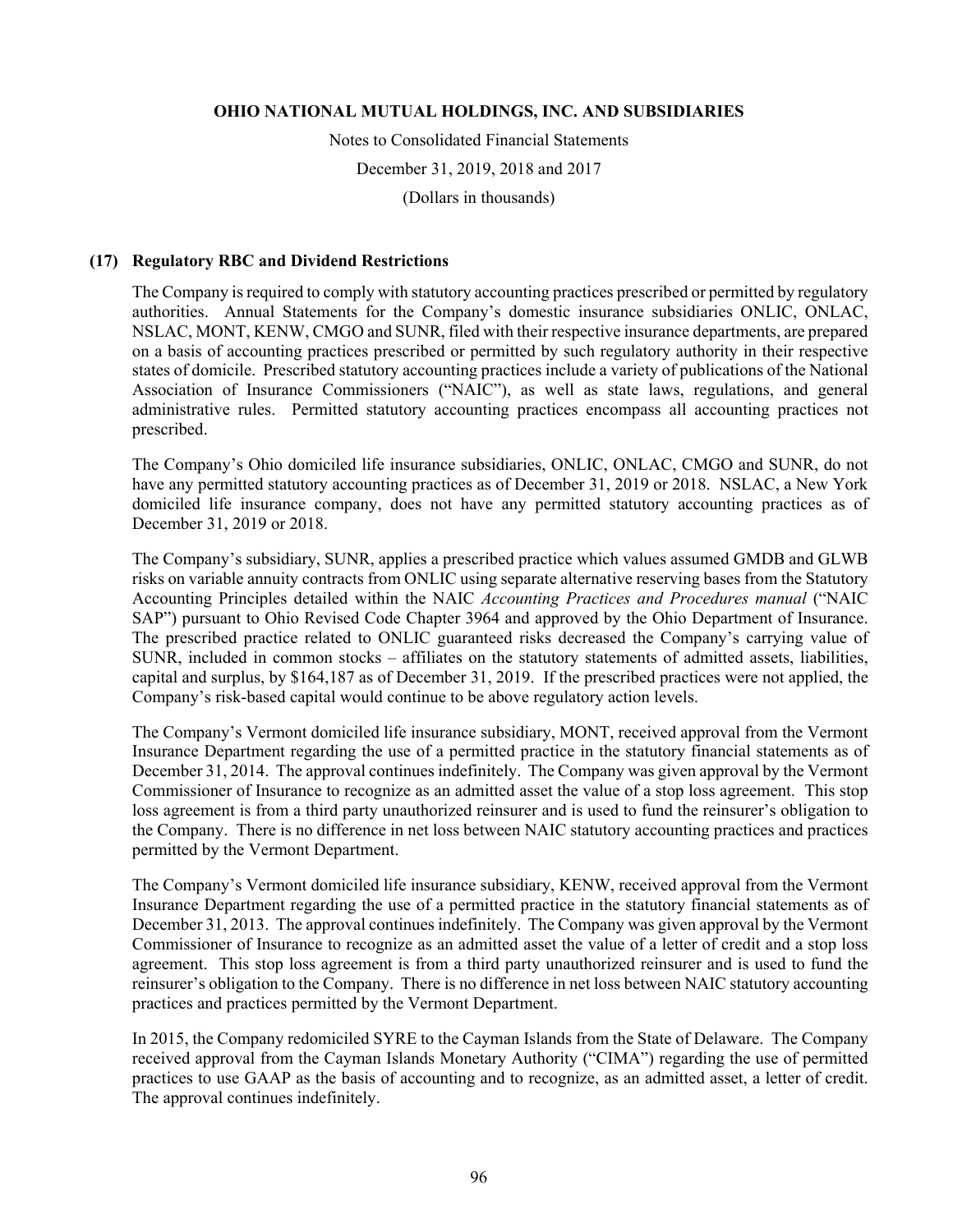Notes to Consolidated Financial Statements

December 31, 2019, 2018 and 2017

(Dollars in thousands)

#### *Statutory Surplus and Income*

State insurance regulators and the NAIC have adopted RBC requirements for life insurance companies to evaluate the adequacy of statutory capital and surplus in relation to investment and insurance risks. The requirements provide a means of measuring the minimum amount of statutory surplus appropriate for an insurance company to support its overall business operations based on its size and risk profile. As of December 31, 2019, ONLIC, ONLAC, NSLAC, MONT, KENW, CMGO and SUNR, exceeded the minimum RBC requirements.

A company's risk-based statutory surplus is calculated by applying factors and performing calculations relating to various asset, premium, claim, expense and reserve items. Regulators can then measure the adequacy of a company's statutory surplus by comparing it to the RBC. Under specific RBC requirements, regulatory compliance is determined by the ratio of a company's total adjusted capital, as defined by the insurance regulators, to its company action level of RBC (known as the RBC ratio), also as defined by insurance regulators. As of December 31, 2019, the Company's primary life insurance subsidiary ONLIC's total adjusted capital and company action level RBC were \$1,137,229 and \$222,139, respectively, providing an RBC ratio of 512%. Additionally, as of December 31, 2019, ONLIC's authorized control level RBC was \$111,070.

The combined statutory basis net income of ONLIC, ONLAC, NSLAC, MONT, KENW, CMGO and SUNR, after intercompany eliminations, was \$(204,121), \$(91,843) and \$48,308 for the years ended December 31, 2019, 2018 and 2017, respectively.

The combined statutory basis capital and surplus of ONLIC, ONLAC, NSLAC, MONT, KENW, CMGO and SUNR, after intercompany eliminations, was \$1,019,863 and \$1,019,073 as of December 31, 2019 and 2018, respectively.

The primary reasons for the difference between statutory and GAAP accounting for reporting purposes include the following provisions for GAAP:

- the costs related to successful efforts to acquire business, principally commissions and certain policy issue expenses, are amortized over the period benefited rather than charged to operations in the year incurred;
- future policy benefit reserves are based on anticipated Company experience for lapses, mortality and investment yield, rather than statutory mortality and interest requirements, without consideration of withdrawals;
- investments in fixed maturity available-for-sale securities are carried at fair value rather than amortized cost;
- certain assets designated as non-admitted under statutory accounting are excluded from the balance sheet; under GAAP, these assets would be included in the consolidated balance sheets, net of any valuation allowance;
- the asset valuation reserve and interest maintenance reserve are not recorded;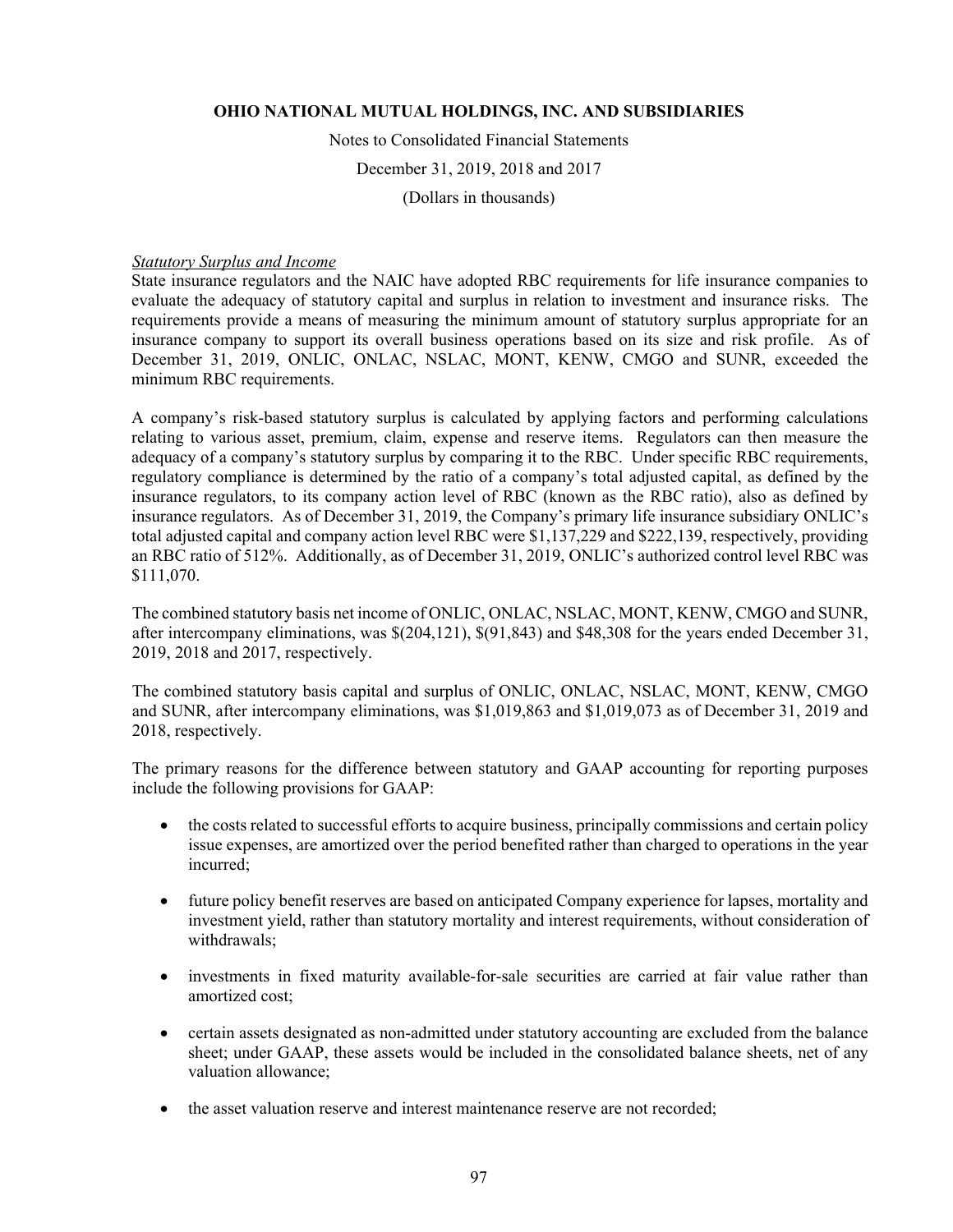Notes to Consolidated Financial Statements

December 31, 2019, 2018 and 2017

(Dollars in thousands)

- separate account seed money is classified as a trading security recorded at estimated fair value as opposed to a component of separate account assets;
- the fixed maturity securities that are related to NSLAC's funds withheld reinsurance arrangement are classified as trading securities recorded at estimated fair value as opposed to amortized cost;
- changes in deferred taxes are recognized in operations;
- there is a presentation of other comprehensive (loss) income and comprehensive (loss) income;
- consolidation for GAAP is based on whether the Company has voting control, or for certain VIEs, has the power to direct the activities most significant to the VIE while for statutory, consolidation is not applicable; and
- surplus notes are presented as part of notes payable within liabilities and are not presented as a component of capital and surplus.

Additionally, state regulators and rating agencies do not always use the same methodologies for calculating RBC ratios. There is a risk that a rating agency will not give us credit for certain regulatory RBC rules or permitted practices, which could result in a reduced rating even though the Company's RBC ratio and those of our insurance subsidiaries remain high based upon state regulatory rules and practices.

#### *Dividend Restrictions*

The payment of dividends by ONLIC to ONFS is limited by Ohio insurance laws. The maximum dividend that may be paid to ONFS without prior approval of the Director of Insurance is limited to the greater of ONLIC's statutory net income of the preceding calendar year or 10% of statutory surplus as of the preceding December 31. Any dividend that exceeds the earned surplus of ONLIC, even if it is within the above parameters, would be deemed extraordinary under Ohio law. Therefore, dividends of approximately \$102,000 may be paid by ONLIC to ONFS in 2020 without prior approval. Dividends of \$55,000, \$60,000 and \$70,000 were declared and paid by ONLIC to ONFS in 2019, 2018 and 2017, respectively.

The payment of dividends by ONLAC to ONLIC is limited by Ohio insurance laws. The maximum dividend that may be paid without prior approval of the Director of Insurance is limited to the greater of ONLAC's statutory net income of the preceding calendar year or 10% of statutory surplus as of the preceding December 31. Any dividend that exceeds the earned surplus of ONLAC, even if it is within the above parameters, would be deemed extraordinary under Ohio law. Therefore, dividends of approximately \$63,000 may be paid by ONLAC to ONLIC in 2020 without prior approval. ONLAC declared and paid ordinary dividends to ONLIC of \$30,857, \$27,000 and \$27,000 in 2019, 2018 and 2017, respectively. Extraordinary dividends of \$75,143 were paid by ONLAC to ONLIC during 2019. No extraordinary dividends were declared or paid during 2018 or 2017.

The payment of dividends by CMGO to ONLIC is limited by Ohio insurance laws. CMGO may pay to their stockholder, ONLIC, a dividend from unassigned surplus at the end of any calendar quarter where CMGO's unassigned surplus is equal to the amount required for CMGO to have company action level RBC of 200%, after adjusting its capital level and its RBC level for such dividend. No dividends were declared or paid by CMGO in 2019, 2018 or 2017.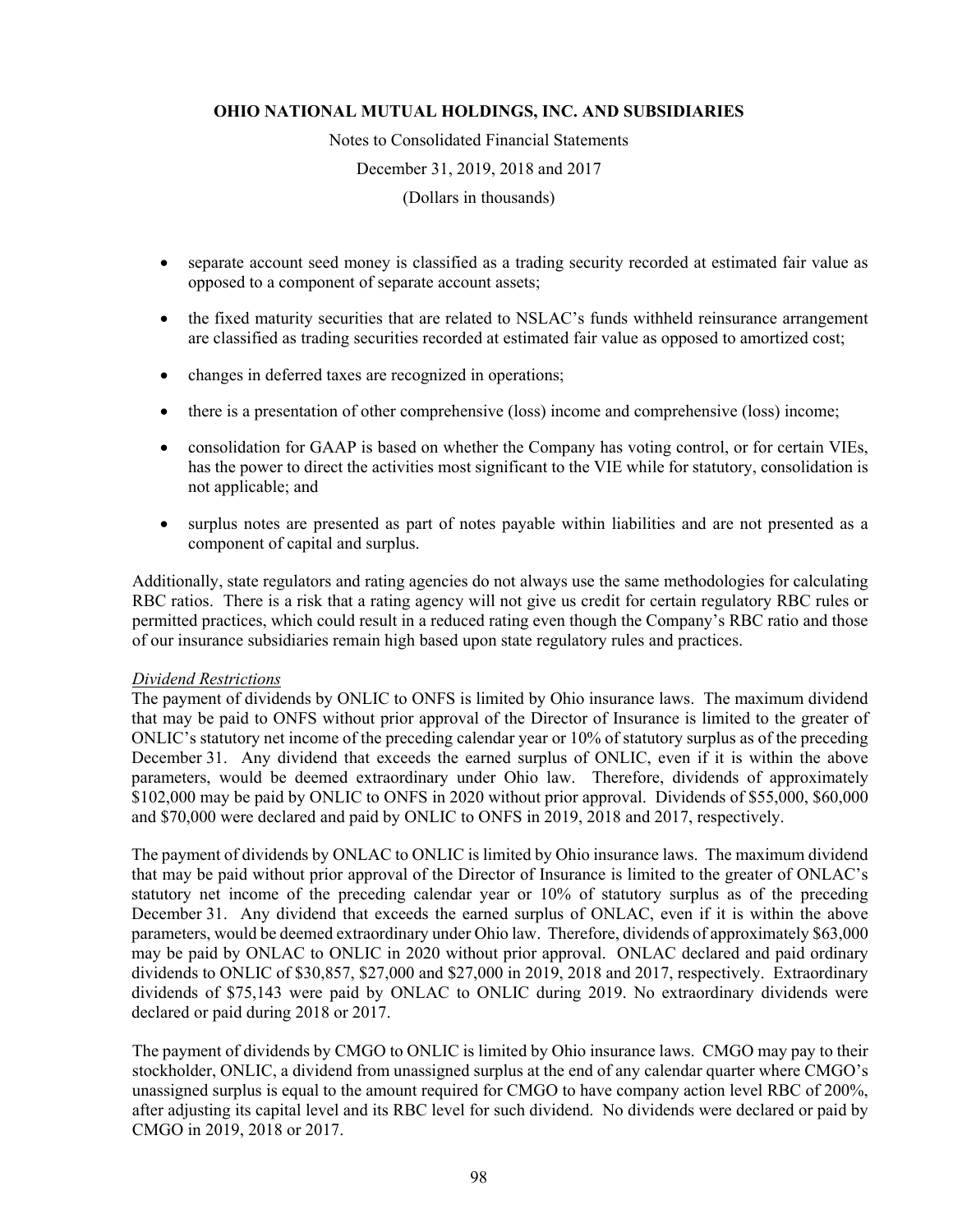Notes to Consolidated Financial Statements

December 31, 2019, 2018 and 2017

(Dollars in thousands)

The payment of dividends by SUNR to ONLIC is limited by the SUNR plan of operations, which was approved by the Ohio Department of Insurance. SUNR is not permitted to pay dividends to its parent, ONLIC, until 2021.

The payment of dividends by NSLAC to ONLIC is limited by New York insurance laws. The maximum ordinary dividend that may be paid without prior approval of the Superintendent of Financial Services is limited to the lesser of 10% of NSLAC's statutory surplus (defined by New York Insurance Law, Section 4207a as page 3, line 37 of the Annual Statement) as of the immediate preceding calendar year or NSLAC's net gain from operations for the immediately preceding calendar year, not including realized capital gains. Therefore, dividends of approximately \$2,000 may be paid by NSLAC to ONLIC in 2020 without prior approval. No dividends were declared or paid by NSLAC in 2019, 2018 or 2017.

MONT and KENW are subject to limitations, imposed by the State of Vermont, on the payment of dividends to their stockholder, ONLIC. Generally, dividends during any year may not be paid, without prior regulatory approval. No dividends were declared or paid by MONT to ONLIC in 2019, 2018 or 2017. No dividends were declared or paid by KENW to ONLIC in 2019, 2018 or 2017.

SYRE is subject to limitations, imposed by CIMA, on the payment of dividends to its stockholder, ONFS. Dividends shall only be paid out of the SYRE's retained earnings and any paid-in capital in excess of par, provided that, after giving effect to each such dividend, the remaining capital is in excess of any capital requirements as prescribed by the CIMA. SYRE cannot pay any dividends without prior approval from CIMA. No dividends were declared or paid by SYRE in 2019, 2018 or 2017.

#### **(18) Additional Financial Instruments Disclosure**

#### *Financial Instruments with Off Balance Sheet Risk*

The Company is a party to financial instruments with off balance sheet risk in the normal course of business through management of its investment portfolio. The Company had outstanding commitments to fund mortgage loans, bonds, common stocks and venture capital partnerships of \$60,873 and \$89,518 as of December 31, 2019 and 2018, respectively. These commitments involve, in varying degrees, elements of credit and market risk in excess of amounts recognized in the consolidated financial statements. The credit risk of all financial instruments, whether on or off balance sheet, is controlled through credit approvals, limits, and monitoring procedures.

## **(19) Leases**

The Company determines if an arrangement is, or contains, a lease at the inception date. Operating and finance lease liabilities are recognized based on the present value of the remaining lease payments, discounted using the discount rate for the lease at the commencement date. As the rate implicit in the lease is not readily determinable for operating leases, an incremental borrowing rate based on information available at the commencement date to determine the present value of future lease payments is utilized. Variable components of the lease payments such as fair value adjustments, utilities and maintenance costs are expensed as incurred and not included in determining the present value. Lease terms include options to extend or terminate the lease when it is reasonably certain that the Company will exercise that option. Lease expense is recognized on a straight-line basis over the lease term. The Company accounts for lease and non-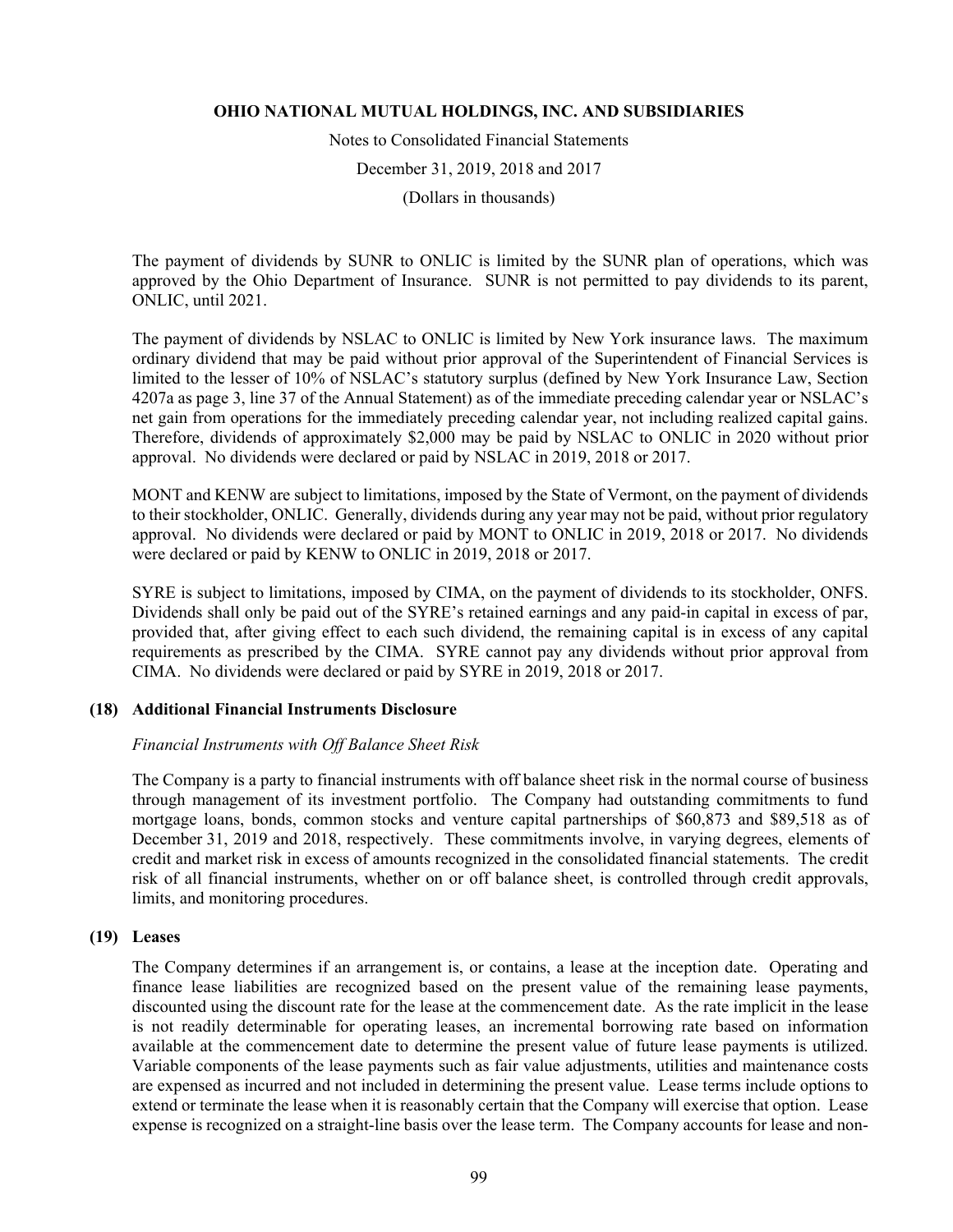Notes to Consolidated Financial Statements

December 31, 2019, 2018 and 2017

(Dollars in thousands)

lease components separately and does not apply the lease guidance under ASC 842 to short-term lease arrangements.

Operating leases are included in operating lease right-of-use assets and operating lease liabilities on the consolidated balance sheet. Finance leases are included in other assets and other liabilities on the consolidated balance sheet.

The Company has operating leases for hardware, software and transportation equipment, and finance leases for office equipment.

Additional information related to leases is as follows:

The components of lease expense for the year ended December 31, 2019, are as follows:

| Financing lease cost                |       |
|-------------------------------------|-------|
| Amortization of right-of-use assets | 33    |
| Interest on lease liabilities       |       |
| Operating lease cost                | 1,825 |
| Short term lease cost               |       |
| Total lease expense                 |       |

Maturity of lease liabilities under non-cancelable operating and finance leases as of December 31, 2019, are as follows:

|                                     | Operating | <b>Financing</b> |
|-------------------------------------|-----------|------------------|
|                                     | leases    | leases           |
| 2020                                | 1,858     | 43               |
| 2021                                | 1,590     | 43               |
| 2022                                | 1,331     | 33               |
| 2023                                | 1,257     |                  |
| 2024                                | 906       |                  |
| Thereafter                          | 2,047     |                  |
| Total future minimum lease payments | 8,989     | 119              |
| Less imputed interest               | (882)     | 9)               |
| Total                               | 8,107     | 110              |
|                                     |           |                  |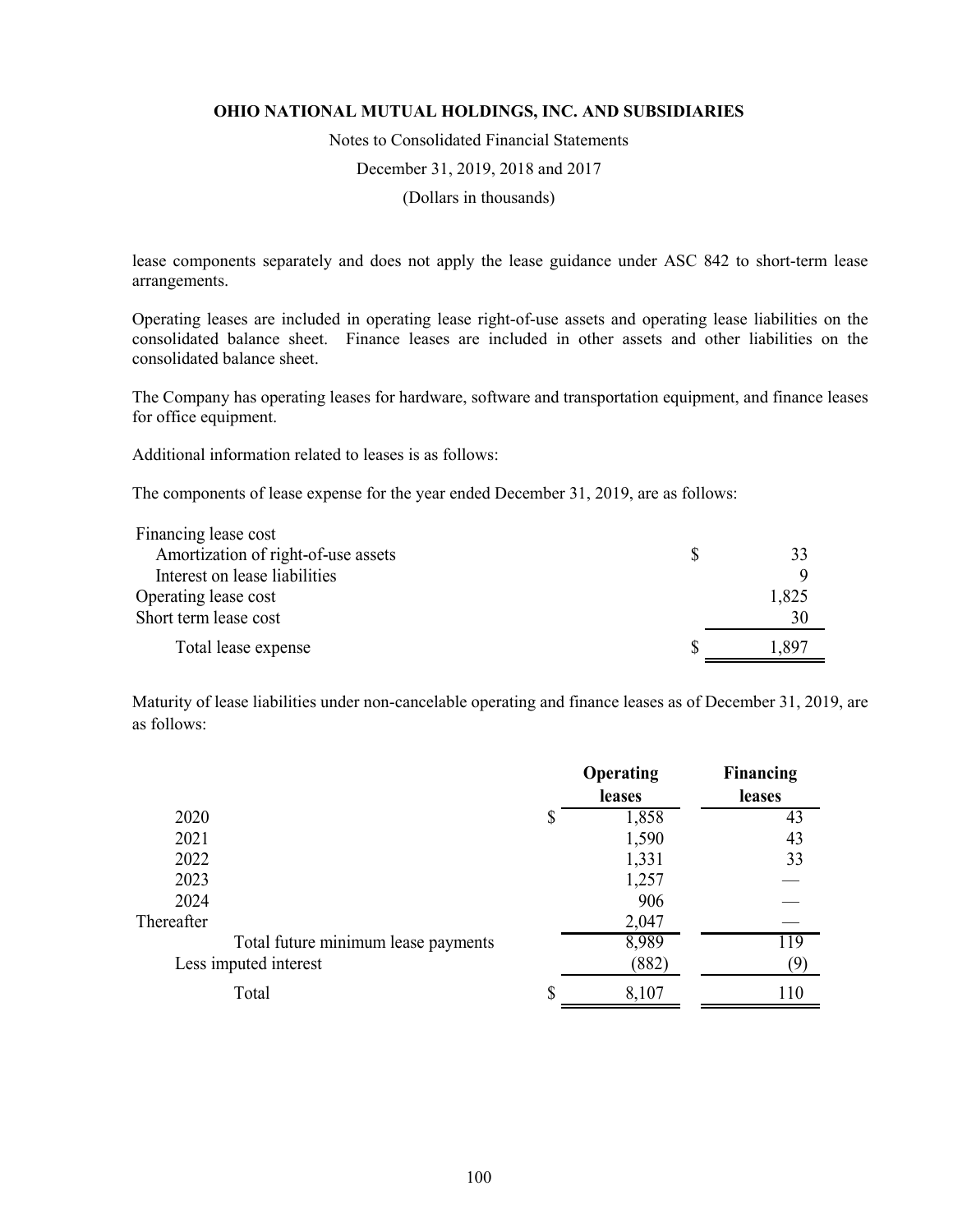Notes to Consolidated Financial Statements December 31, 2019, 2018 and 2017

(Dollars in thousands)

Payments due under non-cancelable operating leases under ASC 840 as of December 31, 2018 were as follows:

| 2019                         |   | 4,162  |
|------------------------------|---|--------|
| 2020                         |   | 4,007  |
| 2021                         |   | 3,201  |
| 2022                         |   | 923    |
| 2023                         |   | 849    |
| Thereafter                   |   | 2,477  |
| Total minimum lease payments | S | 15,619 |

The following table provides a summary of our lease terms and discount rates for the year ended December 31, 2019:

| Weighted-average remaining lease term (years) - financing leases | 2.84  |
|------------------------------------------------------------------|-------|
| Weighted-average remaining lease term (years) - operating leases | 6.22  |
| Weighted-average discount rate - financing leases                | 6.82% |
| Weighted-average discount rate - financing leases                | 3.25% |

Supplemental information related to our leases for the year ended December 31, 2019, is as follows:

| Cash paid for amounts included in the measurement of       |   |       |
|------------------------------------------------------------|---|-------|
| lease liabilities                                          |   |       |
| Operating cash flows from financing leases                 | S |       |
| Operating cash flows from operating leases                 |   | 1,825 |
| Financing cash flows from financing leases                 |   | 34    |
| Right-of-use assets obtained in exchange for new finance   |   |       |
| lease liabilities                                          |   |       |
| Right-of-use assets obtained in exchange for new operating |   |       |
| lease liabilities                                          |   |       |
|                                                            |   |       |

#### *Information as Lessor*

The Company adopted ASC 842 using the modified retrospective approach whereby the cumulative effect of adoption was recognized on the adoption date and prior periods were not restated. On adoption of the standard, the Company elected the package of practical expedients provided for under ASC 842 as a single election and was consistently applied to all existing leases as of January 1, 2019. The Company also elected the practical expedient related to separating lease and non-lease components, provided certain conditions are met. Under ASC 842, the Company is required to account for leases using an approach that is substantially equivalent to ASC 840's guidance for operating leases.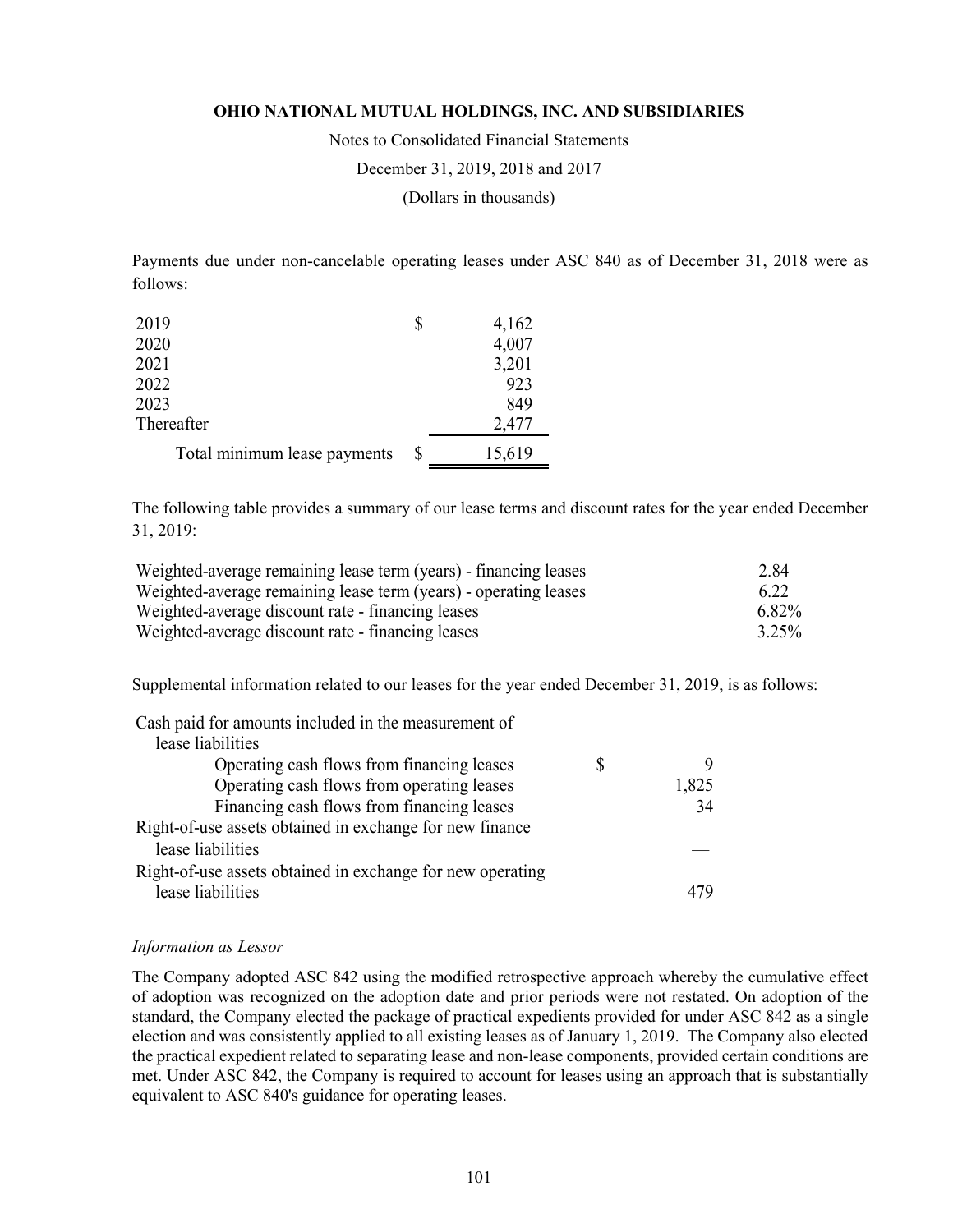Notes to Consolidated Financial Statements

December 31, 2019, 2018 and 2017

(Dollars in thousands)

As a lessor, the Company leases office properties to lessees in exchange for monthly payments that cover rent and certain cost recoveries. The Company's operating leases qualify for single component accounting, and the non-lease components follow the same timing and pattern of transfer as the lease payments; therefore, all revenue from operating leases is accounted for under the new lease accounting standard and is classified within net investment income in the consolidated statements of operations. The Company's operating lease income does not include material amounts of variable payments.

Some of the Company's leases have termination options and/or extension options. Termination options allow the customer to terminate the lease prior to the end of the lease term under certain circumstances. Lease agreements generally do not contain an option to purchase the office property at the end of the lease term.

The Company recognized rental revenues related to operating lease payments of \$6,199 during the year ended December 31, 2019. The following table sets forth the undiscounted cash flows for future minimum base rents to be received from customers for leases in effect at December 31 2019 for operating leases:

| 2020                                         | 4,272  |
|----------------------------------------------|--------|
| 2021                                         | 2,781  |
| 2022                                         | 1,874  |
| 2023                                         | 1,392  |
| 2024                                         | 994    |
| Thereafter                                   | 2,716  |
| Total undiscounted future minimum cash flows | 14,029 |

#### **(20) Commitments and Contingencies**

Several subsidiaries of the Company are a party to eleven federal court cases and eight FINRA arbitrations stemming from the strategic changes announced in September 2018, specifically the termination of certain variable annuity selling agreements with broker dealers related to the annuity business. The core issue in all of the cases is a disputed interpretation of certain language in Ohio National Life's contracts with the broker dealers who sold Ohio National Life's annuities. One case purports to be on behalf of a class, but no motions for class certification have yet been filed and no class has been certified. The Company sought early dismissal in five of the court cases claiming that the contract meaning is clear on its face, but three of the courts have declined to dismiss without trial. One previously pending case has been resolved. The first case currently set for trial is in July, 2020. The Company expects to continue to vigorously defend itself against these allegations. However, litigation is inherently uncertain and the outcome thereof cannot be predicted. Accordingly, it is possible that the ultimate outcome in one or more of the proceedings may be material to the Company's results of operations for a particular period depending upon, among other factors, the size of the loss and the level of the Company's results of operations for the period.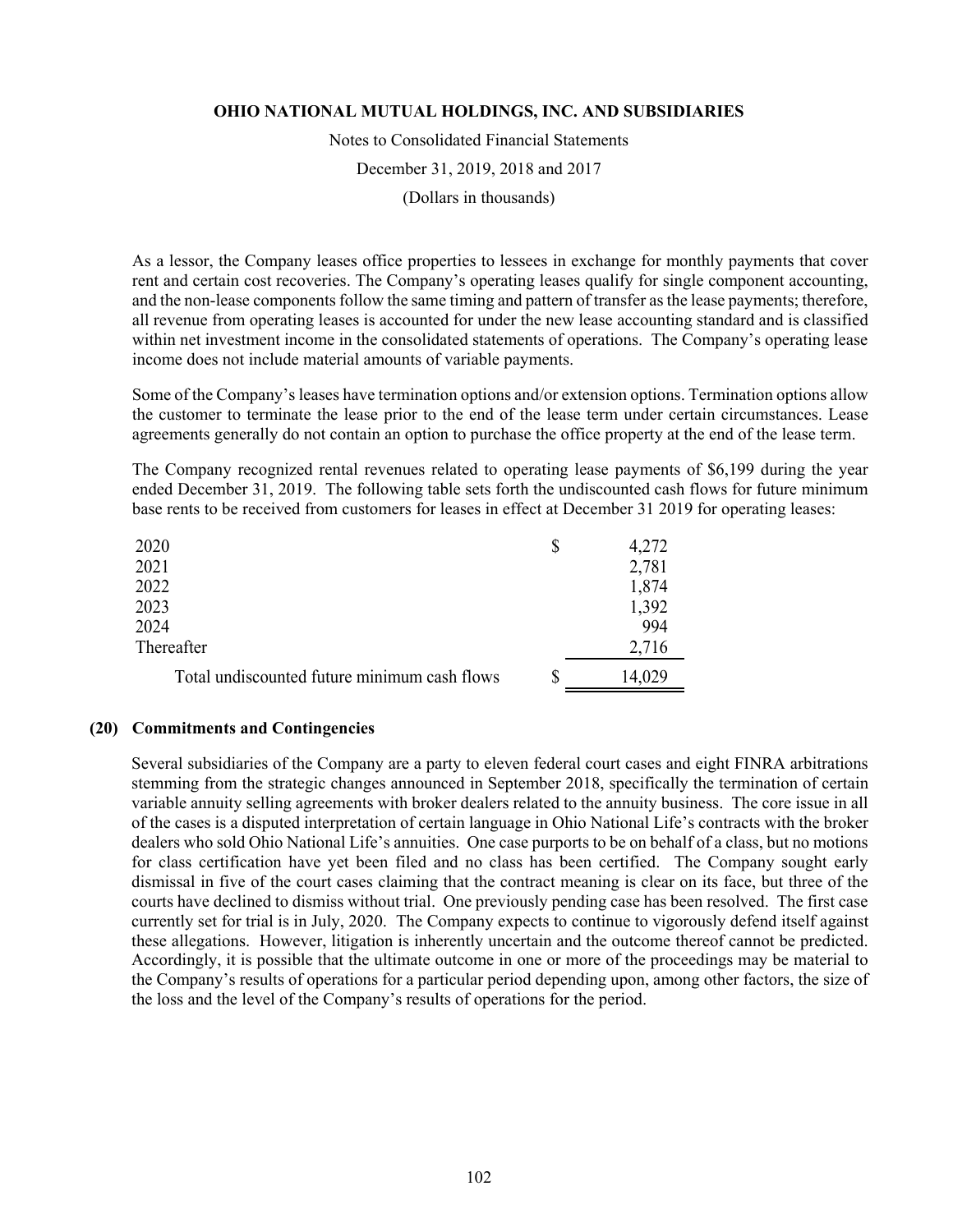#### **Consolidating Information - Balance Sheet**

#### **December 31, 2019**

#### **(Dollars in thousands)**

| <b>Assets</b>                                              | <b>ONLIC</b><br>Non<br>Insurance<br><b>Subsidiaries</b> |        | Montgomery<br>Re, Inc. | Kenwood<br>Re, Inc. | Camargo<br>Re, Inc. | <b>Sunrise</b><br>Re, Inc. | <b>National</b><br><b>Security Life</b><br>and Annuity<br>Company | Ohio<br><b>National Life</b><br>Assurance<br>Company | Ohio<br><b>National Life</b><br>Insurance<br>Company | <b>ONLIC</b><br><b>Eliminations</b> | ONLIC<br>Consolidated | <b>ONFS</b><br>Consolidated | <b>ONMH</b><br>Consolidated |
|------------------------------------------------------------|---------------------------------------------------------|--------|------------------------|---------------------|---------------------|----------------------------|-------------------------------------------------------------------|------------------------------------------------------|------------------------------------------------------|-------------------------------------|-----------------------|-----------------------------|-----------------------------|
|                                                            |                                                         |        |                        |                     |                     |                            |                                                                   |                                                      |                                                      |                                     |                       |                             |                             |
| Investments:                                               |                                                         |        |                        |                     |                     |                            |                                                                   |                                                      |                                                      |                                     |                       |                             |                             |
| Securities available-for-sale at fair value:               |                                                         |        |                        |                     |                     |                            |                                                                   |                                                      |                                                      |                                     |                       |                             |                             |
| Fixed maturities                                           | <sup>\$</sup>                                           |        | 300,364                | 316,179             | 152,207             | 378,255                    | 55,366                                                            | 1,856,146                                            | 5,486,015                                            |                                     | 8,544,533             | 9,745,959                   | 9,745,959                   |
| Fixed maturities - on loan                                 |                                                         |        |                        |                     |                     |                            |                                                                   | 71,590                                               | 167,062                                              |                                     | 238,652               | 238,652                     | 238,652                     |
| Investment in subs                                         |                                                         |        |                        |                     |                     |                            |                                                                   |                                                      | 933,199                                              | (933, 199)                          | ÷                     | ÷                           |                             |
| Fixed maturities held-to-maturity, at                      |                                                         |        |                        |                     |                     |                            |                                                                   |                                                      |                                                      |                                     |                       |                             |                             |
| amortized cost                                             |                                                         |        |                        |                     |                     |                            |                                                                   |                                                      | 75,000                                               | (75,000)                            |                       |                             |                             |
| Fixed maturities, trading securities                       |                                                         |        |                        |                     |                     |                            | 160                                                               |                                                      |                                                      |                                     | 160                   | 160                         | 160                         |
| Equity securities, at fair value                           |                                                         | 70     |                        |                     |                     |                            |                                                                   | $\mathbf{I}$                                         | 5,928                                                |                                     | 5,998                 | 40,468                      | 40,468                      |
| Equity securities - on loan, at fair value                 |                                                         |        |                        |                     |                     |                            |                                                                   |                                                      |                                                      |                                     |                       |                             |                             |
| Mortgage loans on real estate, net                         |                                                         |        |                        |                     |                     | 9,119                      |                                                                   | 435,087                                              | 929,115                                              |                                     | 1,373,321             | 1,446,093                   | 1,446,093                   |
| Real estate, net                                           |                                                         |        |                        |                     |                     |                            |                                                                   |                                                      | 25,758                                               |                                     | 25,758                | 52,270                      | 52,270                      |
| Policy loans                                               |                                                         |        |                        |                     |                     |                            |                                                                   | 124,930                                              | 744,694                                              |                                     | 869,624               | 875,097                     | 875,097                     |
| Other long-term investments                                |                                                         |        |                        |                     |                     |                            |                                                                   | 12,113                                               | 159,174                                              |                                     | 171,286               | 272,204                     | 272,204                     |
| Short-term investments securities lending collateral       |                                                         |        |                        |                     |                     |                            |                                                                   | 74,080                                               | 172,498                                              |                                     | 246,578               | 246,578                     | 246,578                     |
| Short-term investments                                     |                                                         |        | 7,541                  | 4,384               | 4,622               |                            | 1,000                                                             |                                                      | 131,749                                              |                                     | 149,296               | 213,529                     | 213,529                     |
| Total investments                                          |                                                         | 70     | 307,905                | 320,563             | 156,829             | 387,374                    | 56,526                                                            | 2,573,947                                            | 8,830,192                                            | (1,008,199)                         | 11,625,206            | 13,131,010                  | 13,131,010                  |
| Cash                                                       |                                                         | 17,071 | 2,110                  | 5,954               | 8,333               | 250                        | 2,935                                                             | 29,954                                               | 141,066                                              | $\sim$                              | 207,672               | 287,223                     | 288,218                     |
| Accrued investment income                                  |                                                         |        | 2,800                  | 2.680               | 1,178               | 3,045                      | 391                                                               | 17,982                                               | 48,880                                               | (229)                               | 76,726                | 77,849                      | 77,849                      |
| Deferred policy acquisition costs                          |                                                         |        |                        | 14,559              | 18,713              |                            | 18,747                                                            | 308,349                                              | 1,046,671                                            | (10,032)                            | 1,397,007             | 1,679,421                   | 1,679,421                   |
| Reinsurance recoverable                                    |                                                         |        | 17,929                 | 17,611              | 11,322              | 581,329                    | 8,860                                                             | 2,904,941                                            | 3,910,391                                            | (2,448,755)                         | 5,003,628             | 3,946,180                   | 3,946,180                   |
| Reinsurance deposit asset                                  |                                                         |        |                        |                     |                     |                            |                                                                   | 23,850                                               | 881,920                                              |                                     | 905,770               | 905,770                     | 905,770                     |
| Derivative funds withheld due from affiliate               |                                                         |        |                        |                     |                     | 64,161                     |                                                                   |                                                      | 58,931                                               | (93, 715)                           | 29,377                |                             |                             |
| Reinsurance funds withheld due from affiliate, net         |                                                         |        |                        |                     |                     |                            |                                                                   |                                                      |                                                      |                                     |                       |                             |                             |
| Operating lease right-of-use assets                        |                                                         |        |                        |                     |                     | ۰                          |                                                                   |                                                      | 18,689                                               | $\sim$                              | 18,689                | 8,115                       | 8,115                       |
| Other assets                                               |                                                         | 8,553  | 30                     | 37                  | 38                  | 92,515                     | 3,982                                                             | 10,127                                               | 305,832                                              | (137, 815)                          | 283,298               | 386,324                     | 386,324                     |
| Assets held in separate accounts                           |                                                         |        |                        |                     |                     |                            | 402,036                                                           | 268,295                                              | 19,255,771                                           | $\sim$                              | 19,926,103            | 19,926,103                  | 19,926,103                  |
| Federal income tax recoverable                             |                                                         |        | 82                     | 3,004               | 3,639               | ÷                          | 247                                                               |                                                      |                                                      | (4,985)                             | 1,988                 | 17,715                      | 17,811                      |
| Deferred federal income taxes                              |                                                         | 83     |                        |                     |                     | 70,832                     |                                                                   | 5,429                                                |                                                      | (76, 344)                           |                       |                             |                             |
|                                                            |                                                         |        |                        |                     |                     |                            |                                                                   |                                                      |                                                      |                                     |                       |                             |                             |
| Total assets                                               |                                                         | 25,777 | 330,856                | 364,408             | 200,052             | 1,199,506                  | 493,724                                                           | 6,142,874                                            | 34,498,343                                           | (3,780,074)                         | 39,475,464            | 40,365,710                  | 40,366,801                  |
| <b>Liabilities and Equity</b>                              |                                                         |        |                        |                     |                     |                            |                                                                   |                                                      |                                                      |                                     |                       |                             |                             |
| Future policy benefits and claims                          | <sup>\$</sup>                                           |        | 154,128                | 233,980             | 140,516             | 948,649                    | 30,594                                                            | 5,136,914                                            | 10,450,768                                           | (2,456,905)                         | 14,638,644            | 15,724,764                  | 15,724,764                  |
| Policyholders' dividend accumulations                      |                                                         |        |                        |                     |                     |                            |                                                                   |                                                      | 32,964                                               |                                     | 32,964                | 32,964                      | 32,964                      |
| Other policyholder funds                                   |                                                         |        | 5,777                  |                     |                     |                            |                                                                   | 69,963                                               | 90,174                                               | ۰                                   | 165,914               | 170,779                     | 170,779                     |
| Short-term debt                                            |                                                         |        |                        |                     |                     |                            |                                                                   |                                                      |                                                      |                                     |                       | 1,675                       | 1,675                       |
| Long-term debt obligations                                 |                                                         |        | 75,000                 |                     |                     |                            |                                                                   |                                                      | 307,218                                              | (75,000)                            | 307,218               | 953,878                     | 953,878                     |
| Accrued Federal income taxes:                              |                                                         |        |                        |                     |                     |                            |                                                                   |                                                      |                                                      |                                     |                       |                             |                             |
| Current                                                    |                                                         | 100    |                        |                     |                     | 454                        |                                                                   | 358                                                  | 4,072                                                | (4,985)                             |                       |                             |                             |
| Deferred                                                   |                                                         |        | 33,587                 | 69,840              | 19,236              |                            | 2,866                                                             |                                                      | 250,639                                              | (76, 569)                           | 299,598               | 139,253                     | 139,253                     |
| Payable to afiiliate for derivative funds withheld program |                                                         |        |                        |                     |                     | 63,792                     |                                                                   |                                                      | 34,784                                               | (93,716)                            | 4,860                 |                             |                             |
| Reinsurance funds withheld due to affiliate, net           |                                                         |        |                        |                     |                     |                            |                                                                   |                                                      | 525,879                                              |                                     | 525,879               |                             |                             |
| Operating lease liabilities                                |                                                         |        |                        |                     |                     |                            |                                                                   |                                                      | 18,689                                               |                                     | 18,689                | 8,107                       | 8,107                       |
| Other liabilities                                          |                                                         | 12,965 | 494                    | 812                 | (2,511)             | 30,879                     | 1,167                                                             | 50,026                                               | 478,631                                              | (138, 042)                          | 434,419               | 543,620                     | 543,617                     |
| Payables for securities lending collateral                 |                                                         |        |                        |                     |                     |                            |                                                                   | 74,080                                               | 172,498                                              |                                     | 246,578               | 246,578                     | 246,578                     |
| Liabilities related to separate accounts                   |                                                         |        |                        |                     |                     |                            | 402,036                                                           | 268,295                                              | 19,255,771                                           |                                     | 19,926,103            | 19,926,103                  | 19,926,103                  |
| <b>Total liabilities</b>                                   |                                                         | 13,065 | 268,986                | 304,632             | 157,241             | 1,043,774                  | 436,663                                                           | 5,599,636                                            | 31,622,087                                           | (2,845,217)                         | 36,600,866            | 37,747,721                  | 37,747,718                  |
| Equity:                                                    |                                                         |        |                        |                     |                     |                            |                                                                   |                                                      |                                                      |                                     |                       |                             |                             |
| Common stock and additional paid-in-capital                |                                                         | 10,830 | 34,250                 | 5,000               | 25,250              | 137,404                    | 33,345                                                            | 97,577                                               | 298,076                                              | (343, 655)                          | 298,076               | 9,592                       |                             |
| Accumulated other comprehensive income                     |                                                         |        | 12,240                 | 14,181              | 6,073               | 11,079                     | 1,912                                                             | 69,363                                               | 208,660                                              | (112, 549)                          | 210,961               | 234,779                     | 234,922                     |
| Retained earnings                                          |                                                         | 1,882  | 15,380                 | 40,595              | 11,488              | 7,249                      | 21,804                                                            | 376,298                                              | 2,369,520                                            | (478, 653)                          | 2,365,561             | 2,373,618                   | 2,384,161                   |
| Total equity excluding non-controlling interest            |                                                         | 12,712 | 61,870                 | 59,776              | 42,811              | 155,732                    | 57,061                                                            | 543,238                                              | 2,876,256                                            | (934, 857)                          | 2,874,598             | 2,617,989                   | 2,619,083                   |
| Non-controlling interest                                   |                                                         |        |                        |                     | $\sim$              |                            |                                                                   |                                                      |                                                      |                                     |                       |                             |                             |
| Total equity                                               |                                                         | 12,712 | 61,870                 | 59,776              | 42,811              | 155,732                    | 57,061                                                            | 543,238                                              | 2,876,256                                            | (934, 857)                          | 2,874,598             | 2,617,989                   | 2,619,083                   |
| Total liabilities and equity                               |                                                         | 25,777 | 330.856                | 364,408             | 200.052             | 1.199.506                  | 493,724                                                           | 6,142,874                                            | 34,498,343                                           | (3,780,074)                         | 39,475,464            | 40,365,710                  | 40,366,801                  |

See accompanying Independent Auditor's Report